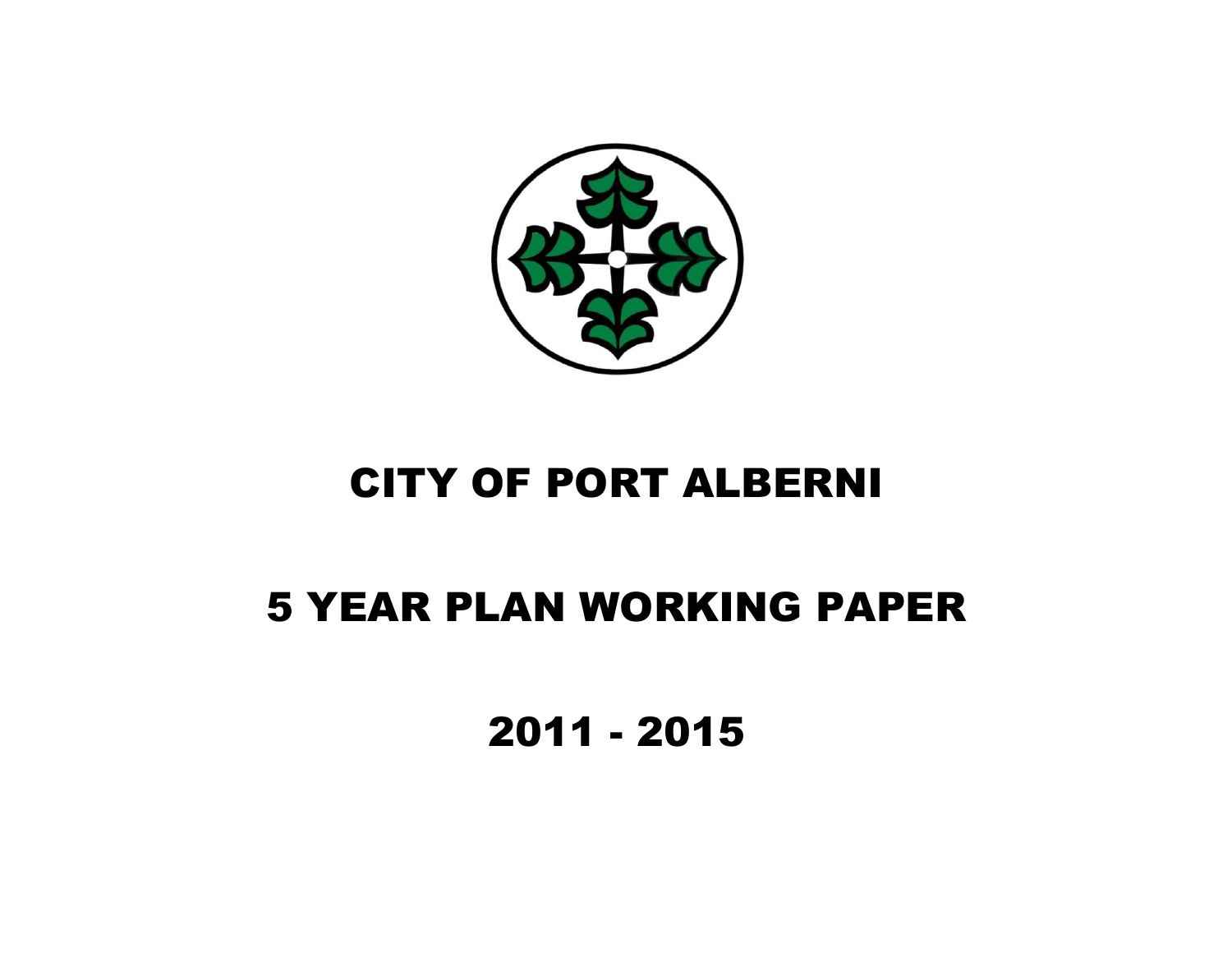### **CITY OF PORT ALBERNI**



 **5 YEAR PLAN 2011-2015**

#### **Contents**

|                                      | Page         |
|--------------------------------------|--------------|
| Financial Plan 2011-2015             |              |
| <b>WORKING SCHEDULES:</b>            |              |
| General Revenue Fund Revenue         | $\mathbf{2}$ |
| General Revenue Fund Expenditure     | 5            |
| Water Revenue Fund Revenue           | 15           |
| Water Revenue Fund Expenditure       | 16           |
| Sewer Revenue Fund Revenue           | 17           |
| Sewer Revenue Fund Expenditure       | 18           |
| <b>Parks Acquisition Reserve</b>     | 19           |
| <b>Capital Works Reserve</b>         | 20           |
| <b>Equipment Replacement Reserve</b> | 21           |
| <b>Land Sale Reserve</b>             | 22           |
| <b>Cemetery Trust Fund</b>           | 23           |
| Capital Expenditure Program - 2011   | 24           |
| Capital Expenditure Program - 2012   | 27           |
| Capital Expenditure Program - 2013   | 29           |
| Capital Expenditure Program - 2014   | 31           |
| Capital Expenditure Program - 2015   | 33           |
| <b>Tax Calculation Worksheet</b>     | 35           |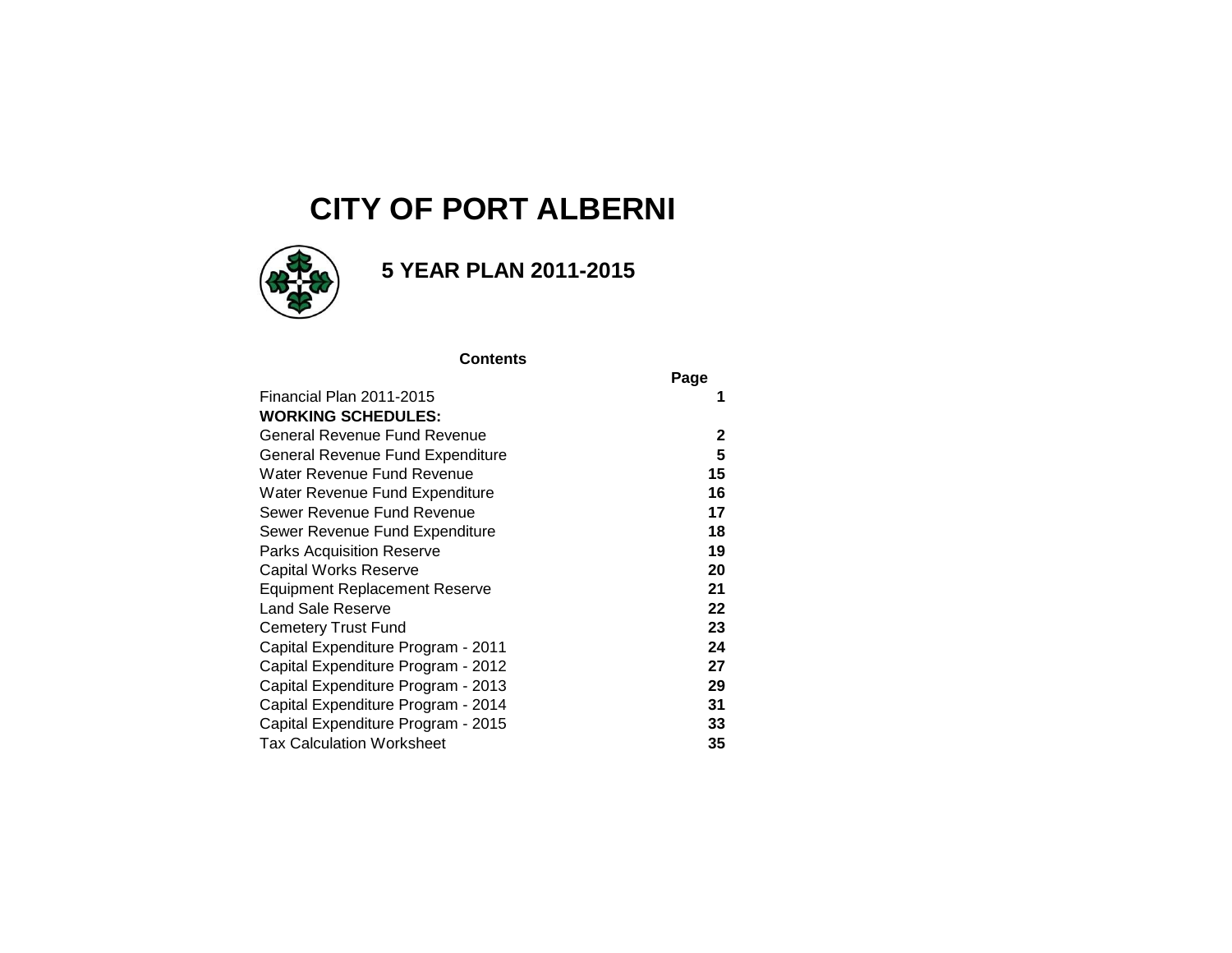

#### **CITY OF PORT ALBERNI FINANCIAL PLAN 2011-2015**

|                                              | Page                          |          | 2011             |     | 2012            | 2013             |                           | 2014                                               |      | 2015          |
|----------------------------------------------|-------------------------------|----------|------------------|-----|-----------------|------------------|---------------------------|----------------------------------------------------|------|---------------|
| <b>Revenues</b>                              |                               |          |                  |     |                 |                  |                           |                                                    |      |               |
| Taxes                                        |                               |          |                  |     |                 |                  |                           |                                                    |      |               |
| <b>Property Taxes</b>                        | $\boldsymbol{2}$              | \$       | 18,782,059       | \$  | 18,801,451      | \$19,172,902     | \$                        | 19,551,343                                         | \$   | 19,937,003    |
| <b>Parcel Taxes</b>                          | $\overline{2}$                | \$       | 231,545          | \$  | 231,545         | \$<br>231,545    | \$                        | 231,545                                            | \$   | 231,545       |
| <b>Other Taxes</b>                           | 2,20                          | \$       | 179,750          | \$  | 179,564         | \$<br>179,564    | \$                        | 179,564                                            | \$   | 179,564       |
| Grants in Lieu of Taxes                      | $\overline{2}$                | \$       | 514,057          | \$  | 511,254         | \$<br>511,254    | \$                        | 511,254                                            | \$   | 511,254       |
|                                              |                               |          |                  |     |                 |                  |                           |                                                    |      |               |
| Fees and Charges                             |                               |          |                  |     |                 |                  |                           |                                                    |      |               |
| Sales of Service                             | $2 - 4$                       | \$       | 3,597,089        | \$  | 3,675,508       | \$<br>3,714,842  | \$                        | 3,781,471                                          | \$   | 3,833,704     |
| Sales of Service/Utilities                   |                               |          |                  |     |                 |                  | \$                        |                                                    | \$   |               |
| Service to other Government                  | 17,20                         | \$       | 3,510,715        | \$  | 3,683,593       | \$<br>3,798,583  |                           | 3,917,940                                          |      | 4,041,852     |
| <b>User Fees/Fines</b>                       | $\overline{\mathbf{c}}$       | \$<br>\$ | 140,000          | \$  | 140,000         | \$<br>140,000    | \$                        | 140,000                                            | \$   | 140,000       |
|                                              | 5                             |          | 292,600          | \$  | 247,800         | \$<br>247,800    | \$                        | 247,800                                            | \$   | 247,800       |
| <b>Other Revenue</b>                         |                               |          |                  |     |                 |                  |                           |                                                    |      |               |
|                                              |                               |          |                  |     |                 |                  |                           |                                                    |      |               |
| Rentals                                      | 5                             | \$       | 160,844          | \$  | 160,844         | \$<br>160,844    | \$                        | 160,844                                            | \$   | 160,844       |
| Interest/Penalties                           | 5, 16, 17, 20                 | \$       | 311,102          | \$  | 311,484         | \$<br>311,862    | \$                        | 312,259                                            | \$   | 312,259       |
| <b>Grants/Other Governments</b>              | 5, 17, 20, 29, 31, 33, 35, 37 | \$       | 1,176,578        | \$  | 12,504,282      | \$<br>5,486,578  | \$                        | 1,136,578                                          | \$   | 1,136,578     |
| Other                                        | 29, 31, 33, 35, 37            | \$       | 109,491          | \$  | 69,900          | \$<br>29,900     | \$                        | 29,900                                             | \$   | 29,900        |
|                                              |                               |          | \$29,005,830     |     | \$40,517,225    | \$33,985,674     |                           | \$ 30,200,498                                      |      | \$30,762,303  |
|                                              |                               |          |                  |     |                 |                  |                           |                                                    |      |               |
| <b>Expenditures</b>                          |                               |          |                  |     |                 |                  |                           |                                                    |      |               |
| Debt Interest                                | 15,19,22                      | \$       | 259,285          | \$  | 330,250         | \$<br>376,591    | \$                        | 372,305                                            | \$   | 372,305       |
| Capital Expenditure                          | 29, 31, 33, 35, 37            | \$       | 4,911,913        | \$  | 18,432,950      | \$12,480,757     | \$                        | 4,851,570                                          | \$   | 5,389,493     |
| <b>Other Municipal Purposes</b>              |                               |          |                  |     |                 |                  |                           |                                                    |      |               |
|                                              |                               |          |                  |     |                 |                  |                           |                                                    |      |               |
| <b>General Municipal</b>                     | $7 - 8$                       | \$       | 2,892,317        | \$  | 2,876,106       | \$<br>2,911,851  | \$                        | 3,031,362                                          | - \$ | 3,028,563     |
| <b>Police Services</b>                       | 8                             | \$       | 5,628,179        | \$  | 5,777,620       | \$<br>6,001,324  | \$                        | 6,221,439                                          | \$   | 6,448,166     |
| <b>Fire Services</b>                         | 8                             | \$       | 2,664,250        | \$  | 2,676,322       | \$<br>2,727,342  | \$                        | 2,779,384                                          | \$   | 2,843,194     |
| <b>Other Protective Services</b>             | 9                             | \$       | 230,535          | \$  | 235,146         | \$<br>239,850    | \$                        | 244,647                                            | \$   | 249,539       |
| <b>Transportation Services</b>               | $9 - 11$                      | \$       | 3,512,223        | \$  | 3,536,847       | \$<br>3,607,086  | \$                        | 3,678,725                                          | \$   | 3,751,799     |
| Environmental Health and Development         | 12-13                         | \$       | 2,038,135        | \$  | 1,815,028       | \$<br>1,782,202  | \$                        | 1,814,985                                          | \$   | 1,845,685     |
| Parks and Recreation                         | $13 - 14$                     | \$       | 4,662,587        | \$  | 4,721,523       | \$<br>4,820,362  | \$                        | 4,921,330                                          | \$   | 5,021,157     |
| Cultural                                     | 15                            | \$       | 1,289,954        | \$  | 1,307,666       | \$<br>1,296,285  | \$                        | 1,317,113                                          | \$   | 1,338,356     |
| Water                                        | 18                            | \$       | 1,296,150        | \$  | 1,321,473       | \$<br>1,347,304  | \$                        | 1,373,648                                          | \$   | 1,400,520     |
| Sewer                                        | 21                            | \$       | 999,710          | \$  | 1,018,904       | \$<br>1,038,482  | \$                        | 1,058,450                                          | \$   | 1,078,821     |
| Contingency                                  | 16                            | \$       | 83,000           | \$  | 83,000          | \$<br>83,000     | $\boldsymbol{\mathsf{S}}$ | 83,000                                             | \$   | 83,000        |
|                                              |                               |          |                  |     |                 |                  |                           |                                                    |      |               |
|                                              |                               |          | \$ 30,468,238    | \$  | 44,132,835      | \$38,712,436     |                           | \$ 31,747,958                                      |      | \$ 32,850,598 |
| Revenue in Excess (Shortfall) of Expenditure |                               | S.       | $(1,462,408)$ \$ |     |                 |                  |                           | $(3,615,610)$ \$ $(4,726,762)$ \$ $(1,547,460)$ \$ |      | (2,088,295)   |
| Other                                        |                               |          |                  |     |                 |                  |                           |                                                    |      |               |
| <b>Borrowing Proceeds</b>                    | 29, 31, 33, 35, 37            | \$       |                  | \$  | 3,766,667       | \$<br>4,420,000  | \$                        | 1,700,000                                          | \$   | 2,730,000     |
| Debt Principal                               |                               | \$       | $(325, 392)$ \$  |     | $(426, 137)$ \$ | $(493, 972)$ \$  |                           | $(359, 972)$ \$                                    |      | (359, 972)    |
| Transfer to Other Governments - Repayment    | 15,19,22                      | \$       | $(231, 545)$ \$  |     | $(231, 545)$ \$ | $(231, 545)$ \$  |                           | $(231, 545)$ \$                                    |      | (231, 545)    |
| Transfer from Equipment Replacement Reserve  | 6,16                          |          |                  |     | 601,556         | 756,192          |                           | 754,138                                            |      |               |
|                                              | 29,31,33,35,37                | \$       | 661,923          | \$  |                 | \$               | -\$                       |                                                    | \$   | 335,793       |
| Transfer from Land Sale Reserve              | 29, 31, 33, 35, 37            | \$       | 400,000          | \$  |                 | \$               | \$                        |                                                    | \$   |               |
| <b>Transfer from Cemetery Trust</b>          | 6                             | \$       |                  | \$  |                 | \$               | \$                        |                                                    | \$   |               |
| Transfer from other reserves                 | 20, 29, 31, 33, 35, 37        | \$       | 1,902,081        | \$  | 1,010,829       | \$<br>527,500    | \$                        | 140,000                                            | \$   | 98,400        |
| Transfer from (to) Surplus                   | 6, 15, 17, 19, 20, 22         | \$       | (944, 659)       | \$  | (1, 105, 760)   | \$<br>(251, 412) | - \$                      | $(455, 161)$ \$                                    |      | (484, 381)    |
|                                              |                               |          | 1,462,408        | -\$ | 3,615,610       | \$4,726,762      | -\$                       | 1,547,460                                          | \$   | 2,088,295     |
| <b>Balanced Budget</b>                       |                               |          |                  | \$  |                 | \$               |                           |                                                    |      |               |
|                                              |                               |          |                  |     |                 |                  |                           |                                                    |      |               |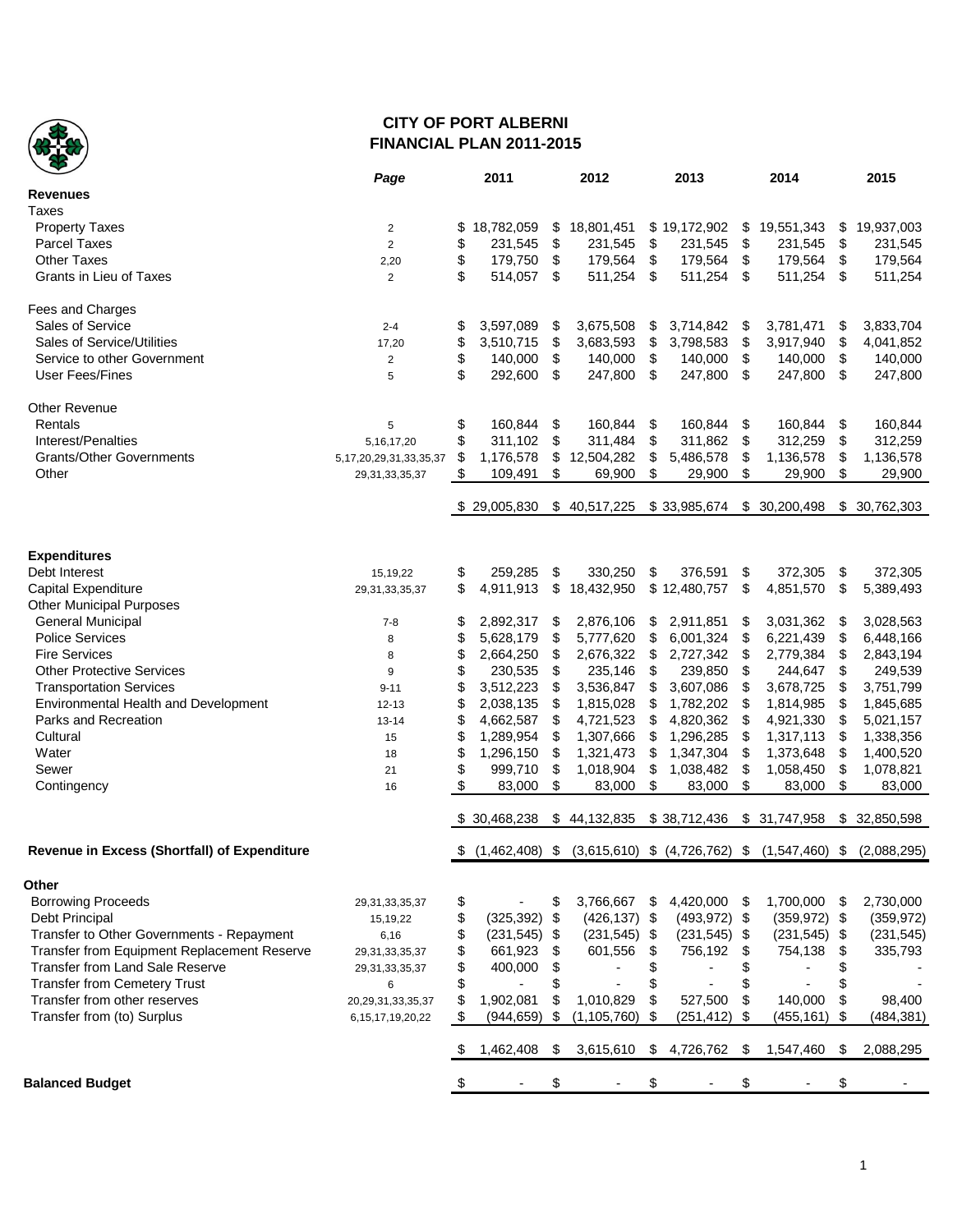|                         | A | B                                          | U          | $\vee$    | W                | $\times$ | Y          | Z         | AA          | AB          | AC         | <b>AD</b> | AE         | AF    | AG          | AH    |
|-------------------------|---|--------------------------------------------|------------|-----------|------------------|----------|------------|-----------|-------------|-------------|------------|-----------|------------|-------|-------------|-------|
|                         |   | <b>CITY OF PORT ALBERNI</b>                |            |           |                  |          |            |           |             |             |            |           |            |       |             |       |
|                         |   | <b>GENERAL REVENUE FUND - 5 YEAR PLAN</b>  |            |           |                  |          |            |           |             |             |            |           |            |       |             |       |
| $\overline{\mathbf{3}}$ |   |                                            |            |           |                  |          |            |           |             |             |            |           |            |       |             |       |
| $\frac{1}{4}$           |   |                                            | 2010       |           |                  |          |            |           |             |             |            |           | 2014       |       | 2015        |       |
|                         |   |                                            |            |           | 2011             |          | 2011       |           | 2012        |             | 2013       |           |            |       |             |       |
| 5                       |   |                                            | Final      |           | Projected        |          |            |           |             |             |            |           |            |       |             |       |
| $6\overline{6}$         |   |                                            |            |           | <b>Last Year</b> |          |            |           |             |             |            |           |            |       |             |       |
| $\frac{1}{7}$           |   | <b>REAL PROPERTY TAXES</b>                 |            |           |                  |          |            |           |             |             |            |           |            |       |             |       |
|                         |   |                                            |            |           |                  |          |            |           |             |             |            |           |            |       |             |       |
| $rac{8}{10}$            |   | 11111 General Purposes - Taxes             | 18,955,730 |           | 19,005,378       | 0.26%    | 18,536,611 | $-2.21%$  | 18,555,817  | 0.10%       | 18,927,268 | 2.00%     | 19,305,709 | 2.00% | 19,691,369  | 2.00% |
|                         |   | 11112 Debt Purposes - Taxes                | 245,448    |           | 245,448          | 0.00%    | 245,448    | 0.00%     | 245,634     | 0.08%       | 245,634    |           | 245,634    |       | 245,634     |       |
|                         |   | <b>TAX LEVY</b>                            | 19,201,178 |           | 19,250,826       | 0.26%    | 18,782,059 | $-2.18%$  | 18,801,451  | 0.10%       | 19,172,902 | 1.98%     | 19,551,343 |       | 19,937,003  | 1.97% |
|                         |   |                                            |            | 8.90%     |                  |          |            |           |             |             |            |           |            | 1.97% |             |       |
|                         |   |                                            |            |           |                  |          |            |           |             |             |            |           |            |       |             |       |
|                         |   |                                            |            |           |                  |          |            |           |             |             |            |           |            |       |             |       |
|                         |   | 11210 Local Improvements                   | 186        | 0.00%     | 186              | 0.00%    | 186        | 0.00%     | $\mathbf 0$ | $-100.00\%$ | 0          |           | $\Omega$   |       | $\mathbf 0$ |       |
|                         |   | 11211 Special Area Levy                    | 4,600      | 0.00%     | 4,600            | 0.00%    | 4,600      | 0.00%     | 4,600       | 0.00%       | 4,600      | 0.00%     | 4,600      | 0.00% | 4,600       | 0.00% |
|                         |   | 11212 Parcel Tax                           | 231,545    | 0.00%     | 231,545          | 0.00%    | 231,545    | 0.00%     | 231,545     | 0.00%       | 231,545    | 0.00%     | 231,545    | 0.00% | 231,545     | 0.00% |
|                         |   | SPECIAL ASSESSMENTS                        | 236,331    | 0.00%     | 236,331          | 0.00%    | 236,331    | 0.00%     | 236,145     | $-0.08%$    | 236,145    | 0.00%     | 236,145    | 0.00% | 236,145     | 0.00% |
|                         |   |                                            |            |           |                  |          |            |           |             |             |            |           |            |       |             |       |
|                         |   | 11910 Utility Tax                          | 133,944    | 0.00%     | 133,944          | 0.00%    | 140,999    | 5.27%     | 140,999     | 0.00%       | 140,999    | 0.00%     | 140,999    | 0.00% | 140,999     | 0.00% |
|                         |   |                                            |            |           |                  |          |            |           |             |             |            |           |            |       |             |       |
|                         |   | <b>TAXES</b>                               | 19.571.453 | 8.71%     | 19.621.101       | 0.25%    | 19,159,389 | $-2.11%$  | 19,178,595  | 0.10%       | 19,550,046 | 1.94%     | 19,928,487 | 1.94% | 20,314,147  | 1.94% |
|                         |   |                                            |            |           |                  |          |            |           |             |             |            |           |            |       |             |       |
|                         |   | FEDERAL GOVERNMENT                         |            |           |                  |          |            |           |             |             |            |           |            |       |             |       |
|                         |   | 12110 Federal Building Grant               | 31,770     | 0.00%     | 31,770           | 0.00%    | 17,166     | $-45.97%$ | 17,000      | $-0.97%$    | 17,000     | 0.00%     | 17,000     | 0.00% | 17,000      | 0.00% |
|                         |   | 12210 C B C Grant                          | 2,939      | 0.00%     | 2,939            | 0.00%    | 2.405      | $-18.17%$ | 2,939       | 22.20%      | 2,939      | 0.00%     | 2.939      | 0.00% | 2,939       | 0.00% |
|                         |   | PROVINCIAL GOVERNMENT                      |            |           |                  |          |            |           |             |             |            |           |            |       |             |       |
|                         |   | 12310 Provincial Government Grant          | 56,719     | 0.00%     | 56,719           | 0.00%    | 56,779     | 0.11%     | 56,719      | $-0.11%$    | 56,719     | 0.00%     | 56,719     | 0.00% | 56,719      | 0.00% |
|                         |   | 12410 B. C. Hydro                          | 399,125    | 0.00%     | 399,125          | 0.00%    | 389,054    | $-2.52%$  | 399,125     | 2.59%       | 399,125    | 0.00%     | 399,125    | 0.00% | 399,125     | 0.00% |
|                         |   |                                            |            |           |                  |          |            |           |             |             |            |           |            |       |             |       |
|                         |   | 12411 Public Housing Grant                 | 35,231     | 0.00%     | 35,231           | 0.00%    | 48,413     | 37.42%    | 35,231      | -27.23%     | 35,231     | 0.00%     | 35,231     | 0.00% | 35,231      | 0.00% |
|                         |   | OTHER ENTITIES                             |            |           |                  |          |            |           |             |             |            |           |            |       |             |       |
|                         |   | 12910 University of Victoria               | 224        | 0.00%     | 224              | 0.00%    | 240        | 7.14%     | 240         | 0.00%       | 240        | 0.00%     | 240        | 0.00% | 240         | 0.00% |
|                         |   | <b>GRANTS IN LIEU OF TAXES</b>             | 526.008    | 0.00%     | 526.008          | 0.00%    | 514.057    | $-2.27%$  | 511.254     | $-0.55%$    | 511.254    | 0.00%     | 511.254    | 0.00% | 511.254     | 0.00% |
|                         |   |                                            |            |           |                  |          |            |           |             |             |            |           |            |       |             |       |
|                         |   | SERVICES PROVIDED TO GOVERNMENT            |            |           |                  |          |            |           |             |             |            |           |            |       |             |       |
|                         |   |                                            |            |           |                  |          |            |           |             |             |            |           |            |       |             |       |
|                         |   |                                            | 110,000    | 10.00%    |                  | 0.00%    | 140,000    | 27.27%    | 140,000     | 0.00%       | 140,000    | 0.00%     | 140,000    | 0.00% |             | 0.00% |
|                         |   | 13121 PRISONER EXPENSE RECOVERY            |            |           | 110,000          |          |            |           |             |             |            |           |            |       | 140,000     |       |
|                         |   |                                            |            |           |                  |          |            |           |             |             |            |           |            |       |             |       |
|                         |   | <b>SALES OF SERVICES</b>                   |            |           |                  |          |            |           |             |             |            |           |            |       |             |       |
|                         |   |                                            |            |           |                  |          |            |           |             |             |            |           |            |       |             |       |
|                         |   | 14120 ADMINISTRATION SERVICE CHARGE        | 110,000    | 22.05%    | 112,200          | 2.00%    | 124,000    | 12.73%    | 114,444     | $-7.71%$    | 116,733    | 2.00%     | 119,068    | 2.00% | 121,449     | 2.00% |
|                         |   |                                            |            |           |                  |          |            |           |             |             |            |           |            |       |             |       |
|                         |   | 14221 Law Enforcement Service Charge       | 150,148    | 5.00%     | 150,702          | 0.37%    | 148,439    | $-1.14%$  | 148,988     | 0.37%       | 149,539    | 0.37%     | 150,092    | 0.37% | 150,647     | 0.37% |
|                         |   | 14241 Fire Department Service Charge       | 105,903    | 0.66%     | 115,920          | 9.46%    | 125,000    | 18.03%    | 125,000     | 0.00%       | 125,000    | 0.00%     | 125,000    | 0.00% | 125,000     | 0.00% |
|                         |   |                                            |            |           |                  |          |            |           |             |             |            |           |            |       |             |       |
|                         |   | PROTECTIVE SERVICES                        | 256,051    | 3.16%     | 266,622          | 4.13%    | 273,439    | 6.79%     | 273,988     | 0.20%       | 274,539    | 0.20%     | 275,092    | 0.20% | 275,647     | 0.20% |
|                         |   |                                            |            |           |                  |          |            |           |             |             |            |           |            |       |             |       |
|                         |   | 14310 Public Works Service Charge          | 64,672     | 20.66%    | 65,965           | 2.00%    | 65,965     | 2.00%     | 67,285      | 2.00%       | 68,630     | 2.00%     | 70,003     | 2.00% | 71,403      | 2.00% |
|                         |   | 14400 Public Transit Revenue               | 262,421    | 4.97%     | 267,669          | 2.00%    | 216,000    | -17.69%   | 220,320     | 2.00%       | 224,726    | 2.00%     | 229,221    | 2.00% | 233,805     | 2.00% |
|                         |   | <b>TRANSPORTATION SERVICES</b>             | 327,093    | 7.74%     | 333,634          | 2.00%    | 281,965    | $-13.80%$ | 287,605     | 2.00%       | 293,356    | 2.00%     | 299,224    | 2.00% | 305,208     | 2.00% |
|                         |   |                                            |            |           |                  |          |            |           |             |             |            |           |            |       |             |       |
|                         |   | 14433 Env Health Garbage Coll-Commercial   | 508,398    |           | 515,295          | 1.36%    | 515,295    | 1.36%     | 525,600     | 2.00%       | 536,113    | 2.00%     | 546,835    | 2.00% | 557,772     | 2.00% |
|                         |   |                                            | 411,840    |           |                  |          |            |           |             |             |            |           |            | 2.00% |             | 2.00% |
|                         |   | 14434 Env Health Garbage Coll- Residential |            |           | 417,423          | 1.36%    | 474,600    | 15.24%    | 484,092     | 2.00%       | 493,774    | 2.00%     | 503,649    |       | 513,722     |       |
|                         |   | ENV HEALTH GARBAGE COLL                    | 920,238    | $-25.16%$ | 932,718          | 1.36%    | 989,895    | 7.57%     | 1,009,692   | 2.00%       | 1,029,887  | 2.00%     | 1,050,484  | 2.00% | 1,071,494   | 2.00% |
|                         |   |                                            |            |           |                  |          |            |           |             |             |            |           |            |       |             |       |
|                         |   | 14516 PUBLIC HEALTH-CEMETERIES             | 31,212     | 2.00%     | 31,836           | 2.00%    | 31,836     | 2.00%     | 32,473      | 2.00%       | 33,122     | 2.00%     | 33,784     | 2.00% | 33,784      | 0.00% |
|                         |   |                                            |            |           |                  |          |            |           |             |             |            |           |            |       |             |       |
|                         |   | 14550 PLANNING ADMINISTRATION              | 19,200     | 18.52%    | 19,200           | 0.00%    | 19.200     | 0.00%     | 19,200      | 0.00%       | 19.200     | 0.00%     | 19.200     | 0.00% | 19,200      | 0.00% |
|                         |   |                                            |            |           |                  |          |            |           |             |             |            |           |            |       |             |       |
|                         |   | 14560 ECONOMIC DEVELOPMENT                 | 18,000     |           |                  | 0.00%    | 28,500     | 58.33%    |             | 0.00%       |            | 0.00%     | 28,500     | 0.00% |             | 0.00% |
|                         |   |                                            |            |           | 18,000           |          |            |           | 28,500      |             | 28,500     |           |            |       | 28,500      |       |
|                         |   |                                            |            |           |                  |          |            |           |             |             |            |           |            |       |             |       |
|                         |   | 14600 Marine Commercial Building           | 70,473     | 5.71%     | 67,569           | $-4.12%$ | 76,301     | 8.27%     | 77,827      | 2.00%       | 79,384     | 2.00%     | 80,971     | 2.00% | 82,591      | 2.00% |
|                         |   | 14601 Port Building                        | 21,491     | 17.31%    | 24,480           | 13.91%   | 17.470     | $-18.71%$ | 24,970      | 42.93%      | 25,469     | 2.00%     | 25,978     | 2.00% | 26,498      | 2.00% |
|                         |   | 14602 Market Square                        | 10.150     | $-63.44%$ | 15,300           | 50.74%   | 23.433     | 130.87%   | 23.902      | 2.00%       | 24.380     | 2.00%     | 24,868     | 2.00% | 25,365      | 2.00% |
| 62                      |   | 14690 A. H. Q. Miscellaneous Revenue       | 270        | $-47.06%$ | 306              | 13.33%   | 300        | 11.11%    | 300         | 0.00%       | 300        | 0.00%     | 300        | 0.00% | 300         | 0.00% |
|                         |   |                                            |            |           |                  |          |            |           |             |             |            |           |            |       |             |       |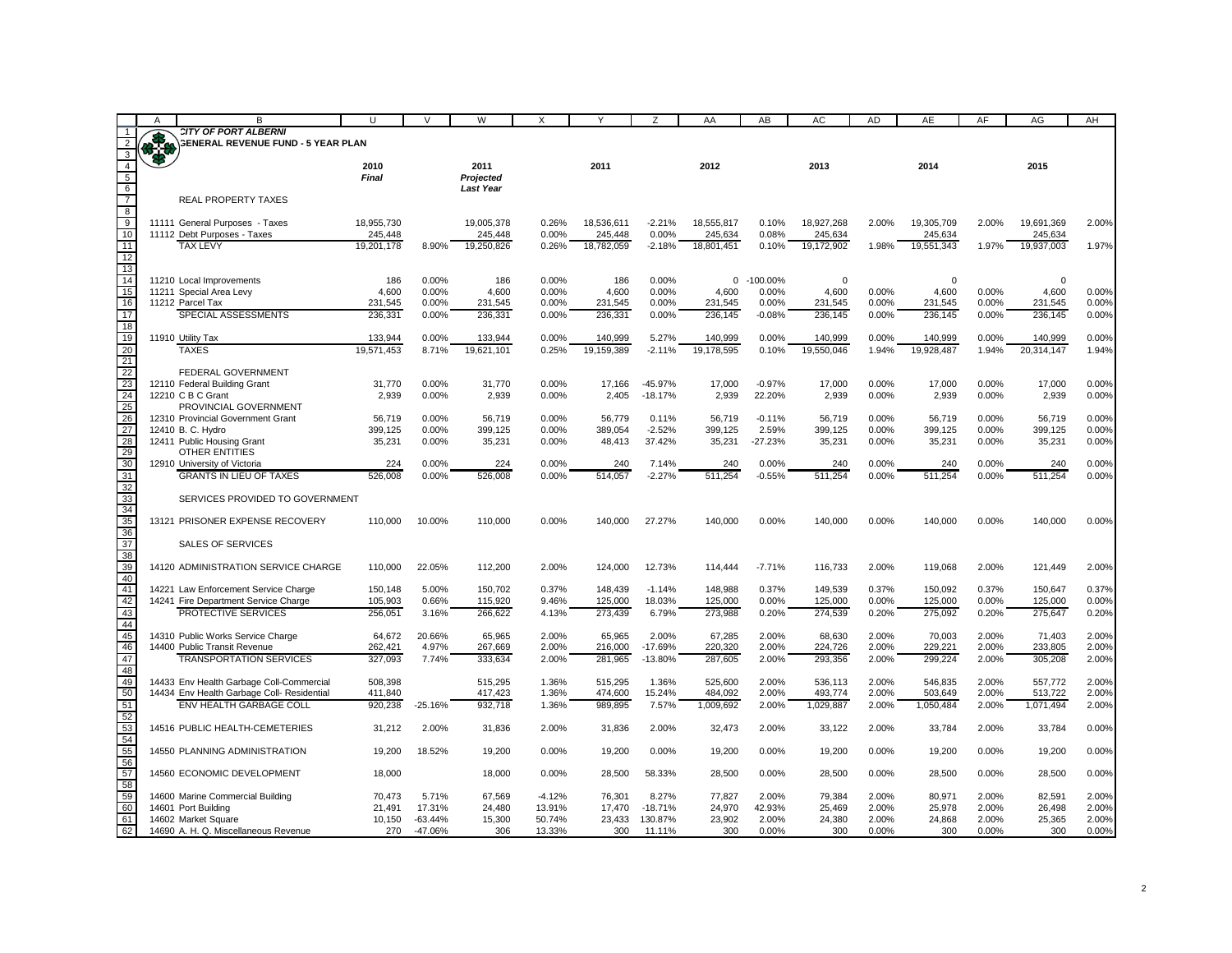|                                        | A | B                                         | U            | $\mathcal{U}$ | W                |           | ٧            | Z           | AA          | AB        | AC          | AD        | AE        | AF    | AG             | AH       |
|----------------------------------------|---|-------------------------------------------|--------------|---------------|------------------|-----------|--------------|-------------|-------------|-----------|-------------|-----------|-----------|-------|----------------|----------|
|                                        |   |                                           |              |               |                  |           |              |             |             |           |             |           |           |       |                |          |
|                                        |   | <b>CITY OF PORT ALBERNI</b>               |              |               |                  |           |              |             |             |           |             |           |           |       |                |          |
| $\overline{2}$                         |   | <b>GENERAL REVENUE FUND - 5 YEAR PLAN</b> |              |               |                  |           |              |             |             |           |             |           |           |       |                |          |
| 3                                      |   |                                           |              |               |                  |           |              |             |             |           |             |           |           |       |                |          |
| $\frac{4}{5}$                          |   |                                           | 2010         |               | 2011             |           | 2011         |             | 2012        |           | 2013        |           | 2014      |       | 2015           |          |
|                                        |   |                                           | <b>Final</b> |               | Projected        |           |              |             |             |           |             |           |           |       |                |          |
|                                        |   |                                           |              |               | <b>Last Year</b> |           |              |             |             |           |             |           |           |       |                |          |
| $\begin{array}{c} 6 \\ 63 \end{array}$ |   | ALBERNI HARBOUR QUAY                      |              | $-9.60%$      |                  | 5.15%     | 117.504      | 14.77%      |             | 8.08%     |             | 2.00%     | 132.117   | 1.99% |                |          |
|                                        |   |                                           | 102,384      |               | 107,655          |           |              |             | 126,999     |           | 129,533     |           |           |       | 134,754        | 2.00%    |
| $\frac{64}{64}$                        |   |                                           |              |               |                  |           |              |             |             |           |             |           |           |       |                |          |
| 65                                     |   | <b>RECREATION SERVICES</b>                |              |               |                  |           |              |             |             |           |             |           |           |       |                |          |
| 66                                     |   |                                           |              |               |                  |           |              |             |             |           |             |           |           |       |                |          |
| 67                                     |   | <b>RECREATION FACILITIES</b>              |              |               |                  |           |              |             |             |           |             |           |           |       |                |          |
| 68                                     |   |                                           |              |               |                  |           |              |             |             |           |             |           |           |       |                |          |
| 69                                     |   | 14710 Gyro Youth Centre                   | 4,500        | 0.00%         | 4,590            | 2.00%     | 4,600        | 2.22%       | 4,682       | 1.78%     | 4,775       | 1.99%     | 4,871     | 2.01% | 4,968          | 1.99%    |
| 70                                     |   |                                           |              |               |                  |           |              |             |             |           |             |           |           |       |                |          |
|                                        |   | 14712 Echo '67 Centre                     | 192,676      | 4.88%         | 197,137          | 2.32%     | 197,050      | 2.27%       | 201,079     | 2.04%     | 205,101     | 2.00%     | 209,203   | 2.00% | 213,387        | 2.00%    |
| 71                                     |   | 14714 Glenwood Centre                     | 38,700       | $-12.24%$     | 39,066           | 0.95%     | 36,500       | $-5.68%$    | 39,847      | 9.17%     | 40,644      | 2.00%     | 41,457    | 2.00% | 42,286         | 2.00%    |
| 72                                     |   | 14716 Echo Aquatic Centre                 | 59,068       | $-14.39%$     | 60,588           | 2.57%     | 63,200       | 7.00%       | 61,800      | $-2.22%$  | 63,036      | 2.00%     | 64,296    | 2.00% | 65,582         | 2.00%    |
| 73                                     |   | 14718 AV Multiplex                        | 683,800      | $-2.88%$      | 702,372          | 2.72%     | 676,300      | $-1.10%$    | 716,419     | 5.93%     | 730,748     | 2.00%     | 745,363   | 2.00% | 760,270        | 2.00%    |
| 74                                     |   | 14720 Stadium & Athletic Fields           | 33,000       | 12.63%        | 31,212           | $-5.42%$  | 33.300       | 0.91%       | 31.836      | $-4.40%$  | 32.473      | 2.00%     | 33.122    | 2.00% | 33.784         | 2.00%    |
| 75                                     |   |                                           |              |               |                  |           |              |             |             |           |             |           |           |       |                |          |
| 76                                     |   | <b>RECREATION PROGRAMS</b>                |              |               |                  |           |              |             |             |           |             |           |           |       |                |          |
|                                        |   |                                           |              |               |                  |           |              |             |             |           |             |           |           |       |                |          |
| 77                                     |   |                                           |              |               |                  |           |              |             |             |           |             |           |           |       |                |          |
| 78                                     |   | SPORT PROGRAMS                            |              |               |                  |           |              |             |             |           |             |           |           |       |                |          |
| 80                                     |   | 14730 Glenwood Centre                     | 2,668        | $-34.93%$     | 2,040            | $-23.54%$ | 3,500        | 31.18%      | 2,081       | $-40.54%$ | 2,122       | 1.97%     | 2,165     | 2.03% | 2,165          | 0.00%    |
| 81                                     |   | 14732 Echo Aguatic Centre                 | 257.600      | 0.03%         | 272,340          | 5.72%     | 271.000      | 5.20%       | 277.787     | 2.50%     | 283.343     | 2.00%     | 289.009   | 2.00% | 289.009        | 0.00%    |
| 82                                     |   | 14734 AV Multiplex                        | 32,400       | $-14.06%$     | 35,904           | 10.81%    | 35,900       | 10.80%      | 36,622      | 2.01%     | 37,355      | 2.00%     | 38,102    | 2.00% | 38,102         | 0.00%    |
| $rac{1}{84}$                           |   |                                           |              |               |                  |           |              |             |             |           |             |           |           |       |                |          |
| 85                                     |   | LEISURE DIVISION PROGRAMS                 |              |               |                  |           |              |             |             |           |             |           |           |       |                |          |
|                                        |   |                                           |              |               |                  |           |              |             |             |           |             |           |           |       |                |          |
| 86                                     |   | 14738 Children's Programs                 | 115,000      | $-13.53%$     | 113,720          | $-1.11%$  | 110,000      | $-4.35%$    | 115,994     | 5.45%     | 118,314     | 2.00%     | 120,681   | 2.00% | 120,681        | 0.00%    |
| 87                                     |   | 14740 Youth Programs & Services           | $\mathbf 0$  | $-100.00\%$   | 1,530            |           | 300          |             | 1,561       | 420.33%   | 1,592       | 1.99%     | 1,624     | 2.01% | 1,624          | 0.00%    |
| 88                                     |   | 14742 Adult Programs                      | 116,000      | 68.12%        | 91,800           | $-20.86%$ | 115,000      | $-0.86%$    | 93.636      | $-18.58%$ | 95.509      | 2.00%     | 97.419    | 2.00% | 97.419         | 0.00%    |
| 89                                     |   | 14750 Special Events                      | 1,980        | 32.00%        | 3,060            | 54.55%    | 2,000        | 1.01%       | 3,121       | 56.05%    | 3.184       | 2.02%     | 3,247     | 1.98% | 3,247          | 0.00%    |
| 90                                     |   |                                           |              |               |                  |           |              |             |             |           |             |           |           |       |                |          |
| 91                                     |   | <b>COMMUNITY SERVICES</b>                 |              |               |                  |           |              |             |             |           |             |           |           |       |                |          |
| 92                                     |   | 14760 Community Serv. Misc. Revenue       | 10,300       | 21.18%        | 3,570            | $-65.34%$ | 3,000        | -70.87%     | 3,060       | 2.00%     | 3,121       | 1.99%     | 3,184     | 2.02% | 3,248          | 2.01%    |
|                                        |   |                                           |              |               |                  |           |              |             |             |           |             |           |           |       |                |          |
| 94                                     |   | 14770 Contributions & Grants              | 146,722      | 26.68%        | 96,120           | $-34.49%$ | 77,100       | $-47.45%$   | 78,642      | 2.00%     | 80,215      | 2.00%     | 81,819    | 2.00% | 83,456         | 2.00%    |
| 95                                     |   | <b>RECREATION SERVICES</b>                | 1.694.414    | 1.87%         | 1.655.049        | $-2.32%$  | 1.628.750    | $-3.88%$    | 1.668.167   | 2.42%     | 1,701,532   | 2.00%     | 1,735,562 | 2.00% | 1,759,228      | 1.36%    |
| 96                                     |   |                                           |              |               |                  |           |              |             |             |           |             |           |           |       |                |          |
| 97                                     |   | <b>CULTURAL SERVICES</b>                  |              |               |                  |           |              |             |             |           |             |           |           |       |                |          |
| 98                                     |   |                                           |              |               |                  |           |              |             |             |           |             |           |           |       |                |          |
| 99                                     |   | <b>MUSEUM SERVICES</b>                    |              |               |                  |           |              |             |             |           |             |           |           |       |                |          |
| 100                                    |   | 14810 Museum - Sales & Service            | 30,048       | $-1.29%$      | 25,640           | $-14.67%$ | 19,500       | $-35.10%$   | 25,440      | 30.46%    | 24,440      | $-3.93%$  | 24,440    | 0.00% | 24,440         | 0.00%    |
|                                        |   |                                           |              |               |                  |           |              |             |             |           |             |           |           |       |                |          |
| 101                                    |   | 14830 Museum - Grants                     | 82,500       | 28.91%        | 64,000           | $-22.42%$ | 82.500       | 0.00%       | 89,000      | 7.88%     | 64,000      | $-28.09%$ | 64,000    | 0.00% | 60,000         | $-6.25%$ |
| 102                                    |   | 14910 McLean Mill - Sales & Service       | 281,605      | 4.67%         | 294,263          | 4.49%     | $\mathbf{0}$ | $-100.00\%$ | $\Omega$    |           | 0           |           | 0         |       | $\overline{0}$ |          |
| 103                                    |   | <b>CULTURAL SERVICES</b>                  | 394.153      | 8.44%         | 383.903          | $-2.60%$  | 102,000      | $-74.12%$   | 114,440     | 12.20%    | 88,440      | $-22.72%$ | 88,440    | 0.00% | 84,440         | $-4.52%$ |
| 104                                    |   |                                           |              |               |                  |           |              |             |             |           |             |           |           |       |                |          |
| 105                                    |   | <b>SALES OF SERVICES</b>                  | 3,872,745    | $-4.57%$      | 3.860.817        | $-0.31%$  | 3,597,089    | $-7.12%$    | 3,675,508   | 2.18%     | 3,714,842   | 1.07%     | 3,781,471 | 1.79% | 3,833,704      | 1.38%    |
| 106                                    |   |                                           |              |               |                  |           |              |             |             |           |             |           |           |       |                |          |
| 107                                    |   | OTHER REVENUE OWN SOURCES                 |              |               |                  |           |              |             |             |           |             |           |           |       |                |          |
|                                        |   |                                           |              |               |                  |           |              |             |             |           |             |           |           |       |                |          |
| 108                                    |   |                                           |              |               |                  |           |              |             |             |           |             |           |           |       |                |          |
| 109                                    |   | 15110 Prof. & Business Licence Fees       | 132.000      | 10.00%        | 132,000          | 0.00%     | 132,000      | 0.00%       | 145.200     | 10.00%    | 145,200     | 0.00%     | 145,200   | 0.00% | 145,200        | 0.00%    |
| 111                                    |   | 15160 Dog Licence Fees                    | $\mathbf{0}$ | $-100.00\%$   | $\mathbf 0$      |           | $\Omega$     |             | $\mathbf 0$ |           | $\mathbf 0$ |           | $\Omega$  |       | $\mathbf 0$    |          |
| 112                                    |   | 15170 Building/Plumbing Permit Fees       | 82,000       | 6.49%         | 82,000           | 0.00%     | 142,000      | 73.17%      | 84,000      | -40.85%   | 84,000      | 0.00%     | 84,000    | 0.00% | 84,000         | 0.00%    |
| 113                                    |   | 15181 Other Const./Demo. Permit Fees      | 100          | 0.00%         | 100              | 0.00%     | 100          | 0.00%       | 100         | 0.00%     | 100         | 0.00%     | 100       | 0.00% | 100            | 0.00%    |
| 114                                    |   | <b>LICENCES &amp; PERMITS</b>             | 214,100      | 4.13%         | 214,100          | 0.00%     | 274,100      | 28.02%      | 229,300     | $-16.34%$ | 229,300     | 0.00%     | 229.300   | 0.00% | 229,300        | 0.00%    |
| 115                                    |   |                                           |              |               |                  |           |              |             |             |           |             |           |           |       |                |          |
|                                        |   |                                           |              |               |                  |           |              |             |             |           |             |           |           |       |                |          |
| 116                                    |   | 15210 FINES & PARKING TICKETS             | 18,500       | 0.00%         | 18,500           | 0.00%     | 18,500       | 0.00%       | 18,500      | 0.00%     | 18,500      | 0.00%     | 18,500    | 0.00% | 18,500         | 0.00%    |
| 117                                    |   |                                           |              |               |                  |           |              |             |             |           |             |           |           |       |                |          |
| 118                                    |   | 15320 RENTALS                             | 118,563      | 115.47%       | 159,102          | 34.19%    | 160,844      | 35.66%      | 160,844     | 0.00%     | 160,844     | 0.00%     | 160,844   | 0.00% | 160,844        | 0.00%    |
| 119                                    |   |                                           |              |               |                  |           |              |             |             |           |             |           |           |       |                |          |
| 120                                    |   | 15510 Interest On Investments             | 75,000       | $-50.00%$     | 75,000           | 0.00%     | 55,000       | $-26.67%$   | 55,000      | 0.00%     | 55,000      | 0.00%     | 55,000    | 0.00% | 55,000         | 0.00%    |
| 121                                    |   | 15590 Other Interest                      | 10,000       | $-66.67%$     | 10,000           | 0.00%     | 10,000       | 0.00%       | 10,000      | 0.00%     | 10,000      | 0.00%     | 10,000    | 0.00% | 10,000         | 0.00%    |
|                                        |   |                                           |              |               |                  |           |              |             |             |           |             |           |           |       |                |          |
| 122                                    |   | <b>RETURN ON INVESTMENTS</b>              | 85,000       | $-52.78%$     | 85.000           | 0.00%     | 65,000       | $-23.53%$   | 65,000      | 0.00%     | 65,000      | 0.00%     | 65,000    | 0.00% | 65.000         | 0.00%    |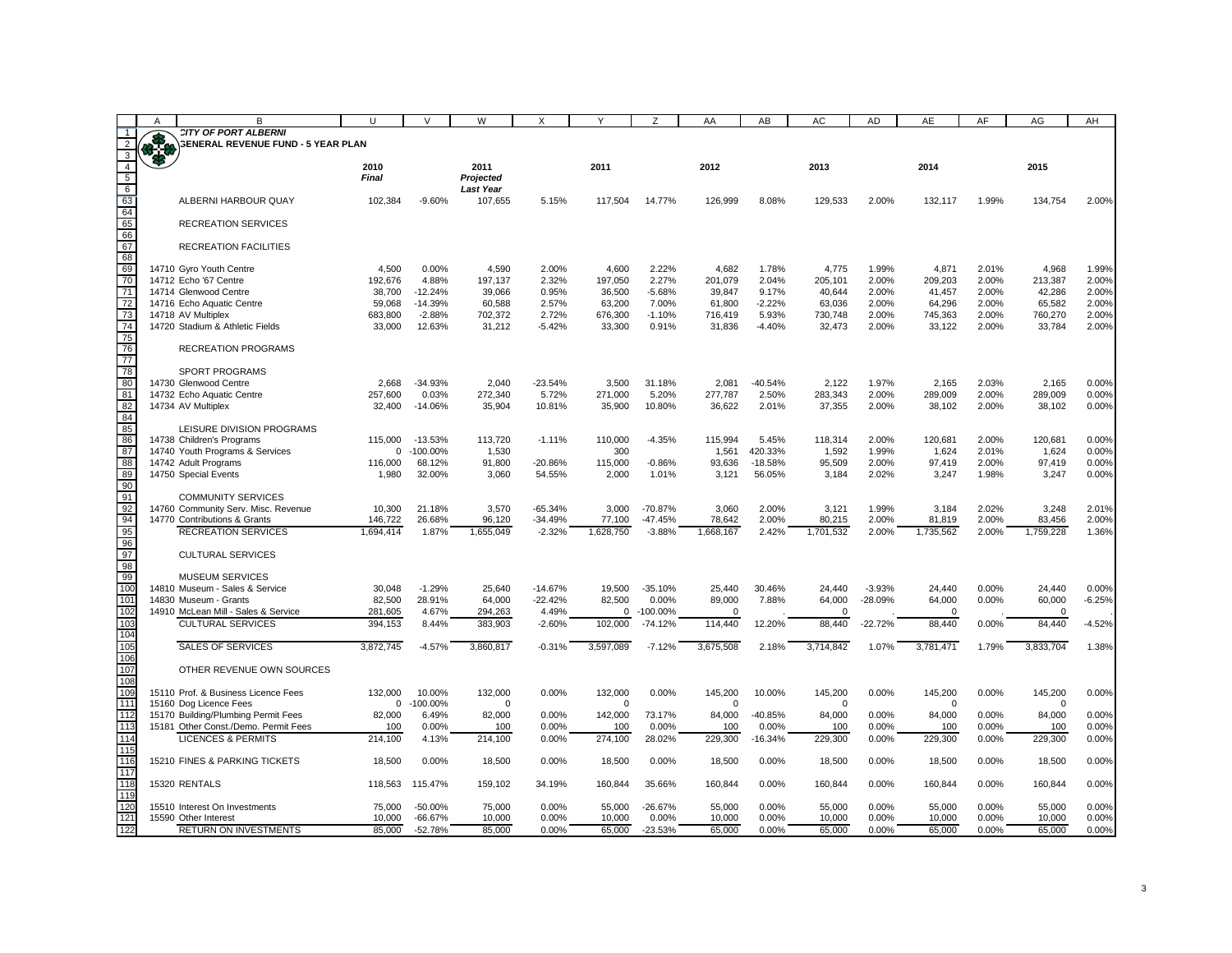|                | B                                         | п                      |             | W                | x     | Y          | 7          | AA                     | AB       | AC                     | <b>AD</b> | AE         | AF    | AG                     | AH             |
|----------------|-------------------------------------------|------------------------|-------------|------------------|-------|------------|------------|------------------------|----------|------------------------|-----------|------------|-------|------------------------|----------------|
|                | <b>CITY OF PORT ALBERNI</b>               |                        |             |                  |       |            |            |                        |          |                        |           |            |       |                        |                |
|                | <b>GENERAL REVENUE FUND - 5 YEAR PLAN</b> |                        |             |                  |       |            |            |                        |          |                        |           |            |       |                        |                |
| 3              |                                           |                        |             |                  |       |            |            |                        |          |                        |           |            |       |                        |                |
| $\overline{4}$ |                                           | 2010                   |             | 2011             |       | 2011       |            | 2012                   |          | 2013                   |           | 2014       |       | 2015                   |                |
| 5              |                                           | <b>Final</b>           |             | Projected        |       |            |            |                        |          |                        |           |            |       |                        |                |
| 6              |                                           |                        |             | <b>Last Year</b> |       |            |            |                        |          |                        |           |            |       |                        |                |
| 123            |                                           |                        |             |                  |       |            |            |                        |          |                        |           |            |       |                        |                |
| 124            | 15611 Current Tax Penalties               | 75,000                 | 0.00%       | 75,000           | 0.00% | 75,000     | 0.00%      | 75,000                 | 0.00%    | 75,000                 | 0.00%     | 75,000     | 0.00% | 75,000                 | 0.00%          |
| 125            | 15621 Arrears & Del. Tax Interest         | 39.000                 | 0.00%       | 39.000           | 0.00% | 39.000     | 0.00%      | 39.000                 | 0.00%    | 39.000                 | 0.00%     | 39.000     | 0.00% | 39.000                 | 0.00%          |
| 126            | PENALTIES & INTEREST                      | 114,000                | 0.00%       | 114,000          | 0.00% | 114,000    | 0.00%      | 114,000                | 0.00%    | 114,000                | 0.00%     | 114,000    | 0.00% | 114,000                | 0.00%          |
| 127            |                                           |                        |             |                  |       |            |            |                        |          |                        |           |            |       |                        |                |
| 128            | 15930 MISC, REVENUE                       | 113,727                | 0.32%       | 114,102          | 0.33% | 114,102    | 0.33%      | 114,484                | 0.33%    | 114,862                | 0.33%     | 115,259    | 0.35% | 115,259                | 0.00%          |
| 129            | OTHER REVENUE OWN SOURCE                  | 663,890                | $-3.29%$    | 704,804          | 6.16% | 746,546    | 12.45%     | 702,128                | $-5.95%$ | 702,506                | 0.05%     | 702,903    | 0.06% | 702,903                | 0.00%          |
| 130            |                                           |                        |             |                  |       |            |            |                        |          |                        |           |            |       |                        |                |
| 131            | UNCOND TRANSFERS OTHER GOV'T              |                        |             |                  |       |            |            |                        |          |                        |           |            |       |                        |                |
| 132            |                                           |                        |             |                  |       |            |            |                        |          |                        |           |            |       |                        |                |
| 133            | PROVINCIAL GOVERNMENT                     |                        |             |                  |       |            |            |                        |          |                        |           |            |       |                        |                |
| 134            | 16212 Small Community Protection Grant    | 214,734                | 7.37%       | 214,734          | 0.00% | 214.734    | 0.00%      | 214,734                | 0.00%    | 214.734                | 0.00%     | 214,734    | 0.00% | 214.734                | 0.00%          |
| 135            | 16214 Revenue Sharing - Traffic Fines     | 375,844                | 7.38%       | 375,844          | 0.00% | 375,844    | 0.00%      | 375,844                | 0.00%    | 375,844                | 0.00%     | 375,844    | 0.00% | 375,844                | 0.00%          |
| 136            | 16215 Community Gaming Revenue            | 430,000                | $-14.00%$   | 470,000          | 9.30% | 534,000    | 24.19%     | 534,000                | 0.00%    | 534,000                | 0.00%     | 534,000    | 0.00% | 534,000                | 0.00%          |
| 137            | <b>UNCOND TRNFRS OTHER GOV'T</b>          | 1.020.578              | $-2.80%$    | 1.060.578        | 3.92% | 1.124.578  | 10.19%     | 1.124.578              | 0.00%    | 1.124.578              | 0.00%     | 1.124.578  | 0.00% | 1.124.578              | 0.00%          |
| 138            |                                           |                        |             |                  |       |            |            |                        |          |                        |           |            |       |                        |                |
| 139            | <b>COND TRANSFERS OTHER</b>               |                        |             |                  |       |            |            |                        |          |                        |           |            |       |                        |                |
| 140            |                                           |                        |             |                  |       |            |            |                        |          |                        |           |            |       |                        |                |
| 141            | 18121 Grants/Contributions Other          | 30,000                 | 66.67%      | 30,000           | 0.00% | 12,000     | $-60.00\%$ | 12,000                 | 0.00%    | 12,000                 | 0.00%     | 12,000     | 0.00% | 12,000                 | 0.00%          |
| 142            | <b>COND TRANSFERS OTHER</b>               | 30.000                 | 66.67%      | 30.000           | 0.00% | 12,000     | $-60.00%$  | 12,000                 | 0.00%    | 12,000                 | 0.00%     | 12.000     | 0.00% | 12,000                 | 0.00%          |
| 143            |                                           |                        |             |                  |       |            |            |                        |          |                        |           |            |       |                        |                |
| 144            |                                           |                        |             |                  |       |            |            |                        |          |                        |           |            |       |                        |                |
| 145            | OTHER TRANSFERS & COLLECTIONS             |                        |             |                  |       |            |            |                        |          |                        |           |            |       |                        |                |
| 146            |                                           |                        |             |                  |       |            |            |                        |          |                        |           |            |       |                        |                |
| 147            | 19110 Cemetery Trust Fund                 |                        |             |                  |       |            |            |                        |          |                        |           |            |       |                        |                |
| 148            | 19111 Reserve For Projects/Purchase       |                        | $-100.00\%$ |                  |       |            |            |                        |          |                        |           |            |       |                        |                |
| 149            | 19113 Reserve For Bad Debts-Taxation      |                        |             |                  |       |            |            |                        |          |                        |           |            |       |                        |                |
| 150            | 19114 Operating Funds From Prior Years    | 500.000                | $-41.62%$   | 500,000          | 0.00% | 500,000    | 0.00%      | 500.000                | 0.00%    | 500,000                | 0.00%     | 500,000    | 0.00% | 500,000                | 0.00%          |
| 151            | <b>TRANSFERS FROM OWN RESERVES</b>        | 500,000                | $-45.46%$   | 500,000          | 0.00% | 500,000    | 0.00%      | 500,000                | 0.00%    | 500,000                | 0.00%     | 500,000    | 0.00% | 500,000                | 0.00%          |
| 152            |                                           |                        |             |                  |       |            |            |                        |          |                        |           |            |       |                        |                |
| 153            | COLLECTIONS FOR OTHER GOV'T               |                        |             |                  |       |            |            |                        |          |                        |           |            |       |                        |                |
| 154<br>155     | 19811 Non-Residential School              |                        | 0.00%       | 2,681,647        | 0.00% | 2,681,647  | 0.00%      |                        | 0.00%    |                        | 0.00%     | 2,681,647  | 0.00% |                        |                |
| 156            |                                           | 2,681,647<br>3,353,782 | 0.00%       | 3,353,782        | 0.00% | 3,353,782  | 0.00%      | 2,681,647<br>3,353,782 | 0.00%    | 2,681,647<br>3,353,782 | 0.00%     | 3,353,782  | 0.00% | 2,681,647<br>3,353,782 | 0.00%<br>0.00% |
| 157            | 19812 Residential School                  | 6.035.429              | 0.00%       | 6.035.429        | 0.00% | 6.035.429  | 0.00%      | 6.035.429              | 0.00%    | 6.035.429              | 0.00%     | 6.035.429  | 0.00% | 6.035.429              | 0.00%          |
| 158            |                                           |                        |             |                  |       |            |            |                        |          |                        |           |            |       |                        |                |
| 159            | REGIONAL GOVERNMENT                       |                        |             |                  |       |            |            |                        |          |                        |           |            |       |                        |                |
| 160            | 19820 Regional Hospital District          | 911,855                | 0.00%       | 911,855          | 0.00% | 879,720    | $-3.52%$   | 879,720                | 0.00%    | 879,720                | 0.00%     | 879,720    | 0.00% | 879,720                | 0.00%          |
| 161            | 19821 Regional District Alberni-Clayoquot | 704,156                | 0.00%       | 704,156          | 0.00% | 709,622    | 0.78%      | 709,622                | 0.00%    | 709,622                | 0.00%     | 709,622    | 0.00% | 709,622                | 0.00%          |
| 162            |                                           | 1.616.011              | 0.00%       | 1.616.011        | 0.00% | 1.589.342  | $-1.65%$   | 1.589.342              | $0.00\%$ | 1.589.342              | $0.00\%$  | 1.589.342  | 0.00% | 1.589.342              | 0.00%          |
| 163            |                                           |                        |             |                  |       |            |            |                        |          |                        |           |            |       |                        |                |
| 164            | JOINT BOARDS AND COMMISSIONS              |                        |             |                  |       |            |            |                        |          |                        |           |            |       |                        |                |
| 165            | 19830 Municipal Finance Authority         | 453                    | 0.00%       | 453              | 0.00% | 453        | 0.00%      | 453                    | 0.00%    | 453                    | 0.00%     | 453        | 0.00% | 453                    | 0.00%          |
| 166            | 19831 B. C. Assessment Authority          | 185,446                | 0.00%       | 185,446          | 0.00% | 185,446    | 0.00%      | 185,446                | 0.00%    | 185,446                | 0.00%     | 185,446    | 0.00% | 185,446                | 0.00%          |
| 167            |                                           | 185,899                | 0.00%       | 185,899          | 0.00% | 185,899    | 0.00%      | 185,899                | 0.00%    | 185,899                | 0.00%     | 185,899    | 0.00% | 185,899                | 0.00%          |
| 168            |                                           |                        |             |                  |       |            |            |                        |          |                        |           |            |       |                        |                |
| 169            | OTHER TRANSFER, COLLECTIONS               | 7,837,339              | 0.00%       | 7,837,339        | 0.00% | 7,810,670  | $-0.34%$   | 7,810,670              | 0.00%    | 7,810,670              | 0.00%     | 7,810,670  | 0.00% | 7,810,670              | 0.00%          |
| 170            |                                           |                        |             |                  |       |            |            |                        |          |                        |           |            |       |                        |                |
| 171            | <b>GENERAL FUND REVENUE</b>               | 34,132,013             | 2.82%       | 34,250,647       | 0.35% | 33,604,329 | $-1.55%$   | 33,654,733             | 0.15%    | 34,065,896             | 1.22%     | 34,511,363 | 1.31% | 34,949,256             | 1.27%          |
| 172            |                                           |                        |             |                  |       |            |            |                        |          |                        |           |            |       |                        |                |
|                |                                           |                        |             |                  |       |            |            |                        |          |                        |           |            |       |                        |                |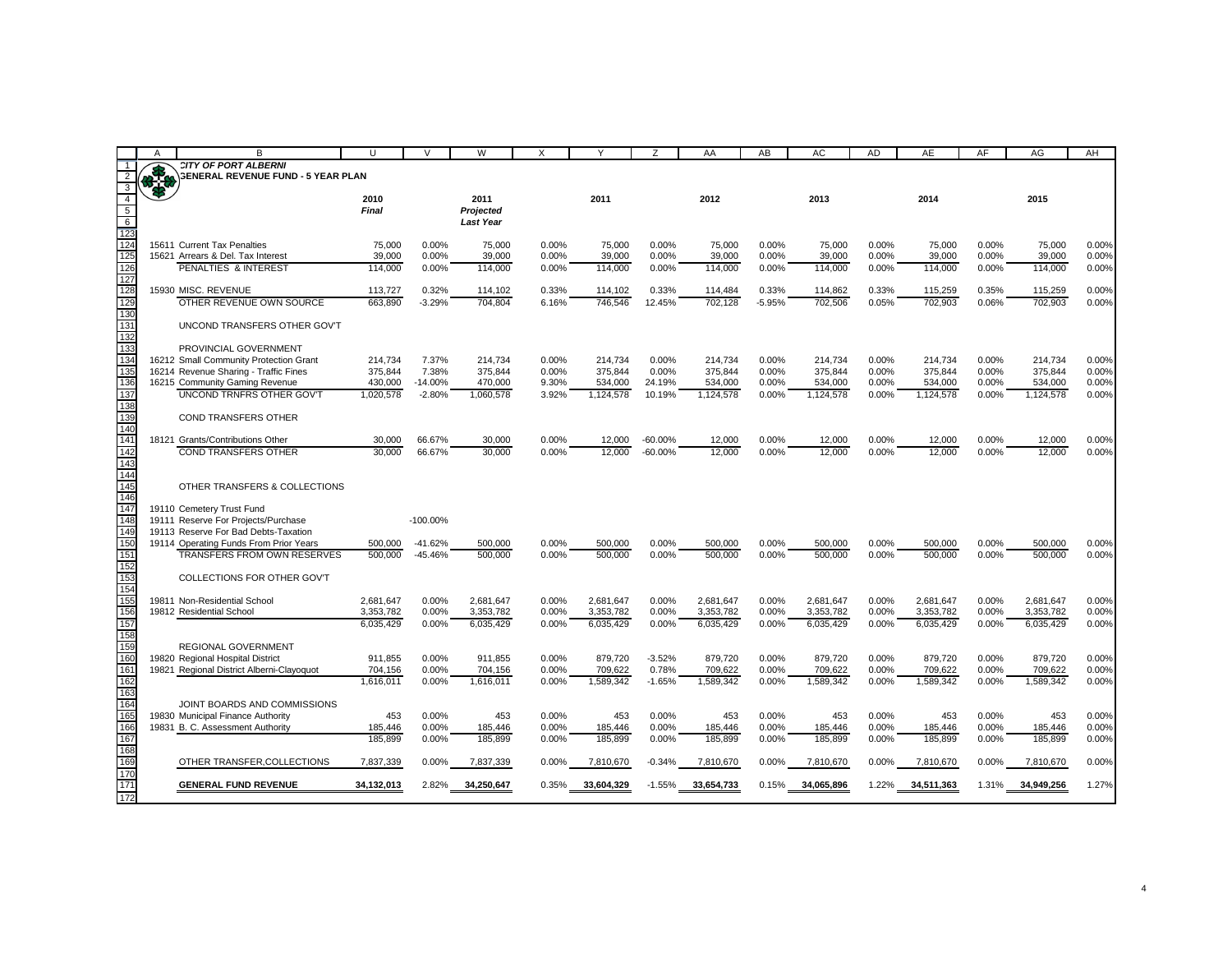|                       | $\overline{A}$ | B                                         | U                 | $\mathsf{V}$ | W                   | $\times$ | $\vee$                                 | Z         | AA       | AB            | AC      | AD        | AE      | AF    | AG      | AH    |
|-----------------------|----------------|-------------------------------------------|-------------------|--------------|---------------------|----------|----------------------------------------|-----------|----------|---------------|---------|-----------|---------|-------|---------|-------|
|                       |                | <b>CITY OF PORT ALBERNI</b>               | amend 2010 budget |              | budget amts changed |          | corrections and adjustments to be done |           |          | corr/adj done |         |           |         |       |         |       |
| 2                     |                | <b>GENERAL REVENUE FUND - 5 YEAR PLAN</b> |                   |              |                     |          |                                        |           |          |               |         |           |         |       |         |       |
|                       |                |                                           |                   |              |                     |          |                                        |           |          |               |         |           |         |       |         |       |
|                       |                |                                           | 2010              |              | 2011                |          | 2011                                   |           | 2012     |               | 2013    |           | 2014    |       | 2015    |       |
|                       |                |                                           |                   |              |                     |          |                                        |           |          |               |         |           |         |       |         |       |
| -5                    |                |                                           | <b>Final</b>      |              | Projected           |          |                                        |           |          |               |         |           |         |       |         |       |
| 6                     |                |                                           |                   |              | <b>Last Year</b>    |          |                                        |           |          |               |         |           |         |       |         |       |
| $\overline{7}$        |                | <b>GENERAL GOVERNMENT SERVICE</b>         |                   |              |                     |          |                                        |           |          |               |         |           |         |       |         |       |
| 8                     |                |                                           |                   |              |                     |          |                                        |           |          |               |         |           |         |       |         |       |
| - 9                   |                | 21110 Mayor-Stipends                      | 32,329            | 0.00%        | 34,097              | 5.47%    | 34,203                                 | 5.80%     | 34,886   | 2.00%         | 35,584  | 2.00%     | 36,253  | 1.88% | 36,253  | 0.00% |
| 10                    |                | 21130 Councillors-Stipends                | 77,480            | 0.00%        | 81,713              | 5.46%    | 81,966                                 | 5.79%     | 83,605   | 2.00%         | 85,277  | 2.00%     | 86,981  | 2.00% | 89,275  | 2.64% |
| 11<br>12              |                | 21190 Receptions and Other Services       | 22,728            | $-30.65%$    | 23,183              | 2.00%    | 23,183                                 | 2.00%     | 33,646   | 45.13%        | 24,119  | $-28.32%$ | 24,602  | 2.00% | 25,094  | 2.00% |
|                       |                | LEGISLATIVE                               | 132,537           | $-7.05%$     | 138,993             | 4.87%    | 139,352                                | 5.14%     | 152,137  | 9.17%         | 144,980 | $-4.70%$  | 147,836 | 1.97% | 150,622 | 1.88% |
| 13                    |                |                                           |                   |              |                     |          |                                        |           |          |               |         |           |         |       |         |       |
| 14<br>$\overline{15}$ |                | <b>GENERAL ADMINISTRATION</b>             |                   |              |                     |          |                                        |           |          |               |         |           |         |       |         |       |
| 16                    |                | <b>ADMINISTRATIVE</b>                     |                   |              |                     |          |                                        |           |          |               |         |           |         |       |         |       |
| 17                    |                | 21211 City Manager                        | 231,982           | 2.00%        | 236,621             | 2.00%    | 264,621                                | 14.07%    | 241,353  | $-8.79%$      | 246,180 | 2.00%     | 251,104 | 2.00% | 256,126 | 2.00% |
| 18                    |                | 21212 Municipal Clerk                     | 351,749           | $-6.38%$     | 358,784             | 2.00%    | 277,884                                | $-21.00%$ | 283,442  | 2.00%         | 289,110 | 2.00%     | 294,893 | 2.00% | 300,791 | 2.00% |
| 19                    |                | 21215 Legal Services                      | 44,571            | 2.00%        | 45,462              | 2.00%    | 45,462                                 | 2.00%     | 46,371   | 2.00%         | 47,299  | 2.00%     | 48,245  | 2.00% | 49,210  | 2.00% |
| 20                    |                | 21216 By-Law Prosecution Services         | 7,429             | 2.00%        | 7,577               | 1.99%    | 80,000                                 | 976.86%   | 81,600   | 2.00%         | 83,232  | 2.00%     | 84,897  | 2.00% | 86,595  | 2.00% |
| 21                    |                |                                           |                   |              |                     |          |                                        |           |          |               |         |           |         |       |         |       |
| 22                    |                |                                           |                   |              |                     |          |                                        |           |          |               |         |           |         |       |         |       |
| 23                    |                | <b>FINANCIAL MANAGEMENT</b>               |                   |              |                     |          |                                        |           |          |               |         |           |         |       |         |       |
| 24                    |                | 21221 Financial Management Administration | 655,977           | $-5.56%$     | 650,839             | $-0.78%$ | 650,839                                | $-0.78%$  | 663,855  | 2.00%         | 677,132 | 2.00%     | 690,675 | 2.00% | 704,489 | 2.00% |
| 25                    |                | 21225 External Audit                      | 13,401            | 2.00%        | 13,669              | 2.00%    | 17,015                                 | 26.97%    | 17,355   | 2.00%         | 17,702  | 2.00%     | 18,056  | 2.00% | 18,417  | 2.00% |
| 26                    |                | 21226 Purchasing Administration           | 212,781           | $-0.74%$     | 217,037             | 2.00%    | 217,037                                | 2.00%     | 221,378  | 2.00%         | 225,806 | 2.00%     | 230,322 | 2.00% | 234,928 | 2.00% |
| 27                    |                | 21229 Other Financial Management          | 26,903            | 2.00%        | 27,440              | 2.00%    | 27,440                                 | 2.00%     | 27,990   | 2.00%         | 28,550  | 2.00%     | 29,121  | 2.00% | 29,703  | 2.00% |
| 28                    |                |                                           |                   |              |                     |          |                                        |           |          |               |         |           |         |       |         |       |
| 29                    |                | <b>COMMON SERVICES</b>                    |                   |              |                     |          |                                        |           |          |               |         |           |         |       |         |       |
| 30                    |                | 21222 Administration Vehicle              | 5,737             | -36.65%      | 5,852               | 2.00%    | 5,852                                  | 2.00%     | 5,969    | 2.00%         | 6,088   | 1.99%     | 6,210   | 2.00% | 6,334   | 2.00% |
| 31                    |                | 21252 City Hall                           | 86,206            | $-5.69%$     | 88,253              | 2.37%    | 85,151                                 | $-1.22%$  | 90,019   | 5.72%         | 91,819  | 2.00%     | 93,655  | 2.00% | 95,528  | 2.00% |
| 32                    |                | 21253 Other City Buildings                | 8,039             | 48.51%       | 7,620               | $-5.21%$ | 7,157                                  | $-10.97%$ | 7,300    | 2.00%         | 7,446   | 2.00%     | 7,595   | 2.00% | 7,747   | 2.00% |
| 33                    |                | 21254 Plywood Plant Site                  | 7,566             | 0.00%        | 7,566               | 0.00%    | 7,566                                  | 0.00%     | 7,566    | 0.00%         | 7,566   | 0.00%     | 7,566   | 0.00% | 7,566   | 0.00% |
| 35                    |                | 21259 Other Common Services               | 232,336           | $-16.05%$    | 233,179             | 0.36%    | 233,179                                | 0.36%     | 237,843  | 2.00%         | 242,600 | 2.00%     | 247,452 | 2.00% | 252,401 | 2.00% |
| $\frac{1}{36}$        |                |                                           |                   |              |                     |          |                                        |           |          |               |         |           |         |       |         |       |
| $\overline{37}$       |                | <b>INFORMATION SERVICES</b>               |                   |              |                     |          |                                        |           |          |               |         |           |         |       |         |       |
| 38                    |                | 21261 Information Services Administration | 485,034           | $-1.34%$     | 494,735             | 2.00%    | 482,421                                | $-0.54%$  | 492,069  | 2.00%         | 501,911 | 2.00%     | 511,949 | 2.00% | 522,188 | 2.00% |
| 39                    |                |                                           |                   |              |                     |          |                                        |           |          |               |         |           |         |       |         |       |
| 40                    |                | OTHER ADMINISTRATIVE SERVICES             |                   |              |                     |          |                                        |           |          |               |         |           |         |       |         |       |
| $-41$                 |                | 21282 Appraisals                          | $\mathbf 0$       |              | 25,000              |          | 25,000                                 |           | $\Omega$ |               |         |           | 25,000  |       |         |       |
| 42                    |                | 21283 Personnel (Human Resources)         | 208,087           | $-0.06%$     | 216,626             | 4.10%    | 216,626                                | 4.10%     | 220,958  | 2.00%         | 225,378 | 2.00%     | 229,895 | 2.00% | 234,493 | 2.00% |
| $\frac{43}{44}$       |                | 21285 Employee Wellness                   | 10,030            | $-19.76%$    | 11,985              | 19.49%   | 11,985                                 | 19.49%    | 12,225   | 2.00%         | 12,469  | 2.00%     | 12,719  | 2.00% | 12,973  | 2.00% |
|                       |                |                                           |                   |              |                     |          |                                        |           |          |               |         |           |         |       |         |       |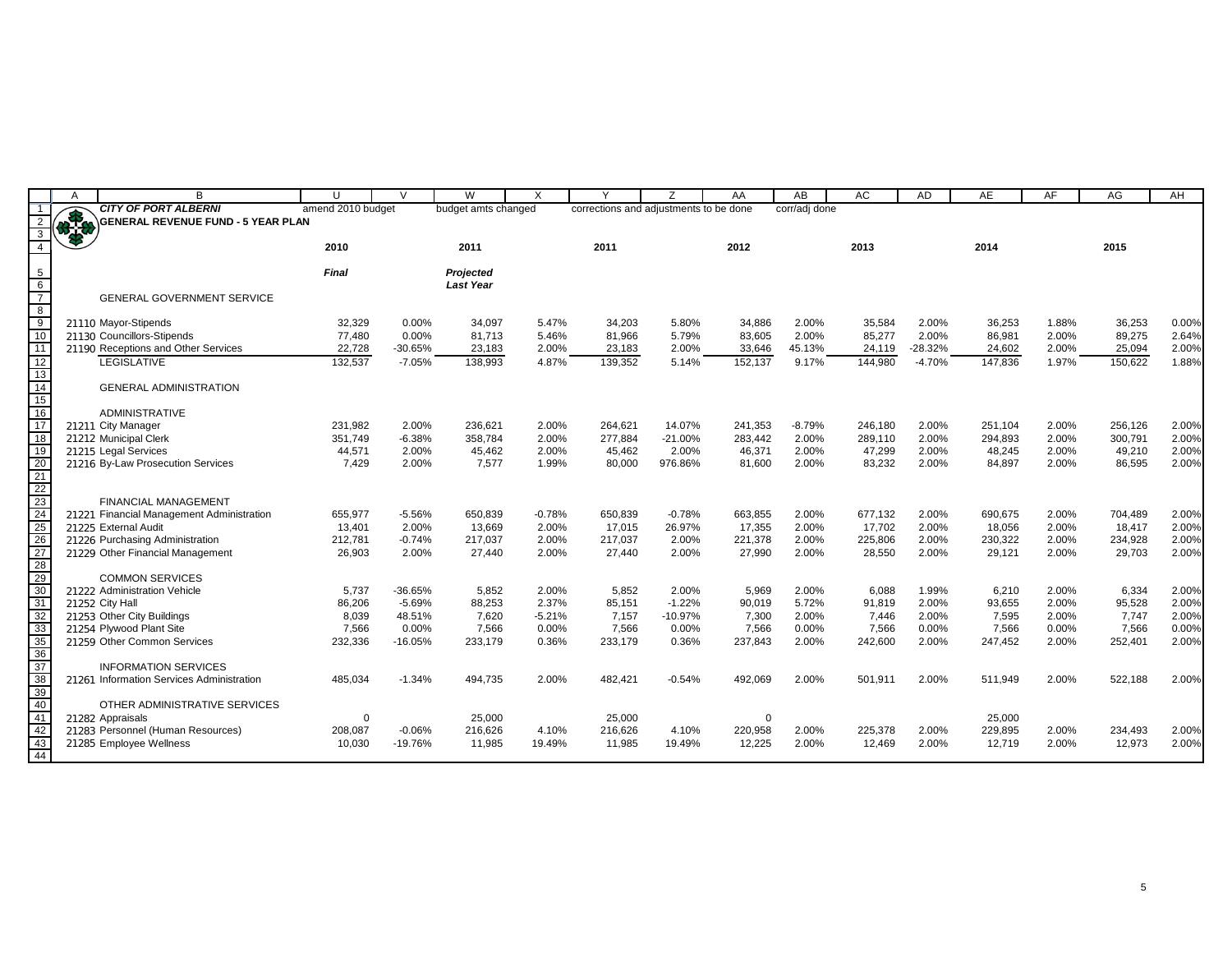|                                                                                                                                                         | $\overline{A}$ | <sub>B</sub>                                             | $\mathbf{U}$      | $\mathsf{V}$         | W                   | X                  | $\checkmark$                           | $\overline{z}$      | AA             | AB             | AC         | AD             | AE         | AF                        | AG         | AH             |
|---------------------------------------------------------------------------------------------------------------------------------------------------------|----------------|----------------------------------------------------------|-------------------|----------------------|---------------------|--------------------|----------------------------------------|---------------------|----------------|----------------|------------|----------------|------------|---------------------------|------------|----------------|
| $\overline{1}$                                                                                                                                          |                | <b>CITY OF PORT ALBERNI</b>                              | amend 2010 budget |                      | budget amts changed |                    | corrections and adjustments to be done |                     |                | corr/adj done  |            |                |            |                           |            |                |
| $\overline{2}$                                                                                                                                          |                | <b>GENERAL REVENUE FUND - 5 YEAR PLAN</b>                |                   |                      |                     |                    |                                        |                     |                |                |            |                |            |                           |            |                |
| 3                                                                                                                                                       |                |                                                          |                   |                      |                     |                    |                                        |                     |                |                |            |                |            |                           |            |                |
|                                                                                                                                                         |                |                                                          | 2010              |                      | 2011                |                    | 2011                                   |                     | 2012           |                | 2013       |                | 2014       |                           | 2015       |                |
|                                                                                                                                                         |                |                                                          |                   |                      |                     |                    |                                        |                     |                |                |            |                |            |                           |            |                |
| 5<br>$-6$                                                                                                                                               |                |                                                          | Final             |                      | Projected           |                    |                                        |                     |                |                |            |                |            |                           |            |                |
|                                                                                                                                                         |                | <b>RECOVERIES</b>                                        |                   |                      | <b>Last Year</b>    |                    |                                        |                     |                |                |            |                |            |                           |            |                |
| 45<br>$\frac{18}{46}$                                                                                                                                   |                | 21290 Admin./Acc't Services Recovered                    | $-276,005$        | 11.81%               | $-281,525$          | 2.00%              | $-281,525$                             | 2.00%               | $-287,156$     | 2.00%          | $-292,899$ | 2.00%          | $-298,757$ | 2.00%                     | $-304,732$ | 2.00%          |
| 47                                                                                                                                                      |                |                                                          |                   |                      |                     |                    |                                        |                     |                |                |            |                |            |                           |            |                |
|                                                                                                                                                         |                | <b>GENERAL ADMINISTRATION</b>                            | 2,311,823         | $-5.96%$             | 2,366,720           | 2.37%              | 2,373,710                              | 2.68%               | 2,370,137      | $-0.15%$       | 2,417,389  | 1.99%          | 2,490,597  | 3.03%                     | 2,514,757  | 0.97%          |
| $\frac{48}{49}$<br>50                                                                                                                                   |                |                                                          |                   | 0.00%                |                     | 11510.67%          |                                        |                     |                | $-99.14%$      | 300        | 0.00%          |            |                           | 300        | $-99.19%$      |
|                                                                                                                                                         |                | 21911 Election Expense<br>21920 Training and Development | 300<br>125,000    | $-18.73%$            | 34,832<br>128,400   | 2.72%              | 34.832<br>128,400                      | 11510.67%<br>2.72%  | 300<br>130,968 | 2.00%          | 133,587    | 2.00%          | 136,259    | 36.964 12221.33%<br>2.00% | 138,984    | 2.00%          |
| 51                                                                                                                                                      |                | 21925 Council Travel and Development                     | 25,083            | $-17.95%$            | 25,585              | 2.00%              | 25,585                                 | 2.00%               | 26,096         | 2.00%          | 26,618     | 2.00%          | 27,150     | 2.00%                     | 27,693     | 2.00%          |
| 52                                                                                                                                                      |                | 21930 Public Liability Insurance                         | 129,438           | 2.00%                | 132,027             | 2.00%              | 129,438                                | 0.00%               | 134,668        | 4.04%          | 137,361    | 2.00%          | 140,108    | 2.00%                     | 142,910    | 2.00%          |
|                                                                                                                                                         |                | 21931 Damage Claims                                      | 25,500            | 2.00%                | 26,010              | 2.00%              | 40.000                                 | 56.86%              | 40,800         | 2.00%          | 41,616     | 2.00%          | 42,448     | 2.00%                     | 43,297     | 2.00%          |
|                                                                                                                                                         |                | 21950 Grants In Aid                                      | 10,000            | $-67.74%$            | 10,000              | 0.00%              | 21,000                                 | 110.00%             | 21,000         | 0.00%          | 10,000     | $-52.38%$      | 10,000     | 0.00%                     | 10,000     | 0.00%          |
| $\begin{array}{r} \n \overline{\phantom{0}}\phantom{0}53 \\  \overline{\phantom{0}}\phantom{0}54 \\  \overline{\phantom{0}}\phantom{0}56\n \end{array}$ |                | OTHER GENERAL GOV'T SERVICES                             | 315,321           | $-14.22%$            | 356,854             | 13.17%             | 379,255                                | 20.28%              | 353,832        | $-6.70%$       | 349,482    | $-1.23%$       | 392,929    | 12.43%                    | 363,184    | $-7.57%$       |
| 57                                                                                                                                                      |                |                                                          |                   |                      |                     |                    |                                        |                     |                |                |            |                |            |                           |            |                |
| 58                                                                                                                                                      |                | <b>GENERAL GOVERNMENT SERVICE</b>                        | 2,759,681         | $-7.03%$             | 2,862,567           | 3.73%              | 2,892,317                              | 4.81%               | 2,876,106      | $-0.56%$       | 2,911,851  | 1.24%          | 3,031,362  | 4.10%                     | 3,028,563  | $-0.09%$       |
| 59                                                                                                                                                      |                |                                                          |                   |                      |                     |                    |                                        |                     |                |                |            |                |            |                           |            |                |
| 60                                                                                                                                                      |                | PROTECTIVE SERVICES                                      |                   |                      |                     |                    |                                        |                     |                |                |            |                |            |                           |            |                |
| 61                                                                                                                                                      |                |                                                          |                   |                      |                     |                    |                                        |                     |                |                |            |                |            |                           |            |                |
| 62                                                                                                                                                      |                | 22121 R.C.M.P. Contract                                  | 4.169.664         | 0.48%                | 4.299.486           | 3.11%              | 4,263,246                              | 2.24%               | 4,385,916      | 2.88%          | 4,582,345  | 4.48%          | 4,774,610  | 4.20%                     | 4,972,930  | 4.15%          |
| 63                                                                                                                                                      |                | 22122 Police Service Administration                      | 751,967           | 0.27%                | 767,006             | 2.00%              | 767,006                                | 2.00%               | 782,346        | 2.00%          | 797,993    | 2.00%          | 813,953    | 2.00%                     | 830,232    | 2.00%          |
| $\begin{array}{r} 64 \\ 65 \\ \hline 66 \end{array}$                                                                                                    |                | 22130 Community Policing                                 | 26,450            | $-33.79%$            | 79,450              | 200.38%            | 26,450                                 | 0.00%               | 26,450         | 0.00%          | 26,450     | 0.00%          | 26,450     | 0.00%                     | 26,450     | 0.00%          |
|                                                                                                                                                         |                | 22140 Commissionaire Services                            | 19,686            | $-42.11%$            | 20,079              | 2.00%              | 20,079                                 | 2.00%               | 20,481         | 2.00%          | 20,891     | 2.00%          | 21,308     | 2.00%                     | 21,734     | 2.00%          |
|                                                                                                                                                         |                | 22160 Police Building Maintenance                        | 136,089           | 6.27%                | 139,596             | 2.58%              | 138,810                                | 2.00%               | 141,587        | 2.00%          | 144,419    | 2.00%          | 147,307    | 2.00%                     | 150,253    | 2.00%          |
| 67                                                                                                                                                      |                | 22180 Detention/Custody of Prisoner                      | 404,469           | 2.00%                | 412,588             | 2.01%              | 412,588                                | 2.01%               | 420,840        | 2.00%          | 429,226    | 1.99%          | 437,811    | 2.00%                     | 446,567    | 2.00%          |
| 68                                                                                                                                                      |                | POLICE PROTECTION                                        | 5,508,325         | 0.18%                | 5,718,205           | 3.81%              | 5,628,179                              | 2.18%               | 5,777,620      | 2.66%          | 6,001,324  | 3.87%          | 6,221,439  | 3.67%                     | 6,448,166  | 3.64%          |
| 69                                                                                                                                                      |                |                                                          |                   |                      |                     |                    |                                        |                     |                |                |            |                |            |                           |            |                |
| 70                                                                                                                                                      |                | 22411 Fire Protection Administration                     | 256,622           | 5.37%                | 250,547             | $-2.37%$           | 281,769                                | 9.80%               | 258,444        | $-8.28%$       | 263,440    | 1.93%          | 268,536    | 1.93%                     | 273,847    | 1.98%          |
| 71                                                                                                                                                      |                | 22421 Fire Crew                                          | 1,613,833         | $-15.59%$            | 1,941,428           | 20.30%             | 1,951,224                              | 20.91%              | 1,980,257      | 1.49%          | 2,019,862  | 2.00%          | 2,060,259  | 2.00%                     | 2,111,664  | 2.50%          |
| 72                                                                                                                                                      |                | 22422 Personnel Expense                                  | 26,304            | $-33.10%$            | 32,911              | 25.12%             | 32,911                                 | 25.12%              | 33,569         | 2.00%          | 34,241     | 2.00%          | 34,926     | 2.00%                     | 35,625     | 2.00%          |
| 73                                                                                                                                                      |                | 22431 Communication System                               | 11,099            | 32.27%               | 10,142              | $-8.62%$           | 10,405                                 | $-6.25%$            | 10,613         | 2.00%          | 10,825     | 2.00%          | 11,041     | 2.00%                     | 11,262     | 2.00%          |
| 74                                                                                                                                                      |                | 22440 Fire Investigation                                 | 865               | 2.00%                | 882                 | 1.97%              | 882                                    | 1.97%               | 900            | 2.04%          | 918        | 2.00%          | 936        | 1.96%                     | 955        | 2.03%          |
| 75                                                                                                                                                      |                | 22441 Fire Prevention                                    | 99.335            | $-7.54%$             | 117,168             | 17.95%             | 117,565                                | 18.35%              | 119,511        | 1.66%          | 121,901    | 2.00%          | 124,340    | 2.00%                     | 127,255    | 2.34%          |
| 76                                                                                                                                                      |                | 22471 Fire Building Maintenance                          | 54,513            | $-17.37%$            | 65,772              | 20.65%             | 65,195                                 | 19.60%              | 67,087         | 2.90%          | 68,429     | 2.00%          | 69,797     | 2.00%                     | 71,193     | 2.00%          |
| 77                                                                                                                                                      |                | 22472 Fire Boat Shed Maintenance                         | 332               | $-66.90%$            | $\Omega$            |                    | $\Omega$                               | $-100.00\%$         | $\mathbf 0$    | 0.00%          | $\Omega$   |                | $\Omega$   |                           | $\Omega$   |                |
| 78<br>79                                                                                                                                                |                | 22480 Vehicle Repair & Maintenance                       | 173,417           | $-1.94%$             | 149,341             | $-13.88%$          | 175,684                                | 1.31%               | 176,755        | 0.61%          | 177,956    | 0.68%          | 179,183    | 0.69%                     | 180,419    | 0.69%          |
| 80                                                                                                                                                      |                | 22481 Sundry Equipment Maintenance/Rep                   | 10,387            | $-21.38%$<br>176.91% | 10,595<br>14,871    | 2.00%<br>$-62.43%$ | 13,744                                 | 32.32%<br>$-62.43%$ | 14,018         | 1.99%<br>2.00% | 14,299     | 2.00%<br>2.00% | 14,585     | 2.00%<br>2.00%            | 14,877     | 2.00%<br>2.00% |
| 81                                                                                                                                                      |                | 22482 Fire Fighting Tools/Supplies Purchases             | 39,579            |                      |                     |                    | 14,871<br>2,664,250                    |                     | 15,168         |                | 15,471     |                | 15,781     |                           | 16,097     |                |
|                                                                                                                                                         |                | <b>FIRE PROTECTION</b>                                   | 2,286,286         | $-11.48%$            | 2,593,657           | 13.44%             |                                        | 16.53%              | 2,676,322      | 0.45%          | 2,727,342  | 1.91%          | 2,779,384  | 1.91%                     | 2,843,194  | 2.30%          |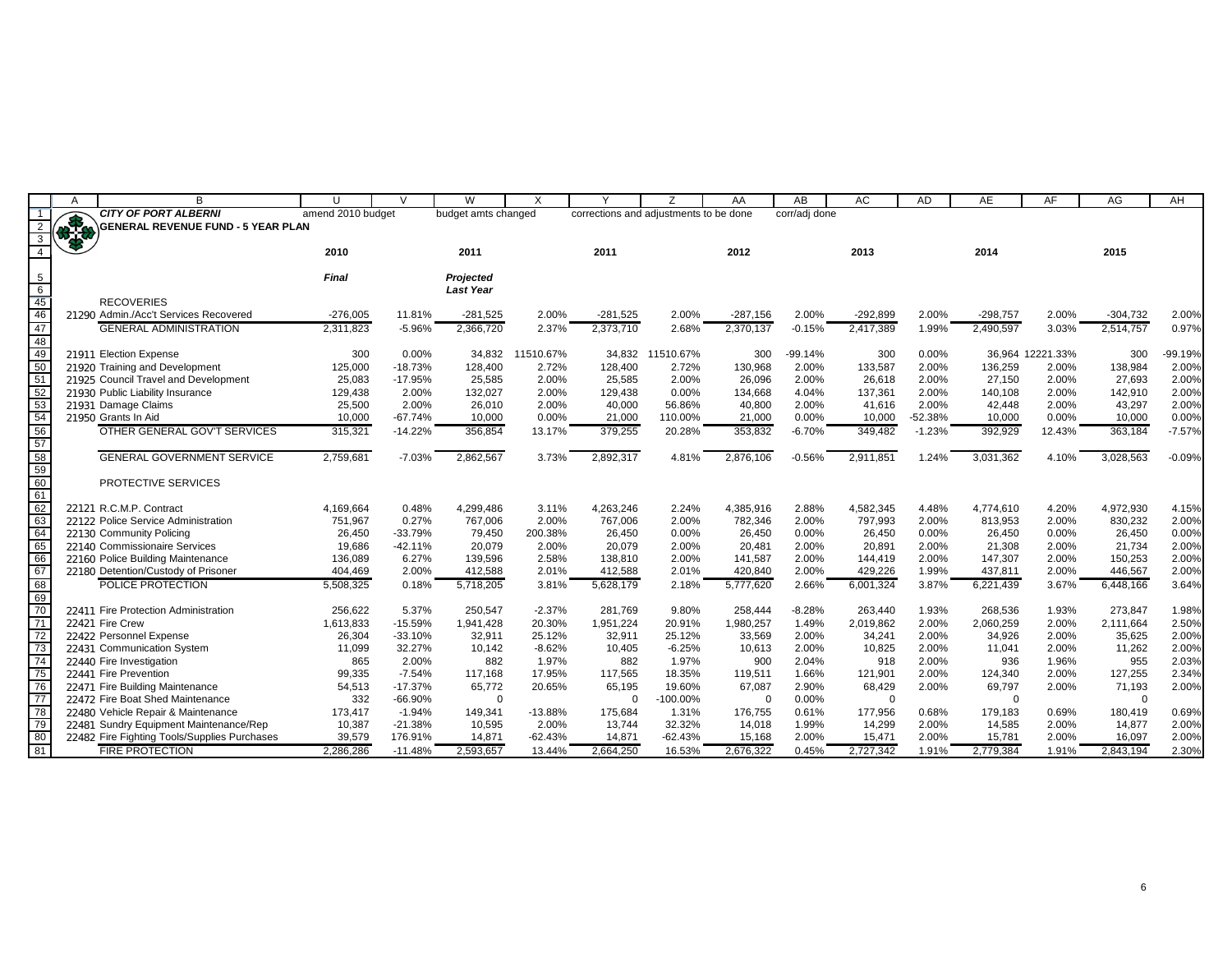|                                                                                                                                                     | A | B                                         | U                 | $\mathcal{U}$ | W                   | X              | $\checkmark$                           |          | AA               | AB             | <b>AC</b>        | <b>AD</b> | AE               | AF    | AG               | AH             |
|-----------------------------------------------------------------------------------------------------------------------------------------------------|---|-------------------------------------------|-------------------|---------------|---------------------|----------------|----------------------------------------|----------|------------------|----------------|------------------|-----------|------------------|-------|------------------|----------------|
| $\overline{1}$                                                                                                                                      |   | <b>CITY OF PORT ALBERNI</b>               | amend 2010 budget |               | budget amts changed |                | corrections and adjustments to be done |          |                  | corr/adj done  |                  |           |                  |       |                  |                |
|                                                                                                                                                     |   | <b>GENERAL REVENUE FUND - 5 YEAR PLAN</b> |                   |               |                     |                |                                        |          |                  |                |                  |           |                  |       |                  |                |
|                                                                                                                                                     |   |                                           |                   |               |                     |                |                                        |          |                  |                |                  |           |                  |       |                  |                |
|                                                                                                                                                     |   |                                           | 2010              |               | 2011                |                | 2011                                   |          | 2012             |                | 2013             |           | 2014             |       | 2015             |                |
|                                                                                                                                                     |   |                                           |                   |               |                     |                |                                        |          |                  |                |                  |           |                  |       |                  |                |
|                                                                                                                                                     |   |                                           | Final             |               | Projected           |                |                                        |          |                  |                |                  |           |                  |       |                  |                |
| 6                                                                                                                                                   |   |                                           |                   |               | <b>Last Year</b>    |                |                                        |          |                  |                |                  |           |                  |       |                  |                |
| $\frac{82}{83}$                                                                                                                                     |   |                                           |                   |               |                     |                |                                        |          |                  |                |                  |           |                  |       |                  |                |
|                                                                                                                                                     |   | 22510 Emergency Program                   | 2,550             | $-6.63%$      | 2,601               | 2.00%          | 3,321                                  | 30.24%   | 3,387            | 1.99%          | 3,455            | 2.01%     | 3,524            | 2.00% | 3,595            | 2.01%          |
| $\frac{84}{85}$                                                                                                                                     |   | <b>EMERGENCY MEASURES</b>                 | 2,550             | $-6.63%$      | 2,601               | 2.00%          | 3,321                                  | 30.24%   | 3,387            | 1.99%          | 3,455            | 2.01%     | 3.524            | 2.00% | 3,595            | 2.01%          |
| $\frac{1}{86}$                                                                                                                                      |   | 22921 Building/Plumbing Inspection        |                   | 3.23%         |                     |                |                                        | $-2.68%$ |                  |                |                  | 2.00%     |                  | 2.00% |                  |                |
| 87                                                                                                                                                  |   | 22926 Building Inspector Vehicle          | 108,087<br>4,666  | 0.00%         | 108,303<br>4,759    | 0.20%<br>1.99% | 105,193<br>4,759                       | 1.99%    | 107,296<br>4,855 | 2.00%<br>2.02% | 109,443<br>4,952 | 2.00%     | 111,632<br>5,051 | 2.00% | 113,864<br>5,152 | 2.00%<br>2.00% |
|                                                                                                                                                     |   | 22931 Animal Pound Operation              | 114,963           | 0.67%         | 116,339             | 1.20%          | 117,262                                | 2.00%    | 119,608          | 2.00%          | 122,000          | 2.00%     | 124,440          | 2.00% | 126,928          | 2.00%          |
| $\frac{88}{89}$                                                                                                                                     |   | OTHER PROTECTION                          | 227,716           | 1.85%         | 229,401             | 0.74%          | 227,214                                | $-0.22%$ | 231,759          | 2.00%          | 236,395          | 2.00%     | 241,123          | 2.00% | 245,944          | 2.00%          |
|                                                                                                                                                     |   |                                           |                   |               |                     |                |                                        |          |                  |                |                  |           |                  |       |                  |                |
| $\begin{array}{r} 90 \\ \hline 91 \\ \hline 92 \\ \hline 93 \\ \hline 94 \\ \hline 95 \\ \hline 96 \\ \hline 97 \\ \hline 98 \\ \hline \end{array}$ |   | <b>PROTECTIVE SERVICES</b>                | 8,024,877         | $-3.40%$      | 8,543,864           | 6.47%          | 8,522,964                              | 6.21%    | 8,689,088        | 1.95%          | 8,968,516        | 3.22%     | 9,245,470        | 3.09% | 9,540,899        | 3.20%          |
|                                                                                                                                                     |   |                                           |                   |               |                     |                |                                        |          |                  |                |                  |           |                  |       |                  |                |
|                                                                                                                                                     |   | <b>TRANSPORTATION SERVICE</b>             |                   |               |                     |                |                                        |          |                  |                |                  |           |                  |       |                  |                |
|                                                                                                                                                     |   |                                           |                   |               |                     |                |                                        |          |                  |                |                  |           |                  |       |                  |                |
|                                                                                                                                                     |   | <b>COMMON SERVICES</b>                    |                   |               |                     |                |                                        |          |                  |                |                  |           |                  |       |                  |                |
|                                                                                                                                                     |   | 23110 Engineering Administration          | 507,295           | $-2.01%$      | 469,250             | $-7.50%$       | 475,995                                | $-6.17%$ | 478,635          | 0.55%          | 488,208          | 2.00%     | 497,972          | 2.00% | 507,931          | 2.00%          |
|                                                                                                                                                     |   | 23121 Engineering Consulting Services     | 25,000            | 150.00%       | 25,500              | 2.00%          | 25,000                                 | 0.00%    | 25,000           | $0.00\%$       | 25,000           | 0.00%     | 25,000           | 0.00% | 25,000           | 0.00%          |
|                                                                                                                                                     |   |                                           |                   |               |                     |                |                                        |          |                  |                |                  |           |                  |       |                  |                |
| 99                                                                                                                                                  |   | PUBLIC WORKS ADMINISTRATION               |                   |               |                     |                |                                        |          |                  |                |                  |           |                  |       |                  |                |
| 10 <sub>0</sub>                                                                                                                                     |   | 23129 Clerical & Reception-Operation      | 93,698            | $-5.26%$      | 96,796              | 3.31%          | 97,398                                 | 3.95%    | 99,346           | 2.00%          | 101,333          | 2.00%     | 103,360          | 2.00% | 105,427          | 2.00%          |
| 101                                                                                                                                                 |   | 23130 Supervision Operations              | 340,000           | 0.00%         | 346,800             | 2.00%          | 340.000                                | 0.00%    | 346,800          | 2.00%          | 353,736          | 2.00%     | 360.811          | 2.00% | 368,027          | 2.00%          |
| 102                                                                                                                                                 |   | 23134 Small Tools/Equipment/Supplies      | 31,740            | $-5.93%$      | 34,415              | 8.43%          | 33,740                                 | 6.30%    | 35,103           | 4.04%          | 35,805           | 2.00%     | 36,521           | 2.00% | 37,251           | 2.00%          |
| 103                                                                                                                                                 |   | 23136 Works Yard Maintenance              | 45,000            | $-11.76%$     | 52,020              | 15.60%         | 56,000                                 | 24.44%   | 53,060           | $-5.25%$       | 54,122           | 2.00%     | 55,204           | 2.00% | 56,308           | 2.00%          |
| 10 <sup>2</sup>                                                                                                                                     |   | 23137 Main Building Maintenance           | 120,833           | $-3.33%$      | 123,250             | 2.00%          | 120,833                                | 0.00%    | 125,715          | 4.04%          | 128,229          | 2.00%     | 130,794          | 2.00% | 133,410          | 2.00%          |
| 105                                                                                                                                                 |   | 23138 Shop Overhead                       | 86,500            | 1.41%         | 88,746              | 2.60%          | 84,500                                 | $-2.31%$ | 86,190           | 2.00%          | 87,914           | 2.00%     | 89,672           | 2.00% | 91,465           | 2.00%          |
| 106                                                                                                                                                 |   |                                           |                   |               |                     |                |                                        |          |                  |                |                  |           |                  |       |                  |                |
| 107                                                                                                                                                 |   | <b>GENERAL EQUIPMENT</b>                  |                   |               |                     |                |                                        |          |                  |                |                  |           |                  |       |                  |                |
| 108                                                                                                                                                 |   | 23160 General Equipment Maintenance       | 620,456           | 0.51%         | 642,152             | 3.50%          | 642,305                                | 3.52%    | 655,150          | 2.00%          | 668,254          | 2.00%     | 681,620          | 2.00% | 695,252          | 2.00%          |
| 109                                                                                                                                                 |   | 23161 Eng. Vehicle Maint. & Replacement   | 8,029             | $-41.62%$     | 8,190               | 2.01%          | 8,190                                  | 2.01%    | 8,354            | 2.00%          | 8,521            | 2.00%     | 8,691            | 2.00% | 8,865            | 2.00%          |
| 11(                                                                                                                                                 |   | 23162 Sup. Vehicle Maint. & Replacement   | 24,218            | 0.00%         | 24,702              | 2.00%          | 24,702                                 | 2.00%    | 25,196           | 2.00%          | 25,700           | 2.00%     | 26,214           | 2.00% | 26,738           | 2.00%          |
| 111                                                                                                                                                 |   | <b>COMMON SERVICE</b>                     | 1,902,769         | $-0.74%$      | 1.911.821           | 0.48%          | 1,908,663                              | 0.31%    | 938,549          | 1.57%          | 1,976,822        | 1.97%     | 2,015,859        | 1.97% | 2,055,674        | 1.98%          |
| 112                                                                                                                                                 |   |                                           |                   |               |                     |                |                                        |          |                  |                |                  |           |                  |       |                  |                |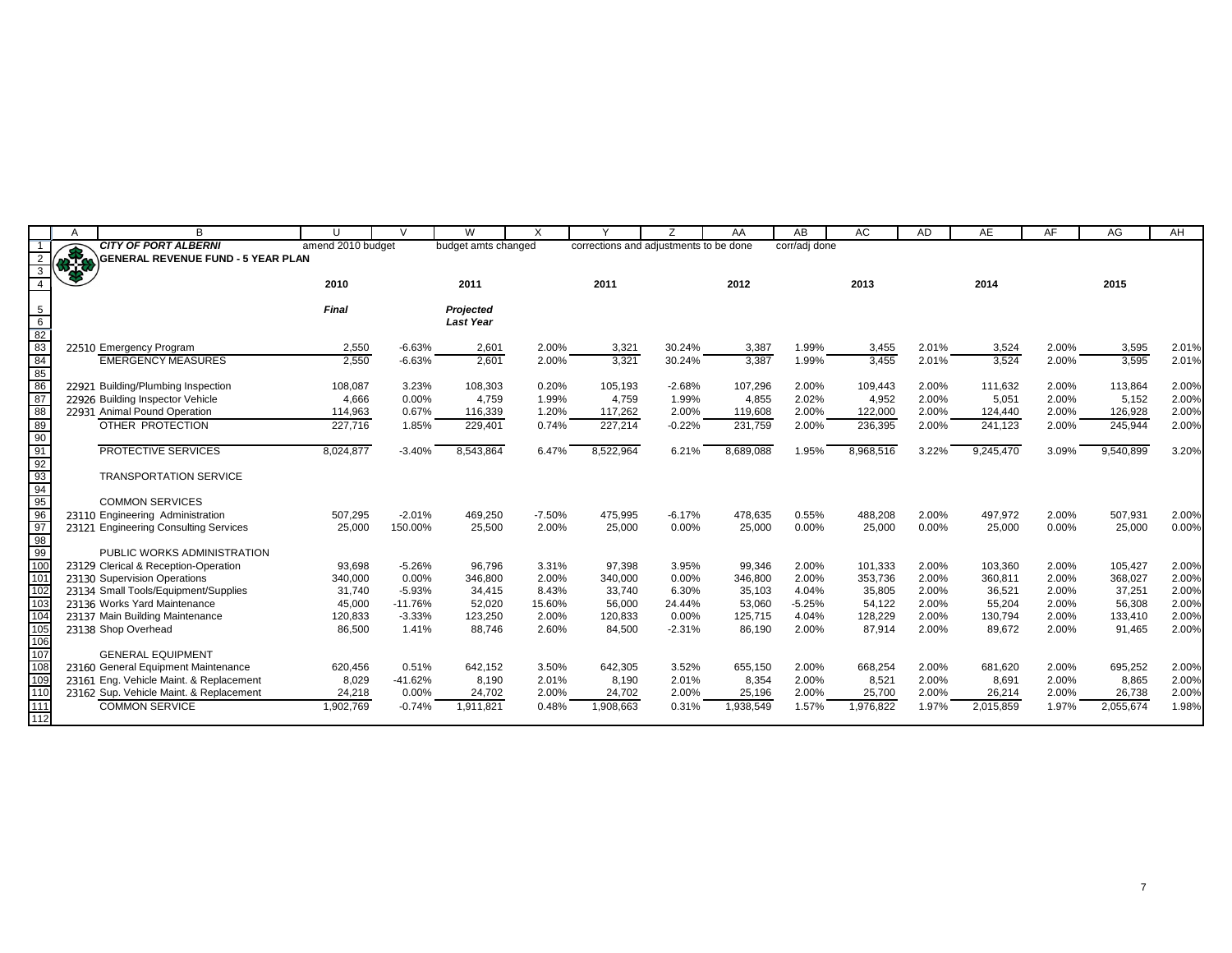|                 | $\overline{A}$ | <sub>R</sub>                              | $\cup$            | $\mathcal{U}$ | W                   | X        | $\checkmark$                           | 7        | AA        | AB            | AC        | AD    | AE        | AF    | AG        | AH    |
|-----------------|----------------|-------------------------------------------|-------------------|---------------|---------------------|----------|----------------------------------------|----------|-----------|---------------|-----------|-------|-----------|-------|-----------|-------|
|                 |                | <b>CITY OF PORT ALBERNI</b>               | amend 2010 budget |               | budget amts changed |          | corrections and adjustments to be done |          |           | corr/adj done |           |       |           |       |           |       |
|                 | <b>BACK</b>    | <b>GENERAL REVENUE FUND - 5 YEAR PLAN</b> |                   |               |                     |          |                                        |          |           |               |           |       |           |       |           |       |
|                 |                |                                           |                   |               |                     |          |                                        |          |           |               |           |       |           |       |           |       |
|                 |                |                                           | 2010              |               | 2011                |          | 2011                                   |          | 2012      |               | 2013      |       | 2014      |       | 2015      |       |
|                 |                |                                           |                   |               |                     |          |                                        |          |           |               |           |       |           |       |           |       |
| 5               |                |                                           | Final             |               | Projected           |          |                                        |          |           |               |           |       |           |       |           |       |
| 6               |                |                                           |                   |               | <b>Last Year</b>    |          |                                        |          |           |               |           |       |           |       |           |       |
| 113             |                | <b>ROAD TRANSPORT</b>                     |                   |               |                     |          |                                        |          |           |               |           |       |           |       |           |       |
| 114             |                |                                           |                   |               |                     |          |                                        |          |           |               |           |       |           |       |           |       |
| 115             |                | <b>ROADS AND STREETS</b>                  |                   |               |                     |          |                                        |          |           |               |           |       |           |       |           |       |
| 117             |                | 23205 Customer Service Requests - Streets | 28,000            | $-6.67%$      | 30,600              | 9.29%    | 30,000                                 | 7.14%    | 30,600    | 2.00%         | 31,212    | 2.00% | 31,836    | 2.00% | 32,473    | 2.00% |
| 118             |                | 23210 Small Tools/Supplies - Streets      | 3,641             | 1.99%         | 3,641               | 0.00%    | 3.641                                  | 0.00%    | 3,714     | 2.00%         | 3,788     | 1.99% | 3,864     | 2.01% | 3,941     | 1.99% |
| 119             |                | 23220 Streets Inspections                 | 33,762            | 0.00%         | 34,437              | 2.00%    | 33,762                                 | $0.00\%$ | 34,437    | 2.00%         | 35,126    | 2.00% | 35,828    | 2.00% | 36,545    | 2.00% |
| 120             |                | 23231 Roadway Surfaces Maintenance        | 427,400           | 1.76%         | 428,808             | 0.33%    | 427,400                                | 0.00%    | 435,948   | 2.00%         | 444,667   | 2.00% | 453,560   | 2.00% | 462,632   | 2.00% |
| 121             |                | 23233 Road Allowance Maintenance          | 201,000           | $-11.84%$     | 201,511             | 0.25%    | 200,560                                | $-0.22%$ | 204,571   | 2.00%         | 208,663   | 2.00% | 212,836   | 2.00% | 217,093   | 2.00% |
| 122             |                | 23234 New Driveway Crossings              | 20,400            | 0.00%         | 20,808              | 2.00%    | 20.400                                 | 0.00%    | 20,808    | 2.00%         | 21,224    | 2.00% | 21.649    | 2.00% | 22,082    | 2.00% |
| 123             |                | 23236 Street Sweeping                     | 117,600           | $-9.54%$      | 119,952             | 2.00%    | 117.600                                | 0.00%    | 119,952   | 2.00%         | 122,351   | 2.00% | 124,798   | 2.00% | 127,294   | 2.00% |
| 124             |                | 23237 Snow & Ice Removal                  | 210,000           | $-44.74%$     | 214,200             | 2.00%    | 210,000                                | 0.00%    | 214,200   | 2.00%         | 218,484   | 2.00% | 222,854   | 2.00% | 227,311   | 2.00% |
| 125             |                |                                           |                   |               |                     |          |                                        |          |           |               |           |       |           |       |           |       |
| 126             |                | <b>BRIDGES AND TUNNELS</b>                |                   |               |                     |          |                                        |          |           |               |           |       |           |       |           |       |
| 127             |                | 23241 Bridges and Retaining Walls         | 20,500            | 2.50%         | 20,400              | $-0.49%$ | 57,000                                 | 178.05%  | 20,808    | $-63.49%$     | 21,224    | 2.00% | 21,648    | 2.00% | 22,081    | 2.00% |
| 128             |                |                                           |                   |               |                     |          |                                        |          |           |               |           |       |           |       |           |       |
| 129             |                | <b>STREET LIGHTING</b>                    |                   |               |                     |          |                                        |          |           |               |           |       |           |       |           |       |
| 13 <sub>C</sub> |                | 23250 Overhead & Decorative Lighting      | 227,400           | $-2.99%$      | 239,790             | 5.45%    | 235,088                                | 3.38%    | 239,790   | 2.00%         | 244,585   | 2.00% | 249,477   | 2.00% | 254,466   | 2.00% |
| 131             |                | 23261 Signs & Traffic Marking             | 180,500           | $-8.38%$      | 200,879             | 11.29%   | 196.940                                | 9.11%    | 200,879   | 2.00%         | 204,897   | 2.00% | 208,994   | 2.00% | 213,174   | 2.00% |
| 132             |                | 23264 Traffic & Railroad Signals          | 25,000            | $-37.50%$     | 40,800              | 63.20%   | 28,000                                 | 12.00%   | 28,560    | 2.00%         | 29,131    | 2.00% | 29,714    | 2.00% | 30,308    | 2.00% |
| 133             |                |                                           |                   |               |                     |          |                                        |          |           |               |           |       |           |       |           |       |
| 134             |                | <b>PARKING</b>                            |                   |               |                     |          |                                        |          |           |               |           |       |           |       |           |       |
| 135             |                | 23272 Off-Street Parking                  | 5,402             | $-31.64%$     | 8,060               | 49.20%   | 6,400                                  | 18.47%   | 6,528     | 2.00%         | 6,658     | 1.99% | 6,791     | 2.00% | 6,927     | 2.00% |
| 136             |                |                                           |                   |               |                     |          |                                        |          |           |               |           |       |           |       |           |       |
| 137             |                | OTHER TRANSPORTATION                      |                   |               |                     |          |                                        |          |           |               |           |       |           |       |           |       |
| 138             |                | 23291 Gravel                              | 135,000           | 0.00%         | 127,500             | $-5.56%$ | 125,000                                | $-7.41%$ | 127,500   | 2.00%         | 130,050   | 2.00% | 132,651   | 2.00% | 135,304   | 2.00% |
| 139             |                | <b>ROADS &amp; STREETS</b>                | 1,635,605         | $-13.00%$     | 1,691,386           | 3.41%    | 1,691,791                              | 3.44%    | 1,688,295 | $-0.21%$      | 1,722,060 | 2.00% | 1,756,500 | 2.00% | 1,791,631 | 2.00% |
| 140             |                |                                           |                   |               |                     |          |                                        |          |           |               |           |       |           |       |           |       |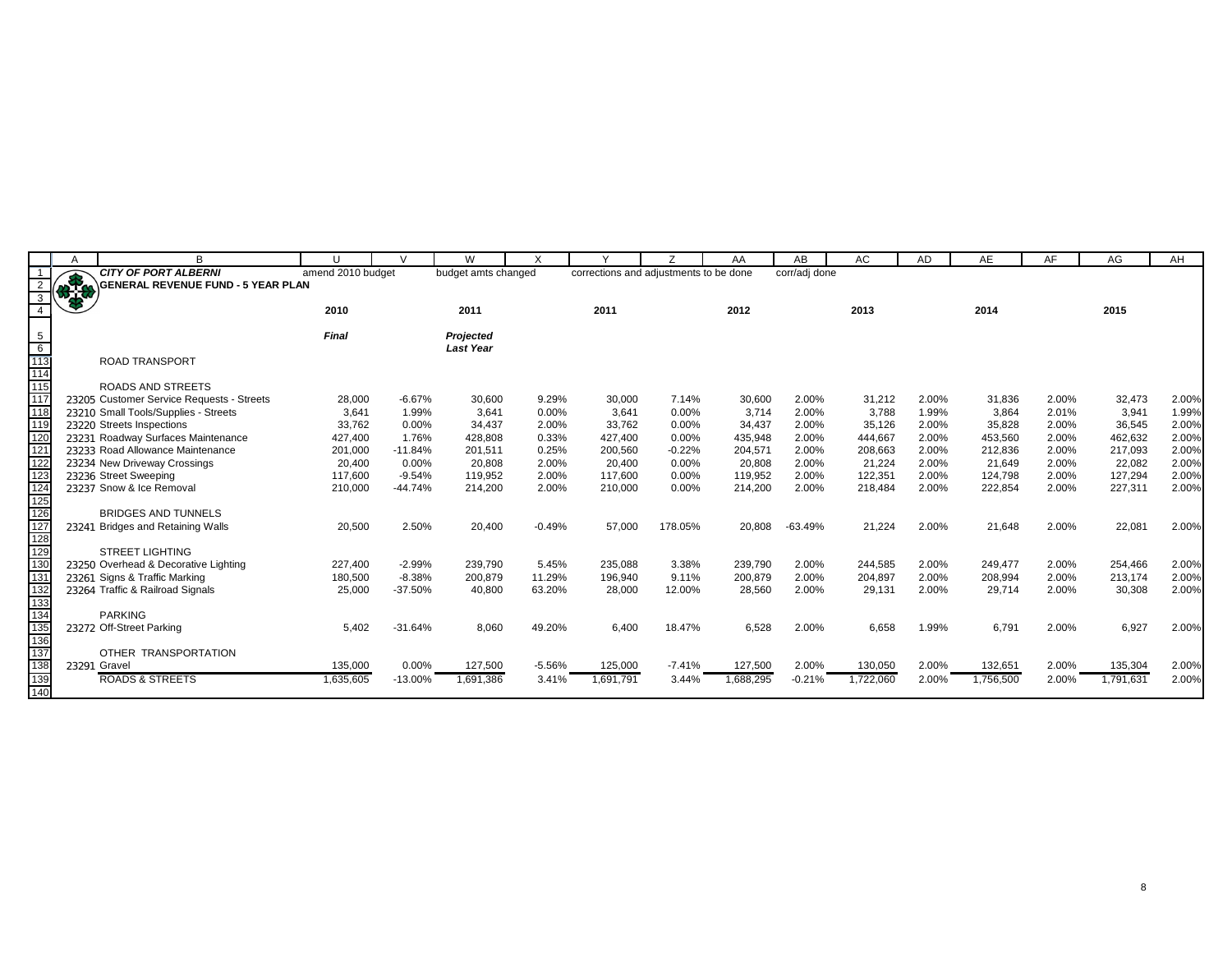| <b>CITY OF PORT ALBERNI</b><br>corr/adj done<br>amend 2010 budget<br>budget amts changed<br>corrections and adjustments to be done<br><b>13-20</b><br>GENERAL REVENUE FUND - 5 YEAR PLAN<br>2010<br>2011<br>2012<br>2013<br>2015<br>2011<br>2014<br>Final<br>$\frac{5}{6}$<br>Projected<br><b>Last Year</b><br>141<br><b>STORM DRAINAGE</b><br>142<br>143<br><b>OPEN DRAINAGE</b><br>144<br>2.19%<br>2.00%<br>2.00%<br>148,569<br>2.00%<br>Ditch/Creek & Dyke Maintenance<br>137,000<br>$-38.08%$<br>157,085<br>14.66%<br>140,000<br>142,800<br>145,656<br>151,541<br>2331<br>145<br>146<br><b>STORM SEWERS</b><br>147<br>$-19.77%$<br>2.00%<br>207,107<br><b>Storm Sewer Maintenance</b><br>135,500<br>174,762<br>28.98%<br>191,335<br>41.21%<br>195,161<br>2.00%<br>199,065<br>2.00%<br>203,046<br>23331<br>148<br>11,526<br>23333 Storm Sewer Pump Station<br>11,300<br>0.00%<br>2.00%<br>11,300<br>0.00%<br>11,526<br>2.00%<br>11,756<br>2.00%<br>11,991<br>2.00%<br>12,231<br>149<br>23335 Storm Sewer Connections<br>2.00%<br>$-14.50%$<br>61,710<br>10.20%<br>8.04%<br>61,710<br>2.00%<br>62,944<br>2.00%<br>64,203<br>65,487<br>56,000<br>60,500<br>150<br><b>STORM DRAINAGE</b><br>2.00%<br>427,809<br>2.00%<br>339,800<br>$-27.23%$<br>405,083<br>19.21%<br>403,135<br>18.64%<br>411,197<br>2.00%<br>419,421<br>436,366<br>151<br>152<br>OTHER COMMON SERVICES<br>153<br>23880 Union Grievance/Negotiations<br>520<br>$\Omega$<br>$-100.00\%$<br>0<br>$\mathbf 0$<br>0<br>0<br>$\Omega$<br>154<br>$-17.81%$<br>74,460<br>2.00%<br>77,468<br>2.00%<br>80,597<br>23881 Training Program<br>60,000<br>24.10%<br>74,460<br>24.10%<br>75,949<br>2.00%<br>79,017<br>155<br>2.00%<br>28,560<br>9.85%<br>28,560<br>9.85%<br>29,131<br>2.00%<br>29,714<br>30,308<br>2.00%<br>23882 Safety<br>26,000<br>$-7.14%$<br>30,914<br>156<br>23883 Week-End Standby<br>$-100.00\%$<br>$\Omega$<br>$\mathbf 0$<br>$\Omega$<br>$\mathbf 0$<br>$\mathbf 0$<br>$\Omega$<br>$\Omega$<br>157<br>23884 Public Works Cost of Sales<br>0.00%<br>31,212<br>2.00%<br>30,600<br>0.00%<br>31,212<br>2.00%<br>31,836<br>2.00%<br>32,473<br>2.00%<br>33,122<br>30,600<br>158<br>OTHER COMMON SERVICES<br>134,752<br>2.00%<br>141,798<br>2.00%<br>116,600<br>$-12.07%$<br>15.57%<br>133,620<br>14.60%<br>136,292<br>2.00%<br>139,018<br>144,633<br>159<br>160<br><b>OTHER</b><br>161<br>23510 PUBLIC TRANSIT<br>3.01%<br>21.50%<br>2.00%<br>2.00%<br>971,783<br>2.00%<br>753,670<br>768,743<br>2.00%<br>915,733<br>934,048<br>952,729<br>991,219<br>162<br>163<br><b>RECOVERIES</b><br>164<br>23951 General Overhead Recovery<br>2.00%<br>$-720,342$<br>2.00%<br>$-734,749$<br>2.00%<br>2.00%<br>2.00%<br>$-779,722$<br>$-706,218$<br>$-1.91%$<br>$-720,342$<br>$-749,444$<br>$-764,433$<br>165<br>23952 Main Building Expense Recovery<br>$-21,871$<br>$-3.33%$<br>$-22,308$<br>2.00%<br>$-22,308$<br>2.00%<br>$-22,755$<br>2.00%<br>$-23,210$<br>2.00%<br>$-23,674$<br>2.00%<br>$-24,147$<br>166<br>23953 Shop Overhead Recovery<br>$-93,237$<br>$-95,102$<br>$-97,004$<br>$-87,860$<br>2.76%<br>$-89,617$<br>2.00%<br>$-89,617$<br>2.00%<br>$-91,409$<br>2.00%<br>2.00%<br>2.00%<br>167<br>23958 Equipment Charges Recovery<br>$-544,561$<br>2.00%<br>$-555,452$<br>2.00%<br>$-566,561$<br>2.00%<br>$-577,892$<br>2.00%<br>$-589,450$<br>2.00%<br>$-601,239$<br>$-9.24%$<br>$-555,452$<br>168<br>169<br>23959 Gravel Cost Recovery<br>$-16.67%$<br>2.00%<br>2.00%<br>2.00%<br>$-150,000$<br>2.00%<br>$-153,000$<br>2.00%<br>$-156,060$<br>$-159,181$<br>$-162,365$<br>$-165,612$<br>$-153,000$<br><b>RECOVERIES</b><br>$-6.07%$<br>$-1,510,510$<br>$-1,540,719$<br>$-1,540,719$<br>2.00%<br>$-1,571,534$<br>2.00%<br>$-1,602,964$<br>2.00%<br>$-1,635,024$<br>2.00%<br>$-1,667,724$<br>2.00%<br>170<br>171<br>3,678,725<br><b>TRANSPORTATION SERVICE</b><br>3,237,934<br>$-8.01%$<br>3,371,066<br>3,512,223<br>8.47%<br>3,536,847<br>0.70%<br>3,607,086<br>1.99%<br>1.99%<br>3,751,799<br>4.11% |     | A | B | $\mathbf{U}$ | $\mathcal{U}$ | W | X |  | AA | AB | AC | <b>AD</b> | AE | AF | AG | AH    |
|----------------------------------------------------------------------------------------------------------------------------------------------------------------------------------------------------------------------------------------------------------------------------------------------------------------------------------------------------------------------------------------------------------------------------------------------------------------------------------------------------------------------------------------------------------------------------------------------------------------------------------------------------------------------------------------------------------------------------------------------------------------------------------------------------------------------------------------------------------------------------------------------------------------------------------------------------------------------------------------------------------------------------------------------------------------------------------------------------------------------------------------------------------------------------------------------------------------------------------------------------------------------------------------------------------------------------------------------------------------------------------------------------------------------------------------------------------------------------------------------------------------------------------------------------------------------------------------------------------------------------------------------------------------------------------------------------------------------------------------------------------------------------------------------------------------------------------------------------------------------------------------------------------------------------------------------------------------------------------------------------------------------------------------------------------------------------------------------------------------------------------------------------------------------------------------------------------------------------------------------------------------------------------------------------------------------------------------------------------------------------------------------------------------------------------------------------------------------------------------------------------------------------------------------------------------------------------------------------------------------------------------------------------------------------------------------------------------------------------------------------------------------------------------------------------------------------------------------------------------------------------------------------------------------------------------------------------------------------------------------------------------------------------------------------------------------------------------------------------------------------------------------------------------------------------------------------------------------------------------------------------------------------------------------------------------------------------------------------------------------------------------------------------------------------------------------------------------------------------------------------------------------------------------------------------------------------------------------------------------------------------------------------------------------------------------------------------------------------------------------------------------------------------------------------------------------------------------------------------------------------------------------------------------------------------------------------------------------------|-----|---|---|--------------|---------------|---|---|--|----|----|----|-----------|----|----|----|-------|
|                                                                                                                                                                                                                                                                                                                                                                                                                                                                                                                                                                                                                                                                                                                                                                                                                                                                                                                                                                                                                                                                                                                                                                                                                                                                                                                                                                                                                                                                                                                                                                                                                                                                                                                                                                                                                                                                                                                                                                                                                                                                                                                                                                                                                                                                                                                                                                                                                                                                                                                                                                                                                                                                                                                                                                                                                                                                                                                                                                                                                                                                                                                                                                                                                                                                                                                                                                                                                                                                                                                                                                                                                                                                                                                                                                                                                                                                                                                                                                            |     |   |   |              |               |   |   |  |    |    |    |           |    |    |    |       |
|                                                                                                                                                                                                                                                                                                                                                                                                                                                                                                                                                                                                                                                                                                                                                                                                                                                                                                                                                                                                                                                                                                                                                                                                                                                                                                                                                                                                                                                                                                                                                                                                                                                                                                                                                                                                                                                                                                                                                                                                                                                                                                                                                                                                                                                                                                                                                                                                                                                                                                                                                                                                                                                                                                                                                                                                                                                                                                                                                                                                                                                                                                                                                                                                                                                                                                                                                                                                                                                                                                                                                                                                                                                                                                                                                                                                                                                                                                                                                                            |     |   |   |              |               |   |   |  |    |    |    |           |    |    |    |       |
|                                                                                                                                                                                                                                                                                                                                                                                                                                                                                                                                                                                                                                                                                                                                                                                                                                                                                                                                                                                                                                                                                                                                                                                                                                                                                                                                                                                                                                                                                                                                                                                                                                                                                                                                                                                                                                                                                                                                                                                                                                                                                                                                                                                                                                                                                                                                                                                                                                                                                                                                                                                                                                                                                                                                                                                                                                                                                                                                                                                                                                                                                                                                                                                                                                                                                                                                                                                                                                                                                                                                                                                                                                                                                                                                                                                                                                                                                                                                                                            |     |   |   |              |               |   |   |  |    |    |    |           |    |    |    |       |
|                                                                                                                                                                                                                                                                                                                                                                                                                                                                                                                                                                                                                                                                                                                                                                                                                                                                                                                                                                                                                                                                                                                                                                                                                                                                                                                                                                                                                                                                                                                                                                                                                                                                                                                                                                                                                                                                                                                                                                                                                                                                                                                                                                                                                                                                                                                                                                                                                                                                                                                                                                                                                                                                                                                                                                                                                                                                                                                                                                                                                                                                                                                                                                                                                                                                                                                                                                                                                                                                                                                                                                                                                                                                                                                                                                                                                                                                                                                                                                            |     |   |   |              |               |   |   |  |    |    |    |           |    |    |    |       |
|                                                                                                                                                                                                                                                                                                                                                                                                                                                                                                                                                                                                                                                                                                                                                                                                                                                                                                                                                                                                                                                                                                                                                                                                                                                                                                                                                                                                                                                                                                                                                                                                                                                                                                                                                                                                                                                                                                                                                                                                                                                                                                                                                                                                                                                                                                                                                                                                                                                                                                                                                                                                                                                                                                                                                                                                                                                                                                                                                                                                                                                                                                                                                                                                                                                                                                                                                                                                                                                                                                                                                                                                                                                                                                                                                                                                                                                                                                                                                                            |     |   |   |              |               |   |   |  |    |    |    |           |    |    |    |       |
|                                                                                                                                                                                                                                                                                                                                                                                                                                                                                                                                                                                                                                                                                                                                                                                                                                                                                                                                                                                                                                                                                                                                                                                                                                                                                                                                                                                                                                                                                                                                                                                                                                                                                                                                                                                                                                                                                                                                                                                                                                                                                                                                                                                                                                                                                                                                                                                                                                                                                                                                                                                                                                                                                                                                                                                                                                                                                                                                                                                                                                                                                                                                                                                                                                                                                                                                                                                                                                                                                                                                                                                                                                                                                                                                                                                                                                                                                                                                                                            |     |   |   |              |               |   |   |  |    |    |    |           |    |    |    |       |
|                                                                                                                                                                                                                                                                                                                                                                                                                                                                                                                                                                                                                                                                                                                                                                                                                                                                                                                                                                                                                                                                                                                                                                                                                                                                                                                                                                                                                                                                                                                                                                                                                                                                                                                                                                                                                                                                                                                                                                                                                                                                                                                                                                                                                                                                                                                                                                                                                                                                                                                                                                                                                                                                                                                                                                                                                                                                                                                                                                                                                                                                                                                                                                                                                                                                                                                                                                                                                                                                                                                                                                                                                                                                                                                                                                                                                                                                                                                                                                            |     |   |   |              |               |   |   |  |    |    |    |           |    |    |    |       |
|                                                                                                                                                                                                                                                                                                                                                                                                                                                                                                                                                                                                                                                                                                                                                                                                                                                                                                                                                                                                                                                                                                                                                                                                                                                                                                                                                                                                                                                                                                                                                                                                                                                                                                                                                                                                                                                                                                                                                                                                                                                                                                                                                                                                                                                                                                                                                                                                                                                                                                                                                                                                                                                                                                                                                                                                                                                                                                                                                                                                                                                                                                                                                                                                                                                                                                                                                                                                                                                                                                                                                                                                                                                                                                                                                                                                                                                                                                                                                                            |     |   |   |              |               |   |   |  |    |    |    |           |    |    |    |       |
|                                                                                                                                                                                                                                                                                                                                                                                                                                                                                                                                                                                                                                                                                                                                                                                                                                                                                                                                                                                                                                                                                                                                                                                                                                                                                                                                                                                                                                                                                                                                                                                                                                                                                                                                                                                                                                                                                                                                                                                                                                                                                                                                                                                                                                                                                                                                                                                                                                                                                                                                                                                                                                                                                                                                                                                                                                                                                                                                                                                                                                                                                                                                                                                                                                                                                                                                                                                                                                                                                                                                                                                                                                                                                                                                                                                                                                                                                                                                                                            |     |   |   |              |               |   |   |  |    |    |    |           |    |    |    |       |
|                                                                                                                                                                                                                                                                                                                                                                                                                                                                                                                                                                                                                                                                                                                                                                                                                                                                                                                                                                                                                                                                                                                                                                                                                                                                                                                                                                                                                                                                                                                                                                                                                                                                                                                                                                                                                                                                                                                                                                                                                                                                                                                                                                                                                                                                                                                                                                                                                                                                                                                                                                                                                                                                                                                                                                                                                                                                                                                                                                                                                                                                                                                                                                                                                                                                                                                                                                                                                                                                                                                                                                                                                                                                                                                                                                                                                                                                                                                                                                            |     |   |   |              |               |   |   |  |    |    |    |           |    |    |    | 2.00% |
|                                                                                                                                                                                                                                                                                                                                                                                                                                                                                                                                                                                                                                                                                                                                                                                                                                                                                                                                                                                                                                                                                                                                                                                                                                                                                                                                                                                                                                                                                                                                                                                                                                                                                                                                                                                                                                                                                                                                                                                                                                                                                                                                                                                                                                                                                                                                                                                                                                                                                                                                                                                                                                                                                                                                                                                                                                                                                                                                                                                                                                                                                                                                                                                                                                                                                                                                                                                                                                                                                                                                                                                                                                                                                                                                                                                                                                                                                                                                                                            |     |   |   |              |               |   |   |  |    |    |    |           |    |    |    |       |
|                                                                                                                                                                                                                                                                                                                                                                                                                                                                                                                                                                                                                                                                                                                                                                                                                                                                                                                                                                                                                                                                                                                                                                                                                                                                                                                                                                                                                                                                                                                                                                                                                                                                                                                                                                                                                                                                                                                                                                                                                                                                                                                                                                                                                                                                                                                                                                                                                                                                                                                                                                                                                                                                                                                                                                                                                                                                                                                                                                                                                                                                                                                                                                                                                                                                                                                                                                                                                                                                                                                                                                                                                                                                                                                                                                                                                                                                                                                                                                            |     |   |   |              |               |   |   |  |    |    |    |           |    |    |    |       |
|                                                                                                                                                                                                                                                                                                                                                                                                                                                                                                                                                                                                                                                                                                                                                                                                                                                                                                                                                                                                                                                                                                                                                                                                                                                                                                                                                                                                                                                                                                                                                                                                                                                                                                                                                                                                                                                                                                                                                                                                                                                                                                                                                                                                                                                                                                                                                                                                                                                                                                                                                                                                                                                                                                                                                                                                                                                                                                                                                                                                                                                                                                                                                                                                                                                                                                                                                                                                                                                                                                                                                                                                                                                                                                                                                                                                                                                                                                                                                                            |     |   |   |              |               |   |   |  |    |    |    |           |    |    |    | 2.00% |
|                                                                                                                                                                                                                                                                                                                                                                                                                                                                                                                                                                                                                                                                                                                                                                                                                                                                                                                                                                                                                                                                                                                                                                                                                                                                                                                                                                                                                                                                                                                                                                                                                                                                                                                                                                                                                                                                                                                                                                                                                                                                                                                                                                                                                                                                                                                                                                                                                                                                                                                                                                                                                                                                                                                                                                                                                                                                                                                                                                                                                                                                                                                                                                                                                                                                                                                                                                                                                                                                                                                                                                                                                                                                                                                                                                                                                                                                                                                                                                            |     |   |   |              |               |   |   |  |    |    |    |           |    |    |    | 2.00% |
|                                                                                                                                                                                                                                                                                                                                                                                                                                                                                                                                                                                                                                                                                                                                                                                                                                                                                                                                                                                                                                                                                                                                                                                                                                                                                                                                                                                                                                                                                                                                                                                                                                                                                                                                                                                                                                                                                                                                                                                                                                                                                                                                                                                                                                                                                                                                                                                                                                                                                                                                                                                                                                                                                                                                                                                                                                                                                                                                                                                                                                                                                                                                                                                                                                                                                                                                                                                                                                                                                                                                                                                                                                                                                                                                                                                                                                                                                                                                                                            |     |   |   |              |               |   |   |  |    |    |    |           |    |    |    | 2.00% |
|                                                                                                                                                                                                                                                                                                                                                                                                                                                                                                                                                                                                                                                                                                                                                                                                                                                                                                                                                                                                                                                                                                                                                                                                                                                                                                                                                                                                                                                                                                                                                                                                                                                                                                                                                                                                                                                                                                                                                                                                                                                                                                                                                                                                                                                                                                                                                                                                                                                                                                                                                                                                                                                                                                                                                                                                                                                                                                                                                                                                                                                                                                                                                                                                                                                                                                                                                                                                                                                                                                                                                                                                                                                                                                                                                                                                                                                                                                                                                                            |     |   |   |              |               |   |   |  |    |    |    |           |    |    |    | 2.00% |
|                                                                                                                                                                                                                                                                                                                                                                                                                                                                                                                                                                                                                                                                                                                                                                                                                                                                                                                                                                                                                                                                                                                                                                                                                                                                                                                                                                                                                                                                                                                                                                                                                                                                                                                                                                                                                                                                                                                                                                                                                                                                                                                                                                                                                                                                                                                                                                                                                                                                                                                                                                                                                                                                                                                                                                                                                                                                                                                                                                                                                                                                                                                                                                                                                                                                                                                                                                                                                                                                                                                                                                                                                                                                                                                                                                                                                                                                                                                                                                            |     |   |   |              |               |   |   |  |    |    |    |           |    |    |    |       |
|                                                                                                                                                                                                                                                                                                                                                                                                                                                                                                                                                                                                                                                                                                                                                                                                                                                                                                                                                                                                                                                                                                                                                                                                                                                                                                                                                                                                                                                                                                                                                                                                                                                                                                                                                                                                                                                                                                                                                                                                                                                                                                                                                                                                                                                                                                                                                                                                                                                                                                                                                                                                                                                                                                                                                                                                                                                                                                                                                                                                                                                                                                                                                                                                                                                                                                                                                                                                                                                                                                                                                                                                                                                                                                                                                                                                                                                                                                                                                                            |     |   |   |              |               |   |   |  |    |    |    |           |    |    |    |       |
|                                                                                                                                                                                                                                                                                                                                                                                                                                                                                                                                                                                                                                                                                                                                                                                                                                                                                                                                                                                                                                                                                                                                                                                                                                                                                                                                                                                                                                                                                                                                                                                                                                                                                                                                                                                                                                                                                                                                                                                                                                                                                                                                                                                                                                                                                                                                                                                                                                                                                                                                                                                                                                                                                                                                                                                                                                                                                                                                                                                                                                                                                                                                                                                                                                                                                                                                                                                                                                                                                                                                                                                                                                                                                                                                                                                                                                                                                                                                                                            |     |   |   |              |               |   |   |  |    |    |    |           |    |    |    |       |
|                                                                                                                                                                                                                                                                                                                                                                                                                                                                                                                                                                                                                                                                                                                                                                                                                                                                                                                                                                                                                                                                                                                                                                                                                                                                                                                                                                                                                                                                                                                                                                                                                                                                                                                                                                                                                                                                                                                                                                                                                                                                                                                                                                                                                                                                                                                                                                                                                                                                                                                                                                                                                                                                                                                                                                                                                                                                                                                                                                                                                                                                                                                                                                                                                                                                                                                                                                                                                                                                                                                                                                                                                                                                                                                                                                                                                                                                                                                                                                            |     |   |   |              |               |   |   |  |    |    |    |           |    |    |    | 2.00% |
|                                                                                                                                                                                                                                                                                                                                                                                                                                                                                                                                                                                                                                                                                                                                                                                                                                                                                                                                                                                                                                                                                                                                                                                                                                                                                                                                                                                                                                                                                                                                                                                                                                                                                                                                                                                                                                                                                                                                                                                                                                                                                                                                                                                                                                                                                                                                                                                                                                                                                                                                                                                                                                                                                                                                                                                                                                                                                                                                                                                                                                                                                                                                                                                                                                                                                                                                                                                                                                                                                                                                                                                                                                                                                                                                                                                                                                                                                                                                                                            |     |   |   |              |               |   |   |  |    |    |    |           |    |    |    | 2.00% |
|                                                                                                                                                                                                                                                                                                                                                                                                                                                                                                                                                                                                                                                                                                                                                                                                                                                                                                                                                                                                                                                                                                                                                                                                                                                                                                                                                                                                                                                                                                                                                                                                                                                                                                                                                                                                                                                                                                                                                                                                                                                                                                                                                                                                                                                                                                                                                                                                                                                                                                                                                                                                                                                                                                                                                                                                                                                                                                                                                                                                                                                                                                                                                                                                                                                                                                                                                                                                                                                                                                                                                                                                                                                                                                                                                                                                                                                                                                                                                                            |     |   |   |              |               |   |   |  |    |    |    |           |    |    |    |       |
|                                                                                                                                                                                                                                                                                                                                                                                                                                                                                                                                                                                                                                                                                                                                                                                                                                                                                                                                                                                                                                                                                                                                                                                                                                                                                                                                                                                                                                                                                                                                                                                                                                                                                                                                                                                                                                                                                                                                                                                                                                                                                                                                                                                                                                                                                                                                                                                                                                                                                                                                                                                                                                                                                                                                                                                                                                                                                                                                                                                                                                                                                                                                                                                                                                                                                                                                                                                                                                                                                                                                                                                                                                                                                                                                                                                                                                                                                                                                                                            |     |   |   |              |               |   |   |  |    |    |    |           |    |    |    | 2.00% |
|                                                                                                                                                                                                                                                                                                                                                                                                                                                                                                                                                                                                                                                                                                                                                                                                                                                                                                                                                                                                                                                                                                                                                                                                                                                                                                                                                                                                                                                                                                                                                                                                                                                                                                                                                                                                                                                                                                                                                                                                                                                                                                                                                                                                                                                                                                                                                                                                                                                                                                                                                                                                                                                                                                                                                                                                                                                                                                                                                                                                                                                                                                                                                                                                                                                                                                                                                                                                                                                                                                                                                                                                                                                                                                                                                                                                                                                                                                                                                                            |     |   |   |              |               |   |   |  |    |    |    |           |    |    |    | 2.00% |
|                                                                                                                                                                                                                                                                                                                                                                                                                                                                                                                                                                                                                                                                                                                                                                                                                                                                                                                                                                                                                                                                                                                                                                                                                                                                                                                                                                                                                                                                                                                                                                                                                                                                                                                                                                                                                                                                                                                                                                                                                                                                                                                                                                                                                                                                                                                                                                                                                                                                                                                                                                                                                                                                                                                                                                                                                                                                                                                                                                                                                                                                                                                                                                                                                                                                                                                                                                                                                                                                                                                                                                                                                                                                                                                                                                                                                                                                                                                                                                            |     |   |   |              |               |   |   |  |    |    |    |           |    |    |    |       |
|                                                                                                                                                                                                                                                                                                                                                                                                                                                                                                                                                                                                                                                                                                                                                                                                                                                                                                                                                                                                                                                                                                                                                                                                                                                                                                                                                                                                                                                                                                                                                                                                                                                                                                                                                                                                                                                                                                                                                                                                                                                                                                                                                                                                                                                                                                                                                                                                                                                                                                                                                                                                                                                                                                                                                                                                                                                                                                                                                                                                                                                                                                                                                                                                                                                                                                                                                                                                                                                                                                                                                                                                                                                                                                                                                                                                                                                                                                                                                                            |     |   |   |              |               |   |   |  |    |    |    |           |    |    |    |       |
|                                                                                                                                                                                                                                                                                                                                                                                                                                                                                                                                                                                                                                                                                                                                                                                                                                                                                                                                                                                                                                                                                                                                                                                                                                                                                                                                                                                                                                                                                                                                                                                                                                                                                                                                                                                                                                                                                                                                                                                                                                                                                                                                                                                                                                                                                                                                                                                                                                                                                                                                                                                                                                                                                                                                                                                                                                                                                                                                                                                                                                                                                                                                                                                                                                                                                                                                                                                                                                                                                                                                                                                                                                                                                                                                                                                                                                                                                                                                                                            |     |   |   |              |               |   |   |  |    |    |    |           |    |    |    | 2.00% |
|                                                                                                                                                                                                                                                                                                                                                                                                                                                                                                                                                                                                                                                                                                                                                                                                                                                                                                                                                                                                                                                                                                                                                                                                                                                                                                                                                                                                                                                                                                                                                                                                                                                                                                                                                                                                                                                                                                                                                                                                                                                                                                                                                                                                                                                                                                                                                                                                                                                                                                                                                                                                                                                                                                                                                                                                                                                                                                                                                                                                                                                                                                                                                                                                                                                                                                                                                                                                                                                                                                                                                                                                                                                                                                                                                                                                                                                                                                                                                                            |     |   |   |              |               |   |   |  |    |    |    |           |    |    |    |       |
|                                                                                                                                                                                                                                                                                                                                                                                                                                                                                                                                                                                                                                                                                                                                                                                                                                                                                                                                                                                                                                                                                                                                                                                                                                                                                                                                                                                                                                                                                                                                                                                                                                                                                                                                                                                                                                                                                                                                                                                                                                                                                                                                                                                                                                                                                                                                                                                                                                                                                                                                                                                                                                                                                                                                                                                                                                                                                                                                                                                                                                                                                                                                                                                                                                                                                                                                                                                                                                                                                                                                                                                                                                                                                                                                                                                                                                                                                                                                                                            |     |   |   |              |               |   |   |  |    |    |    |           |    |    |    | 2.00% |
|                                                                                                                                                                                                                                                                                                                                                                                                                                                                                                                                                                                                                                                                                                                                                                                                                                                                                                                                                                                                                                                                                                                                                                                                                                                                                                                                                                                                                                                                                                                                                                                                                                                                                                                                                                                                                                                                                                                                                                                                                                                                                                                                                                                                                                                                                                                                                                                                                                                                                                                                                                                                                                                                                                                                                                                                                                                                                                                                                                                                                                                                                                                                                                                                                                                                                                                                                                                                                                                                                                                                                                                                                                                                                                                                                                                                                                                                                                                                                                            |     |   |   |              |               |   |   |  |    |    |    |           |    |    |    | 2.00% |
|                                                                                                                                                                                                                                                                                                                                                                                                                                                                                                                                                                                                                                                                                                                                                                                                                                                                                                                                                                                                                                                                                                                                                                                                                                                                                                                                                                                                                                                                                                                                                                                                                                                                                                                                                                                                                                                                                                                                                                                                                                                                                                                                                                                                                                                                                                                                                                                                                                                                                                                                                                                                                                                                                                                                                                                                                                                                                                                                                                                                                                                                                                                                                                                                                                                                                                                                                                                                                                                                                                                                                                                                                                                                                                                                                                                                                                                                                                                                                                            |     |   |   |              |               |   |   |  |    |    |    |           |    |    |    | 2.00% |
|                                                                                                                                                                                                                                                                                                                                                                                                                                                                                                                                                                                                                                                                                                                                                                                                                                                                                                                                                                                                                                                                                                                                                                                                                                                                                                                                                                                                                                                                                                                                                                                                                                                                                                                                                                                                                                                                                                                                                                                                                                                                                                                                                                                                                                                                                                                                                                                                                                                                                                                                                                                                                                                                                                                                                                                                                                                                                                                                                                                                                                                                                                                                                                                                                                                                                                                                                                                                                                                                                                                                                                                                                                                                                                                                                                                                                                                                                                                                                                            |     |   |   |              |               |   |   |  |    |    |    |           |    |    |    | 2.00% |
|                                                                                                                                                                                                                                                                                                                                                                                                                                                                                                                                                                                                                                                                                                                                                                                                                                                                                                                                                                                                                                                                                                                                                                                                                                                                                                                                                                                                                                                                                                                                                                                                                                                                                                                                                                                                                                                                                                                                                                                                                                                                                                                                                                                                                                                                                                                                                                                                                                                                                                                                                                                                                                                                                                                                                                                                                                                                                                                                                                                                                                                                                                                                                                                                                                                                                                                                                                                                                                                                                                                                                                                                                                                                                                                                                                                                                                                                                                                                                                            |     |   |   |              |               |   |   |  |    |    |    |           |    |    |    | 2.00% |
|                                                                                                                                                                                                                                                                                                                                                                                                                                                                                                                                                                                                                                                                                                                                                                                                                                                                                                                                                                                                                                                                                                                                                                                                                                                                                                                                                                                                                                                                                                                                                                                                                                                                                                                                                                                                                                                                                                                                                                                                                                                                                                                                                                                                                                                                                                                                                                                                                                                                                                                                                                                                                                                                                                                                                                                                                                                                                                                                                                                                                                                                                                                                                                                                                                                                                                                                                                                                                                                                                                                                                                                                                                                                                                                                                                                                                                                                                                                                                                            |     |   |   |              |               |   |   |  |    |    |    |           |    |    |    | 2.00% |
|                                                                                                                                                                                                                                                                                                                                                                                                                                                                                                                                                                                                                                                                                                                                                                                                                                                                                                                                                                                                                                                                                                                                                                                                                                                                                                                                                                                                                                                                                                                                                                                                                                                                                                                                                                                                                                                                                                                                                                                                                                                                                                                                                                                                                                                                                                                                                                                                                                                                                                                                                                                                                                                                                                                                                                                                                                                                                                                                                                                                                                                                                                                                                                                                                                                                                                                                                                                                                                                                                                                                                                                                                                                                                                                                                                                                                                                                                                                                                                            |     |   |   |              |               |   |   |  |    |    |    |           |    |    |    |       |
|                                                                                                                                                                                                                                                                                                                                                                                                                                                                                                                                                                                                                                                                                                                                                                                                                                                                                                                                                                                                                                                                                                                                                                                                                                                                                                                                                                                                                                                                                                                                                                                                                                                                                                                                                                                                                                                                                                                                                                                                                                                                                                                                                                                                                                                                                                                                                                                                                                                                                                                                                                                                                                                                                                                                                                                                                                                                                                                                                                                                                                                                                                                                                                                                                                                                                                                                                                                                                                                                                                                                                                                                                                                                                                                                                                                                                                                                                                                                                                            |     |   |   |              |               |   |   |  |    |    |    |           |    |    |    | 1.99% |
|                                                                                                                                                                                                                                                                                                                                                                                                                                                                                                                                                                                                                                                                                                                                                                                                                                                                                                                                                                                                                                                                                                                                                                                                                                                                                                                                                                                                                                                                                                                                                                                                                                                                                                                                                                                                                                                                                                                                                                                                                                                                                                                                                                                                                                                                                                                                                                                                                                                                                                                                                                                                                                                                                                                                                                                                                                                                                                                                                                                                                                                                                                                                                                                                                                                                                                                                                                                                                                                                                                                                                                                                                                                                                                                                                                                                                                                                                                                                                                            | 172 |   |   |              |               |   |   |  |    |    |    |           |    |    |    |       |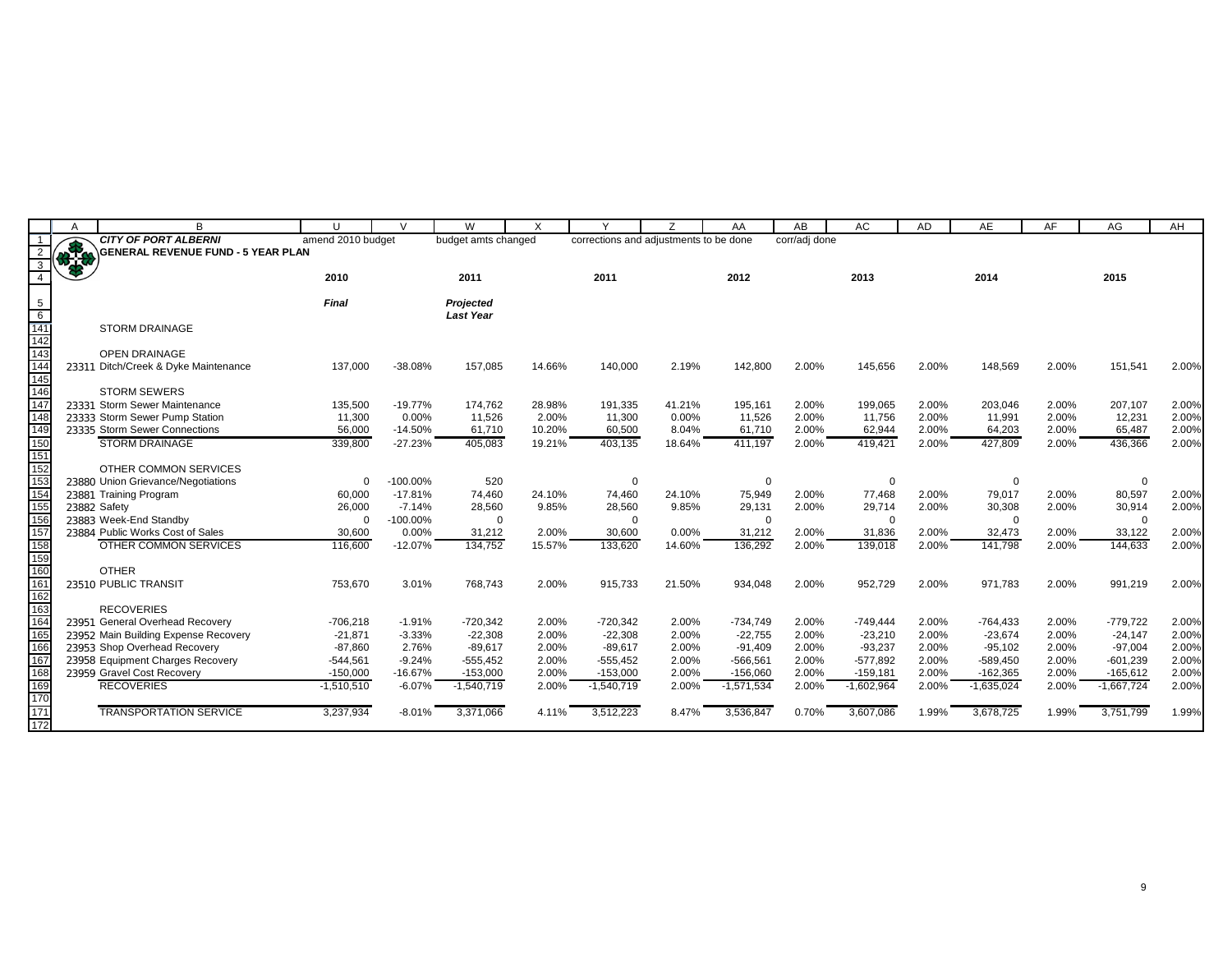|                                                            | A          | <sub>B</sub>                                   | $\mathbf{U}$      | $\mathsf{V}$ | W                   | X         | $\vee$                                 | 7          | AA        | AB            | AC        | <b>AD</b> | AE        | AF    | AG        | AH    |
|------------------------------------------------------------|------------|------------------------------------------------|-------------------|--------------|---------------------|-----------|----------------------------------------|------------|-----------|---------------|-----------|-----------|-----------|-------|-----------|-------|
| $\overline{1}$                                             |            | <b>CITY OF PORT ALBERNI</b>                    | amend 2010 budget |              | budget amts changed |           | corrections and adjustments to be done |            |           | corr/adj done |           |           |           |       |           |       |
|                                                            | <b>BLW</b> | <b>GENERAL REVENUE FUND - 5 YEAR PLAN</b>      |                   |              |                     |           |                                        |            |           |               |           |           |           |       |           |       |
|                                                            |            |                                                |                   |              |                     |           |                                        |            |           |               |           |           |           |       |           |       |
|                                                            |            |                                                | 2010              |              | 2011                |           | 2011                                   |            | 2012      |               | 2013      |           | 2014      |       | 2015      |       |
|                                                            |            |                                                |                   |              |                     |           |                                        |            |           |               |           |           |           |       |           |       |
|                                                            |            |                                                | Final             |              | Projected           |           |                                        |            |           |               |           |           |           |       |           |       |
| $\begin{array}{r} 5 \\ \hline 6 \\ \hline 173 \end{array}$ |            | ENVIRONMENTAL HEALTH SERVICES                  |                   |              | <b>Last Year</b>    |           |                                        |            |           |               |           |           |           |       |           |       |
| 174                                                        |            |                                                |                   |              |                     |           |                                        |            |           |               |           |           |           |       |           |       |
| 175                                                        |            | <b>GARBAGE AND WASTE COLLECTION</b>            |                   |              |                     |           |                                        |            |           |               |           |           |           |       |           |       |
| 176                                                        |            | 24320 Residential Waste Collection             | 206,500           | -49.63%      | 210,630             | 2.00%     | 250,000                                | 21.07%     | 255,000   | 2.00%         | 260,100   | 2.00%     | 265,302   | 2.00% | 270,608   | 2.00% |
| 177                                                        |            | 24321 Container Waste Collection               | 252,000           | $-10.32%$    | 242,250             | $-3.87%$  | 253,500                                | 0.60%      | 258,570   | 2.00%         | 263,741   | 2.00%     | 269,016   | 2.00% | 274,397   | 2.00% |
| 178                                                        |            | 24322 Solid Waste Cont Purchase/Maintenance    | 16,000            | $-64.44%$    | 45,900              | 186.88%   | 45,000                                 | 181.25%    | 45,900    | 2.00%         | 46,818    | 2.00%     | 47,754    | 2.00% | 48,709    | 2.00% |
| 179                                                        |            | 24323 Solid Waste Disposal                     | 500,600           | $-8.38%$     | 510,612             | 2.00%     | 450,000                                | $-10.11%$  | 459,000   | 2.00%         | 468,180   | 2.00%     | 477,544   | 2.00% | 487,094   | 2.00% |
| 180                                                        |            | 24324 Special Solid Waste-Recycling            | 5,000             | $-50.00%$    | 5,000               | 0.00%     | 5,000                                  | 0.00%      | 5,000     | 0.00%         | 5,000     | 0.00%     | 5,000     | 0.00% | 5,000     | 0.00% |
| 181                                                        |            | <b>ENVIRONMENTAL HEALTH</b>                    | 980.100           | $-24.16%$    | 1,014,392           | 3.50%     | 1,003,500                              | 2.39%      | 1,023,470 | 1.99%         | 1,043,839 | 1.99%     | 1,064,616 | 1.99% | 1,085,808 | 1.99% |
| 182                                                        |            |                                                |                   |              |                     |           |                                        |            |           |               |           |           |           |       |           |       |
| 183                                                        |            | PUBLIC HEALTH AND WELFARE                      |                   |              |                     |           |                                        |            |           |               |           |           |           |       |           |       |
| 184                                                        |            |                                                |                   |              |                     |           |                                        |            |           |               |           |           |           |       |           |       |
| 185                                                        | 25161      | <b>Cemetery Maintenance</b>                    | 15,000            | 9.84%        | 12.883              | $-14.11%$ | 12.134                                 | $-19.11\%$ | 12,376    | 1.99%         | 12,624    | 2.00%     | 12,877    | 2.00% | 13,134    | 2.00% |
| 186                                                        |            | 25162 Interments                               | 29,100            | 0.00%        | 29,682              | 2.00%     | 27,100                                 | $-6.87%$   | 27,642    | 2.00%         | 28,195    | 2.00%     | 28,759    | 2.00% | 29,334    | 2.00% |
| 187                                                        |            | 25163 Memorial Marker Installation             | 11,000            | 83.33%       | 6,120               | $-44.36%$ | 11,000                                 | 0.00%      | 11,220    | 2.00%         | 11,444    | 2.00%     | 11,673    | 2.00% | 11,907    | 2.00% |
| 188                                                        |            | <b>CEMETERIES &amp; CREMATORIUMS</b>           | 55,100            | 13.01%       | 48.685              | $-11.64%$ | 50.234                                 | $-8.83%$   | 51,238    | 2.00%         | 52,263    | 2.00%     | 53,309    | 2.00% | 54,375    | 2.00% |
| 189                                                        |            |                                                |                   |              |                     |           |                                        |            |           |               |           |           |           |       |           |       |
| 190<br>191                                                 |            | 25281 Gov't Agents Building Maintenance/Repair | $\mathbf 0$       | $-100.00\%$  | $\Omega$            |           | 0                                      |            | $\Omega$  |               | 0         |           | $\Omega$  |       | $\Omega$  |       |
|                                                            |            | <b>GENERAL PUBLIC HEALTH</b>                   | $\Omega$          | $-100.00\%$  |                     |           | U                                      |            | $\Omega$  |               |           |           |           |       | $\Omega$  |       |
| 192<br>192<br>193<br>194<br>195                            |            |                                                |                   |              |                     |           |                                        |            |           |               |           |           |           |       |           |       |
|                                                            |            | PUBLIC HEALTH & WELFARE                        | 55,100            | $-30.18%$    | 48,685              | $-11.64%$ | 50,234                                 | $-8.83%$   | 51,238    | 2.00%         | 52,263    | 2.00%     | 53,309    | 2.00% | 54,375    | 2.00% |
|                                                            |            |                                                |                   |              |                     |           |                                        |            |           |               |           |           |           |       |           |       |
| 196                                                        |            | ENVIRONMENTAL DEVELOPMENT                      |                   |              |                     |           |                                        |            |           |               |           |           |           |       |           |       |
| 197                                                        |            | 26129 Planning Administration                  | 292,216           | 54.75%       | 191,956             | $-34.31%$ | 300,943                                | 2.99%      | 304,818   | 1.29%         | 308,958   | 1.36%     | 313,114   | 1.35% | 317,401   | 1.37% |
| $\frac{18}{198}$                                           |            | 26132 Consulting Services                      | $\Omega$          |              | $\Omega$            |           | 48,000                                 |            | 65,000    |               |           |           |           |       |           |       |
| 199                                                        |            | <b>RESEARCH AND PLANNING</b>                   | 292,216           | 54.75%       | 191,956             | $-34.31%$ | 348.943                                | 19.41%     | 369,818   | 5.98%         | 308,958   | $-16.46%$ | 313,114   | 1.35% | 317,401   | 1.37% |
| 200                                                        |            |                                                |                   |              |                     |           |                                        |            |           |               |           |           |           |       |           |       |
|                                                            |            | 26234 Business Development                     | $\mathbf 0$       |              |                     |           | 30,000                                 |            |           |               |           |           |           |       |           |       |
| 201<br>202                                                 |            | 26235 Economic Development                     | 160,668           | 2.00%        | 163,882             | 2.00%     | 268,882                                | 67.35%     | 197,159   | $-26.67%$     | 201,102   | 2.00%     | 205,124   | 2.00% | 209,227   | 2.00% |
|                                                            |            | 26237 Community Development (new for 2011)     | $\Omega$          |              |                     |           | 24,000                                 |            | $\Omega$  |               | $\Omega$  |           | $\Omega$  |       | $\Omega$  |       |
|                                                            |            | 26450 Community Forest                         | 250,000           |              |                     |           | 125,000                                |            |           |               |           |           |           |       |           |       |
| 204<br>204<br>205                                          |            | <b>COMMUNITY DEVELOPMENT</b>                   | 410,668           | 160.71%      | 163,882             | -60.09%   | 447,882                                | 9.06%      | 197,159   | $-55.98%$     | 201,102   | 2.00%     | 205,124   | 2.00% | 209,227   | 2.00% |
| 207<br>208                                                 |            |                                                |                   |              |                     |           |                                        |            |           |               |           |           |           |       |           |       |
|                                                            |            | 26701 A.H.Q. Overhead                          | 23,031            | 8.97%        | 22,692              | $-1.47%$  | 23,425                                 | 1.71%      | 23,477    | 0.22%         | 24,294    | 3.48%     | 25,144    | 3.50% | 25,144    | 0.00% |
| 209                                                        |            | 26770 Harbour Quay - Buildings Maintenance     | 90,665            | 9.97%        | 76,594              | $-15.52%$ | 92,710                                 | 2.26%      | 78,376    | $-15.46%$     | 80,206    | 2.33%     | 82,087    | 2.35% | 82,087    | 0.00% |
| 210                                                        |            | ALBERNI HARBOUR QUAY                           | 113,696           | 9.77%        | 99.286              | $-12.67%$ | 116.135                                | 2.15%      | 101,853   | $-12.30%$     | 104,500   | 2.60%     | 107,231   | 2.61% | 107,231   | 0.00% |
| 211                                                        |            |                                                |                   |              |                     |           |                                        |            |           |               |           |           |           |       |           |       |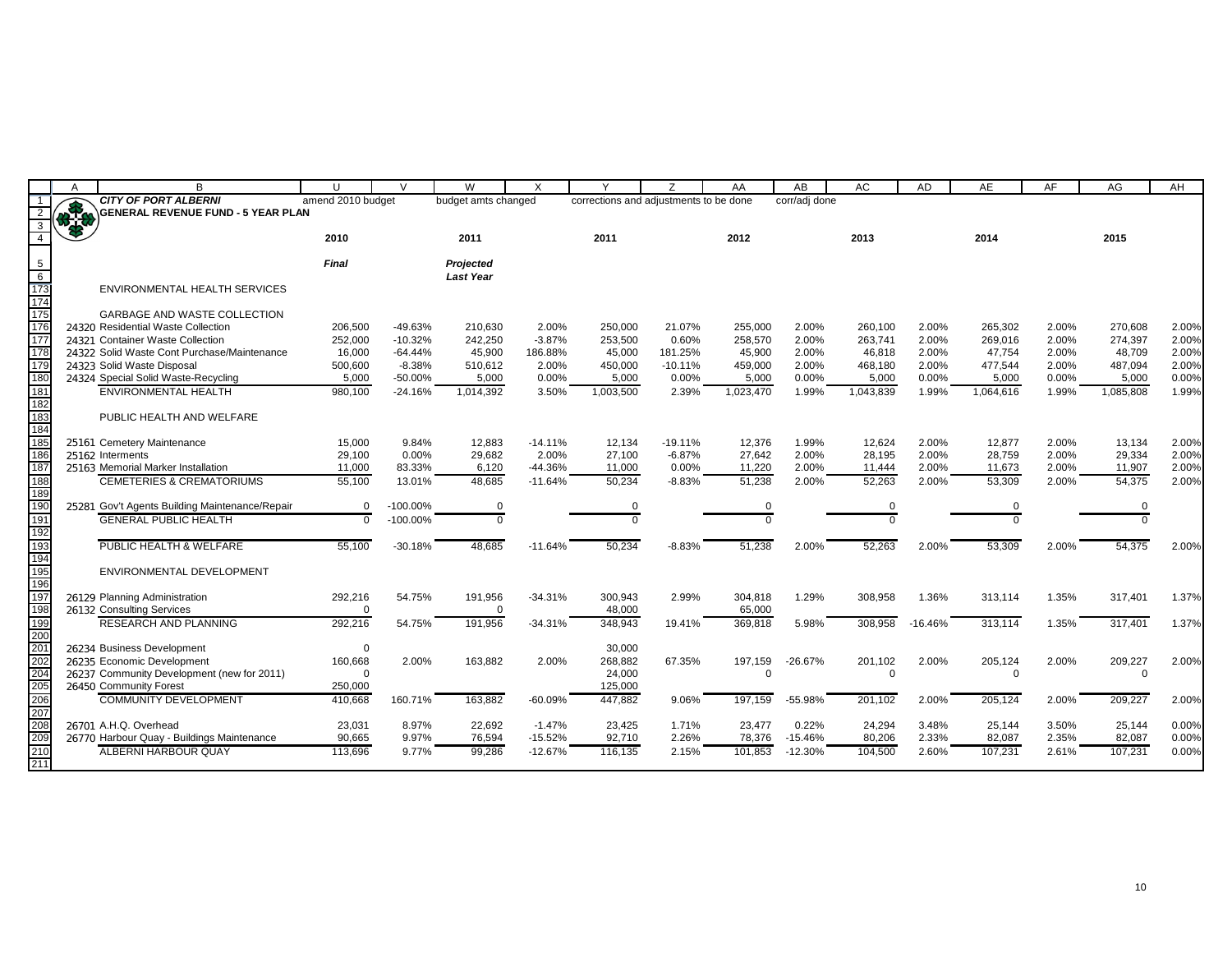|                                        | A   | B                                         | $\mathbf{U}$      | $\mathcal{U}$ | W                             | X         |                                        |            | AA       | AB            | <b>AC</b> | AD       | <b>AE</b> | AF    | <b>AG</b> | AH             |
|----------------------------------------|-----|-------------------------------------------|-------------------|---------------|-------------------------------|-----------|----------------------------------------|------------|----------|---------------|-----------|----------|-----------|-------|-----------|----------------|
|                                        |     | <b>CITY OF PORT ALBERNI</b>               | amend 2010 budget |               | budget amts changed           |           | corrections and adjustments to be done |            |          | corr/adj done |           |          |           |       |           |                |
|                                        | *** | <b>GENERAL REVENUE FUND - 5 YEAR PLAN</b> |                   |               |                               |           |                                        |            |          |               |           |          |           |       |           |                |
| $\mathbf{B}$                           |     |                                           |                   |               |                               |           |                                        |            |          |               |           |          |           |       |           |                |
|                                        |     |                                           | 2010              |               | 2011                          |           | 2011                                   |            | 2012     |               | 2013      |          | 2014      |       | 2015      |                |
|                                        |     |                                           |                   |               |                               |           |                                        |            |          |               |           |          |           |       |           |                |
| -5<br>6                                |     |                                           | <b>Final</b>      |               | Projected<br><b>Last Year</b> |           |                                        |            |          |               |           |          |           |       |           |                |
| $\frac{1}{212}$                        |     | OTHER ENVIRONMENTAL DEVELOPMENT           |                   |               |                               |           |                                        |            |          |               |           |          |           |       |           |                |
| 213                                    |     |                                           |                   |               |                               |           |                                        |            |          |               |           |          |           |       |           |                |
| 214                                    |     | 26911 Travel Bureau                       | 69,000            | $-17.86%$     | 69,000                        | 0.00%     | 69,000                                 | 0.00%      | 69,000   | 0.00%         | 69,000    | 0.00%    | 69,000    | 0.00% | 69,000    | 0.00%          |
| 215                                    |     | 26917 Promotion of Tourism                | 2,393             | 2.00%         | 2,441                         | 2.01%     | 2,441                                  | 2.01%      | 2,490    | 2.01%         | 2,540     | 2.01%    | 2,591     | 2.01% | 2,643     | 2.01%          |
| 216                                    |     | <b>TOURISM</b>                            | 71,393            | $-17.32%$     | 71,441                        | 0.07%     | 71,441                                 | 0.07%      | 71,490   | 0.07%         | 71,540    | 0.07%    | 71,591    | 0.07% | 71,643    | 0.07%          |
| 217                                    |     |                                           |                   |               |                               |           |                                        |            |          |               |           |          |           |       |           |                |
| 218                                    |     | ENVIRONMENTAL DEVELOPMENT                 | 887,973           | 65.58%        | 526,565                       | $-40.70%$ | 984,401                                | 10.86%     | 740,320  | $-24.79%$     | 686,100   | $-7.32%$ | 697,060   | 1.60% | 705,502   | 1.21%          |
| 219                                    |     |                                           |                   |               |                               |           |                                        |            |          |               |           |          |           |       |           |                |
|                                        |     | RECREATION & CULTURAL SERVICE             |                   |               |                               |           |                                        |            |          |               |           |          |           |       |           |                |
|                                        |     |                                           |                   |               |                               |           |                                        |            |          |               |           |          |           |       |           |                |
| 220<br>221<br>222<br>223<br>223<br>224 |     | <b>RECREATION FACILITIES</b>              |                   |               |                               |           |                                        |            |          |               |           |          |           |       |           |                |
|                                        |     |                                           |                   |               |                               |           |                                        |            |          |               |           |          |           |       |           |                |
|                                        |     | <b>ADMINISTRATION</b>                     |                   |               |                               |           |                                        |            |          |               |           |          |           |       |           |                |
| $\frac{225}{226}$                      |     | 27110 Parks & Rec Management Services     | 436,191           | $-12.53%$     | 468,222                       | 7.34%     | 471,093                                | 8.00%      | 456,035  | $-3.20%$      | 465,156   | 2.00%    | 474,459   | 2.00% | 483,948   | 2.00%          |
|                                        |     | <b>COMMUNITY CENTRES AND HALLS</b>        |                   |               |                               |           |                                        |            |          |               |           |          |           |       |           |                |
|                                        |     | 27120 Gyro Youth Centre Maintenance       | 22,075            | $-31.69%$     | 29,589                        | 34.04%    | 31,139                                 | 41.06%     | 31,762   | 2.00%         | 32,397    | 2.00%    | 33,045    | 2.00% | 33,706    | 2.00%          |
| $\frac{228}{229}$                      |     | 27124 Glenwood Concessions                | 5,200             | $-52.29%$     | 7,140                         | 37.31%    | 6,000                                  | 15.38%     | 6,120    | 2.00%         | 6,242     | 2.00%    | 6,367     | 2.00% | 6,495     | 2.00%          |
| 23 <sub>0</sub>                        |     | 27126 Glenwood Skate Shop                 | 4.000             | $-20.00\%$    | 4,080                         | 2.00%     | 3,000                                  | $-25.00\%$ | 3,060    | 2.00%         | 3,121     | 2.00%    | 3,184     | 2.00% | 3,247     | 2.00%          |
| 231                                    |     | 27128 Glenwood Centre Maintenance         | 51,055            | $-5.81%$      | 54,208                        | 6.18%     | 54,982                                 | 7.69%      | 56,082   | 2.00%         | 57,203    | 2.00%    | 58,347    | 2.00% | 59,514    | 2.00%          |
| 232<br>233                             |     | 27129 Bob Dailey Stadium                  | 10,300            | $-36.36%$     | 14,520                        | 40.97%    | 14,686                                 | 42.58%     | 14,980   | 2.00%         | 15,279    | 2.00%    | 15,585    | 2.00% | 15,897    | 2.00%          |
|                                        |     | 27130 Echo Activity Centre Maintenance    | 223,793           | $-4.88%$      | 226,907                       | 1.39%     | 234,448                                | 4.76%      | 239,137  | 2.00%         | 243,920   | 2.00%    | 248,798   | 2.00% | 253,774   | 2.00%          |
| 234                                    |     | 27132 Echo Aquatic Concessions            | $\mathbf 0$       | $-100.00\%$   | $\mathbf 0$                   |           | $\mathbf 0$                            |            | $\Omega$ |               | $\Omega$  |          | $\Omega$  |       | $\Omega$  |                |
| 235                                    |     | 27134 Echo Aquatic Maintenance            | 389,235           | $-9.45%$      | 403,850                       | 3.75%     | 402,137                                | 3.31%      | 414,794  | 3.15%         | 426,099   | 2.73%    | 437,782   | 2.74% | 446,538   | 2.00%          |
| 236                                    |     | 27140 AV Multiplex Concessions            | 193,400           | $-7.68%$      | 211,242                       | 9.23%     | 194,000                                | 0.31%      | 197,880  | 2.00%         | 201,838   | 2.00%    | 205,874   | 2.00% | 209,992   | 2.00%          |
| 237                                    |     | 27142 AV Multiplex Skate Shop             | 9,400             | 9.30%         | 8,670                         | $-7.77%$  | 9,000                                  | $-4.26%$   | 9,180    | 2.00%         | 9,364     | 2.00%    | 9,551     | 2.00% | 9,742     | 2.00%          |
| 238                                    |     | 27144 AV Multiplex Maintenance            | 693,453           | $-5.34%$      | 710,389                       | 2.44%     | 695,468                                | 0.29%      | 709,377  | 2.00%         | 723,565   | 2.00%    | 738,036   | 2.00% | 752,797   | 2.00%          |
| 239<br>240                             |     | 27146 Parks Building & Fieldhouses        | 95,139            | $-0.44%$      | 92,830                        | $-2.43%$  | 84,938                                 | $-10.72%$  | 86,637   | 2.00%         | 88,369    | 2.00%    | 90,137    | 2.00% | 91,940    | 2.00%<br>2.00% |
| 241                                    |     | 27148 Echo Park Complex                   | 47,480            | 0.26%         | 48,010                        | 1.12%     | 47,859                                 | 0.80%      | 48,816   | 2.00%         | 49,793    | 2.00%    | 50,788    | 2.00% | 51,804    |                |
|                                        |     |                                           |                   |               |                               |           |                                        |            |          |               |           |          |           |       |           |                |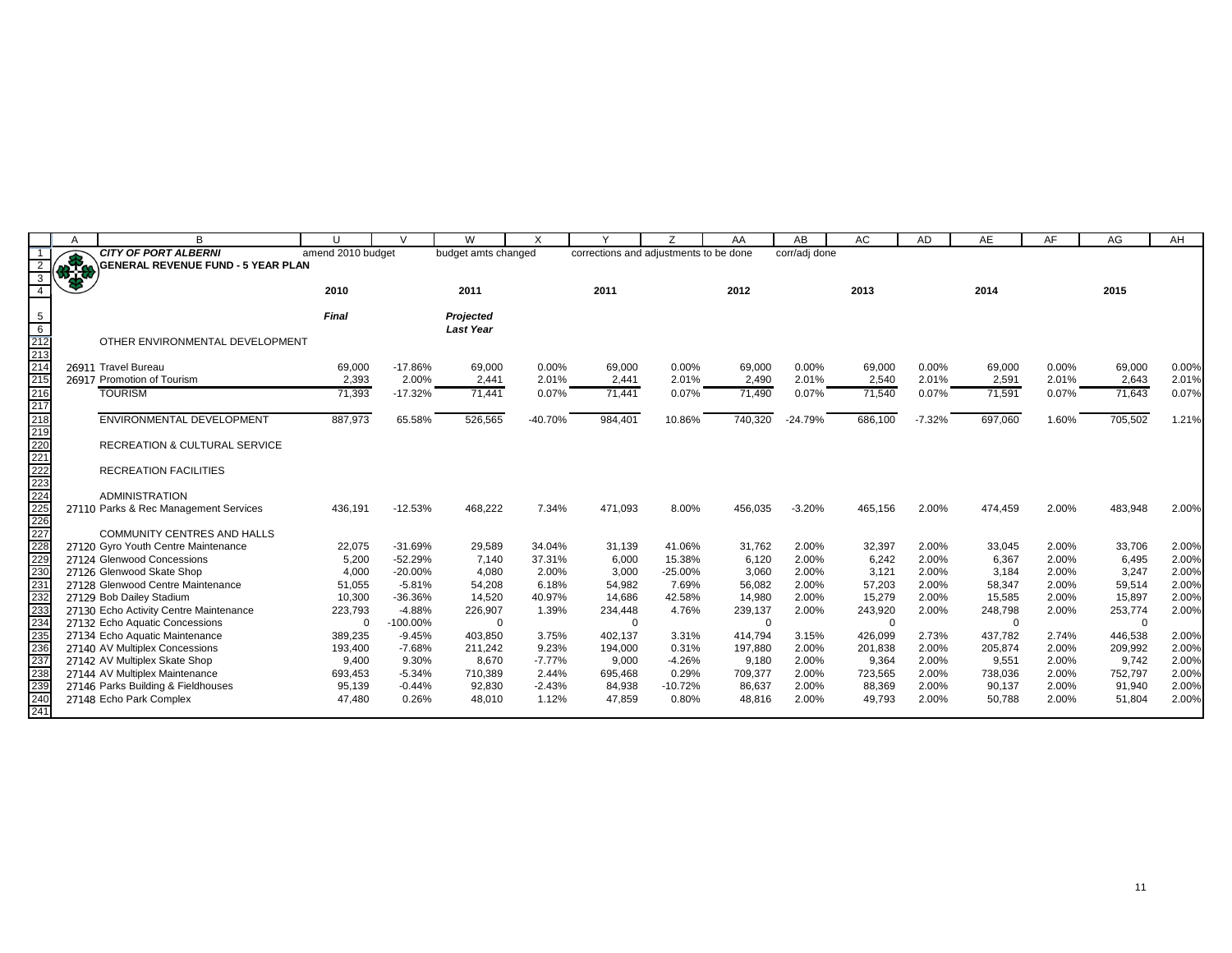| <b>CITY OF PORT ALBERNI</b><br>amend 2010 budget<br>corrections and adjustments to be done<br>corr/adj done<br>budget amts changed<br>- 1<br>810<br><b>GENERAL REVENUE FUND - 5 YEAR PLAN</b><br>2010<br>2011<br>2015<br>2011<br>2012<br>2013<br>2014<br>Final<br>$\frac{5}{6}$<br>$\frac{242}{243}$<br>$\frac{243}{244}$<br>Projected<br><b>Last Year</b><br><b>RECREATION PROGRAMS</b><br>SPORT DIVISION PROGRAMS<br>247<br>8,670<br>9,201<br>27156 Glenwood Centre Programs<br>8,000<br>$-15.79%$<br>8,670<br>8.38%<br>8,500<br>6.25%<br>2.00%<br>8,843<br>2.00%<br>9,020<br>2.00%<br>248<br>3.77%<br>$-0.76%$<br>0.97%<br>570,139<br>581,542<br>2.00%<br>593,173<br>2.00%<br>605,036<br>27160 Echo Aquatic Programs<br>553,617<br>3.60%<br>558,960<br>574,500<br>249<br>250<br>2.00%<br>2.00%<br>27163 AV Multiplex Programs<br>198,113<br>$-4.59%$<br>7.56%<br>7.98%<br>218,199<br>2.00%<br>222,563<br>227,015<br>231,555<br>213,091<br>213,921<br>$\frac{1}{251}$<br>LEISURE DIVISION PROGRAMS<br>252<br>27166 Leisure Service Programs<br>$-14.76%$<br>157,590<br>$-18.56%$<br>10.03%<br>217,164<br>2.00%<br>221,507<br>2.00%<br>225,938<br>2.00%<br>230,456<br>193,500<br>212,906<br>$\frac{1}{253}$<br>2.00%<br>2.00%<br>21,277<br>2.00%<br>21,703<br>27170 Youth Services and Programs<br>19,700<br>$-16.88%$<br>20,094<br>2.00%<br>20,050<br>1.78%<br>20,451<br>20,860<br>$\frac{254}{255}$<br>27173 Children's Programs<br>$-9.92%$<br>2.01%<br>160,242<br>2.00%<br>2.00%<br>166,716<br>2.00%<br>170,050<br>154,000<br>$-19.37%$<br>138,720<br>157,100<br>163,447<br>90,000<br>87.50%<br>62,220<br>$-30.87%$<br>2.33%<br>93,942<br>2.00%<br>95,821<br>2.00%<br>97,737<br>2.00%<br>99,692<br>27180 Adult Programs<br>92,100<br><b>SPECIAL EVENTS</b><br>$\frac{258}{260}$<br>27190 Special Events<br>2.00%<br>9,700<br>38.57%<br>3,570<br>$-63.20%$<br>9,700<br>0.00%<br>9,894<br>2.00%<br>10,092<br>2.00%<br>10,294<br>10,500<br>2.00%<br>2.00%<br>2.00%<br>2.00%<br>11,551<br>$-35.10%$<br>14,602<br>26.41%<br>12,928<br>11.92%<br>13,187<br>13,450<br>13,719<br>13,994<br>27198 Vans Maintenance & Repair<br>261<br><b>RECREATION FACILITIES &amp; PROGRAMS</b><br>3,418,902<br>$-6.20%$<br>3,457,174<br>3,550,455<br>3,585,748<br>0.99%<br>3,660,472<br>2.08%<br>3,736,842<br>2.09%<br>3,811,579<br>1.12%<br>3.85%<br>262<br>263<br>PARKS AND PLAYGROUNDS<br>264<br>$\frac{265}{266}$<br>211,237<br>4.70%<br>195,210<br>$-1.18%$<br>$-1.21%$<br>199,053<br>2.00%<br>203,034<br>2.00%<br>207,095<br>2.00%<br>27210 Parks & Facility Management Services<br>197,538<br>195,150<br>27215 Parks Maintenance<br>450,793<br>485,424<br>7.68%<br>486,249<br>7.87%<br>495,974<br>2.00%<br>505,893<br>2.00%<br>516,011<br>2.00%<br>526,332<br>$-13.88%$<br>267<br>258,000<br>$-6.00%$<br>272,234<br>5.52%<br>274,378<br>6.35%<br>279,866<br>2.00%<br>285,463<br>2.00%<br>291,172<br>2.00%<br>296,996<br>27220 Horticultural Services<br>$\frac{268}{268}$<br>$\frac{269}{270}$<br>9.53%<br>125,292<br>7.69%<br>127,798<br>2.00%<br>2.00%<br>132,961<br>2.00%<br>135,620<br>27225 Parks Vehicles & Equip. Mtce. & Repairs<br>116,344<br>$-14.09%$<br>127,435<br>130,354<br>2.00%<br>2.00%<br>2.00%<br>27230 Parks Upgrading<br>114,600<br>4.29%<br>101,070<br>$-11.81%$<br>101,063<br>$-11.81%$<br>103,084<br>105,146<br>107,249<br>109,394<br>$-12.50%$<br>0.00%<br>0.00%<br>0.00%<br>0.00%<br>0.00%<br>$-70,000$<br>27499 Equipment Recovery<br>$-70,000$<br>$-70,000$<br>$-70,000$<br>$-70,000$<br>$-70,000$<br>$-70,000$<br>$\frac{1}{271}$<br><b>PARKS &amp; PLAYGROUNDS</b><br>1,067,275<br>1,135,775<br>1,159,890<br>1,184,488<br>2.12%<br>1,209,578<br>$-7.34%$<br>1,111,373<br>4.13%<br>1,112,132<br>4.20%<br>2.13%<br>2.12%<br>272 |  | U | W | $\times$ |  | AA | AB | AC | <b>AD</b> | AE | AF | AG | AH    |
|---------------------------------------------------------------------------------------------------------------------------------------------------------------------------------------------------------------------------------------------------------------------------------------------------------------------------------------------------------------------------------------------------------------------------------------------------------------------------------------------------------------------------------------------------------------------------------------------------------------------------------------------------------------------------------------------------------------------------------------------------------------------------------------------------------------------------------------------------------------------------------------------------------------------------------------------------------------------------------------------------------------------------------------------------------------------------------------------------------------------------------------------------------------------------------------------------------------------------------------------------------------------------------------------------------------------------------------------------------------------------------------------------------------------------------------------------------------------------------------------------------------------------------------------------------------------------------------------------------------------------------------------------------------------------------------------------------------------------------------------------------------------------------------------------------------------------------------------------------------------------------------------------------------------------------------------------------------------------------------------------------------------------------------------------------------------------------------------------------------------------------------------------------------------------------------------------------------------------------------------------------------------------------------------------------------------------------------------------------------------------------------------------------------------------------------------------------------------------------------------------------------------------------------------------------------------------------------------------------------------------------------------------------------------------------------------------------------------------------------------------------------------------------------------------------------------------------------------------------------------------------------------------------------------------------------------------------------------------------------------------------------------------------------------------------------------------------------------------------------------------------------------------------------------------------------------------------------------------------------------------------------------------------------------------------------------------------------------------------------------------------------------------------------------------------------------------------------------------------------------------------------------------------------------------------------------------------------------------------------------------------------------------------------------------------------------------------------------------------------------------|--|---|---|----------|--|----|----|----|-----------|----|----|----|-------|
|                                                                                                                                                                                                                                                                                                                                                                                                                                                                                                                                                                                                                                                                                                                                                                                                                                                                                                                                                                                                                                                                                                                                                                                                                                                                                                                                                                                                                                                                                                                                                                                                                                                                                                                                                                                                                                                                                                                                                                                                                                                                                                                                                                                                                                                                                                                                                                                                                                                                                                                                                                                                                                                                                                                                                                                                                                                                                                                                                                                                                                                                                                                                                                                                                                                                                                                                                                                                                                                                                                                                                                                                                                                                                                                                                   |  |   |   |          |  |    |    |    |           |    |    |    |       |
|                                                                                                                                                                                                                                                                                                                                                                                                                                                                                                                                                                                                                                                                                                                                                                                                                                                                                                                                                                                                                                                                                                                                                                                                                                                                                                                                                                                                                                                                                                                                                                                                                                                                                                                                                                                                                                                                                                                                                                                                                                                                                                                                                                                                                                                                                                                                                                                                                                                                                                                                                                                                                                                                                                                                                                                                                                                                                                                                                                                                                                                                                                                                                                                                                                                                                                                                                                                                                                                                                                                                                                                                                                                                                                                                                   |  |   |   |          |  |    |    |    |           |    |    |    |       |
|                                                                                                                                                                                                                                                                                                                                                                                                                                                                                                                                                                                                                                                                                                                                                                                                                                                                                                                                                                                                                                                                                                                                                                                                                                                                                                                                                                                                                                                                                                                                                                                                                                                                                                                                                                                                                                                                                                                                                                                                                                                                                                                                                                                                                                                                                                                                                                                                                                                                                                                                                                                                                                                                                                                                                                                                                                                                                                                                                                                                                                                                                                                                                                                                                                                                                                                                                                                                                                                                                                                                                                                                                                                                                                                                                   |  |   |   |          |  |    |    |    |           |    |    |    |       |
|                                                                                                                                                                                                                                                                                                                                                                                                                                                                                                                                                                                                                                                                                                                                                                                                                                                                                                                                                                                                                                                                                                                                                                                                                                                                                                                                                                                                                                                                                                                                                                                                                                                                                                                                                                                                                                                                                                                                                                                                                                                                                                                                                                                                                                                                                                                                                                                                                                                                                                                                                                                                                                                                                                                                                                                                                                                                                                                                                                                                                                                                                                                                                                                                                                                                                                                                                                                                                                                                                                                                                                                                                                                                                                                                                   |  |   |   |          |  |    |    |    |           |    |    |    |       |
|                                                                                                                                                                                                                                                                                                                                                                                                                                                                                                                                                                                                                                                                                                                                                                                                                                                                                                                                                                                                                                                                                                                                                                                                                                                                                                                                                                                                                                                                                                                                                                                                                                                                                                                                                                                                                                                                                                                                                                                                                                                                                                                                                                                                                                                                                                                                                                                                                                                                                                                                                                                                                                                                                                                                                                                                                                                                                                                                                                                                                                                                                                                                                                                                                                                                                                                                                                                                                                                                                                                                                                                                                                                                                                                                                   |  |   |   |          |  |    |    |    |           |    |    |    |       |
|                                                                                                                                                                                                                                                                                                                                                                                                                                                                                                                                                                                                                                                                                                                                                                                                                                                                                                                                                                                                                                                                                                                                                                                                                                                                                                                                                                                                                                                                                                                                                                                                                                                                                                                                                                                                                                                                                                                                                                                                                                                                                                                                                                                                                                                                                                                                                                                                                                                                                                                                                                                                                                                                                                                                                                                                                                                                                                                                                                                                                                                                                                                                                                                                                                                                                                                                                                                                                                                                                                                                                                                                                                                                                                                                                   |  |   |   |          |  |    |    |    |           |    |    |    |       |
|                                                                                                                                                                                                                                                                                                                                                                                                                                                                                                                                                                                                                                                                                                                                                                                                                                                                                                                                                                                                                                                                                                                                                                                                                                                                                                                                                                                                                                                                                                                                                                                                                                                                                                                                                                                                                                                                                                                                                                                                                                                                                                                                                                                                                                                                                                                                                                                                                                                                                                                                                                                                                                                                                                                                                                                                                                                                                                                                                                                                                                                                                                                                                                                                                                                                                                                                                                                                                                                                                                                                                                                                                                                                                                                                                   |  |   |   |          |  |    |    |    |           |    |    |    |       |
|                                                                                                                                                                                                                                                                                                                                                                                                                                                                                                                                                                                                                                                                                                                                                                                                                                                                                                                                                                                                                                                                                                                                                                                                                                                                                                                                                                                                                                                                                                                                                                                                                                                                                                                                                                                                                                                                                                                                                                                                                                                                                                                                                                                                                                                                                                                                                                                                                                                                                                                                                                                                                                                                                                                                                                                                                                                                                                                                                                                                                                                                                                                                                                                                                                                                                                                                                                                                                                                                                                                                                                                                                                                                                                                                                   |  |   |   |          |  |    |    |    |           |    |    |    | 2.00% |
|                                                                                                                                                                                                                                                                                                                                                                                                                                                                                                                                                                                                                                                                                                                                                                                                                                                                                                                                                                                                                                                                                                                                                                                                                                                                                                                                                                                                                                                                                                                                                                                                                                                                                                                                                                                                                                                                                                                                                                                                                                                                                                                                                                                                                                                                                                                                                                                                                                                                                                                                                                                                                                                                                                                                                                                                                                                                                                                                                                                                                                                                                                                                                                                                                                                                                                                                                                                                                                                                                                                                                                                                                                                                                                                                                   |  |   |   |          |  |    |    |    |           |    |    |    | 2.00% |
|                                                                                                                                                                                                                                                                                                                                                                                                                                                                                                                                                                                                                                                                                                                                                                                                                                                                                                                                                                                                                                                                                                                                                                                                                                                                                                                                                                                                                                                                                                                                                                                                                                                                                                                                                                                                                                                                                                                                                                                                                                                                                                                                                                                                                                                                                                                                                                                                                                                                                                                                                                                                                                                                                                                                                                                                                                                                                                                                                                                                                                                                                                                                                                                                                                                                                                                                                                                                                                                                                                                                                                                                                                                                                                                                                   |  |   |   |          |  |    |    |    |           |    |    |    | 2.00% |
|                                                                                                                                                                                                                                                                                                                                                                                                                                                                                                                                                                                                                                                                                                                                                                                                                                                                                                                                                                                                                                                                                                                                                                                                                                                                                                                                                                                                                                                                                                                                                                                                                                                                                                                                                                                                                                                                                                                                                                                                                                                                                                                                                                                                                                                                                                                                                                                                                                                                                                                                                                                                                                                                                                                                                                                                                                                                                                                                                                                                                                                                                                                                                                                                                                                                                                                                                                                                                                                                                                                                                                                                                                                                                                                                                   |  |   |   |          |  |    |    |    |           |    |    |    |       |
|                                                                                                                                                                                                                                                                                                                                                                                                                                                                                                                                                                                                                                                                                                                                                                                                                                                                                                                                                                                                                                                                                                                                                                                                                                                                                                                                                                                                                                                                                                                                                                                                                                                                                                                                                                                                                                                                                                                                                                                                                                                                                                                                                                                                                                                                                                                                                                                                                                                                                                                                                                                                                                                                                                                                                                                                                                                                                                                                                                                                                                                                                                                                                                                                                                                                                                                                                                                                                                                                                                                                                                                                                                                                                                                                                   |  |   |   |          |  |    |    |    |           |    |    |    | 2.00% |
|                                                                                                                                                                                                                                                                                                                                                                                                                                                                                                                                                                                                                                                                                                                                                                                                                                                                                                                                                                                                                                                                                                                                                                                                                                                                                                                                                                                                                                                                                                                                                                                                                                                                                                                                                                                                                                                                                                                                                                                                                                                                                                                                                                                                                                                                                                                                                                                                                                                                                                                                                                                                                                                                                                                                                                                                                                                                                                                                                                                                                                                                                                                                                                                                                                                                                                                                                                                                                                                                                                                                                                                                                                                                                                                                                   |  |   |   |          |  |    |    |    |           |    |    |    | 2.00% |
|                                                                                                                                                                                                                                                                                                                                                                                                                                                                                                                                                                                                                                                                                                                                                                                                                                                                                                                                                                                                                                                                                                                                                                                                                                                                                                                                                                                                                                                                                                                                                                                                                                                                                                                                                                                                                                                                                                                                                                                                                                                                                                                                                                                                                                                                                                                                                                                                                                                                                                                                                                                                                                                                                                                                                                                                                                                                                                                                                                                                                                                                                                                                                                                                                                                                                                                                                                                                                                                                                                                                                                                                                                                                                                                                                   |  |   |   |          |  |    |    |    |           |    |    |    | 2.00% |
|                                                                                                                                                                                                                                                                                                                                                                                                                                                                                                                                                                                                                                                                                                                                                                                                                                                                                                                                                                                                                                                                                                                                                                                                                                                                                                                                                                                                                                                                                                                                                                                                                                                                                                                                                                                                                                                                                                                                                                                                                                                                                                                                                                                                                                                                                                                                                                                                                                                                                                                                                                                                                                                                                                                                                                                                                                                                                                                                                                                                                                                                                                                                                                                                                                                                                                                                                                                                                                                                                                                                                                                                                                                                                                                                                   |  |   |   |          |  |    |    |    |           |    |    |    | 2.00% |
|                                                                                                                                                                                                                                                                                                                                                                                                                                                                                                                                                                                                                                                                                                                                                                                                                                                                                                                                                                                                                                                                                                                                                                                                                                                                                                                                                                                                                                                                                                                                                                                                                                                                                                                                                                                                                                                                                                                                                                                                                                                                                                                                                                                                                                                                                                                                                                                                                                                                                                                                                                                                                                                                                                                                                                                                                                                                                                                                                                                                                                                                                                                                                                                                                                                                                                                                                                                                                                                                                                                                                                                                                                                                                                                                                   |  |   |   |          |  |    |    |    |           |    |    |    |       |
|                                                                                                                                                                                                                                                                                                                                                                                                                                                                                                                                                                                                                                                                                                                                                                                                                                                                                                                                                                                                                                                                                                                                                                                                                                                                                                                                                                                                                                                                                                                                                                                                                                                                                                                                                                                                                                                                                                                                                                                                                                                                                                                                                                                                                                                                                                                                                                                                                                                                                                                                                                                                                                                                                                                                                                                                                                                                                                                                                                                                                                                                                                                                                                                                                                                                                                                                                                                                                                                                                                                                                                                                                                                                                                                                                   |  |   |   |          |  |    |    |    |           |    |    |    |       |
|                                                                                                                                                                                                                                                                                                                                                                                                                                                                                                                                                                                                                                                                                                                                                                                                                                                                                                                                                                                                                                                                                                                                                                                                                                                                                                                                                                                                                                                                                                                                                                                                                                                                                                                                                                                                                                                                                                                                                                                                                                                                                                                                                                                                                                                                                                                                                                                                                                                                                                                                                                                                                                                                                                                                                                                                                                                                                                                                                                                                                                                                                                                                                                                                                                                                                                                                                                                                                                                                                                                                                                                                                                                                                                                                                   |  |   |   |          |  |    |    |    |           |    |    |    | 2.00% |
|                                                                                                                                                                                                                                                                                                                                                                                                                                                                                                                                                                                                                                                                                                                                                                                                                                                                                                                                                                                                                                                                                                                                                                                                                                                                                                                                                                                                                                                                                                                                                                                                                                                                                                                                                                                                                                                                                                                                                                                                                                                                                                                                                                                                                                                                                                                                                                                                                                                                                                                                                                                                                                                                                                                                                                                                                                                                                                                                                                                                                                                                                                                                                                                                                                                                                                                                                                                                                                                                                                                                                                                                                                                                                                                                                   |  |   |   |          |  |    |    |    |           |    |    |    |       |
|                                                                                                                                                                                                                                                                                                                                                                                                                                                                                                                                                                                                                                                                                                                                                                                                                                                                                                                                                                                                                                                                                                                                                                                                                                                                                                                                                                                                                                                                                                                                                                                                                                                                                                                                                                                                                                                                                                                                                                                                                                                                                                                                                                                                                                                                                                                                                                                                                                                                                                                                                                                                                                                                                                                                                                                                                                                                                                                                                                                                                                                                                                                                                                                                                                                                                                                                                                                                                                                                                                                                                                                                                                                                                                                                                   |  |   |   |          |  |    |    |    |           |    |    |    | 2.00% |
|                                                                                                                                                                                                                                                                                                                                                                                                                                                                                                                                                                                                                                                                                                                                                                                                                                                                                                                                                                                                                                                                                                                                                                                                                                                                                                                                                                                                                                                                                                                                                                                                                                                                                                                                                                                                                                                                                                                                                                                                                                                                                                                                                                                                                                                                                                                                                                                                                                                                                                                                                                                                                                                                                                                                                                                                                                                                                                                                                                                                                                                                                                                                                                                                                                                                                                                                                                                                                                                                                                                                                                                                                                                                                                                                                   |  |   |   |          |  |    |    |    |           |    |    |    |       |
|                                                                                                                                                                                                                                                                                                                                                                                                                                                                                                                                                                                                                                                                                                                                                                                                                                                                                                                                                                                                                                                                                                                                                                                                                                                                                                                                                                                                                                                                                                                                                                                                                                                                                                                                                                                                                                                                                                                                                                                                                                                                                                                                                                                                                                                                                                                                                                                                                                                                                                                                                                                                                                                                                                                                                                                                                                                                                                                                                                                                                                                                                                                                                                                                                                                                                                                                                                                                                                                                                                                                                                                                                                                                                                                                                   |  |   |   |          |  |    |    |    |           |    |    |    | 2.00% |
|                                                                                                                                                                                                                                                                                                                                                                                                                                                                                                                                                                                                                                                                                                                                                                                                                                                                                                                                                                                                                                                                                                                                                                                                                                                                                                                                                                                                                                                                                                                                                                                                                                                                                                                                                                                                                                                                                                                                                                                                                                                                                                                                                                                                                                                                                                                                                                                                                                                                                                                                                                                                                                                                                                                                                                                                                                                                                                                                                                                                                                                                                                                                                                                                                                                                                                                                                                                                                                                                                                                                                                                                                                                                                                                                                   |  |   |   |          |  |    |    |    |           |    |    |    | 2.00% |
|                                                                                                                                                                                                                                                                                                                                                                                                                                                                                                                                                                                                                                                                                                                                                                                                                                                                                                                                                                                                                                                                                                                                                                                                                                                                                                                                                                                                                                                                                                                                                                                                                                                                                                                                                                                                                                                                                                                                                                                                                                                                                                                                                                                                                                                                                                                                                                                                                                                                                                                                                                                                                                                                                                                                                                                                                                                                                                                                                                                                                                                                                                                                                                                                                                                                                                                                                                                                                                                                                                                                                                                                                                                                                                                                                   |  |   |   |          |  |    |    |    |           |    |    |    | 2.00% |
|                                                                                                                                                                                                                                                                                                                                                                                                                                                                                                                                                                                                                                                                                                                                                                                                                                                                                                                                                                                                                                                                                                                                                                                                                                                                                                                                                                                                                                                                                                                                                                                                                                                                                                                                                                                                                                                                                                                                                                                                                                                                                                                                                                                                                                                                                                                                                                                                                                                                                                                                                                                                                                                                                                                                                                                                                                                                                                                                                                                                                                                                                                                                                                                                                                                                                                                                                                                                                                                                                                                                                                                                                                                                                                                                                   |  |   |   |          |  |    |    |    |           |    |    |    | 2.00% |
|                                                                                                                                                                                                                                                                                                                                                                                                                                                                                                                                                                                                                                                                                                                                                                                                                                                                                                                                                                                                                                                                                                                                                                                                                                                                                                                                                                                                                                                                                                                                                                                                                                                                                                                                                                                                                                                                                                                                                                                                                                                                                                                                                                                                                                                                                                                                                                                                                                                                                                                                                                                                                                                                                                                                                                                                                                                                                                                                                                                                                                                                                                                                                                                                                                                                                                                                                                                                                                                                                                                                                                                                                                                                                                                                                   |  |   |   |          |  |    |    |    |           |    |    |    | 2.00% |
|                                                                                                                                                                                                                                                                                                                                                                                                                                                                                                                                                                                                                                                                                                                                                                                                                                                                                                                                                                                                                                                                                                                                                                                                                                                                                                                                                                                                                                                                                                                                                                                                                                                                                                                                                                                                                                                                                                                                                                                                                                                                                                                                                                                                                                                                                                                                                                                                                                                                                                                                                                                                                                                                                                                                                                                                                                                                                                                                                                                                                                                                                                                                                                                                                                                                                                                                                                                                                                                                                                                                                                                                                                                                                                                                                   |  |   |   |          |  |    |    |    |           |    |    |    | 0.00% |
|                                                                                                                                                                                                                                                                                                                                                                                                                                                                                                                                                                                                                                                                                                                                                                                                                                                                                                                                                                                                                                                                                                                                                                                                                                                                                                                                                                                                                                                                                                                                                                                                                                                                                                                                                                                                                                                                                                                                                                                                                                                                                                                                                                                                                                                                                                                                                                                                                                                                                                                                                                                                                                                                                                                                                                                                                                                                                                                                                                                                                                                                                                                                                                                                                                                                                                                                                                                                                                                                                                                                                                                                                                                                                                                                                   |  |   |   |          |  |    |    |    |           |    |    |    | 2.12% |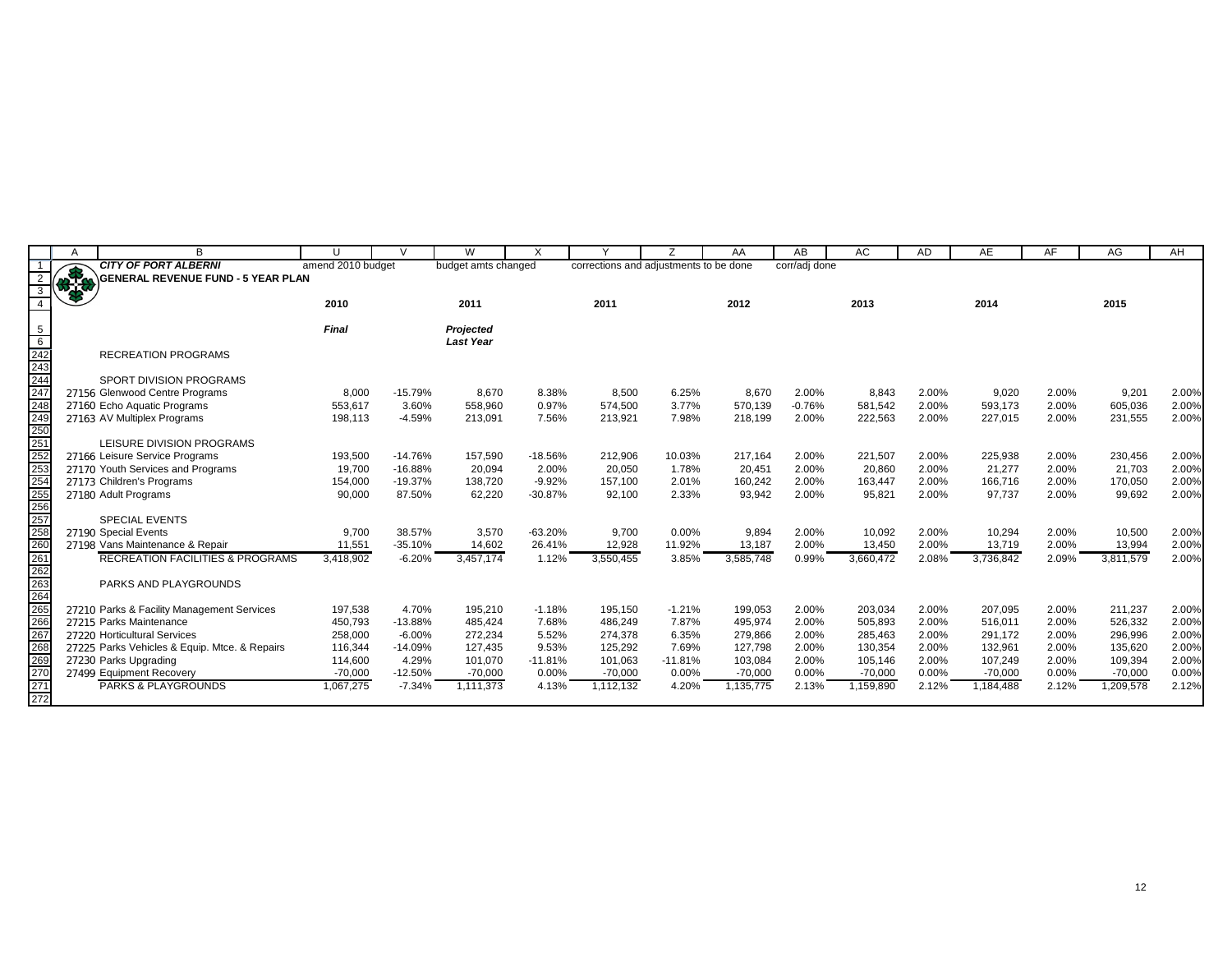|                        | $\overline{A}$ | B                                                                    | $\mathbf{U}$      | $\mathsf{V}$          | W                   | X                  | $\checkmark$                           | $\overline{z}$     | AA               | AB                | AC               | <b>AD</b>          | AE               | AF             | AG               | AH             |
|------------------------|----------------|----------------------------------------------------------------------|-------------------|-----------------------|---------------------|--------------------|----------------------------------------|--------------------|------------------|-------------------|------------------|--------------------|------------------|----------------|------------------|----------------|
| $\overline{1}$         |                | <b>CITY OF PORT ALBERNI</b>                                          | amend 2010 budget |                       | budget amts changed |                    | corrections and adjustments to be done |                    |                  | corr/adj done     |                  |                    |                  |                |                  |                |
| $\overline{2}$         |                | <b>GENERAL REVENUE FUND - 5 YEAR PLAN</b>                            |                   |                       |                     |                    |                                        |                    |                  |                   |                  |                    |                  |                |                  |                |
|                        |                |                                                                      |                   |                       |                     |                    |                                        |                    |                  |                   |                  |                    |                  |                |                  |                |
|                        |                |                                                                      | 2010              |                       | 2011                |                    | 2011                                   |                    | 2012             |                   | 2013             |                    | 2014             |                | 2015             |                |
|                        |                |                                                                      |                   |                       |                     |                    |                                        |                    |                  |                   |                  |                    |                  |                |                  |                |
| 5                      |                |                                                                      | <b>Final</b>      |                       | Projected           |                    |                                        |                    |                  |                   |                  |                    |                  |                |                  |                |
| $6\overline{6}$        |                |                                                                      |                   |                       | <b>Last Year</b>    |                    |                                        |                    |                  |                   |                  |                    |                  |                |                  |                |
| 273                    |                | <b>CULTURAL SERVICES</b>                                             |                   |                       |                     |                    |                                        |                    |                  |                   |                  |                    |                  |                |                  |                |
| 274                    |                |                                                                      |                   |                       |                     |                    |                                        |                    |                  |                   |                  |                    |                  |                |                  |                |
| 275                    |                | <b>MUSEUM SERVICES</b>                                               |                   |                       |                     |                    |                                        |                    |                  |                   |                  |                    |                  |                |                  |                |
| 276                    |                | 27510 Museum Services                                                | 326,321           | $-12.13%$             | 330,984             | 1.43%              | 339,240                                | 3.96%              | 362,604          | 6.89%             | 344,356          | $-5.03%$           | 351,243          | 2.00%          | 358,268          | 2.00%          |
| 277                    |                | 27515 Museum Programs - Curatorial                                   | 33,644            | 114.48%               | 14,986              | $-55.46%$          | 27.673                                 | $-17.75%$          | 15,030           | $-45.69%$         | 15,074           | 0.29%              | 15,119           | 0.30%          | 15,164           | 0.30%          |
| 278<br>27 <sub>S</sub> |                | 27516 Museum Programs Permanent Exhibition                           | 8,505             | $-7.85%$              | 6,500               | $-23.57%$          | 14,000                                 | 64.61%             | 6,500            | $-53.57%$         | 6,500            | 0.00%              | 6,500            | 0.00%          | 6,500            | 0.00%          |
| 280                    |                | 27517 Museum Programs Temp. Exhibits<br>27530 Industrial Collections | 37,846<br>38,866  | $-18.38%$<br>$-8.01%$ | 25,769<br>41,722    | $-31.91%$<br>7.35% | 35,620<br>42,772                       | $-5.88%$<br>10.05% | 34,300<br>43,814 | $-3.71%$<br>2.44% | 27,600<br>44,982 | $-19.53%$<br>2.67% | 28,152<br>45,882 | 2.00%<br>2.00% | 28,715<br>46,800 | 2.00%<br>2.00% |
| 281                    |                | 27550 Museum Maintenance                                             | 63,311            | $-0.79%$              | 65,593              | 3.60%              | 62,910                                 | $-0.63%$           | 67,036           | 6.56%             | 68,536           | 2.24%              | 69,907           | 2.00%          | 71,305           | 2.00%          |
| 282                    |                | 27555 McLean Mill                                                    | 517,205           | $-7.58%$              | 529,863             | 2.45%              | 235,600                                | $-54.45%$          | 235,600          | 0.00%             | 235,600          | 0.00%              | 235,600          | 0.00%          | 235,600          | 0.00%          |
| 283                    |                | 27600 Library Services                                               | 513,461           | $-0.47%$              | 536,724             | 4.53%              | 532,139                                | 3.64%              | 542,782          | 2.00%             | 553,637          | 2.00%              | 564,710          | 2.00%          | 576,004          | 2.00%          |
| 284                    |                | <b>CULTURAL SERVICES</b>                                             | 1,539,159         | $-5.24%$              | 1,552,141           | 0.84%              | 1,289,954                              | $-16.19%$          | 1,307,666        | 1.37%             | 1,296,285        | $-0.87%$           | 1,317,113        | 1.61%          | 1,338,356        | 1.61%          |
| 285                    |                |                                                                      |                   |                       |                     |                    |                                        |                    |                  |                   |                  |                    |                  |                |                  |                |
| 286                    |                | <b>RECREATION &amp; CULTURAL</b>                                     | 6,025,336         | $-6.16%$              | 6,120,688           | 1.58%              | 5,952,541                              | $-1.21%$           | 6,029,188        | 1.29%             | 6,116,647        | 1.45%              | 6,238,443        | 1.99%          | 6,359,513        | 1.94%          |
| 287                    |                |                                                                      |                   |                       |                     |                    |                                        |                    |                  |                   |                  |                    |                  |                |                  |                |
| 288                    |                |                                                                      |                   |                       |                     |                    |                                        |                    |                  |                   |                  |                    |                  |                |                  |                |
| 289                    |                | <b>FISCAL SERVICES</b>                                               |                   |                       |                     |                    |                                        |                    |                  |                   |                  |                    |                  |                |                  |                |
|                        |                |                                                                      |                   |                       |                     |                    |                                        |                    |                  |                   |                  |                    |                  |                |                  |                |
| 290<br>291             |                | <b>DEBT CHARGES</b>                                                  |                   |                       |                     |                    |                                        |                    |                  |                   |                  |                    |                  |                |                  |                |
| 292                    |                | 28111 Chartered Banks                                                | 5,000             | 0.00%                 | 5,000               | 0.00%              | 5,000                                  | 0.00%              | 5,000            | 0.00%             | 5,000            | 0.00%              | 5,000            | 0.00%          | 5,000            | 0.00%          |
| $\frac{293}{294}$      |                | 28115 Interest on Prepaid Taxes                                      | 15,000            | 0.00%                 | 15,000              | 0.00%              | 15,000                                 | 0.00%              | 15,000           | 0.00%             | 15,000           | 0.00%              | 15,000           | 0.00%          | 15,000           | 0.00%          |
|                        |                | 28121 Interest on Own Debentures                                     | 161,625           | 0.00%                 | 161,625             | 0.00%              | 161,625                                | 0.00%              | 161,625          | 0.00%             | 161,625          | 0.00%              | 161,625          | 0.00%          | 161,625          | 0.00%          |
| 295<br>296             |                | 28131 Principal Instalment on Own Debenture                          | 84,009            | 0.00%                 | 84,009              | 0.00%              | 84,009                                 | 0.00%              | 84,009           | 0.00%             | 84,009           | 0.00%              | 84,009           | 0.00%          | 84,009           | 0.00%          |
|                        |                | Repayment borrowing re: shortfall 2009                               | 884,911           |                       |                     |                    |                                        |                    |                  |                   |                  |                    |                  |                |                  |                |
| 297                    |                | 28193 Banking Service Charges                                        | 1.800             | 0.00%                 | 1.836               | 2.00%              | 1,836                                  | 2.00%              | 1,873            | 2.02%             | 1,911            | 2.03%              | 1,948            | 1.94%          | 1,948            | 0.00%          |
| 298                    |                | <b>DEBT CHARGES</b>                                                  | 1,152,345         | 330.89%               | 267,470             | -76.79%            | 267,470                                | $-76.79%$          | 267,507          | 0.01%             | 267,545          | 0.01%              | 267,582          | 0.01%          | 267,582          | 0.00%          |
| 299                    |                |                                                                      |                   |                       |                     |                    |                                        |                    |                  |                   |                  |                    |                  |                |                  |                |
| 300<br>301             |                | TRANSFER TO RESERVE AND FUNDS                                        |                   |                       |                     |                    |                                        |                    |                  |                   |                  |                    |                  |                |                  |                |
| 302                    |                | TRANSFER TO RESERVE ACCOUNTS                                         |                   |                       |                     |                    |                                        |                    |                  |                   |                  |                    |                  |                |                  |                |
| 303                    |                | 28211 Transfers to Reserves & Allowances                             |                   |                       |                     |                    |                                        |                    |                  | 3.02%             |                  |                    |                  |                |                  |                |
| 304                    |                | <b>TRANSFERS TO OWN FUNDS</b>                                        | 1,983,483         |                       | 2,133,434           | 7.56%              | 940,822                                | $-52.57%$          | 969,204          |                   | 500,190          | $-48.39%$          | 436,455          | $-12.74%$      | 333,401          | $-23.61%$      |
| 305                    |                | 28220 Transfer to General Capital Fund                               | 864,300           | $-41.48%$             | 1,201,032           | 38.96%             | 1,230,081                              | 42.32%             | 1,069,002        | $-13.09%$         | 1,470,265        | 37.54%             | 1.452.461        | $-1.21%$       | 1,546,000        | 6.44%          |
| 307                    |                | 28236 Transfer to Sewer Revenue Fund                                 |                   |                       |                     |                    | 113,561                                |                    | 268,548          | 136.48%           | 307,378          | 14.46%             | 211,664          | $-31.14%$      | 141,599          | $-33.10%$      |
| 308                    |                | <b>TRANSFER TO RESERVE &amp; FUNDS</b>                               | 2,847,783         | 92.81%                | 3.334.466           | 17.09%             | 2,284,464                              | $-19.78%$          | 2,306,754        | 0.98%             | 2,277,833        | $-1.25%$           | 2,100,580        | $-7.78%$       | 2,021,000        | $-3.79%$       |
| 309                    |                |                                                                      |                   |                       |                     |                    |                                        |                    |                  |                   |                  |                    |                  |                |                  |                |
|                        |                |                                                                      |                   |                       |                     |                    |                                        |                    |                  |                   |                  |                    |                  |                |                  |                |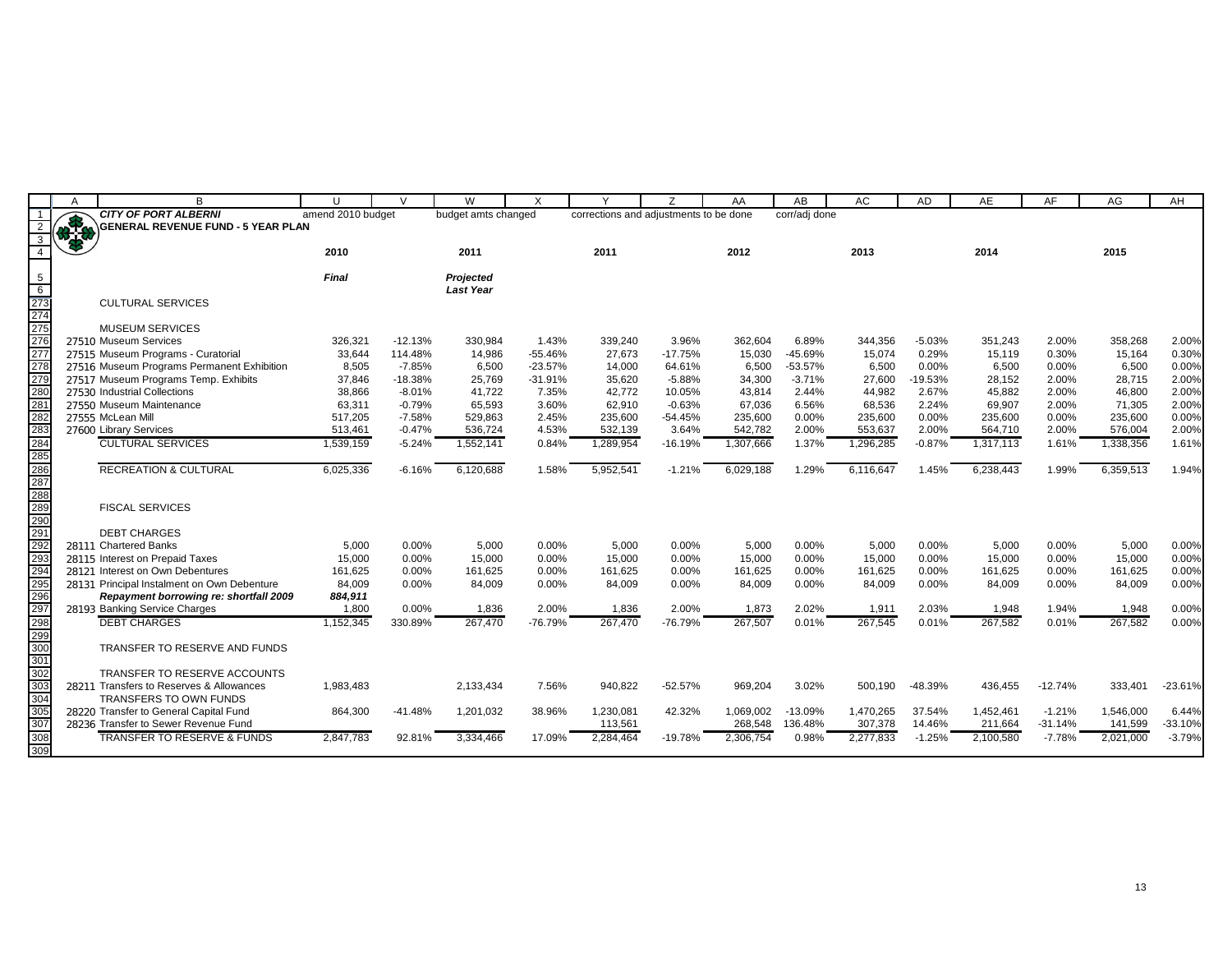|                                                                                         | A     | <sub>B</sub>                              | $\mathbf{U}$      | $\sqrt{ }$ | W                   | X        | $\checkmark$                           | $\overline{z}$ | AA         | AB            | AC         | AD       | AE         | AF       | AG         | AH       |
|-----------------------------------------------------------------------------------------|-------|-------------------------------------------|-------------------|------------|---------------------|----------|----------------------------------------|----------------|------------|---------------|------------|----------|------------|----------|------------|----------|
|                                                                                         |       | <b>CITY OF PORT ALBERNI</b>               | amend 2010 budget |            | budget amts changed |          | corrections and adjustments to be done |                |            | corr/adj done |            |          |            |          |            |          |
|                                                                                         | 好好    | <b>GENERAL REVENUE FUND - 5 YEAR PLAN</b> |                   |            |                     |          |                                        |                |            |               |            |          |            |          |            |          |
|                                                                                         |       |                                           |                   |            |                     |          |                                        |                |            |               |            |          |            |          |            |          |
|                                                                                         |       |                                           | 2010              |            | 2011                |          | 2011                                   |                | 2012       |               | 2013       |          | 2014       |          | 2015       |          |
| 5                                                                                       |       |                                           | Final             |            | Projected           |          |                                        |                |            |               |            |          |            |          |            |          |
| $\overline{6}$                                                                          |       |                                           |                   |            | <b>Last Year</b>    |          |                                        |                |            |               |            |          |            |          |            |          |
| 310                                                                                     |       | <b>COND TRANSFERS REG &amp; OTHER</b>     |                   |            |                     |          |                                        |                |            |               |            |          |            |          |            |          |
| $\overline{311}$                                                                        |       |                                           |                   |            |                     |          |                                        |                |            |               |            |          |            |          |            |          |
| 312                                                                                     |       | <b>REGIONAL DISTRICTS</b>                 |                   |            |                     |          |                                        |                |            |               |            |          |            |          |            |          |
| 313                                                                                     |       | 28410 ACRD                                | 935.701           | 0.00%      | 935,701             | 0.00%    | 941,167                                | 0.58%          | 941.167    | 0.00%         | 941,167    | 0.00%    | 941,167    | 0.00%    | 941,167    | 0.00%    |
| 314                                                                                     |       | <b>TRANSMISSION OF TAX COLLECTED</b>      |                   |            |                     |          |                                        |                |            |               |            |          |            |          |            |          |
| 315<br>316                                                                              |       |                                           |                   |            |                     |          |                                        |                |            |               |            |          |            |          |            |          |
| 317                                                                                     |       | <b>SCHOOL DISTRICTS</b>                   |                   |            |                     |          |                                        |                |            |               |            |          |            |          |            |          |
| 318                                                                                     | 28811 | Non-Residential School Levy               | 2,681,647         | 0.00%      | 2,681,647           | $0.00\%$ | 2,681,647                              | 0.00%          | 2,681,647  | 0.00%         | 2,681,647  | 0.00%    | 2,681,647  | 0.00%    | 2,681,647  | 0.00%    |
| 319<br>320<br>321                                                                       |       | 28812 Residential School Levy             | 3,353,782         | 0.00%      | 3,353,782           | 0.00%    | 3,353,782                              | $0.00\%$       | 3,353,782  | 0.00%         | 3,353,782  | 0.00%    | 3,353,782  | 0.00%    | 3,353,782  | 0.00%    |
|                                                                                         |       |                                           |                   |            |                     |          |                                        |                |            |               |            |          |            |          |            |          |
|                                                                                         |       | <b>REGIONAL GOVERNMENTS</b>               |                   |            |                     |          |                                        |                |            |               |            |          |            |          |            |          |
|                                                                                         |       | 28820 Hospital District                   | 911,855           | 0.00%      | 911,855             | 0.00%    | 879,720                                | $-3.52%$       | 879,720    | 0.00%         | 879,720    | 0.00%    | 879,720    | 0.00%    | 879,720    | 0.00%    |
|                                                                                         |       | JOINT BOARDS AND COMMISSIONS              |                   |            |                     |          |                                        |                |            |               |            |          |            |          |            |          |
|                                                                                         |       | 28830 Municipal Finance Authority         | 453               | 0.00%      | 453                 | 0.00%    | 453                                    | 0.00%          | 453        | 0.00%         | 453        | 0.00%    | 453        | 0.00%    | 453        | 0.00%    |
|                                                                                         |       | 28831 B.C. Assessment Authority           | 185,446           | 0.00%      | 185,446             | 0.00%    | 185,446                                | 0.00%          | 185,446    | 0.00%         | 185,446    | 0.00%    | 185,446    | 0.00%    | 185,446    | 0.00%    |
| 322<br>323<br>324<br>325<br>326<br>327<br>327                                           |       | <b>TAXES COLLECTED FOR OTHERS</b>         | 7.133.183         | 0.00%      | 7,133,183           | 0.00%    | 7.101.048                              | $-0.45%$       | 7,101,048  | 0.00%         | 7,101,048  | 0.00%    | 7,101,048  | 0.00%    | 7,101,048  | 0.00%    |
|                                                                                         |       |                                           |                   |            |                     |          |                                        |                |            |               |            |          |            |          |            |          |
|                                                                                         |       | OTHER FISCAL SERVICES                     |                   |            |                     |          |                                        |                |            |               |            |          |            |          |            |          |
|                                                                                         |       | 28910 Debt Reserve Transfer               | 9,000             | 0.00%      | 9,000               | 0.00%    | 9,000                                  | 0.00%          | 9,000      | 0.00%         | 9,000      | 0.00%    | 9,000      | 0.00%    | 9,000      | 0.00%    |
|                                                                                         |       | <b>OTHER FISCAL SERVICES</b>              | 9,000             | 0.00%      | 9,000               | 0.00%    | 9,000                                  | 0.00%          | 9,000      | 0.00%         | 9,000      | 0.00%    | 9,000      | 0.00%    | 9,000      | 0.00%    |
|                                                                                         |       |                                           |                   |            |                     |          |                                        |                |            |               |            |          |            |          |            |          |
|                                                                                         |       | <b>FISCAL SERVICES</b>                    | 12,078,012        | 22.96%     | 11,679,820          | $-3.30%$ | 10,603,149                             | $-12.21%$      | 10,625,476 | 0.21%         | 10,596,593 | $-0.27%$ | 10,419,377 | $-1.67%$ | 10,339,797 | $-0.76%$ |
|                                                                                         |       |                                           |                   |            |                     |          |                                        |                |            |               |            |          |            |          |            |          |
|                                                                                         |       | <b>OTHER SERVICES</b>                     |                   |            |                     |          |                                        |                |            |               |            |          |            |          |            |          |
|                                                                                         |       | OTHER BUDGET CONSIDERATIONS               |                   |            |                     |          |                                        |                |            |               |            |          |            |          |            |          |
|                                                                                         |       | 29911 Contingency Funds                   | 83,000            | $-66.65%$  | 83,000              | 0.00%    | 83,000                                 | 0.00%          | 83,000     | 0.00%         | 83,000     | 0.00%    | 83,000     | 0.00%    | 83,000     | 0.00%    |
|                                                                                         |       | OTHER BUDGET CONSIDERATIONS               | 83.000            | $-66.65%$  | 83.000              | 0.00%    | 83.000                                 | 0.00%          | 83,000     | 0.00%         | 83,000     | 0.00%    | 83,000     | 0.00%    | 83,000     | 0.00%    |
| 329<br>330<br>331<br>332<br>332<br>333<br>335<br>336<br>336<br>338<br>338<br>338<br>338 |       |                                           |                   |            |                     |          |                                        |                |            |               |            |          |            |          |            |          |
| 342                                                                                     |       | <b>GENERAL FUND EXPENDITURE</b>           | 34,132,013        | 2.82%      | 34,250,647          | 0.35%    | 33,604,329                             | $-1.55%$       | 33,654,733 | 0.15%         | 34,065,896 | 1.22%    | 34,511,363 | 1.31%    | 34,949,256 | 1.27%    |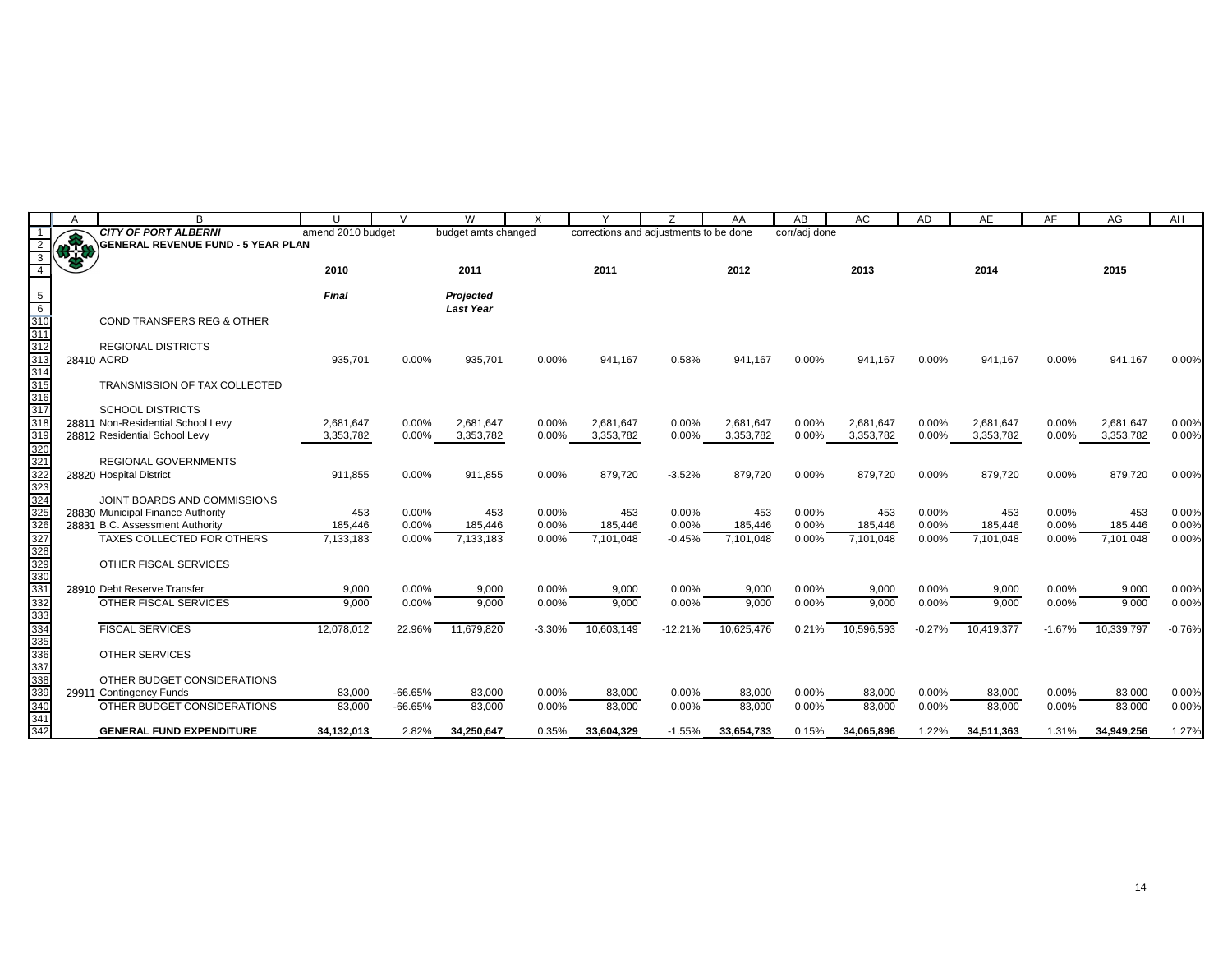|                                                                                        | A           | В                                        | U            | $\vee$      | W                | X        | Y         | Ζ        | AA        | AB    | AC        | <b>AD</b> | AE        | AF     | AG        | AH    |
|----------------------------------------------------------------------------------------|-------------|------------------------------------------|--------------|-------------|------------------|----------|-----------|----------|-----------|-------|-----------|-----------|-----------|--------|-----------|-------|
|                                                                                        |             | <b>CITY OF PORT ALBERNI</b>              |              |             |                  |          |           |          |           |       |           |           |           |        |           |       |
| $\overline{2}$                                                                         | <b>B-28</b> | <b>WATER REVENUE FUND-5 YEAR PLAN</b>    |              |             |                  |          |           |          |           |       |           |           |           |        |           |       |
| $\frac{3}{4}$                                                                          |             |                                          | 2010         |             | 2011             |          | 2011      |          | 2012      |       | 2013      |           | 2014      |        | 2015      |       |
|                                                                                        |             |                                          | <b>Final</b> |             | Projected        |          |           |          |           |       |           |           |           |        |           |       |
| $rac{5}{6}$<br>$rac{6}{7}$<br>$rac{8}{9}$<br>$rac{9}{10}$                              |             |                                          |              |             | <b>Last Year</b> |          |           |          |           |       |           |           |           |        |           |       |
|                                                                                        |             | <b>SALES OF SERVICE</b>                  |              |             |                  |          |           |          |           |       |           |           |           |        |           |       |
|                                                                                        |             | 54421 Metered Sales                      | 2,010,000    | 0.50%       | 2,020,050        | 0.50%    | 2,110,500 | 5.00%    | 2,216,025 | 5.00% | 2,260,346 | 2.00%     | 2,305,552 | 2.00%  | 2,351,663 | 2.00% |
|                                                                                        |             | 54431 Connections                        | 30,600       | 2.00%       | 31,212           | 2.00%    | 31,212    | 2.00%    | 31,836    | 2.00% | 32,473    | 2.00%     | 33,126    | 2.01%  | 33,789    | 2.00% |
|                                                                                        |             | 54432 Turn-On Charges                    | 306          | 2.00%       | 312              | 1.96%    | 312       | 1.96%    | 318       | 1.92% | 324       | 1.89%     | 330       | 1.85%  | 337       | 2.12% |
| 11                                                                                     |             | 54433 Service Charges Sundry             | 7,650        | 2.00%       | 7,803            | 2.00%    | 7,803     | 2.00%    | 7,959     | 2.00% | 8,118     | 2.00%     | 8,280     | 2.00%  | 8,446     | 2.00% |
|                                                                                        |             | <b>SALES OF SERVICE</b>                  | 2,048,556    | 0.53%       | 2,059,377        | 0.53%    | 2,149,827 | 4.94%    | 2,256,138 | 4.95% | 2,301,261 | 2.00%     | 2,347,288 | 2.00%  | 2,394,235 | 2.00% |
|                                                                                        |             |                                          |              |             |                  |          |           |          |           |       |           |           |           |        |           |       |
|                                                                                        |             | OTHER REVENUE FROM OWN SOURCE            |              |             |                  |          |           |          |           |       |           |           |           |        |           |       |
| $\frac{12}{13}$<br>$\frac{14}{15}$<br>$\frac{16}{17}$                                  |             |                                          |              |             |                  |          |           |          |           |       |           |           |           |        |           |       |
|                                                                                        |             | 55590 Other Interest                     | 5,475        | 0.00%       | 5,475            | 0.00%    | 5,475     | 0.00%    | 5,475     | 0.00% | 5,475     | 0.00%     | 5,475     | 0.00%  | 5,475     | 0.00% |
|                                                                                        |             | 55611 Water Penalty                      | 20,000       | 0.00%       | 20,000           | 0.00%    | 20,000    | 0.00%    | 20,000    | 0.00% | 20,000    | 0.00%     | 20,000    | 0.00%  | 20,000    | 0.00% |
| 18<br>19                                                                               |             | <b>OTHER REVENUE</b>                     | 25,475       | 0.00%       | 25,475           | 0.00%    | 25,475    | 0.00%    | 25,475    | 0.00% | 25,475    | 0.00%     | 25,475    | 0.00%  | 25,475    | 0.00% |
|                                                                                        |             |                                          |              |             |                  |          |           |          |           |       |           |           |           |        |           |       |
|                                                                                        |             | CONDITIONAL TRANSFERS OTHER GOV'T        |              |             |                  |          |           |          |           |       |           |           |           |        |           |       |
|                                                                                        |             | PROVINCIAL GOVERNMENT                    |              |             |                  |          |           |          |           |       |           |           |           |        |           |       |
|                                                                                        |             |                                          |              |             |                  |          |           |          |           |       |           |           |           |        |           |       |
|                                                                                        |             |                                          |              |             |                  |          |           |          |           |       |           |           |           |        |           |       |
|                                                                                        |             | <b>OTHER TRANSFERS</b>                   |              |             |                  |          |           |          |           |       |           |           |           |        |           |       |
|                                                                                        |             | 59111 Reserve For Projects/Purchase      |              |             |                  |          |           |          |           |       |           |           |           |        |           |       |
|                                                                                        |             | 59112 Operating Surplus From Prior Years | $\mathbf{0}$ | $-100.00\%$ |                  |          |           |          |           |       |           |           | 400,000   |        | 400,000   |       |
|                                                                                        |             | <b>OTHER TRANSFERS</b>                   | $\Omega$     | $-100.00\%$ | $\Omega$         |          |           |          | $\Omega$  |       | $\Omega$  |           | 400.000   |        | 400.000   |       |
|                                                                                        |             |                                          |              |             |                  |          |           |          |           |       |           |           |           |        |           |       |
|                                                                                        |             | <b>WATER FUND REVENUE</b>                | 2,074,031    | $-21.63%$   | 2,084,852        | 0.52%    | 2,175,302 | 4.88%    | 2,281,613 | 4.89% | 2,326,736 | 1.98%     | 2,772,763 | 19.17% | 2,819,710 | 1.69% |
|                                                                                        |             |                                          |              |             |                  |          |           |          |           |       |           |           |           |        |           |       |
|                                                                                        |             |                                          |              |             |                  |          |           |          |           |       |           |           |           |        |           |       |
|                                                                                        |             |                                          |              |             |                  |          |           |          |           |       |           |           |           |        |           |       |
|                                                                                        |             | <b>WATER SUPPLY SYSTEM</b>               |              |             |                  |          |           |          |           |       |           |           |           |        |           |       |
|                                                                                        |             | <b>ADMINISTRATION</b>                    |              |             |                  |          |           |          |           |       |           |           |           |        |           |       |
|                                                                                        |             | 64110 Water Administration & Other       | 180,000      | $-3.49%$    | 190,230          | 5.68%    | 192,600   | 7.00%    | 196,452   | 2.00% | 200,381   | 2.00%     | 204,389   | 2.00%  | 208,476   | 2.00% |
|                                                                                        |             |                                          |              |             |                  |          |           |          |           |       |           |           |           |        |           |       |
|                                                                                        |             | <b>ENGINEERING SERVICES</b>              |              |             |                  |          |           |          |           |       |           |           |           |        |           |       |
|                                                                                        |             | 64121 Engineering Consulting Services    | 10,000       | $-50.00\%$  | 20,400           | 104.00%  | 30,000    | 200.00%  | 30,000    | 0.00% | 30,000    | 0.00%     | 30,000    | 0.00%  | 30,000    | 0.00% |
|                                                                                        |             |                                          |              |             |                  |          |           |          |           |       |           |           |           |        |           |       |
|                                                                                        |             | WATER SYSTEM ADMINISTRATION              |              |             |                  |          |           |          |           |       |           |           |           |        |           |       |
|                                                                                        |             | 64133 Customer Service Requests          | 92,000       | 0.00%       | 93,840           | 2.00%    | 92,000    | 0.00%    | 93,840    | 2.00% | 95,719    | 2.00%     | 97,631    | 2.00%  | 99,584    | 2.00% |
|                                                                                        |             | 64136 Small Tools/Equipment/Supplies     | 8,000        | 0.00%       | 8,160            | 2.00%    | 8,000     | 0.00%    | 8,160     | 2.00% | 8,323     | 2.00%     | 8,489     | 1.99%  | 8,659     | 2.00% |
| 20 21 22 23 22 23 30 31 32 33 34 35 36 77 38 39 40 41 42 43 44 45 46 47 48 49 50 51 52 |             | SERVICE OF SUPPLY                        |              |             |                  |          |           |          |           |       |           |           |           |        |           |       |
|                                                                                        |             | 64141 Supply Inspection & Operation      | 190,000      | $-4.88%$    | 193,596          | 1.89%    | 193,300   | 1.74%    | 197,166   | 2.00% | 201,109   | 2.00%     | 205,132   | 2.00%  | 209,234   | 2.00% |
|                                                                                        |             |                                          |              |             |                  |          |           |          |           |       |           |           |           |        |           |       |
|                                                                                        |             | <b>PUMPING</b>                           |              |             |                  |          |           |          |           |       |           |           |           |        |           |       |
|                                                                                        |             | 64161 Pumping Inspection & Operation     | 209,200      | 15.90%      | 193,494          | $-7.51%$ | 200,200   | $-4.30%$ | 204,204   | 2.00% | 208,288   | 2.00%     | 212,454   | 2.00%  | 216,703   | 2.00% |
| 53                                                                                     |             |                                          |              |             |                  |          |           |          |           |       |           |           |           |        |           |       |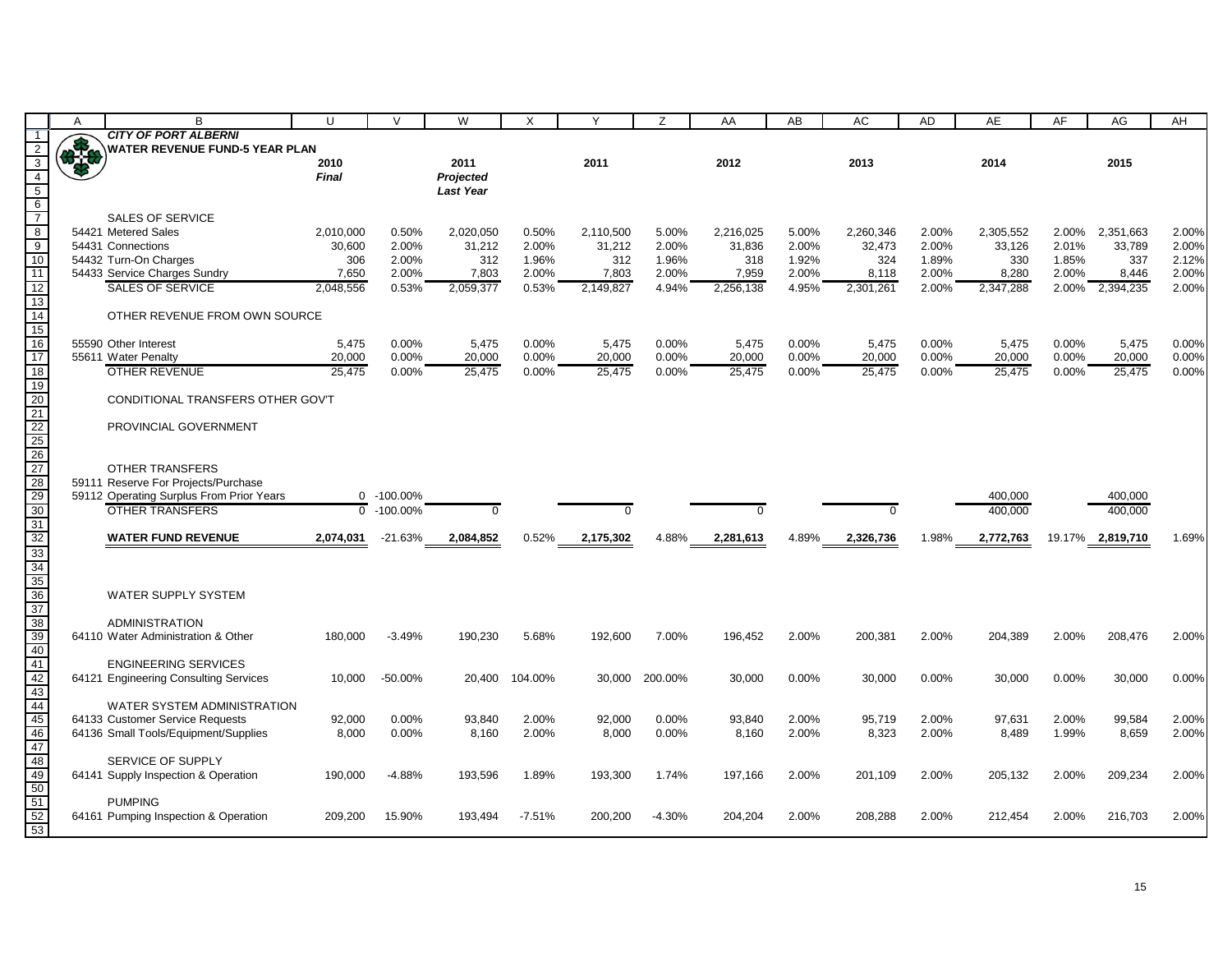|                                                                                      | А             | B                                      | $\cup$    | $\mathcal{U}$ | W                |           | Y         | Z         | AA        | AB     | AC        | <b>AD</b> | AE        | AF        | AG               | AH        |
|--------------------------------------------------------------------------------------|---------------|----------------------------------------|-----------|---------------|------------------|-----------|-----------|-----------|-----------|--------|-----------|-----------|-----------|-----------|------------------|-----------|
|                                                                                      |               | <b>CITY OF PORT ALBERNI</b>            |           |               |                  |           |           |           |           |        |           |           |           |           |                  |           |
| $\overline{2}$                                                                       | $\frac{1}{2}$ | <b>WATER REVENUE FUND-5 YEAR PLAN</b>  |           |               |                  |           |           |           |           |        |           |           |           |           |                  |           |
| $\overline{3}$                                                                       |               |                                        | 2010      |               | 2011             |           | 2011      |           | 2012      |        | 2013      |           | 2014      |           | 2015             |           |
| $\overline{4}$                                                                       |               |                                        | Final     |               | Projected        |           |           |           |           |        |           |           |           |           |                  |           |
| $\frac{5}{6}$<br>$\frac{6}{54}$<br>$\frac{54}{56}$                                   |               |                                        |           |               | <b>Last Year</b> |           |           |           |           |        |           |           |           |           |                  |           |
|                                                                                      |               |                                        |           |               |                  |           |           |           |           |        |           |           |           |           |                  |           |
|                                                                                      |               | <b>TRANSMISSION &amp; DISTRIBUTION</b> |           |               |                  |           |           |           |           |        |           |           |           |           |                  |           |
|                                                                                      |               | 64181 Transmission/Distribution System | 271,000   | $-3.21%$      | 285,600          | 5.39%     | 285,000   | 5.17%     | 290,700   | 2.00%  | 296,514   | 2.00%     | 302,444   | 2.00%     | 308,493          | 2.00%     |
|                                                                                      |               | 64183 Connections                      | 94,350    | $-3.72%$      | 95,880           | 1.62%     | 94,000    | $-0.37%$  | 95,880    | 2.00%  | 97,798    | 2.00%     | 99,753    | 2.00%     | 101,748          | 2.00%     |
|                                                                                      |               | 64185 Meters                           | 140,000   | $-3.11%$      | 142,800          | 2.00%     | 140,000   | 0.00%     | 142,800   | 2.00%  | 145,656   | 2.00%     | 148,569   | 2.00%     | 151,541          | 2.00%     |
|                                                                                      |               | 64187 Hydrants                         | 45,000    | $-10.98%$     | 51,561           | 14.58%    | 53,550    | 19.00%    | 54,621    | 2.00%  | 55,713    | 2.00%     | 56,828    | 2.00%     | 57,964           | 2.00%     |
|                                                                                      |               |                                        |           |               |                  |           |           |           |           |        |           |           |           |           |                  |           |
|                                                                                      |               | OTHER COMMON SERVICES                  |           |               |                  |           |           |           |           |        |           |           |           |           |                  |           |
|                                                                                      |               | 64194 Cost Of Sales - Water            | 7,500     | 0.00%         | 7,650            | 2.00%     | 7,500     | 0.00%     | 7.650     | 2.00%  | 7,803     | 2.00%     | 7,959     | 2.00%     | 8,118            | 2.00%     |
| 57<br>58<br>59<br>60<br>61<br>62<br>63<br>66<br>66<br>66<br>66<br>68<br>8            |               |                                        |           |               |                  |           |           |           |           |        |           |           |           |           |                  |           |
|                                                                                      |               | <b>WATER SUPPLY SYSTEM</b>             | 1,247,050 | $-1.60%$      | .283.211         | 2.90%     | ,296,150  | 1.01%     | 1,321,473 | 1.95%  | 1,347,304 | 1.95%     | 1,373,648 | 1.96%     | 1,400,520        | 1.96%     |
|                                                                                      |               |                                        |           |               |                  |           |           |           |           |        |           |           |           |           |                  |           |
|                                                                                      |               | <b>FISCAL SERVICES</b>                 |           |               |                  |           |           |           |           |        |           |           |           |           |                  |           |
|                                                                                      |               |                                        |           |               |                  |           |           |           |           |        |           |           |           |           |                  |           |
|                                                                                      |               | <b>DEBT</b>                            |           |               |                  |           |           |           |           |        |           |           |           |           |                  |           |
|                                                                                      |               | 68120 Interest On Own Debentures       |           |               |                  |           |           |           |           |        | 50,500    |           | 50,500    |           | 50,500           |           |
|                                                                                      |               | 68130 Principal Install. On Own Deb    |           |               |                  |           |           |           |           |        | 67.835    |           | 67,835    |           | 67,835           |           |
| $\frac{1}{70}$                                                                       |               | <b>DEBT</b>                            | $\Omega$  |               | $\Omega$         |           |           |           | $\Omega$  |        | 118,335   |           | 118,335   |           | 118,335          |           |
| 71                                                                                   |               |                                        |           |               |                  |           |           |           |           |        |           |           |           |           |                  |           |
| 72                                                                                   |               | TRANSFERS TO FUNDS AND RESERVES        |           |               |                  |           |           |           |           |        |           |           |           |           |                  |           |
| 73                                                                                   |               | 68211 Transfer To Reserves             |           |               |                  |           |           |           |           |        |           |           |           |           |                  |           |
| 74                                                                                   |               | 68220 Transfers To Water Cap. Fund     | 343.800   | $-69.64%$     | 234.292          | $-31.85%$ | 269,840   | $-21.51%$ | 318.108   | 17.89% | 404.400   | 27.13%    | 356.600   | $-11.82%$ | 244.400          | $-31.46%$ |
|                                                                                      |               | 68910 Debt Reserve Transfer            | 5,475     | 0.00%         | 5,475            | 0.00%     | 5,475     | 0.00%     | 5,475     | 0.00%  | 5,475     | 0.00%     | 5,475     | 0.00%     | 5,475            | 0.00%     |
|                                                                                      |               | <b>TRANSFERS</b>                       | 349,275   | $-69.30%$     | 239,767          | $-31.35%$ | 275,315   | $-21.18%$ | 323,583   | 17.53% | 409,875   | 26.67%    | 362,075   | $-11.66%$ | 249,875          | $-30.99%$ |
|                                                                                      |               |                                        |           |               |                  |           |           |           |           |        |           |           |           |           |                  |           |
|                                                                                      |               | <b>FISCAL SERVICES</b>                 | 349,275   | $-69.30%$     | 239,767          | $-31.35%$ | 275,315   | $-21.18%$ | 323,583   | 17.53% | 528,210   | 63.24%    | 480,410   | $-9.05%$  | 368,210          | $-23.36%$ |
|                                                                                      |               |                                        |           |               |                  |           |           |           |           |        |           |           |           |           |                  |           |
|                                                                                      |               | EXCESS OF REVENUE OVER EXPI            | 477,706   | 97.85%        | 561,874          | 17.62%    | 603,837   | 26.40%    | 636,557   | 5.42%  | 451,222   | $-29.12%$ | 918,705   | 103.60%   | 1,050,980        | 14.40%    |
| $\frac{75}{76} \frac{77}{78} \frac{79}{78} \frac{1}{80} \frac{81}{81} \frac{1}{82}}$ |               |                                        |           |               |                  |           |           |           |           |        |           |           |           |           |                  |           |
|                                                                                      |               | <b>WATER FUND EXPENDITURE</b>          | 2,074,031 | $-21.63%$     | 2,084,852        | 0.52%     | 2,175,302 | 4.88%     | 2,281,613 | 4.89%  | 2,326,736 | 1.98%     | 2,772,763 |           | 19.17% 2,819,710 | 1.69%     |
|                                                                                      |               |                                        |           |               |                  |           |           |           |           |        |           |           |           |           |                  |           |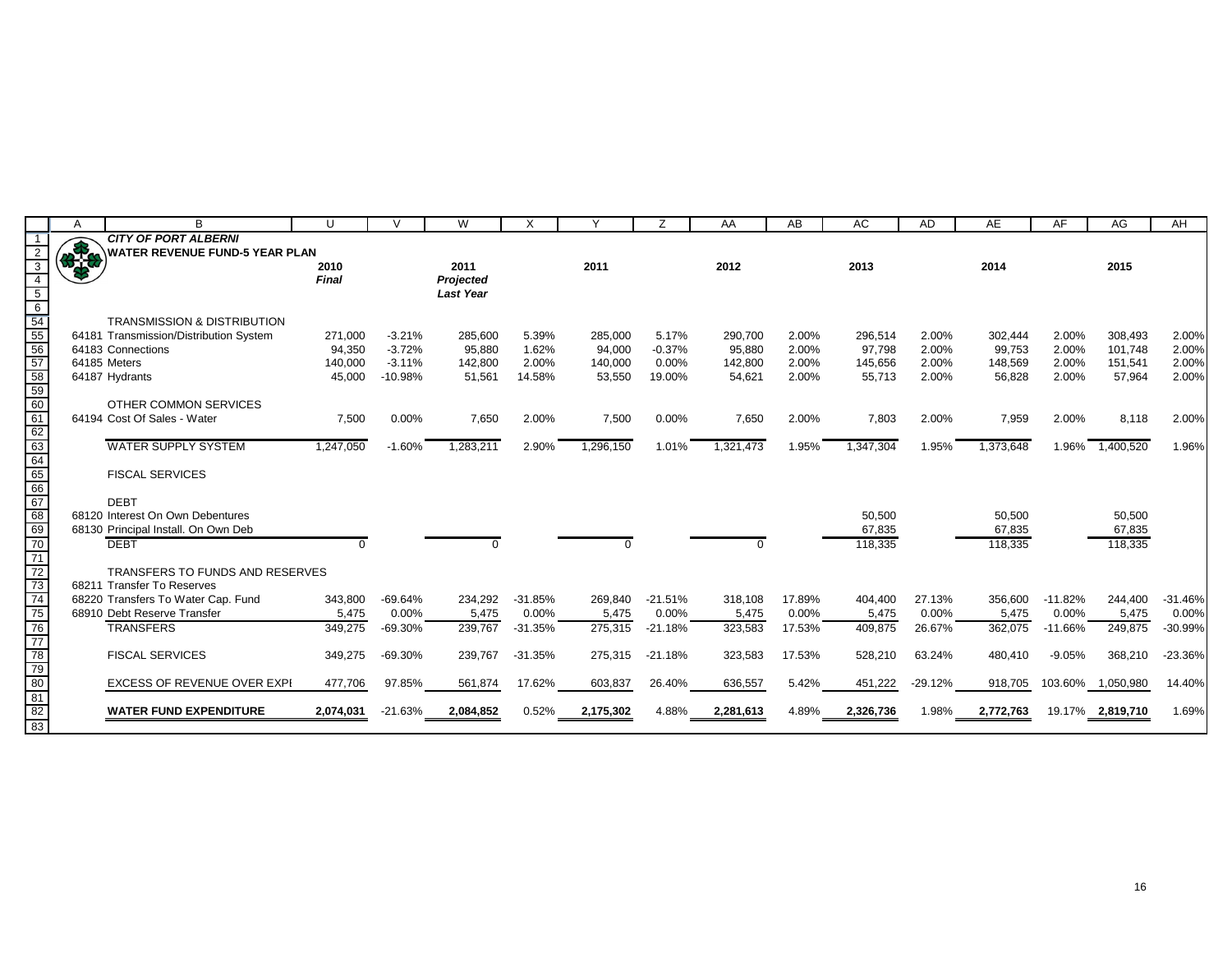|                                                                  | A          | R                                                                          | $\cup$              | $\vee$         | W                   | X               | Y                   | Z              | AA                  | AB             | AC                  | <b>AD</b>      | <b>AE</b>           | AF             | AG                        | AH             |
|------------------------------------------------------------------|------------|----------------------------------------------------------------------------|---------------------|----------------|---------------------|-----------------|---------------------|----------------|---------------------|----------------|---------------------|----------------|---------------------|----------------|---------------------------|----------------|
|                                                                  |            | <b>CITY OF PORT ALBERNI</b>                                                |                     |                |                     |                 |                     |                |                     |                |                     |                |                     |                |                           |                |
|                                                                  | <b>BIB</b> | SEWER REVENUE FUND-5 YEAR PLAN                                             |                     |                |                     |                 |                     |                |                     |                |                     |                |                     |                |                           |                |
|                                                                  |            |                                                                            | 2010                |                | 2011                |                 | 2011                |                | 2012                |                | 2013                |                | 2014                |                | 2015                      |                |
| $\frac{3}{4}$<br>$\frac{4}{5}$<br>$\frac{6}{8}$<br>$\frac{7}{9}$ |            |                                                                            | <b>Final</b>        |                | <b>Projected</b>    |                 |                     |                |                     |                |                     |                |                     |                |                           |                |
|                                                                  |            |                                                                            |                     |                | <b>Last Year</b>    |                 |                     |                |                     |                |                     |                |                     |                |                           |                |
|                                                                  |            |                                                                            |                     |                |                     |                 |                     |                |                     |                |                     |                |                     |                |                           |                |
|                                                                  |            | <b>SALES OF SERVICE</b>                                                    |                     |                |                     |                 |                     |                |                     |                |                     |                |                     |                |                           |                |
|                                                                  |            |                                                                            |                     |                |                     |                 |                     |                |                     |                |                     |                |                     |                |                           |                |
| 10                                                               |            | 94421 Sewer Fees<br>94431 Sewer Connections                                | 1,249,215<br>25,643 | 0.50%<br>2.00% | 1,374,137<br>26,156 | 10.00%<br>2.00% | 1,311,676<br>26,156 | 5.00%<br>2.00% | 1,377,259<br>26,679 | 5.00%<br>2.00% | 1,446,122<br>27,213 | 5.00%<br>2.00% | 1,518,428<br>27,757 | 2.00%          | 5.00% 1,594,349<br>28,312 | 5.00%<br>2.00% |
| 11                                                               |            | 94432 Service Charges Sundry                                               | 2,550               | 2.00%          | 2,601               | 2.00%           | 2,601               | 2.00%          | 2,653               | 2.00%          | 2,706               | 2.00%          | 2,760               | 2.00%          | 2,815                     | 1.99%          |
| 12                                                               |            | 94433 User Charges                                                         | 11,730              | 2.00%          | 11,965              | 2.00%           | 11,965              | 2.00%          | 12,204              | 2.00%          | 12,448              | 2.00%          | 12,697              | 2.00%          | 12,951                    | 2.00%          |
| $\overline{13}$                                                  |            |                                                                            |                     |                |                     |                 |                     |                |                     |                |                     |                |                     |                |                           |                |
|                                                                  |            | <b>OTHER SERVICES</b>                                                      |                     |                |                     |                 |                     |                |                     |                |                     |                |                     |                |                           |                |
|                                                                  |            | 94441 Sewage Disposal Fees                                                 | 8,323               | 2.00%          | 8,490               | 2.01%           | 8,490               | 2.01%          | 8,660               | 2.00%          | 8,833               | 2.00%          | 9,010               | 2.00%          | 9,190                     | 2.00%          |
| $\frac{14}{15}$<br>$\frac{16}{17}$                               |            | <b>SALES OF SERVICE</b>                                                    | 1.297.461           | 0.55%          | 1,423,349           | 9.70%           | 1,360,888           | 4.89%          | 1,427,455           | 0.29%          | 1,497,322           | 4.89%          | 1,570,652           |                | 4.90% 1,647,617           | 4.90%          |
|                                                                  |            |                                                                            |                     |                |                     |                 |                     |                |                     |                |                     |                |                     |                |                           |                |
| 18                                                               |            | OTHER REVENUE FROM OWN SOURCE                                              |                     |                |                     |                 |                     |                |                     |                |                     |                |                     |                |                           |                |
|                                                                  |            |                                                                            |                     |                |                     |                 |                     |                |                     |                |                     |                |                     |                |                           |                |
|                                                                  |            | 95590 M.F.A. Debt Reserve Income                                           | 13,705              | 0.00%          | 13,705              | 0.00%<br>0.00%  | 13,705              | 0.00%<br>0.00% | 13,705              | 0.00%          | 13,705              | 0.00%          | 13,705              | 0.00%          | 13,705                    | 0.00%          |
|                                                                  |            | 95611 Sewer Penalty<br>95722 Sewer Local Improvement Charges               | 7,000<br>33,965     | 0.00%<br>0.01% | 7,000<br>33,965     | 0.00%           | 7,000<br>33,965     | 0.00%          | 7,000<br>33,965     | 0.00%<br>0.00% | 7,000<br>33,965     | 0.00%<br>0.00% | 7,000<br>33,965     | 0.00%<br>0.00% | 7,000<br>33,965           | 0.00%<br>0.00% |
|                                                                  |            | <b>OTHER REVENUE</b>                                                       | 54,670              | 0.01%          | 54,670              | 0.00%           | 54,670              | 0.00%          | 54,670              | 0.00%          | 54,670              | 0.00%          | 54,670              | 0.00%          | 54,670                    | 0.00%          |
|                                                                  |            |                                                                            |                     |                |                     |                 |                     |                |                     |                |                     |                |                     |                |                           |                |
|                                                                  |            | UNCONDITIONAL TRANSFERS                                                    |                     |                |                     |                 |                     |                |                     |                |                     |                |                     |                |                           |                |
|                                                                  |            | 96221 Sewerage Fac. Assist. Grant                                          |                     |                |                     |                 |                     |                |                     |                |                     |                |                     |                |                           |                |
|                                                                  |            | 95650 Sewer Study Grant                                                    |                     |                |                     |                 |                     |                |                     |                |                     |                |                     |                |                           |                |
|                                                                  |            |                                                                            |                     |                |                     |                 |                     |                |                     |                |                     |                |                     |                |                           |                |
| 19 20 21 22 23 24 25 26 27 28 29 30 31 32                        |            | <b>OTHER TRANSFERS</b>                                                     |                     |                |                     |                 |                     |                |                     |                |                     |                |                     |                |                           |                |
|                                                                  |            | 99110 Transfer from Capital Res. - New Deal                                | 40,000              | 0.00%          | 40,000              | 0.00%           | 40,000              | 0.00%          | 40,000              | 0.00%          | 40,000              | 0.00%          | 40,000              | 0.00%          | 40,000                    | 0.00%          |
|                                                                  |            | 99111 Transfers from Reserves & Allowances                                 |                     |                |                     |                 |                     |                |                     |                |                     |                |                     |                |                           |                |
|                                                                  |            | 99114 Operating Funds from Prior Year<br>99211 Contr. From General Revenue | 50,000              |                | 100,000             | 100.00%         | 100,000<br>113,561  | 100.00%        | 268,548             |                | 200,000<br>307,378  |                | 211,664             | $-100.00\%$    | 141,599                   |                |
|                                                                  |            |                                                                            |                     |                |                     |                 |                     |                |                     |                |                     |                |                     |                |                           |                |
|                                                                  |            | <b>SEWER FUND REVENUE</b>                                                  | 1,442,131           | 4.13%          | 1,618,019           | 12.20%          | 1,669,119           | 15.74%         | 1,790,673           | 7.28%          | 2,099,370           | 17.24%         | 1,876,986           |                | $-10.59\%$ 1,883,886      | 0.37%          |
|                                                                  |            |                                                                            |                     |                |                     |                 |                     |                |                     |                |                     |                |                     |                |                           |                |
|                                                                  |            |                                                                            |                     |                |                     |                 |                     |                |                     |                |                     |                |                     |                |                           |                |
|                                                                  |            |                                                                            |                     |                |                     |                 |                     |                |                     |                |                     |                |                     |                |                           |                |
|                                                                  |            | <b>SEWER SYSTEM</b>                                                        |                     |                |                     |                 |                     |                |                     |                |                     |                |                     |                |                           |                |
|                                                                  |            |                                                                            |                     |                |                     |                 |                     |                |                     |                |                     |                |                     |                |                           |                |
|                                                                  |            | <b>ADMINISTRATION</b>                                                      |                     |                |                     |                 |                     |                |                     |                |                     |                |                     |                |                           |                |
|                                                                  |            | 104210 Sewer Administration & Other                                        | 137,000             | 0.00%          | 139,740             | 2.00%           | 137,000             | 0.00%          | 139,740             | 2.00%          | 142,535             | 2.00%          | 145,385             | 2.00%          | 148,294                   | 2.00%          |
|                                                                  |            | <b>ENGINEERING SERVICES</b>                                                |                     |                |                     |                 |                     |                |                     |                |                     |                |                     |                |                           |                |
|                                                                  |            | 104221 Contract Services                                                   | 40,000              | 0.00%          | 40,800              | 2.00%           | 40,000              | 0.00%          | 40,000              | 0.00%          | 40,000              | 0.00%          | 40,000              | 0.00%          | 40,000                    | 0.00%          |
|                                                                  |            |                                                                            |                     |                |                     |                 |                     |                |                     |                |                     |                |                     |                |                           |                |
|                                                                  |            | SEWER SYSTEM ADMINISTRATION                                                |                     |                |                     |                 |                     |                |                     |                |                     |                |                     |                |                           |                |
|                                                                  |            | 104233 Customer Service Requests                                           | 112,000             | 6.67%          | 109.140             | $-2.55%$        | 113,000             | 0.89%          | 115.260             | 2.00%          | 117.565             | 2.00%          | 119,916             | 2.00%          | 122,315                   | 2.00%          |
|                                                                  |            | 104236 Small Tools/Equipment/Supplies                                      | 8,500               | 66.67%         | 6,222               | $-26.80%$       | 8,000               | $-5.88%$       | 8,160               | 2.00%          | 8,323               | 2.00%          | 8,489               | 1.99%          | 8,659                     | 2.00%          |
| $50\,$                                                           |            |                                                                            |                     |                |                     |                 |                     |                |                     |                |                     |                |                     |                |                           |                |
| 51                                                               |            | SEWER COLLECTION SYSTEM                                                    |                     |                |                     |                 |                     |                |                     |                |                     |                |                     |                |                           |                |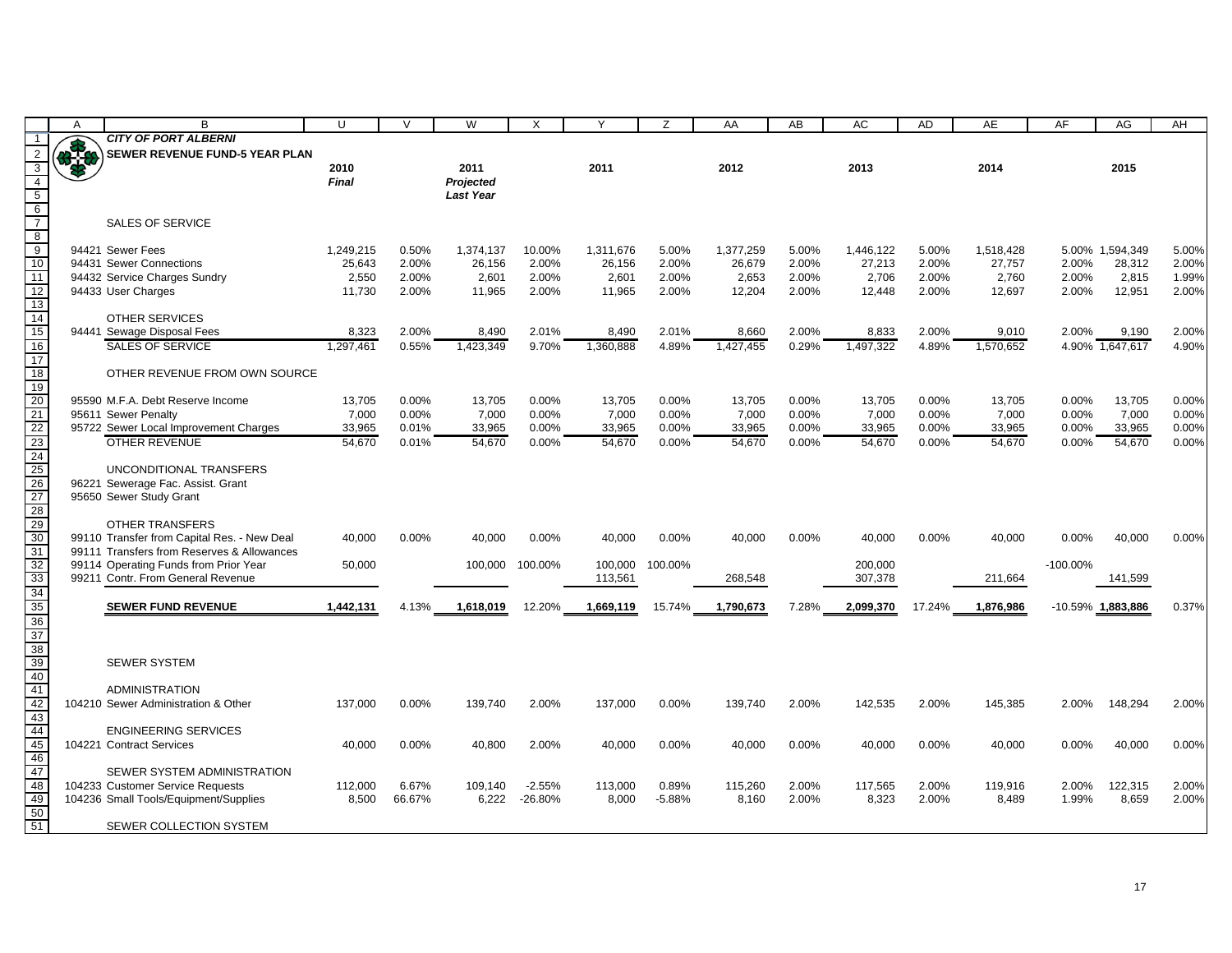|                                                                 | A           | R                                        | U            | $\mathcal{U}$   | W                | X         | Y         | Z         | AA        | AB        | AC        | AD       | AE        | AF        | AG                   | AH       |
|-----------------------------------------------------------------|-------------|------------------------------------------|--------------|-----------------|------------------|-----------|-----------|-----------|-----------|-----------|-----------|----------|-----------|-----------|----------------------|----------|
|                                                                 |             | <b>CITY OF PORT ALBERNI</b>              |              |                 |                  |           |           |           |           |           |           |          |           |           |                      |          |
|                                                                 | <b>OPEN</b> | SEWER REVENUE FUND-5 YEAR PLAN           |              |                 |                  |           |           |           |           |           |           |          |           |           |                      |          |
| 3                                                               |             |                                          | 2010         |                 | 2011             |           | 2011      |           | 2012      |           | 2013      |          | 2014      |           | 2015                 |          |
| $\overline{4}$                                                  |             |                                          | <b>Final</b> |                 | Projected        |           |           |           |           |           |           |          |           |           |                      |          |
|                                                                 |             |                                          |              |                 | <b>Last Year</b> |           |           |           |           |           |           |          |           |           |                      |          |
|                                                                 |             |                                          |              |                 |                  |           |           |           |           |           |           |          |           |           |                      |          |
|                                                                 |             | 104240 Sewage Collection System Main     | 155.600      | $-15.95%$       | 189,465          | 21.76%    | 185,750   | 19.38%    | 189,465   | 2.00%     | 193,254   | 2.00%    | 197,119   | 2.00%     | 201,062              | 2.00%    |
|                                                                 |             | 104241 Sewer Service Connections         | 170,000      | 25.33%          | 138,353          | $-18.62%$ | 135,640   | $-20.21%$ | 138,353   | 2.00%     | 141,120   | 2.00%    | 143,942   | 2.00%     | 146,821              | 2.00%    |
|                                                                 |             |                                          |              |                 |                  |           |           |           |           |           |           |          |           |           |                      |          |
|                                                                 |             | <b>SEWER LIFT STATIONS</b>               |              |                 |                  |           |           |           |           |           |           |          |           |           |                      |          |
|                                                                 |             | 104260 Sewage Lift Stations              | 185,320      | 9.45%           | 172,706          | $-6.81%$  | 182,820   | $-1.35%$  | 186,476   | 2.00%     | 190,206   | 2.00%    | 194,010   | 2.00%     | 197,890              | 2.00%    |
|                                                                 |             |                                          |              |                 |                  |           |           |           |           |           |           |          |           |           |                      |          |
|                                                                 |             | SEWER TREATMENT AND DISPOSAL             |              |                 |                  |           |           |           |           |           |           |          |           |           |                      |          |
|                                                                 |             | 104280 Sewage Treatment                  | 195,000      | 17.51%          | 183,600          | $-5.85%$  | 195,000   | 0.00%     | 198,900   | 2.00%     | 202,878   | 2.00%    | 206,936   | 2.00%     | 211,074              | 2.00%    |
|                                                                 |             |                                          |              |                 |                  |           |           |           |           |           |           |          |           |           |                      |          |
|                                                                 |             | OTHER COMMON SERVICES                    |              |                 |                  |           |           |           |           |           |           |          |           |           |                      |          |
|                                                                 |             | 104294 Cost Of Sales - Sewer             | 2,500        | 0.00%           | 2,550            | 2.00%     | 2,500     | 0.00%     | 2,550     | 2.00%     | 2,601     | 2.00%    | 2,653     | 2.00%     | 2,706                | 2.00%    |
|                                                                 |             | <b>SEWER SYSTEM</b>                      | 1,005,920    | 6.38%           | 982,576          | $-2.32%$  | 999,710   | 1.74%     | 1,018,904 | 1.92%     | 1,038,482 | 1.92%    | 1,058,450 |           | 1.92% 1,078,821      | 1.92%    |
|                                                                 |             |                                          |              |                 |                  |           |           |           |           |           |           |          |           |           |                      |          |
|                                                                 |             |                                          |              |                 |                  |           |           |           |           |           |           |          |           |           |                      |          |
|                                                                 |             | <b>FISCAL SERVICES</b>                   |              |                 |                  |           |           |           |           |           |           |          |           |           |                      |          |
|                                                                 |             |                                          |              |                 |                  |           |           |           |           |           |           |          |           |           |                      |          |
|                                                                 |             | <b>DEBT</b>                              |              |                 |                  |           |           |           |           |           |           |          |           |           |                      |          |
|                                                                 |             | 108120 Interest On Own Debentures        | 79.775       | $-4.59%$        | 75.824           | $-4.95%$  | 75,824    | $-4.95%$  | 146.752   | 93.54%    | 142,555   | $-2.86%$ | 138,232   | $-3.03%$  | 138,232              | 0.00%    |
|                                                                 |             | 108130 Principal Install On Own Deb.     | 241,383      | 0.00%           | 241,383          | 0.00%     | 241,383   | 0.00%     | 342,128   | 41.74%    | 342,128   | $0.00\%$ | 208,128   | $-39.17%$ | 208,128              | 0.00%    |
| $\overline{71}$                                                 |             | <b>TOTAL DEBT</b>                        | 321,158      | $-1.18%$        | 317,207          | $-1.23%$  | 317,207   | $-1.23%$  | 488,880   | 54.12%    | 484,683   | $-0.86%$ | 346,360   | $-28.54%$ | 346,360              | 0.00%    |
| 72<br>73                                                        |             |                                          |              |                 |                  |           |           |           |           |           |           |          |           |           |                      |          |
|                                                                 |             | TRANSFER TO FUNDS AND RESERVES           |              |                 |                  |           |           |           |           |           |           |          |           |           |                      |          |
| $\overline{74}$                                                 |             | 108220 Transfer To Sewer Capital Fund    |              | 136.317 779.46% | 174,088          | 27.71%    | 338,497   | 148.32%   | 269,184   | $-20.48%$ | 562,500   | 108.96%  | 458,471   | $-18.49%$ | 445,000              | $-2.94%$ |
| 75                                                              |             | 108910 Debt Reserve Transfer             | 13,705       | 0.00%           | 13,705           | 0.00%     | 13,705    | 0.00%     | 13,705    | 0.00%     | 13,705    | 0.00%    | 13,705    | 0.00%     | 13,705               | 0.00%    |
| 76                                                              |             | 108211 Transfer to Reserves & Allowances |              |                 |                  |           |           |           |           |           |           |          |           |           |                      |          |
| $\frac{1}{77}$                                                  |             | <b>TRANSFERS</b>                         | 150,022      | 413.69%         | 187,793          | 25.18%    | 352,202   | 134.77%   | 282.889   | $-19.68%$ | 576,205   | 103.69%  | 472,176   | $-18.05%$ | 458,705              | $-2.85%$ |
|                                                                 |             |                                          |              |                 |                  |           |           |           |           |           |           |          |           |           |                      |          |
|                                                                 |             | <b>FISCAL SERVICES</b>                   | 471.180      | 33.03%          | 505,000          | 7.18%     | 669.409   | 42.07%    | 771.769   | 15.29%    | 1,060,888 | 37.46%   | 818,536   | $-22.84%$ | 805,065              | $-1.65%$ |
| $\frac{78}{79}$ $\frac{80}{81}$ $\frac{82}{83}$ $\frac{83}{84}$ |             |                                          |              |                 |                  |           |           |           |           |           |           |          |           |           |                      |          |
|                                                                 |             | EXCESS OF REVENUE OVER EXPENI            | $-34,969$    | $-141.07%$      | 130,443          |           |           |           |           |           |           |          | ∩         |           | 0                    |          |
|                                                                 |             |                                          |              |                 |                  |           |           |           |           |           |           |          |           |           |                      |          |
|                                                                 |             | <b>SEWER FUND EXPENDITURE</b>            | 1,442,131    | 4.13%           | 1,618,019        | 12.20%    | 1,669,119 | 15.74%    | 1,790,673 | 7.28%     | 2,099,370 | 17.24%   | 1,876,986 |           | $-10.59\%$ 1,883,886 | 0.37%    |
|                                                                 |             |                                          |              |                 |                  |           |           |           |           |           |           |          |           |           |                      |          |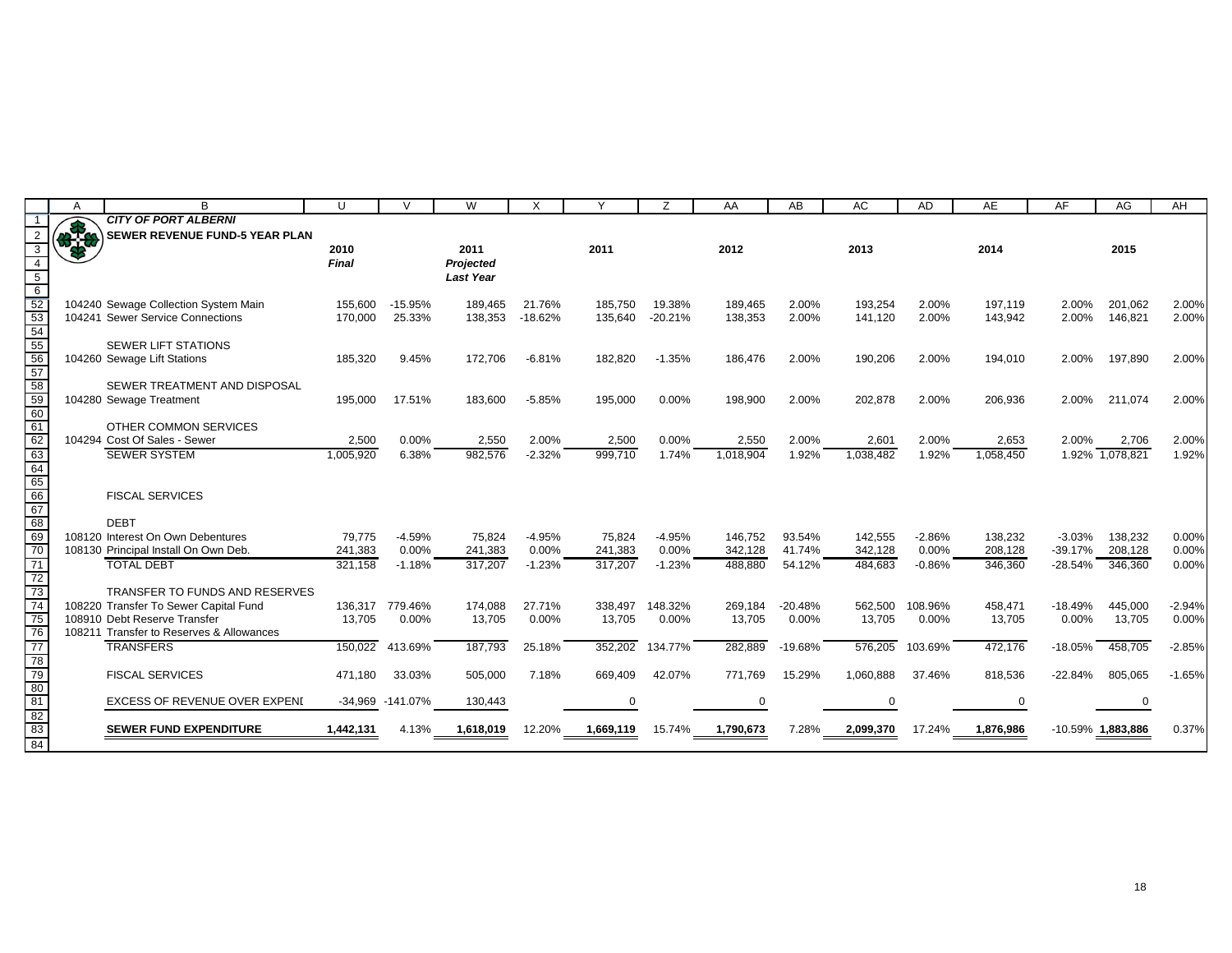|                 | A | B                                          |    | G       |     | H              |      |                |      |         |                | K          |     |         |
|-----------------|---|--------------------------------------------|----|---------|-----|----------------|------|----------------|------|---------|----------------|------------|-----|---------|
|                 |   | <b>CITY OF PORT ALBERNI</b>                |    |         |     |                |      |                |      |         |                |            |     |         |
|                 |   | PARKS ACQUISITION RESERVE FUND-5 YEAR PLAN |    |         |     |                |      |                |      |         |                |            |     |         |
|                 |   |                                            |    |         |     |                |      |                |      |         |                |            |     |         |
|                 |   |                                            |    | 2010    |     | 2011           |      | 2012           |      | 2013    |                | 2014       |     | 2015    |
| 5               |   |                                            |    | Actual  |     |                |      |                |      |         |                |            |     |         |
| 6               |   | <b>RECEIPTS</b>                            |    |         |     |                |      |                |      |         |                |            |     |         |
| $\overline{7}$  |   | Investment Income                          | \$ | 771     | -S  | 850            | \$   | 850            | \$   | 850     | - \$           | 850 \$     |     | 850     |
| 8               |   | <b>Parkland Dedication Deposits</b>        | \$ | 12,093  | \$  | $\blacksquare$ | \$   | $\blacksquare$ | \$   | $\sim$  | \$             | ۰.         | \$  |         |
| $\overline{9}$  |   |                                            |    |         |     |                |      |                |      |         |                |            |     |         |
| 10              |   |                                            | \$ | 12,864  | \$  | 850            | \$   | 850            | \$   | 850     | \$             | 850        | \$  | 850     |
| 11              |   |                                            |    |         |     |                |      |                |      |         |                |            |     |         |
| $\overline{12}$ |   |                                            |    |         |     |                |      |                |      |         |                |            |     |         |
| 13              |   | <b>EXPENDITURE</b>                         |    |         |     |                |      |                |      |         |                |            |     |         |
| 14              |   | Acquisition of Parkland                    |    |         |     |                |      |                |      |         |                |            |     |         |
| 15              |   |                                            |    |         |     |                |      |                |      |         |                |            |     |         |
| 16              |   |                                            | \$ |         |     |                | \$.  |                | \$   |         | \$.            |            | \$. |         |
| 17              |   |                                            |    |         |     |                |      |                |      |         |                |            |     |         |
| 18              |   | REVENUE OVER EXPENDITURE                   | S. | 12,864  | -\$ | 850            | -\$  | 850 \$         |      | 850     | $\mathfrak{S}$ | 850 \$     |     | 850     |
| $\overline{19}$ |   |                                            |    |         |     |                |      |                |      |         |                |            |     |         |
| $\frac{20}{21}$ |   |                                            |    |         |     |                |      |                |      |         |                |            |     |         |
|                 |   | FUND EQUITY - ENDING                       | \$ | 111,156 | \$  | 112,006        | - \$ | 112,856        | - \$ | 113,706 | - \$           | 114,556 \$ |     | 115,406 |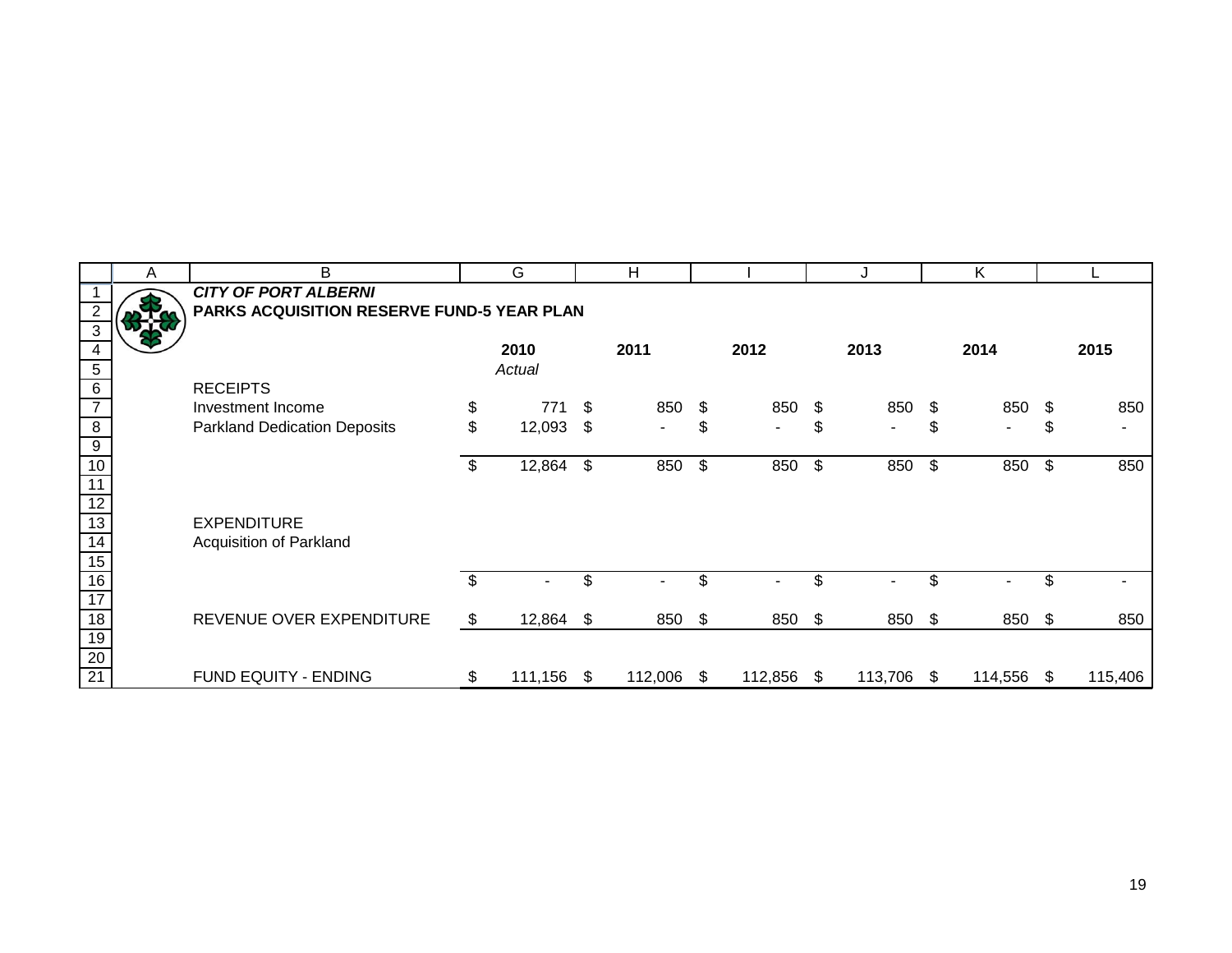|                 | A | В                                      |    | J         |     | K       |     |                |     | м       |     | N       |
|-----------------|---|----------------------------------------|----|-----------|-----|---------|-----|----------------|-----|---------|-----|---------|
|                 |   | <b>CITY OF PORT ALBERNI</b>            |    |           |     |         |     |                |     |         |     |         |
| $\overline{2}$  |   | CAPITAL WORKS RESERVE FUND-5 YEAR PLAN |    |           |     |         |     |                |     |         |     |         |
| $\overline{3}$  |   |                                        |    |           |     |         |     |                |     |         |     |         |
| 4               |   |                                        |    | 2011      |     | 2012    |     | 2013           |     | 2014    |     | 2015    |
| $\overline{5}$  |   |                                        |    |           |     |         |     |                |     |         |     |         |
| 6               |   | <b>RECEIPTS</b>                        |    |           |     |         |     |                |     |         |     |         |
|                 |   | <b>Transfer from ERRF</b>              | \$ | 200,000   | \$  | 200,000 | S   | 200,000        | S   |         |     |         |
| $\overline{8}$  |   | Investment Income                      | \$ | 9,000     | \$  | 9,000   | \$  | 9,000          | \$  | 9,000   | \$  | 9,000   |
| $\overline{9}$  |   | New Deal Gas Tax Funds                 |    | 1,128,166 | \$  | 225,200 | \$  | 177,500        | \$  | 140,000 |     | 90,000  |
| 10              |   | <b>MFA Surplus</b>                     | S  |           |     |         |     |                |     |         |     |         |
| 11              |   | Miscellaneous                          |    |           |     |         |     |                |     |         |     |         |
| $\overline{12}$ |   |                                        | \$ | 1,337,166 | \$  | 434,200 | \$  | 386,500        | \$  | 149,000 | \$  | 99,000  |
| 13              |   |                                        |    |           |     |         |     |                |     |         |     |         |
| $\overline{14}$ |   |                                        |    |           |     |         |     |                |     |         |     |         |
| 15              |   | <b>EXPENDITURE</b>                     |    |           |     |         |     |                |     |         |     |         |
| 16              |   | Gas Tax - capital projects             | \$ | 1,088,166 | \$  | 185,200 | S   | 137,500        | \$. | 100,000 | \$. | 50,000  |
| 17              |   | Gas Tax - operating (capacity bldg)    | \$ | 40,000    | \$  | 40,000  | \$  | 40,000         | \$  | 40,000  | \$  | 40,000  |
| 18              |   | <b>Capital Expenditures</b>            | \$ | 175,000   | \$  |         |     | 350,000        | \$  |         |     |         |
| 19              |   | <b>Expenditure Bylaws</b>              |    |           |     |         |     |                |     |         |     |         |
| $\overline{20}$ |   |                                        | \$ | 1,303,166 | \$  | 225,200 | \$  | 527,500        | \$  | 140,000 | \$  | 90,000  |
| 21              |   |                                        |    |           |     |         |     |                |     |         |     |         |
| $\overline{22}$ |   | REVENUE OVER EXPENDITURE               | \$ | 34,000    | \$. | 209,000 | \$  | $(141,000)$ \$ |     | 9,000   | -\$ | 9,000   |
| $\overline{24}$ |   |                                        |    |           |     |         |     |                |     |         |     |         |
| 25              |   | FUND EQUITY - ENDING                   | \$ | 758,269   | S.  | 967,269 | \$. | 826,269        | S   | 835,269 | -SS | 844,269 |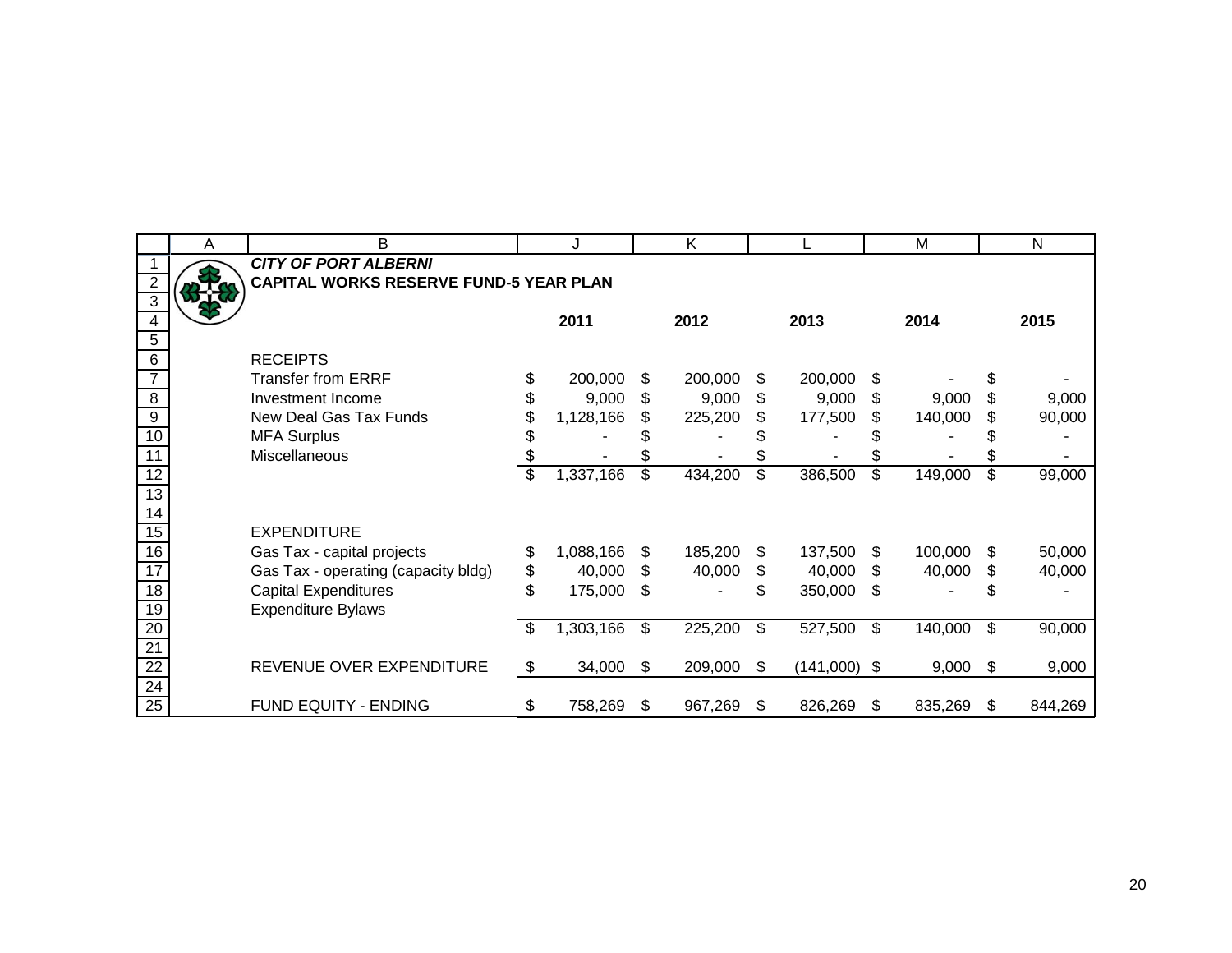|                 | A | B                                                     |    | J          |    | K          |    |             | M               |    | N            |
|-----------------|---|-------------------------------------------------------|----|------------|----|------------|----|-------------|-----------------|----|--------------|
|                 |   | <b>CITY OF PORT ALBERNI</b>                           |    |            |    |            |    |             |                 |    |              |
| $\overline{2}$  |   | <b>EQUIPMENT REPLACEMENT RESERVE FUND-5 YEAR PLAN</b> |    |            |    |            |    |             |                 |    |              |
| $\overline{3}$  |   |                                                       |    | 2011       |    | 2012       |    | 2013        | 2014            |    | 2015         |
| 4               |   |                                                       |    |            |    |            |    |             |                 |    |              |
| 5               |   |                                                       |    |            |    |            |    |             |                 |    |              |
| 6               |   | Sale of Equipment                                     | \$ |            |    |            |    |             |                 | S  |              |
| $\overline{7}$  |   | Investment Income                                     | \$ | 34,000     | \$ | 34,000     | \$ | 34,000      | \$<br>34,000    | S  | 34,000       |
| 8               |   | Miscellaneous                                         | \$ | 588,728    | \$ | 588,728    | \$ | 588,728     | \$<br>588,728   |    | 588,728      |
| 9               |   |                                                       | \$ | 622,728    | \$ | 622,728    | \$ | 622,728     | \$<br>622,728   | \$ | 622,728      |
| 10              |   |                                                       |    |            |    |            |    |             |                 |    |              |
| 11              |   |                                                       |    |            |    |            |    |             |                 |    |              |
| 12              |   | <b>EXPENDITURE</b>                                    |    |            |    |            |    |             |                 |    |              |
| 13              |   | <b>Transfer to Capital Works Bylaw</b>                | \$ | 200,000    | S  | 200,000    | \$ | 200,000     | \$              | \$ |              |
| 14              |   | <b>Equipment Purchases</b>                            | \$ | 683,229    | \$ | 971,958    | \$ | 780,030     | \$<br>652,306   | \$ | 342,779      |
| 15              |   |                                                       | \$ | 883,229    | \$ | 1,171,958  | \$ | 980,030     | \$<br>652,306   | \$ | 342,779      |
| $\overline{16}$ |   |                                                       |    |            |    |            |    |             |                 |    |              |
| 17              |   | REVENUE OVER EXPENDITURE                              | \$ | (260, 501) | \$ | (549, 230) | S  | (357, 302)  | \$<br>(29, 578) | S  | 279,949      |
| 18              |   |                                                       |    |            |    |            |    |             |                 |    |              |
| 19              |   |                                                       |    |            |    |            |    |             |                 |    |              |
| $\overline{20}$ |   |                                                       |    |            |    |            |    |             |                 |    |              |
| $\overline{21}$ |   | <b>FUND EQUITY - ENDING</b>                           | S  | 4,619,940  | \$ | 4,070,710  |    | \$3,713,408 | \$3,683,830     |    | \$ 3,963,779 |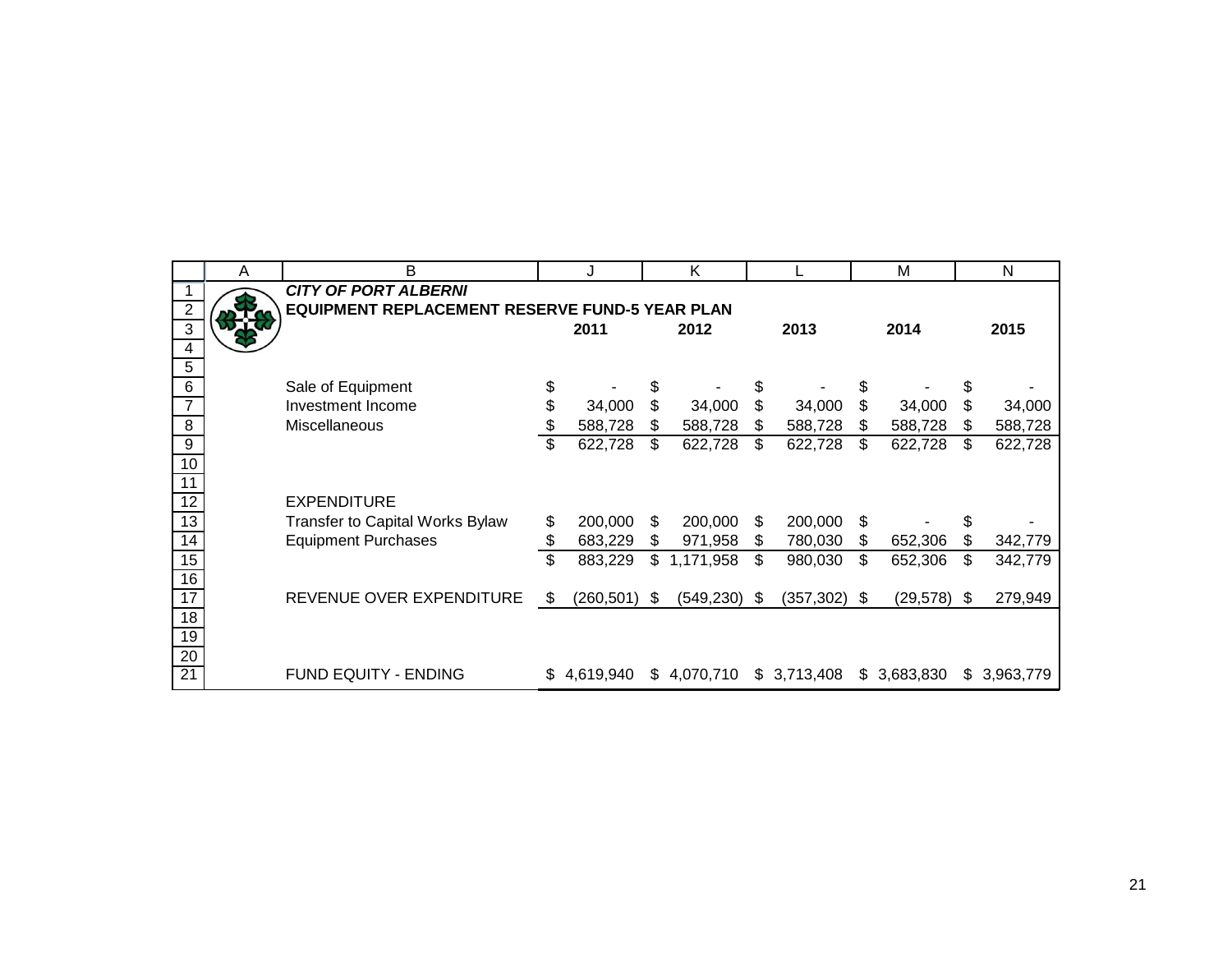|                     | Α | B                                         | J                    |    | K           |               |    | M           |    | N           |
|---------------------|---|-------------------------------------------|----------------------|----|-------------|---------------|----|-------------|----|-------------|
|                     |   | <b>CITY OF PORT ALBERNI</b>               |                      |    |             |               |    |             |    |             |
| $\overline{2}$      |   | <b>LAND SALE RESERVE FUND-5 YEAR PLAN</b> |                      |    |             |               |    |             |    |             |
| $\overline{\omega}$ |   |                                           |                      |    |             |               |    |             |    |             |
| 4                   |   |                                           | 2011                 |    | 2012        | 2013          |    | 2014        |    | 2015        |
| 5                   |   |                                           |                      |    |             |               |    |             |    |             |
| $\,6$               |   | <b>RECEIPTS</b>                           |                      |    |             |               |    |             |    |             |
| $\overline{7}$      |   | Sale of Property                          | \$<br>100,000        | S  | 100,000     | \$<br>100,000 | S  | 100,000     | S  | 100,000     |
| 8                   |   | Investment Income                         | \$<br>30,000         | \$ | 30,000      | \$<br>30,000  | \$ | 30,000      | S  | 30,000      |
| $\overline{9}$      |   | Miscellaneous                             |                      |    |             |               |    |             |    |             |
| $10$                |   |                                           | \$<br>130,000        | \$ | 130,000     | \$<br>130,000 | \$ | 130,000     | \$ | 130,000     |
| 11                  |   |                                           |                      |    |             |               |    |             |    |             |
| 12                  |   |                                           |                      |    |             |               |    |             |    |             |
| 13                  |   | <b>EXPENDITURE</b>                        |                      |    |             |               |    |             |    |             |
| $\overline{14}$     |   | <b>Transfer to Other Funds</b>            | \$<br>400,000        | \$ |             | \$            | \$ |             | \$ |             |
| 15                  |   | <b>Expenditure Bylaws</b>                 | \$<br>50,000         | \$ | 50,000      | \$<br>50,000  | \$ | 50,000      | \$ |             |
| 16                  |   |                                           | \$<br>450,000        | \$ | 50,000      | \$<br>50,000  | \$ | 50,000      | \$ |             |
| $\overline{17}$     |   |                                           |                      |    |             |               |    |             |    |             |
| $\overline{18}$     |   | REVENUE OVER EXPENDITURE                  | \$<br>$(320,000)$ \$ |    | 80,000      | \$<br>80,000  | S  | 80,000      | \$ | 130,000     |
| 19                  |   |                                           |                      |    |             |               |    |             |    |             |
| $\overline{20}$     |   |                                           |                      |    |             |               |    |             |    |             |
| $\overline{21}$     |   | <b>FUND EQUITY - ENDING</b>               | \$2,670,279          |    | \$2,750,279 | \$2,830,279   |    | \$2,910,279 |    | \$3,040,279 |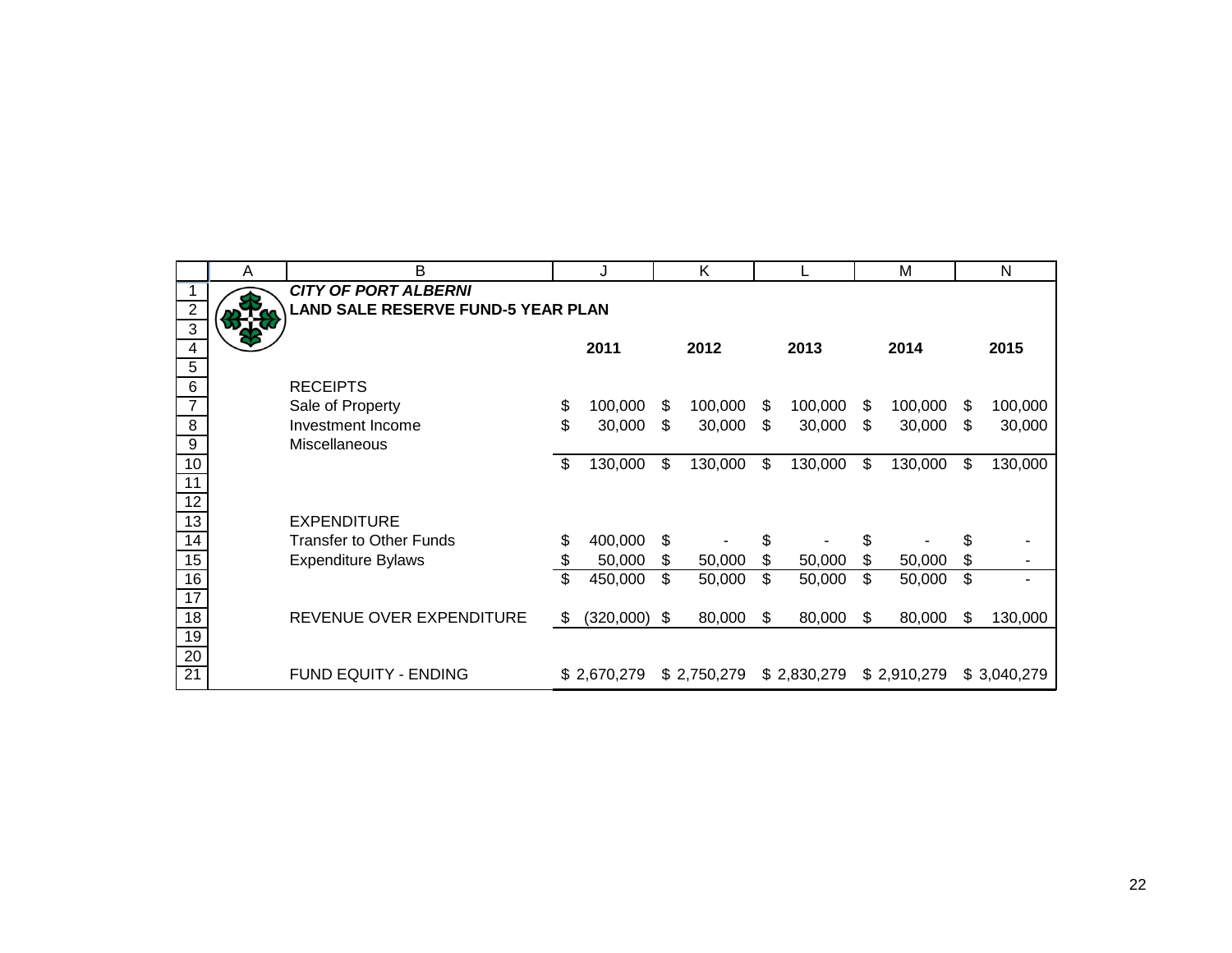|                  | Α | B                                      |    |         |    | K       |    |         |    | M       |     | N       |
|------------------|---|----------------------------------------|----|---------|----|---------|----|---------|----|---------|-----|---------|
|                  |   | <b>CITY OF PORT ALBERNI</b>            |    |         |    |         |    |         |    |         |     |         |
| $\overline{2}$   |   | <b>CEMETERY TRUST FUND-5 YEAR PLAN</b> |    |         |    |         |    |         |    |         |     |         |
| $\overline{3}$   |   |                                        |    |         |    |         |    |         |    |         |     |         |
| 4                |   |                                        |    | 2011    |    | 2012    |    | 2013    |    | 2014    |     | 2015    |
| $\sqrt{5}$       |   |                                        |    |         |    |         |    |         |    |         |     |         |
| $\,6$            |   | <b>RECEIPTS</b>                        |    |         |    |         |    |         |    |         |     |         |
| $\overline{7}$   |   | Sale Proceeds                          | \$ | 2,400   | \$ | 2,400   | S. | 2,400   | S. | 2,400   | S   | 2,400   |
| $\, 8$           |   | Investment Income                      | \$ | 1,500   | S. | 1,500   | \$ | 1,500   | \$ | 1,500   | \$  | 1,500   |
| $\boldsymbol{9}$ |   |                                        | \$ | 3,900   | \$ | 3,900   | \$ | 3,900   | \$ | 3,900   | \$  | 3,900   |
| 10               |   |                                        |    |         |    |         |    |         |    |         |     |         |
| $\overline{11}$  |   |                                        |    |         |    |         |    |         |    |         |     |         |
| $\overline{12}$  |   | <b>EXPENDITURE</b>                     |    |         |    |         |    |         |    |         |     |         |
| $\overline{13}$  |   | <b>Transfer to General Revenue</b>     | S. |         | \$ |         | \$ |         | \$ |         | \$  |         |
| $\overline{14}$  |   |                                        |    |         |    |         |    |         |    |         |     |         |
| 15               |   |                                        |    |         |    |         |    |         |    |         |     |         |
| 16               |   | REVENUE OVER EXPENDITURE               | \$ | 3,900   | \$ | 3,900   | \$ | 3,900   | S. | 3,900   | \$. | 3,900   |
| $\overline{17}$  |   |                                        |    |         |    |         |    |         |    |         |     |         |
| $\overline{18}$  |   |                                        |    |         |    |         |    |         |    |         |     |         |
| 19               |   | <b>FUND EQUITY - ENDING</b>            | \$ | 154,653 | S. | 158,553 | S. | 162,453 | \$ | 166,353 | S   | 170,253 |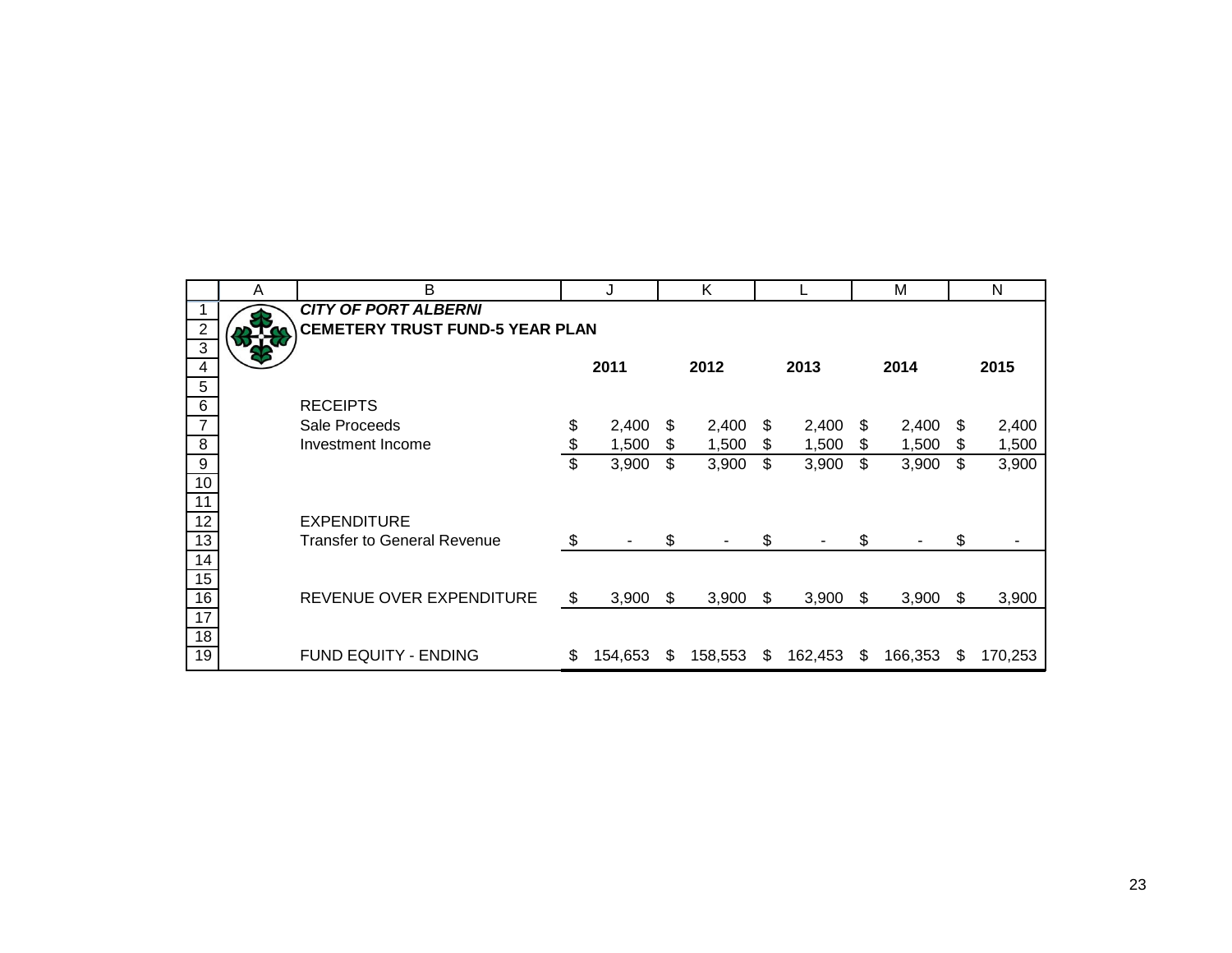|                                              | $\mathsf{A}$                                                                                                                         | В                                | $\mathsf{C}$       | D               | Ε.      | F.      | G               | H        | $\mathbf{I}$ | J             | K        | L         | M             | N         | $\circ$       |
|----------------------------------------------|--------------------------------------------------------------------------------------------------------------------------------------|----------------------------------|--------------------|-----------------|---------|---------|-----------------|----------|--------------|---------------|----------|-----------|---------------|-----------|---------------|
| $\overline{1}$                               |                                                                                                                                      | City of Port Alberni             |                    |                 |         |         |                 |          |              |               |          |           |               |           |               |
|                                              | $\frac{2}{3}$<br>$\frac{3}{4}$ Projects not done in 2010 cfwd to 2011+                                                               |                                  |                    |                 |         |         |                 |          |              |               |          |           |               |           |               |
|                                              |                                                                                                                                      | 2011 Capital Expenditure Program |                    |                 |         |         |                 |          |              |               |          |           |               |           |               |
|                                              |                                                                                                                                      |                                  |                    |                 |         |         |                 |          |              |               |          |           |               |           |               |
| $5\overline{)}$                              |                                                                                                                                      |                                  |                    |                 |         |         |                 |          |              |               |          |           |               |           |               |
| $\frac{1}{10}$ $\frac{1}{10}$ $\frac{1}{10}$ | Expenditure                                                                                                                          |                                  |                    |                 |         |         | Source of Funds |          |              |               |          |           |               |           |               |
|                                              |                                                                                                                                      |                                  |                    |                 |         |         |                 |          |              |               |          |           |               |           |               |
|                                              |                                                                                                                                      |                                  |                    | General Revenue | Land    |         |                 | New Deal | Fed. & Prov. | Other         | Capital  |           | Water Revenue |           | Sewer Revenue |
|                                              | Project                                                                                                                              | Amount                           | Operating          | Reserves        | Sale    | ERRF    | Borrowing       | Gas Tax  | Assistance   | Contributions | Reserves | Operating | Reserves      | Operating | Reserves      |
| 11                                           |                                                                                                                                      | \$                               | \$                 | \$              | \$      | \$      | \$              | \$       | \$           | \$            | \$       | \$        | \$            | \$        | \$            |
| 12                                           | <b>ADMINISTRATION</b>                                                                                                                |                                  |                    |                 |         |         |                 |          |              |               |          |           |               |           |               |
|                                              | 13 Purchases/Equipment Replacement                                                                                                   | 85,000                           |                    |                 |         | 85,000  |                 |          |              |               |          |           |               |           |               |
|                                              | 14 MASS project implementation of modules                                                                                            | 250,000                          | 250,000            |                 |         |         |                 |          |              |               |          |           |               |           |               |
| 15                                           | (Municipal Application Software Systems)                                                                                             |                                  |                    |                 |         |         |                 |          |              |               |          |           |               |           |               |
| 16                                           |                                                                                                                                      |                                  |                    |                 |         |         |                 |          |              |               |          |           |               |           |               |
| 17                                           | POLICE PROTECTION                                                                                                                    |                                  |                    |                 |         |         |                 |          |              |               |          |           |               |           |               |
| 18                                           | Purchases/Equipment Replacement                                                                                                      | 5,000                            | 5,000              |                 |         |         |                 |          |              |               |          |           |               |           |               |
| 19                                           |                                                                                                                                      |                                  |                    |                 |         |         |                 |          |              |               |          |           |               |           |               |
| 20                                           | FIRE DEPARTMENT                                                                                                                      |                                  |                    |                 |         |         |                 |          |              |               |          |           |               |           |               |
|                                              | 21 Purchases/Equipment Replacement                                                                                                   | 196,000                          | 5,000              |                 |         | 119,000 |                 | 32,000   | 40,000       |               |          |           |               |           |               |
| 22                                           |                                                                                                                                      |                                  |                    |                 |         |         |                 |          |              |               |          |           |               |           |               |
| 23                                           | <b>PUBLIC WORKS</b>                                                                                                                  |                                  |                    |                 |         |         |                 |          |              |               |          |           |               |           |               |
|                                              | 24 Purchases/Equipment Replacement<br>25                                                                                             | 450,423                          | 27,500             |                 |         | 422,923 |                 |          |              |               |          |           |               |           |               |
|                                              |                                                                                                                                      |                                  |                    |                 |         |         |                 |          |              |               |          |           |               |           |               |
|                                              | 26 PAVING & ROAD CONSTRUCTION                                                                                                        |                                  |                    |                 |         |         |                 |          |              |               |          |           |               |           |               |
|                                              | 27 Anderson Ave 2400 - 2600 blk Spot storm                                                                                           | 175,000                          | 175,000            |                 |         |         |                 |          |              |               |          |           |               |           |               |
|                                              | 28 McIntyre Drive Wood Ave to Morton<br>29 18th Ave - Argyle St to Hillgrass                                                         | 100,000                          | 100,000<br>100,000 |                 |         |         |                 |          |              |               |          |           |               |           |               |
|                                              | 30 Maitland St 8th Ave to 10th                                                                                                       | 100,000<br>50,000                | 50,000             |                 |         |         |                 |          |              |               |          |           |               |           |               |
|                                              | 31 David St - Lathom to Arrowsmith                                                                                                   | 75,000                           | 75,000             |                 |         |         |                 |          |              |               |          |           |               |           |               |
|                                              | 32 11th Ave - Argyle to China Creek                                                                                                  | 55,000                           | 55,000             |                 |         |         |                 |          |              |               |          |           |               |           |               |
| 33                                           | 15th Ave - Burde to Redford (storm)                                                                                                  | 175,000                          |                    |                 |         |         |                 |          |              |               | 175,000  |           |               |           |               |
|                                              |                                                                                                                                      | 133,636                          |                    | 133,636         |         |         |                 |          |              |               |          |           |               |           |               |
|                                              | 34 Anderson Ave - Argyle St to Bruce St (sewer) WIP<br>35                                                                            |                                  |                    |                 |         |         |                 |          |              |               |          |           |               |           |               |
|                                              | 36 TRAFFIC UPGRADES                                                                                                                  |                                  |                    |                 |         |         |                 |          |              |               |          |           |               |           |               |
|                                              | 37 Uninterrupted Power Supply Signalization Roger & 10th                                                                             | 7,000                            | 7,000              |                 |         |         |                 |          |              |               |          |           |               |           |               |
|                                              | 38 Traffic Controller - 3rd & Redford                                                                                                | 10,000                           | 10,000             |                 |         |         |                 |          |              |               |          |           |               |           |               |
| 39                                           | 10th Ave & Roger St Modifications                                                                                                    | 30,000                           | $\sim$             | 30,000          |         |         |                 |          |              |               |          |           |               |           |               |
| 40                                           |                                                                                                                                      |                                  |                    |                 |         |         |                 |          |              |               |          |           |               |           |               |
|                                              | 41 STORM DRAINS                                                                                                                      |                                  |                    |                 |         |         |                 |          |              |               |          |           |               |           |               |
|                                              | 42 South Side of Johnson Marg - Victoria Quay                                                                                        | 60,000                           | 31,389             | 28,611          |         |         |                 |          |              |               |          |           |               |           |               |
|                                              | 43 South Morgan Cres Lane                                                                                                            | 27,050                           | 27,050             |                 |         |         |                 |          |              |               |          |           |               |           |               |
|                                              | 44 Small Capital Storm Main Replacements                                                                                             | 44,642                           | 44,642             |                 |         |         |                 |          |              |               |          |           |               |           |               |
|                                              | 45 Leslie & Princess to 4861 Leslie                                                                                                  | 22,731                           |                    | 11,366          |         |         |                 | 11,366   |              |               |          |           |               |           |               |
|                                              | 46 Gordon St - lane south of Ballson to Lathom                                                                                       | 8,118                            |                    | 4,059           |         |         |                 | 4,059    |              |               |          |           |               |           |               |
|                                              | 47 Regina - 4850 Regina to Johnston                                                                                                  | 36,803                           |                    | 18,402          |         |         |                 | 18,402   |              |               |          |           |               |           |               |
|                                              | 48 Anderson Ave - Bruce St to Neill St                                                                                               | 42,448                           |                    | 21,224          |         |         |                 | 21,224   |              |               |          |           |               |           |               |
|                                              | <b>49</b> Drainage between RCMP & PW<br><b>49</b> Drainage between RCMP & PW<br>50 Argyle St - Kingsway to outfall<br>52<br>53<br>53 | 10,000                           |                    | 5,000           |         |         |                 | 5,000    |              |               |          |           |               |           |               |
|                                              |                                                                                                                                      | 108,202                          |                    | 54,101          |         |         |                 | 54,101   |              |               |          |           |               |           |               |
|                                              |                                                                                                                                      | 15,000                           | 7,500              |                 |         |         |                 | 7,500    |              |               |          |           |               |           |               |
|                                              |                                                                                                                                      |                                  |                    |                 |         |         |                 |          |              |               |          |           |               |           |               |
| 54                                           | <b>NEW MAIN INSTALLS</b>                                                                                                             |                                  |                    |                 |         |         |                 |          |              |               |          |           |               |           |               |
| 55                                           | Argyle St - Kingsway to outfall                                                                                                      | 114,000                          | 57,000             |                 |         |         |                 | 57,000   |              |               |          |           |               |           |               |
|                                              | 56 Wood Ave Interceptor 600m 600mm                                                                                                   | 300,000                          | 150,000            |                 |         |         |                 | 150,000  |              |               |          |           |               |           |               |
| 57                                           |                                                                                                                                      |                                  |                    |                 |         |         |                 |          |              |               |          |           |               |           |               |
|                                              | 58 WORKS - OTHER                                                                                                                     |                                  |                    |                 |         |         |                 |          |              |               |          |           |               |           |               |
|                                              | 59 Parking Lot - Argyle and Kingsway                                                                                                 | 13,000                           | 13,000             |                 |         |         |                 |          |              |               |          |           |               |           |               |
| 60                                           |                                                                                                                                      |                                  |                    |                 |         |         |                 |          |              |               |          |           |               |           |               |
|                                              | 61 CULTURAL SERVICES                                                                                                                 |                                  |                    |                 |         |         |                 |          |              |               |          |           |               |           |               |
|                                              | 62 Purchases/Equipment Replacement - Museum                                                                                          |                                  |                    |                 |         |         |                 |          |              |               |          |           |               |           |               |
|                                              | 63<br>Burchases/Equipment Replacement - McLean Mill<br>64<br>65 PARKS & RECREATION                                                   | 29,900                           |                    |                 |         |         |                 |          |              | 29,900        |          |           |               |           |               |
|                                              |                                                                                                                                      |                                  |                    |                 |         |         |                 |          |              |               |          |           |               |           |               |
|                                              |                                                                                                                                      |                                  |                    |                 |         |         |                 |          |              |               |          |           |               |           |               |
|                                              | 66 Purchases/Equipment Replacement                                                                                                   | 35,000                           |                    |                 |         | 35,000  |                 |          |              |               |          |           |               |           |               |
|                                              |                                                                                                                                      |                                  |                    |                 |         |         |                 |          |              |               |          |           |               |           |               |
|                                              | 68 FACILITIES CONSTRUCTION                                                                                                           |                                  |                    |                 |         |         |                 |          |              |               |          |           |               |           |               |
|                                              | 69 City Hall roof replacement                                                                                                        | 300,000                          |                    |                 | 300,000 |         |                 |          |              |               |          |           |               |           |               |
|                                              | 70 City Hall offices lower floor                                                                                                     | 20,000                           | 20,000             |                 |         |         |                 |          |              |               |          |           |               |           |               |
|                                              | 71 Harbour Quay Washroom                                                                                                             | 100,000                          |                    |                 | 100,000 |         |                 |          |              |               |          |           |               |           |               |
|                                              | 72 Echo Centre HVAC upgrades                                                                                                         | 500,000                          |                    |                 |         |         |                 | 500,000  |              |               |          |           |               |           |               |
|                                              | 73 Echo Centre Electric Door replacement                                                                                             | 20,000                           | 20,000             |                 |         |         |                 |          |              |               |          |           |               |           |               |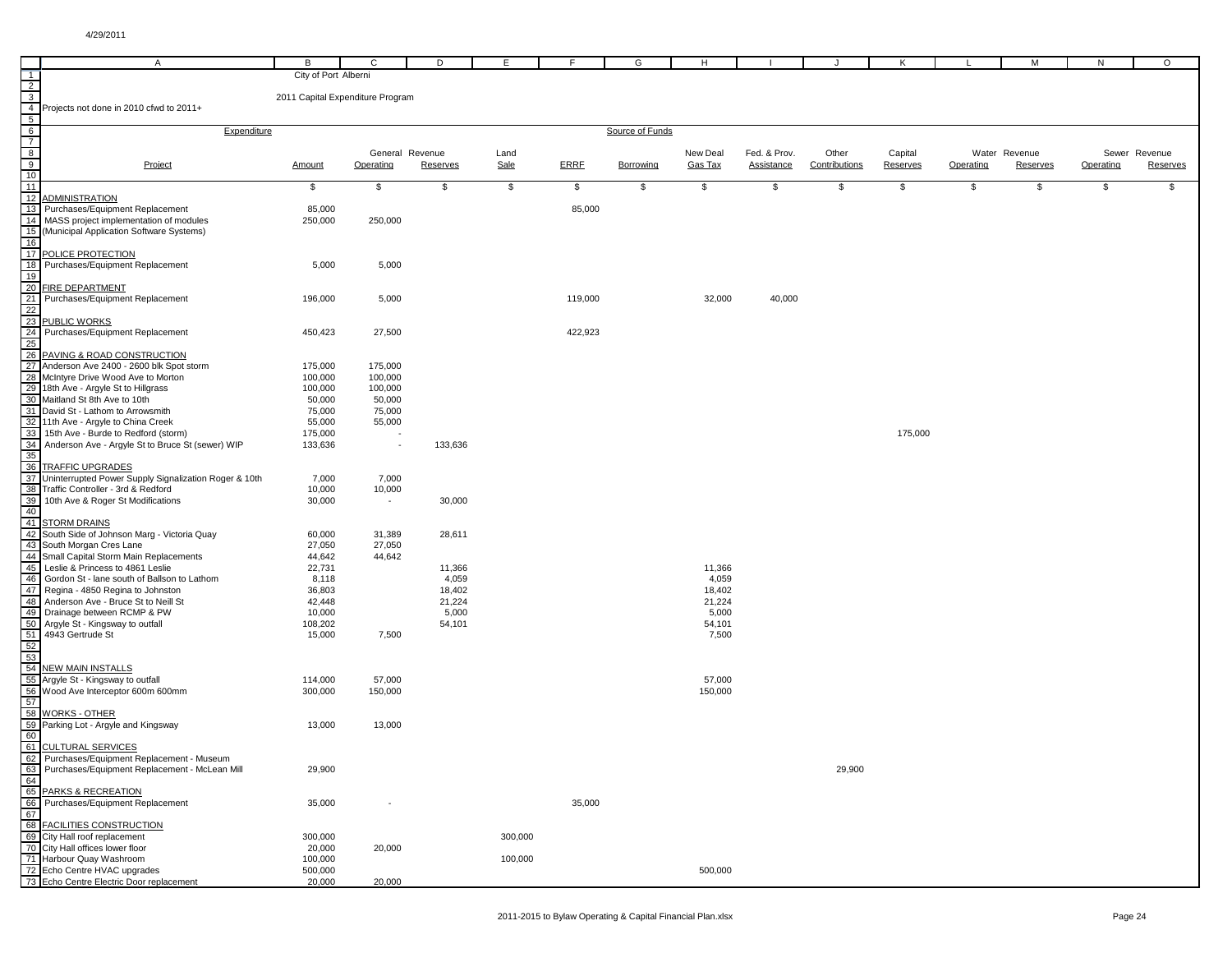|                                    |                                       |                        |        |        |         |                |         |                 |                 |                   | 1VI |  |
|------------------------------------|---------------------------------------|------------------------|--------|--------|---------|----------------|---------|-----------------|-----------------|-------------------|-----|--|
| 741                                |                                       |                        |        |        |         |                |         |                 |                 |                   |     |  |
| $\overline{\phantom{a}}$<br>$\sim$ |                                       |                        |        |        |         |                |         |                 |                 |                   |     |  |
|                                    | . CAPITAL<br><b>CENEDAL</b><br>6 TOTA | 202000<br><u> 5335</u> | 0.0000 | 000000 | 400.000 | 361.023<br>JZ. | 860,651 | $\sim$<br>40.UU | 00.000<br>29.99 | 175,000<br>179.UU |     |  |
|                                    |                                       |                        |        |        |         |                |         |                 |                 |                   |     |  |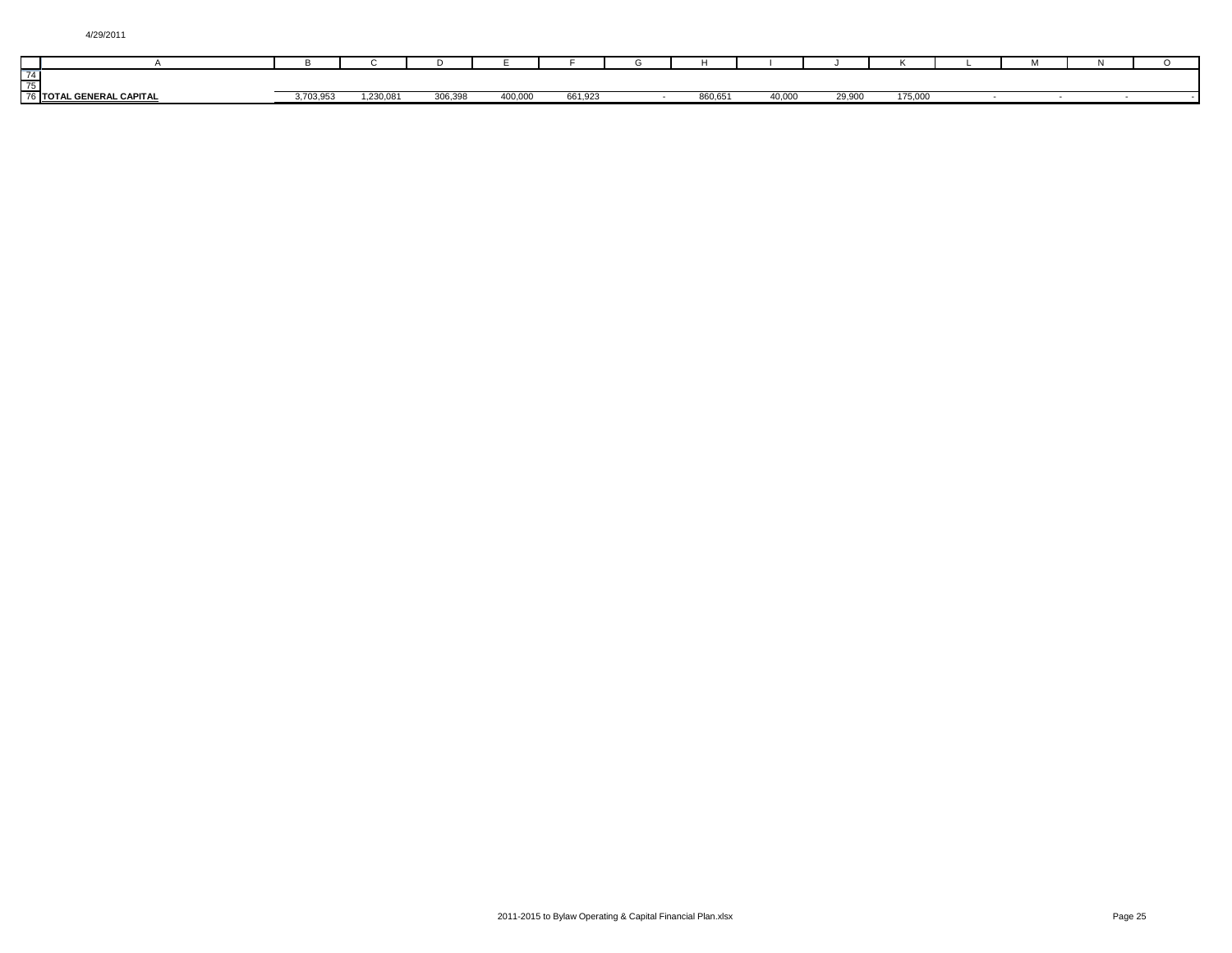|                                                    | $\mathsf{A}$                                                                                 | В                                | $\mathbf{C}$             | D                        | E.      | F.          | G               | H         |                   |                          | K        |                  | м             | N         | $\circ$       |
|----------------------------------------------------|----------------------------------------------------------------------------------------------|----------------------------------|--------------------------|--------------------------|---------|-------------|-----------------|-----------|-------------------|--------------------------|----------|------------------|---------------|-----------|---------------|
| 77                                                 |                                                                                              |                                  |                          |                          |         |             |                 |           |                   |                          |          |                  |               |           |               |
|                                                    |                                                                                              | City of Port Alberni             |                          |                          |         |             |                 |           |                   |                          |          |                  |               |           |               |
|                                                    |                                                                                              | 2011 Capital Expenditure Program |                          |                          |         |             |                 |           |                   |                          |          |                  |               |           |               |
|                                                    |                                                                                              |                                  |                          |                          |         |             |                 |           |                   |                          |          |                  |               |           |               |
|                                                    |                                                                                              |                                  |                          |                          |         |             |                 |           |                   |                          |          |                  |               |           |               |
| <u>လူ လူ တို လူ လူ ထို ထို ထို လူ</u><br>လူ လူ ထို | Expenditure                                                                                  |                                  |                          |                          |         |             | Source of Funds |           |                   |                          |          |                  |               |           |               |
|                                                    |                                                                                              |                                  |                          |                          |         |             |                 |           |                   |                          |          |                  |               |           |               |
|                                                    |                                                                                              |                                  |                          | General Revenue          | Land    |             |                 | New Deal  | Fed. & Prov.      | Other                    | Capital  |                  | Water Revenue |           | Sewer Revenue |
|                                                    | Project                                                                                      | Amount                           | Operating                | Reserves                 | Sale    | <b>ERRE</b> | Borrowing       | Gas Tax   | <b>Assistance</b> | Contributions            | Reserves | Operating        | Reserves      | Operating | Reserves      |
|                                                    |                                                                                              |                                  |                          |                          |         |             |                 |           |                   |                          |          |                  |               |           |               |
|                                                    |                                                                                              | \$                               | \$                       | \$                       | \$      | \$          | \$              | \$        | \$                | \$                       | \$       | \$               | \$            | \$        | \$            |
| 89                                                 | <b>WATER WORKS</b>                                                                           |                                  |                          |                          |         |             |                 |           |                   |                          |          |                  |               |           |               |
| 90                                                 | Purchases/Equipment Replacement                                                              | 14,900                           |                          |                          |         |             |                 |           |                   |                          |          | 14,900           |               |           |               |
| 91                                                 |                                                                                              |                                  |                          |                          |         |             |                 |           |                   |                          |          |                  |               |           |               |
| 92                                                 | Main Renewals & Upgrades                                                                     |                                  |                          |                          |         |             |                 |           |                   |                          |          |                  |               |           |               |
| 93                                                 | Dead Ends & Distributions                                                                    | 100,000                          |                          |                          |         |             |                 |           |                   |                          |          | 100,000          |               |           |               |
|                                                    | 94 Beaufort - May to east 100mm - 150mm (90M)                                                | 39,720                           |                          |                          |         |             |                 |           |                   |                          |          | 39,720           |               |           |               |
|                                                    | 95 Beale - May St to east 100 mm - 150mm (90m)                                               | 33,120                           |                          |                          |         |             |                 |           |                   |                          |          | 33,120           |               |           |               |
|                                                    | 96 Arrowsmith to May St 100mm - 150mm (100m)<br>97 Helen to Merrifield St 100mm - 150mm (75) | 38,600<br>21,000                 |                          |                          |         |             |                 |           |                   |                          |          | 38,600<br>21,000 |               |           |               |
| 98                                                 | Arrowsmith Reservoir Pumps                                                                   | 30,000                           |                          |                          |         |             |                 |           |                   |                          |          |                  | 30,000        |           |               |
| 99                                                 |                                                                                              |                                  |                          |                          |         |             |                 |           |                   |                          |          |                  |               |           |               |
| 100                                                | Installations                                                                                |                                  |                          |                          |         |             |                 |           |                   |                          |          |                  |               |           |               |
|                                                    | 101 Polly Point Water Extension - Tseshaht Reserve II                                        | 79,591                           |                          |                          |         |             |                 |           |                   | 79,591                   |          |                  |               |           |               |
| 102                                                |                                                                                              |                                  |                          |                          |         |             |                 |           |                   |                          |          |                  |               |           |               |
| 103                                                | Treatment, Pumping & Metering                                                                |                                  |                          |                          |         |             |                 |           |                   |                          |          |                  |               |           |               |
| 104                                                |                                                                                              |                                  |                          |                          |         |             |                 |           |                   |                          |          |                  |               |           |               |
| 105                                                | Cowichan Reservoir Electrical Upgrade                                                        | 7,500                            |                          |                          |         |             |                 |           |                   |                          |          | 7,500            |               |           |               |
|                                                    | 106 Pressure Reg Valve Upgrade                                                               | 15,000                           |                          |                          |         |             |                 |           |                   |                          |          | 15,000           |               |           |               |
| 107                                                | <b>SCADA Communications Upgrades II</b>                                                      | 185,000                          |                          |                          |         |             |                 |           |                   |                          |          |                  | 185,000       |           |               |
| 108                                                |                                                                                              |                                  |                          |                          |         |             |                 |           |                   |                          |          |                  |               |           |               |
| 109                                                | <b>TOTAL WATER CAPITAL</b>                                                                   | 564,431                          | $\overline{\phantom{a}}$ |                          |         |             |                 |           |                   | 79,591                   |          | 269,840          | 215,000       | $\sim$    |               |
| 110                                                |                                                                                              |                                  |                          |                          |         |             |                 |           |                   |                          |          |                  |               |           |               |
| 111                                                | <b>SEWER SYSTEM</b>                                                                          |                                  |                          |                          |         |             |                 |           |                   |                          |          |                  |               |           |               |
| 113                                                | 112 Purchases/Equipment Replacement                                                          | 5,100                            |                          |                          |         |             |                 |           |                   |                          |          |                  |               | 5,100     |               |
|                                                    | 114 Renewals / Relines                                                                       |                                  |                          |                          |         |             |                 |           |                   |                          |          |                  |               |           |               |
|                                                    | 115 4932 Bruce St                                                                            | 18,010                           |                          |                          |         |             |                 |           |                   |                          |          |                  |               | 18,010    |               |
|                                                    | 116 2444 5th Ave                                                                             | 23,000                           |                          |                          |         |             |                 |           |                   |                          |          |                  |               | 23,000    |               |
|                                                    | 117 3541 11th Ave to N Park Drive                                                            | 40,178                           |                          |                          |         |             |                 |           |                   |                          |          |                  |               | 40,178    |               |
|                                                    | 118 2673 9th Ave Replace 27m of 600mm                                                        | 22,819                           |                          |                          |         |             |                 |           |                   |                          |          |                  |               | 22,819    |               |
|                                                    | 119 3855 9th Ave to Morton                                                                   | 27,030                           |                          |                          |         |             |                 |           |                   |                          |          |                  |               | 27,030    |               |
|                                                    | 120 Small Capital Sewer Main Replacements                                                    | 52,360                           |                          |                          |         |             |                 |           |                   |                          |          |                  |               | 52,360    |               |
| 121                                                | 10th Ave & Dunbar St reline                                                                  | 32,000                           |                          |                          |         |             |                 | 16,000    |                   |                          |          |                  |               |           | 16,000        |
| 122                                                | 3914 Waterhouse to 14th Ave                                                                  | 8,659                            |                          |                          |         |             |                 | 4,329     |                   |                          |          |                  |               |           | 4,330         |
| 123                                                | 2573 12th Ave to Bruce St                                                                    | 8,500                            |                          |                          |         |             |                 | 4,250     |                   |                          |          |                  |               |           | 4,250         |
| 124                                                | 2489 Anderson Ave to 12th Ave                                                                | 18,000                           |                          |                          |         |             |                 | 9,000     |                   |                          |          |                  |               |           | 9,000         |
| 125                                                | 2463 12th Ave - Neill St to south                                                            | 45,000                           |                          |                          |         |             |                 | 22,500    |                   |                          |          |                  |               |           | 22,500        |
| 126                                                | Anderson Ave - 2605 Anderson Ave to Melrose St                                               | 42,873                           |                          |                          |         |             |                 | 21,436    |                   |                          |          |                  |               |           | 21,437        |
| 127<br>128                                         |                                                                                              |                                  |                          |                          |         |             |                 |           |                   |                          |          |                  |               |           |               |
| 129                                                | <b>New Sewer Installs</b>                                                                    |                                  |                          |                          |         |             |                 |           |                   |                          |          |                  |               |           |               |
| 130                                                |                                                                                              |                                  |                          |                          |         |             |                 |           |                   |                          |          |                  |               |           |               |
| 131                                                | Treatment & Pumping                                                                          |                                  |                          |                          |         |             |                 |           |                   |                          |          |                  |               |           |               |
|                                                    | 132 Wallace / Argyle Sewage Forcemain Chamber                                                | 300,000                          |                          |                          |         |             |                 | 150,000   |                   |                          |          |                  |               | 150,000   |               |
| 133                                                |                                                                                              |                                  |                          |                          |         |             |                 |           |                   |                          |          |                  |               |           |               |
| 134                                                | <b>TOTAL SEWER CAPITAL</b>                                                                   | 643,529                          | $\overline{\phantom{a}}$ | $\overline{\phantom{a}}$ | $\sim$  | $\sim$      | $\sim$          | 227,515   | $\sim$            | $\overline{\phantom{a}}$ |          |                  | $\sim$        | 338,497   | 77,517        |
| 135                                                |                                                                                              |                                  |                          |                          |         |             |                 |           |                   |                          |          |                  |               |           |               |
|                                                    | 136 TOTAL 2011 CAPITAL                                                                       | 4,911,913                        | 1,230,081                | 306,398                  | 400,000 | 661,923     |                 | 1,088,166 | 40,000            | 109,491                  | 175,000  | 269,840          | 215,000       | 338,497   | 77,517        |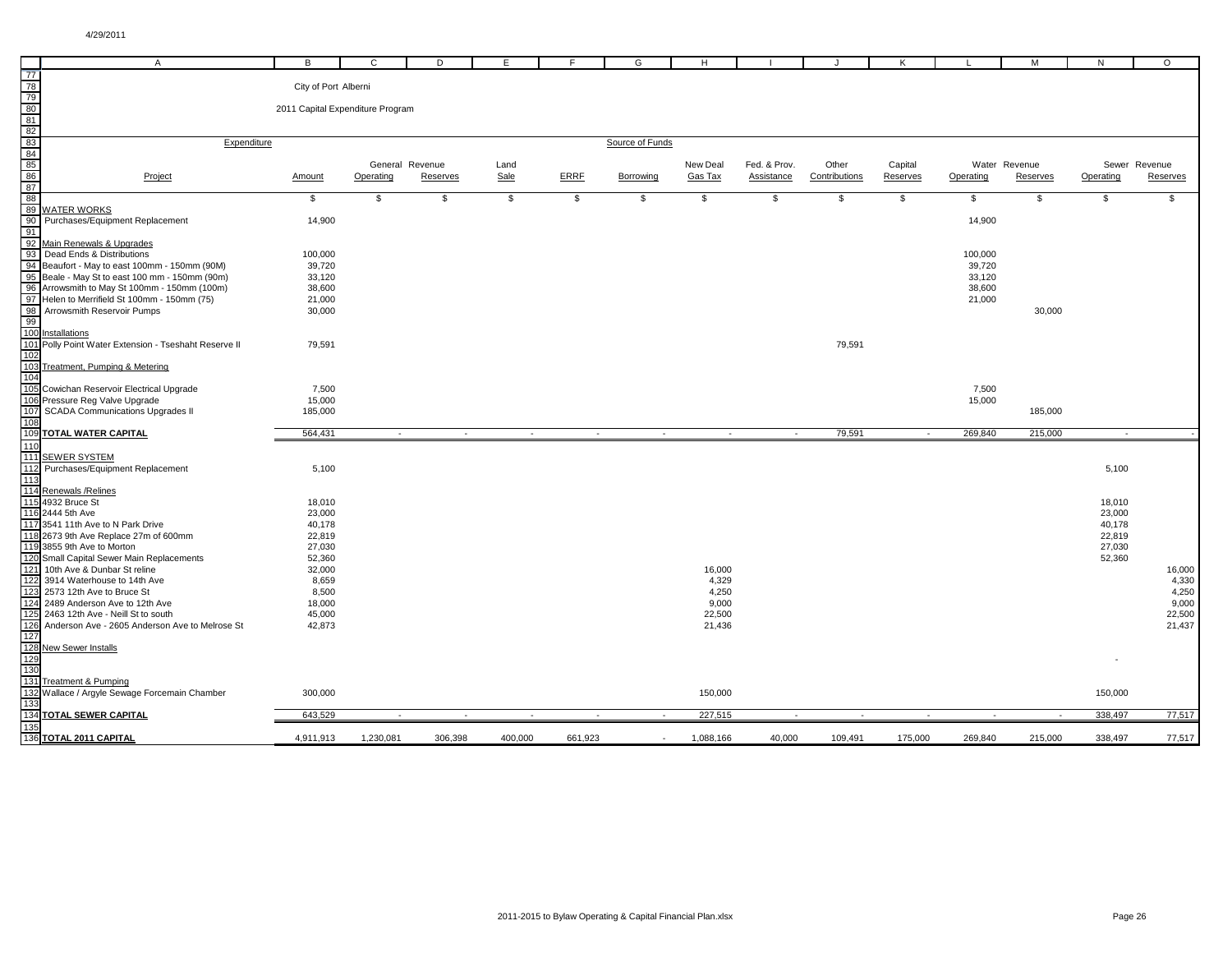|                                                             |                                                                               |                      |                                  |                 |              | F.          |                 |          |              |               |          |           |               |              |               |
|-------------------------------------------------------------|-------------------------------------------------------------------------------|----------------------|----------------------------------|-----------------|--------------|-------------|-----------------|----------|--------------|---------------|----------|-----------|---------------|--------------|---------------|
| 137                                                         | $\overline{A}$                                                                | В                    | $\mathsf{C}$                     | D               | E            |             | G               | H        |              | J.            | K        |           | M             | N            | $\circ$       |
|                                                             |                                                                               | City of Port Alberni |                                  |                 |              |             |                 |          |              |               |          |           |               |              |               |
|                                                             |                                                                               |                      |                                  |                 |              |             |                 |          |              |               |          |           |               |              |               |
|                                                             |                                                                               |                      | 2012 Capital Expenditure Program |                 |              |             |                 |          |              |               |          |           |               |              |               |
|                                                             |                                                                               |                      |                                  |                 |              |             |                 |          |              |               |          |           |               |              |               |
|                                                             |                                                                               |                      |                                  |                 |              |             |                 |          |              |               |          |           |               |              |               |
| 138<br>148<br>145<br>145<br>145<br>149<br>149<br>149<br>149 | Expenditure                                                                   |                      |                                  |                 |              |             | Source of Funds |          |              |               |          |           |               |              |               |
|                                                             |                                                                               |                      |                                  |                 |              |             |                 |          |              |               |          |           |               |              |               |
|                                                             |                                                                               |                      |                                  | General Revenue | Land         |             |                 | New Deal | Fed. & Prov. | Other         | Capital  |           | Water Revenue |              | Sewer Revenue |
|                                                             | Project                                                                       | Amount               | Operating                        | Reserves        | Sale         | <b>ERRF</b> | Borrowing       | Gas Tax  | Assistance   | Contributions | Reserves | Operating | Reserves      | Operating    | Reserves      |
|                                                             |                                                                               | \$                   | \$                               | \$              | $\mathbb{S}$ | \$          | $\mathbb{S}$    | \$       | \$           | \$            | \$       | \$        | \$            | $\mathbb{S}$ | \$            |
|                                                             | <b>ADMINISTRATION</b>                                                         |                      |                                  |                 |              |             |                 |          |              |               |          |           |               |              |               |
| 150                                                         | Purchases/Equipment Replacement                                               | 85,000               |                                  |                 |              | 85,000      |                 |          |              |               |          |           |               |              |               |
| 151                                                         | MASS project implementation of modules                                        | 100,000              | 100,000                          |                 |              |             |                 |          |              |               |          |           |               |              |               |
| 152                                                         | (Municipal Application Software Systems)                                      |                      |                                  |                 |              |             |                 |          |              |               |          |           |               |              |               |
| 153                                                         |                                                                               |                      |                                  |                 |              |             |                 |          |              |               |          |           |               |              |               |
| 154                                                         | POLICE PROTECTION                                                             |                      |                                  |                 |              |             |                 |          |              |               |          |           |               |              |               |
| 155                                                         | Purchases/Equipment Replacement                                               | 5,000                | 5,000                            |                 |              |             |                 |          |              |               |          |           |               |              |               |
| 156<br>157                                                  | <b>FIRE DEPARTMENT</b>                                                        |                      |                                  |                 |              |             |                 |          |              |               |          |           |               |              |               |
| 158                                                         | Purchases/Equipment Replacement                                               | 151,400              | 81,400                           |                 |              | 70,000      |                 |          |              |               |          |           |               |              |               |
| 159                                                         |                                                                               |                      |                                  |                 |              |             |                 |          |              |               |          |           |               |              |               |
| 160                                                         | TRANSPORTATION SERVICES                                                       |                      |                                  |                 |              |             |                 |          |              |               |          |           |               |              |               |
| 161                                                         | Purchases/Equipment Replacement                                               | 454,258              | 7,702                            |                 |              | 446,556     |                 |          |              |               |          |           |               |              |               |
| 162                                                         |                                                                               |                      |                                  |                 |              |             |                 |          |              |               |          |           |               |              |               |
| 163                                                         | PAVING & ROAD CONSTRUCTION                                                    |                      |                                  |                 |              |             |                 |          |              |               |          |           |               |              |               |
|                                                             | 164 Pierce Rd                                                                 | 200,000              | 200,000                          |                 |              |             |                 |          |              |               |          |           |               |              |               |
|                                                             | 165 Cameron Dr - Hamilton to Ship Cr                                          | 112,200              | 112,200                          |                 |              |             |                 |          |              |               |          |           |               |              |               |
|                                                             | 166 Beaver Creek River to Compton Rd<br>167 Elizabeth - Burke Rd - Arrowsmith | 310,000<br>85,000    | 310,000<br>85,000                |                 |              |             |                 |          |              |               |          |           |               |              |               |
| 168                                                         |                                                                               |                      |                                  |                 |              |             |                 |          |              |               |          |           |               |              |               |
|                                                             |                                                                               |                      |                                  |                 |              |             |                 |          |              |               |          |           |               |              |               |
| 169<br>170                                                  | <b>TRAFFIC UPGRADES</b>                                                       |                      |                                  |                 |              |             |                 |          |              |               |          |           |               |              |               |
| 171                                                         |                                                                               |                      |                                  |                 |              |             |                 |          |              |               |          |           |               |              |               |
| $\frac{172}{173}$                                           |                                                                               |                      |                                  |                 |              |             |                 |          |              |               |          |           |               |              |               |
|                                                             | <b>STORM DRAINS</b>                                                           |                      |                                  |                 |              |             |                 |          |              |               |          |           |               |              |               |
| 174<br>175                                                  | 10th Ave Dry Creek to Arglye                                                  | 175,000              | 87,500                           |                 |              |             |                 | 87,500   |              |               |          |           |               |              |               |
|                                                             | 4829 Margaret to South                                                        | 20,400               | 10,200                           |                 |              |             |                 | 10,200   |              |               |          |           |               |              |               |
| 176<br>177                                                  |                                                                               |                      |                                  |                 |              |             |                 |          |              |               |          |           |               |              |               |
| 178                                                         | <b>WORKS - OTHER</b>                                                          |                      |                                  |                 |              |             |                 |          |              |               |          |           |               |              |               |
|                                                             | 179 City Hall Backup Power Generator                                          | 80,000               | 40,000                           |                 |              |             |                 |          |              | 40,000        |          |           |               |              |               |
| $\frac{1180}{180}$                                          | <b>Bus Shelters</b>                                                           | 30,000               | 30,000                           |                 |              |             |                 |          |              |               |          |           |               |              |               |
|                                                             | 181 Dry Creek Flood Protection                                                | 2,300,000            |                                  |                 |              |             | 766,667         |          | 1,533,333    |               |          |           |               |              |               |
| 182                                                         |                                                                               |                      |                                  |                 |              |             |                 |          |              |               |          |           |               |              |               |
| 183                                                         | <b>CULTURAL SERVICES</b>                                                      |                      |                                  |                 |              |             |                 |          |              |               |          |           |               |              |               |
| 184                                                         | Purchases/Equipment Replacement - Museum                                      |                      |                                  |                 |              |             |                 |          |              |               |          |           |               |              |               |
| 185<br>186                                                  | Purchases/Equipment Replacement - McLean Mill                                 | 29,900               |                                  |                 |              |             |                 |          |              | 29,900        |          |           |               |              |               |
| 187                                                         | <b>PARKS &amp; RECREATION</b>                                                 |                      |                                  |                 |              |             |                 |          |              |               |          |           |               |              |               |
|                                                             |                                                                               |                      |                                  |                 |              |             |                 |          |              |               |          |           |               |              |               |
|                                                             |                                                                               |                      |                                  |                 |              |             |                 |          |              |               |          |           |               |              |               |
| 188<br>189<br>190<br>191                                    |                                                                               |                      |                                  |                 |              |             |                 |          |              |               |          |           |               |              |               |
|                                                             |                                                                               |                      |                                  |                 |              |             |                 |          |              |               |          |           |               |              |               |
|                                                             | 192 TOTAL GENERAL CAPITAL                                                     | 4,138,158            | 1,069,002                        | $\sim$          | $\sim$       | 601,556     | 766,667         | 97,700   | 1,533,333    | 69,900        | $\sim$   | $\sim$    | $\sim$        |              |               |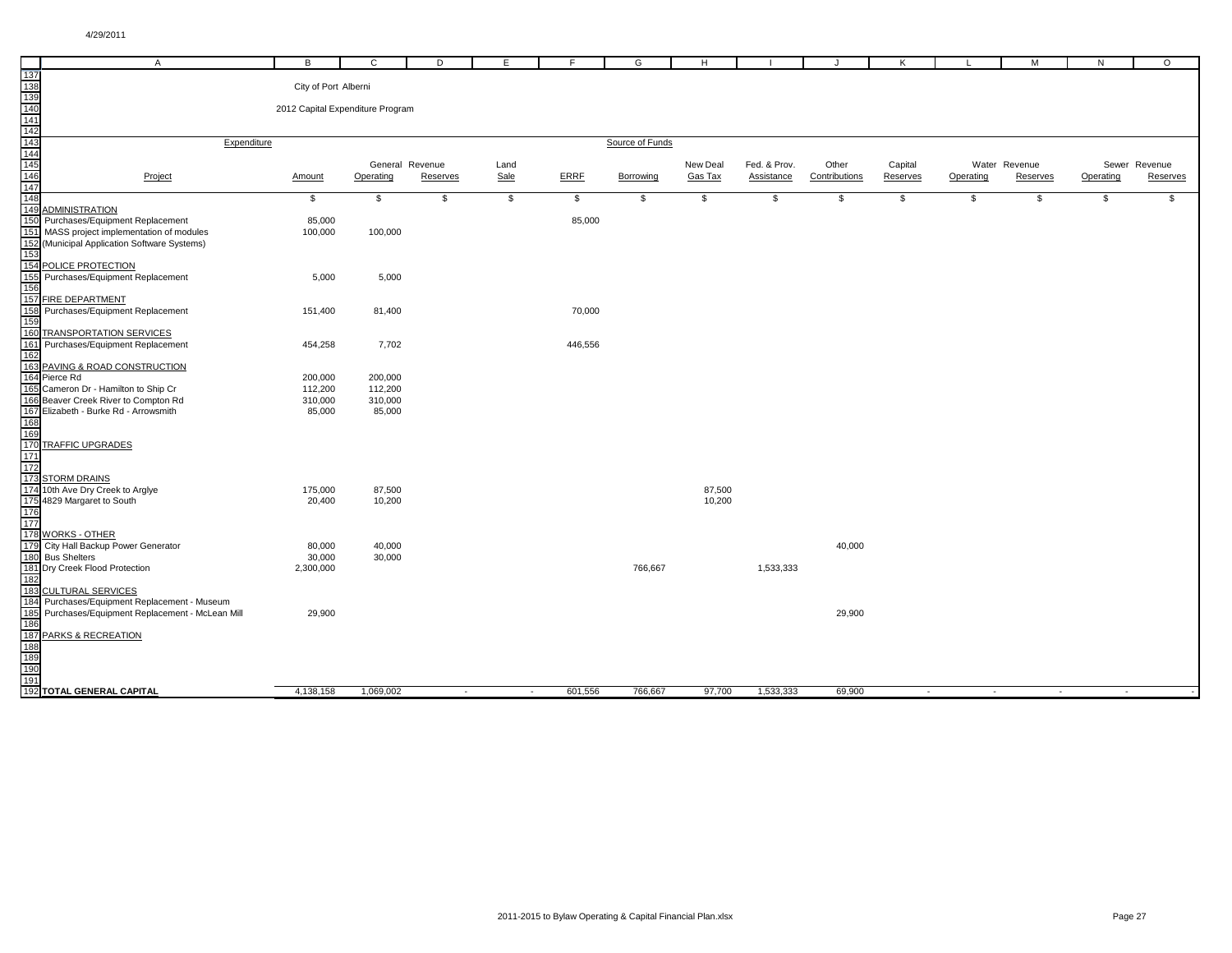|                                                                                         | $\overline{A}$                                                                                                                                                                   | B                                | $\mathbf{C}$  | D               | E                       |               | G               | H             |                             |                       |                          |           | M             | N         | $\circ$       |
|-----------------------------------------------------------------------------------------|----------------------------------------------------------------------------------------------------------------------------------------------------------------------------------|----------------------------------|---------------|-----------------|-------------------------|---------------|-----------------|---------------|-----------------------------|-----------------------|--------------------------|-----------|---------------|-----------|---------------|
|                                                                                         |                                                                                                                                                                                  |                                  |               |                 |                         |               |                 |               |                             |                       | к                        |           |               |           |               |
|                                                                                         |                                                                                                                                                                                  | City of Port Alberni             |               |                 |                         |               |                 |               |                             |                       |                          |           |               |           |               |
|                                                                                         |                                                                                                                                                                                  |                                  |               |                 |                         |               |                 |               |                             |                       |                          |           |               |           |               |
|                                                                                         |                                                                                                                                                                                  | 2012 Capital Expenditure Program |               |                 |                         |               |                 |               |                             |                       |                          |           |               |           |               |
|                                                                                         |                                                                                                                                                                                  |                                  |               |                 |                         |               |                 |               |                             |                       |                          |           |               |           |               |
| 193<br>194<br>195<br>196<br>197<br>198<br>198<br>200<br>200<br>200<br>202<br>203<br>204 | Expenditure                                                                                                                                                                      |                                  |               |                 |                         |               | Source of Funds |               |                             |                       |                          |           |               |           |               |
|                                                                                         |                                                                                                                                                                                  |                                  |               |                 |                         |               |                 |               |                             |                       |                          |           |               |           |               |
|                                                                                         |                                                                                                                                                                                  |                                  |               | General Revenue | Land                    |               |                 | New Deal      | Fed. & Prov.                | Other                 | Capital                  |           | Water Revenue |           | Sewer Revenue |
|                                                                                         | Project                                                                                                                                                                          | Amount                           | Operating     | Reserves        | Sale                    | ERRF          | Borrowing       | Gas Tax       | Assistance                  | Contributions         | Reserves                 | Operating | Reserves      | Operating | Reserves      |
|                                                                                         |                                                                                                                                                                                  | $\boldsymbol{\mathsf{s}}$        | $\frac{1}{2}$ | $\frac{1}{2}$   | $\overline{\mathbf{e}}$ | $\frac{1}{2}$ | $\frac{1}{2}$   | $\frac{1}{2}$ | $\boldsymbol{\mathfrak{s}}$ | $\boldsymbol{\theta}$ | $\frac{1}{2}$            |           | $\frac{1}{2}$ | \$        |               |
|                                                                                         | <b>WATER WORKS</b>                                                                                                                                                               |                                  |               |                 |                         |               |                 |               |                             |                       |                          | \$        |               |           | \$            |
|                                                                                         | Purchases/Equipment Replacement                                                                                                                                                  | 5,600                            |               |                 |                         |               |                 |               |                             |                       |                          | 5,600     |               |           |               |
| 207                                                                                     |                                                                                                                                                                                  |                                  |               |                 |                         |               |                 |               |                             |                       |                          |           |               |           |               |
| 208                                                                                     | Main Renewals & Upgrades                                                                                                                                                         |                                  |               |                 |                         |               |                 |               |                             |                       |                          |           |               |           |               |
| 209                                                                                     | Dead Ends & Distribution Upgrades                                                                                                                                                | 100,000                          |               |                 |                         |               |                 |               |                             |                       |                          | 100,000   |               |           |               |
|                                                                                         |                                                                                                                                                                                  | 157,000                          |               |                 |                         |               |                 |               |                             |                       |                          | 157,000   |               |           |               |
|                                                                                         |                                                                                                                                                                                  |                                  |               |                 |                         |               |                 |               |                             |                       |                          |           |               |           |               |
|                                                                                         |                                                                                                                                                                                  |                                  |               |                 |                         |               |                 |               |                             |                       |                          |           |               |           |               |
|                                                                                         | 2009<br>210 Pierce Rd Water Looping<br>211 Pierce Rd Water Looping<br>212<br>213<br>216 Installations<br>216 Water Treatment - Bainbrid<br>217<br>217 Treatment - Dureins 8, Mat |                                  |               |                 |                         |               |                 |               |                             |                       |                          |           |               |           |               |
|                                                                                         |                                                                                                                                                                                  |                                  |               |                 |                         |               |                 |               |                             |                       |                          |           |               |           |               |
|                                                                                         | Water Treatment - Bainbridge Ph 1                                                                                                                                                | 4,620,000                        |               |                 |                         |               |                 |               | 3,834,371                   |                       |                          |           | 785,629       |           |               |
| 218                                                                                     | Treatment, Pumping & Metering                                                                                                                                                    |                                  |               |                 |                         |               |                 |               |                             |                       |                          |           |               |           |               |
| 219                                                                                     |                                                                                                                                                                                  |                                  |               |                 |                         |               |                 |               |                             |                       |                          |           |               |           |               |
| 220                                                                                     | Scada Communication upgrade 111                                                                                                                                                  | 25,000                           |               |                 |                         |               |                 |               |                             |                       |                          | 25,000    |               |           |               |
| 221<br>222                                                                              | Lake Resevoir booms                                                                                                                                                              | 20,000                           |               |                 |                         |               |                 |               |                             |                       |                          | 20,000    |               |           |               |
|                                                                                         | Lizard Lake - Automatice Level transmitter                                                                                                                                       | 10,508                           |               |                 |                         |               |                 |               |                             |                       |                          | 10,508    |               |           |               |
| 224                                                                                     | TOTAL WATER CAPITAL                                                                                                                                                              | 4,938,108                        | $\sim$        | $\sim$          | $\sim$                  | $\sim$        | $\sim$          | $\sim$        | 3,834,371                   | $\sim$                | $\sim$                   | 318,108   | 785,629       | $\sim$    |               |
| 225                                                                                     |                                                                                                                                                                                  |                                  |               |                 |                         |               |                 |               |                             |                       |                          |           |               |           |               |
| 226<br>227                                                                              | SEWER SYSTEM                                                                                                                                                                     |                                  |               |                 |                         |               |                 |               |                             |                       |                          |           |               |           |               |
|                                                                                         | Purchases/Equipment Replacement                                                                                                                                                  | 8,800                            |               |                 |                         |               |                 |               |                             |                       |                          |           |               | 8,800     |               |
| 228                                                                                     | Renewals / Relines                                                                                                                                                               |                                  |               |                 |                         |               |                 |               |                             |                       |                          |           |               |           |               |
| 229<br>229<br>230                                                                       | Small capital sewer main replace                                                                                                                                                 | 100,000                          |               |                 |                         |               |                 |               |                             |                       |                          |           |               | 100,000   |               |
|                                                                                         | 231 lane e of 9th  - Neill south Twin<br>232 10th Ave Dunbar to Redford                                                                                                          | 72,884                           |               |                 |                         |               |                 |               |                             |                       |                          |           |               | 72,884    |               |
|                                                                                         |                                                                                                                                                                                  | 175,000                          |               |                 |                         |               |                 | 87,500        |                             |                       |                          |           |               | 87,500    |               |
| 233<br>234<br>235                                                                       |                                                                                                                                                                                  |                                  |               |                 |                         |               |                 |               |                             |                       |                          |           |               |           |               |
|                                                                                         | New Sewer Installs                                                                                                                                                               |                                  |               |                 |                         |               |                 |               |                             |                       |                          |           |               |           |               |
|                                                                                         |                                                                                                                                                                                  |                                  |               |                 |                         |               |                 |               |                             |                       |                          |           |               |           |               |
| 236<br>236<br>237<br>238                                                                |                                                                                                                                                                                  |                                  |               |                 |                         |               |                 |               |                             |                       |                          |           |               |           |               |
|                                                                                         | Treatment & Pumping                                                                                                                                                              |                                  |               |                 |                         |               |                 |               |                             |                       |                          |           |               |           |               |
|                                                                                         | Sewage Treatment Upgrade                                                                                                                                                         | 9,000,000                        |               |                 |                         |               | 3,000,000       |               | 6,000,000                   |                       |                          |           |               |           |               |
|                                                                                         | 240<br>240<br>241 TOTAL SEWER CAPITAL                                                                                                                                            | 9,356,684                        | $\sim$        | $\sim$          | $\sim$                  | $\sim$        | 3,000,000       | 87,500        | 6,000,000                   | $\sim$                | $\overline{\phantom{a}}$ | $\sim$    | $\sim$        | 269,184   |               |
| 242                                                                                     |                                                                                                                                                                                  |                                  |               |                 |                         |               |                 |               |                             |                       |                          |           |               |           |               |
|                                                                                         | 243 TOTAL 2012 CAPITAL                                                                                                                                                           | 18,432,950                       | 1,069,002     |                 | $\sim$                  | 601,556       | 3,766,667       | 185,200       | 11,367,704                  | 69,900                | $\sim$                   | 318,108   | 785,629       | 269,184   |               |
| 244                                                                                     |                                                                                                                                                                                  |                                  |               |                 |                         |               |                 |               |                             |                       |                          |           |               |           |               |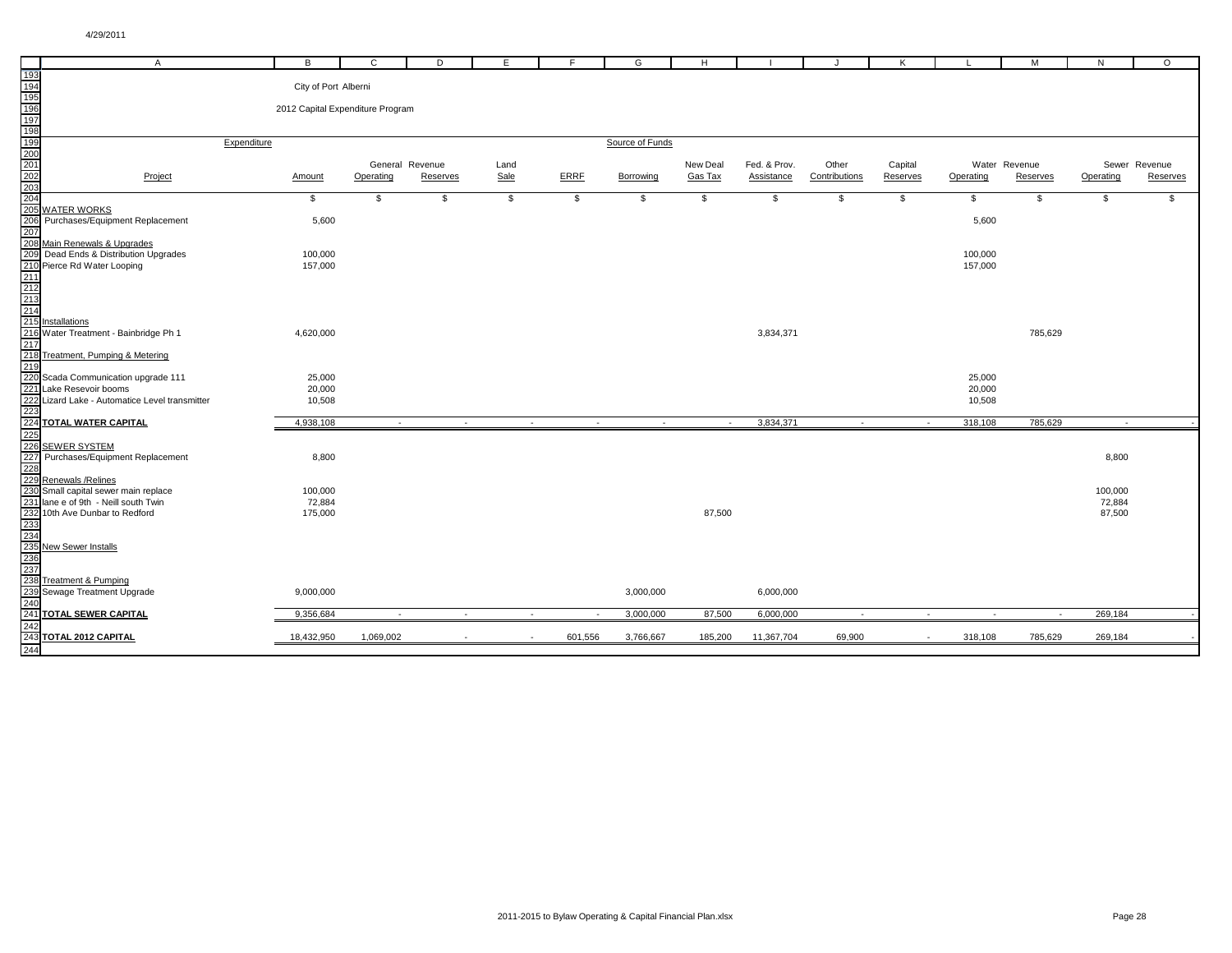|                          | $\overline{A}$                                | B                                | C         | D               | E            | -F      | G               | H        |              | - J           | K        | L         | M             | N         | $\circ$       |
|--------------------------|-----------------------------------------------|----------------------------------|-----------|-----------------|--------------|---------|-----------------|----------|--------------|---------------|----------|-----------|---------------|-----------|---------------|
|                          |                                               | City of Port Alberni             |           |                 |              |         |                 |          |              |               |          |           |               |           |               |
|                          |                                               |                                  |           |                 |              |         |                 |          |              |               |          |           |               |           |               |
|                          |                                               | 2013 Capital Expenditure Program |           |                 |              |         |                 |          |              |               |          |           |               |           |               |
|                          |                                               |                                  |           |                 |              |         |                 |          |              |               |          |           |               |           |               |
|                          |                                               |                                  |           |                 |              |         |                 |          |              |               |          |           |               |           |               |
|                          | Expenditure                                   |                                  |           |                 |              |         | Source of Funds |          |              |               |          |           |               |           |               |
|                          |                                               |                                  |           |                 |              |         |                 |          |              |               |          |           |               |           |               |
|                          |                                               |                                  |           | General Revenue | Land         |         |                 | New Deal | Fed. & Prov. | Other         | Capital  |           | Water Revenue |           | Sewer Revenue |
|                          | Project                                       | Amount                           | Operating | Reserves        | Sale         | ERRE    | Borrowing       | Gas Tax  | Assistance   | Contributions | Reserves | Operating | Reserves      | Operating | Reserves      |
|                          |                                               |                                  |           |                 |              |         |                 |          |              |               |          |           |               |           |               |
|                          |                                               | \$                               | \$        | \$              | $\mathbb{S}$ | \$      | \$              | \$       | \$           | \$            | \$       | \$        | \$            | \$        | \$            |
|                          | ADMINISTRATION                                |                                  |           |                 |              |         |                 |          |              |               |          |           |               |           |               |
|                          | Purchases/Equipment Replacement               | 85,000                           |           |                 |              | 85,000  |                 |          |              |               |          |           |               |           |               |
|                          |                                               |                                  |           |                 |              |         |                 |          |              |               |          |           |               |           |               |
|                          |                                               |                                  |           |                 |              |         |                 |          |              |               |          |           |               |           |               |
|                          | POLICE PROTECTION                             |                                  |           |                 |              |         |                 |          |              |               |          |           |               |           |               |
|                          | Purchases/Equipment Replacement               | 5,000                            | 5,000     |                 |              |         |                 |          |              |               |          |           |               |           |               |
| 261<br>262<br>263        |                                               |                                  |           |                 |              |         |                 |          |              |               |          |           |               |           |               |
|                          | FIRE DEPARTMENT                               |                                  |           |                 |              |         |                 |          |              |               |          |           |               |           |               |
|                          | Purchases/Equipment Replacement               | 157,250                          | 116,250   |                 |              | 41,000  |                 |          |              |               |          |           |               |           |               |
| 264<br>265<br>266<br>267 |                                               |                                  |           |                 |              |         |                 |          |              |               |          |           |               |           |               |
|                          |                                               |                                  |           |                 |              |         |                 |          |              |               |          |           |               |           |               |
|                          | <b>TRANSPORTATION SERVICES</b>                |                                  |           |                 |              |         |                 |          |              |               |          |           |               |           |               |
|                          | Purchases/Equipment Replacement               | 674,610                          | 44,418    |                 |              | 630,192 |                 |          |              |               |          |           |               |           |               |
|                          |                                               |                                  |           |                 |              |         |                 |          |              |               |          |           |               |           |               |
| 270                      | PAVING & ROAD CONSTRUCTION                    |                                  |           |                 |              |         |                 |          |              |               |          |           |               |           |               |
| 271                      | 6th Ave - Morton to Redford                   | 75,000                           | 75,000    |                 |              |         |                 |          |              |               |          |           |               |           |               |
|                          | 7th Ave - Redford St to Bute St (ptp)         | 218,608                          | 218,608   |                 |              |         |                 |          |              |               |          |           |               |           |               |
|                          | 7th Ave - Bute St to Burde St (ptp)           | 230,753                          | 230,753   |                 |              |         |                 |          |              |               |          |           |               |           |               |
| 274                      | 7th Ave - Burde St to North Park Dr (ptp)     | 182,173                          | 182,173   |                 |              |         |                 |          |              |               |          |           |               |           |               |
| 275                      | Harbour Rd Indust Route                       | 2,400,000                        |           |                 |              |         | 2,400,000       |          |              |               |          |           |               |           |               |
|                          |                                               |                                  |           |                 |              |         |                 |          |              |               |          |           |               |           |               |
| 277                      | TRAFFIC UPGRADES                              |                                  |           |                 |              |         |                 |          |              |               |          |           |               |           |               |
|                          |                                               |                                  |           |                 |              |         |                 |          |              |               |          |           |               |           |               |
| 278<br>279<br>280        |                                               |                                  |           |                 |              |         |                 |          |              |               |          |           |               |           |               |
|                          | <b>STORM DRAINS</b>                           |                                  |           |                 |              |         |                 |          |              |               |          |           |               |           |               |
| 28 <sup>2</sup>          | Storm Drain Renewal Project - TBA             |                                  |           |                 |              |         |                 |          |              |               |          |           |               |           |               |
|                          | 10th Ave Argyle to China Creek                | 175,000                          | 87,500    |                 |              |         |                 | 87,500   |              |               |          |           |               |           |               |
|                          | Small Capital Storm Main replace              | 100,000                          | 50,000    |                 |              |         |                 | 50,000   |              |               |          |           |               |           |               |
| 284                      |                                               |                                  |           |                 |              |         |                 |          |              |               |          |           |               |           |               |
|                          | 7th Ave - Redford St to Bute St (ptp)         | 59,620                           | 59,620    |                 |              |         |                 |          |              |               |          |           |               |           |               |
|                          | 7th Ave - Bute St to Burde St (ptp)           | 62,933                           | 62,933    |                 |              |         |                 |          |              |               |          |           |               |           |               |
| 287                      | 7th Ave - Burde St to North Park Dr (ptp)     | 49,684                           | 49,684    |                 |              |         |                 |          |              |               |          |           |               |           |               |
| 288                      |                                               |                                  |           |                 |              |         |                 |          |              |               |          |           |               |           |               |
| 289                      |                                               |                                  |           |                 |              |         |                 |          |              |               |          |           |               |           |               |
| 290                      | <b>WORKS - OTHER</b>                          |                                  |           |                 |              |         |                 |          |              |               |          |           |               |           |               |
| 291<br>292               | Streetlight Upgrade - Helen St                | 88,326                           | 88,326    |                 |              |         |                 |          |              |               |          |           |               |           |               |
|                          | Gertrude Bridge at Kitsuksis                  | 200,000                          | 200,000   |                 |              |         |                 |          |              |               |          |           |               |           |               |
|                          |                                               |                                  |           |                 |              |         |                 |          |              |               |          |           |               |           |               |
| 294                      | <b>CULTURAL SERVICES</b>                      |                                  |           |                 |              |         |                 |          |              |               |          |           |               |           |               |
|                          | Purchases/Equipment Replacement - Museum      |                                  |           |                 |              |         |                 |          |              |               |          |           |               |           |               |
| 296                      | Purchases/Equipment Replacement - McLean Mill | 29,900                           |           |                 |              |         |                 |          |              | 29,900        |          |           |               |           |               |
| 297                      |                                               |                                  |           |                 |              |         |                 |          |              |               |          |           |               |           |               |
| 298                      | <b>PARKS &amp; RECREATION</b>                 |                                  |           |                 |              |         |                 |          |              |               |          |           |               |           |               |
| 299<br>300               | <b>Bob Daily Track resurfacing</b>            | 700,000                          |           |                 |              |         |                 |          | 350,000      |               | 350,000  |           |               |           |               |
|                          |                                               |                                  |           |                 |              |         |                 |          |              |               |          |           |               |           |               |
|                          | 301<br>302 <mark>TOTAL GENERAL CAPITAL</mark> |                                  |           |                 |              |         |                 |          |              |               |          |           |               |           |               |
|                          |                                               | 5,493,857                        | 1,470,265 | $\sim$          | $\sim$       | 756,192 | 2,400,000       | 137,500  | 350,000      | 29,900        | 350,000  | $\sim$    | $\sim$        | $\sim$    |               |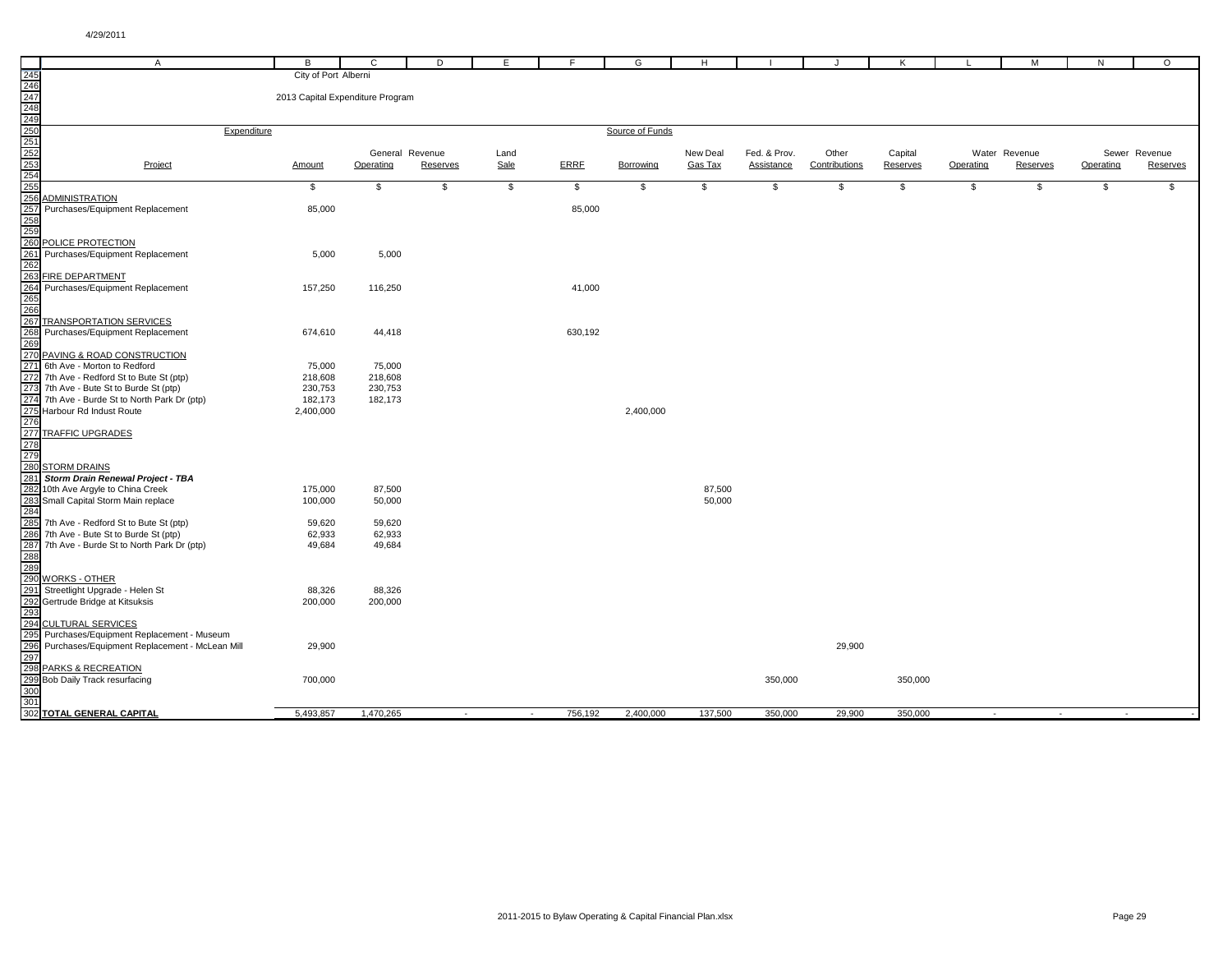| $\mathbf{C}$<br>$\overline{A}$<br>B<br>D<br>E<br>G<br>Н.<br>K<br>City of Port Alberni                                                                         | М<br>N                         | $\circ$  |
|---------------------------------------------------------------------------------------------------------------------------------------------------------------|--------------------------------|----------|
|                                                                                                                                                               |                                |          |
|                                                                                                                                                               |                                |          |
|                                                                                                                                                               |                                |          |
|                                                                                                                                                               |                                |          |
| 2013 Capital Expenditure Program                                                                                                                              |                                |          |
|                                                                                                                                                               |                                |          |
|                                                                                                                                                               |                                |          |
| Source of Funds<br>Expenditure                                                                                                                                |                                |          |
| Other<br>General Revenue<br>New Deal<br>Fed. & Prov.<br>Capital<br>Land                                                                                       | Sewer Revenue<br>Water Revenue |          |
| ERRE<br>Project<br>Sale<br>Gas Tax<br>Contributions<br>Reserves<br>Operating<br>Reserves<br>Borrowing<br><b>Assistance</b><br>Operating<br>Amount             | Operating<br>Reserves          | Reserves |
|                                                                                                                                                               |                                |          |
| \$<br>\$<br>\$<br>$\mathbb{S}$<br>\$<br>\$<br>\$<br>\$<br>\$<br>$\mathbb{S}$<br>\$                                                                            | \$<br>\$                       | S.       |
| 315<br><b>WATER WORKS</b>                                                                                                                                     |                                |          |
| 316<br>Purchases/Equipment Replacement<br>4,400<br>4,400                                                                                                      |                                |          |
| 317                                                                                                                                                           |                                |          |
| 318 Main Renewals & Upgrades                                                                                                                                  |                                |          |
| Dead Ends & Distribution Upgrades<br>100,000<br>100,000<br>319                                                                                                |                                |          |
| 320<br>2nd Ave - Stirling to Melrose to 3rd Ave<br>300,000<br>300,000                                                                                         |                                |          |
| 321<br>322                                                                                                                                                    |                                |          |
| Installations                                                                                                                                                 |                                |          |
| 323<br>Water Treatment Sproat Lake - Phase 2<br>6,020,000<br>2,020,000<br>4,000,000                                                                           |                                |          |
| 324                                                                                                                                                           |                                |          |
| 325<br>Treatment, Pumping & Metering                                                                                                                          |                                |          |
| 326<br>327                                                                                                                                                    |                                |          |
| 328 TOTAL WATER CAPITAL<br>2,020,000<br>6,424,400<br>4,000,000<br>404,400<br>$\sim$<br>$\sim$<br>$\sim$<br>$\sim$<br>$\sim$<br>$\sim$<br>$\sim$               | $\sim$<br>$\sim$               |          |
| 329                                                                                                                                                           |                                |          |
|                                                                                                                                                               |                                |          |
| 330 SEWER SYSTEM<br>331 Purchases/Equipm<br>332<br>Purchases/Equipment Replacement<br>37,500                                                                  | 37,500                         |          |
|                                                                                                                                                               |                                |          |
| <u>oco.</u><br>333 Renewals /Relines<br>334 Small Capital Sewer Main Replace<br>335 10th Ave Dry Creek to Argyle                                              |                                |          |
| 300,000                                                                                                                                                       | 300,000                        |          |
| 175,000                                                                                                                                                       | 175,000                        |          |
| 336                                                                                                                                                           |                                |          |
| $\frac{1}{337}$<br><b>New Sewer Installs</b>                                                                                                                  |                                |          |
| 338<br>339<br>340                                                                                                                                             |                                |          |
|                                                                                                                                                               |                                |          |
| <b>Treatment &amp; Pumping</b>                                                                                                                                |                                |          |
| 341<br><b>SCADA Communication Upgrades</b><br>50,000<br>342                                                                                                   | 50,000                         |          |
| 562,500<br>343 TOTAL SEWER CAPITAL<br>$\sim$<br>$\sim$<br>$\sim$<br>$\sim$<br>$\sim$<br>$\sim$<br>$\sim$<br>$\sim$<br>$\sim$<br>$\sim$                        | 562,500<br>$\sim$              |          |
| 344                                                                                                                                                           |                                |          |
| 345 TOTAL 2013 CAPITAL<br>12,480,757<br>756,192<br>137,500<br>4,350,000<br>350,000<br>1,470,265<br>4,420,000<br>29,900<br>404,400<br>$\overline{\phantom{a}}$ | 562.500                        |          |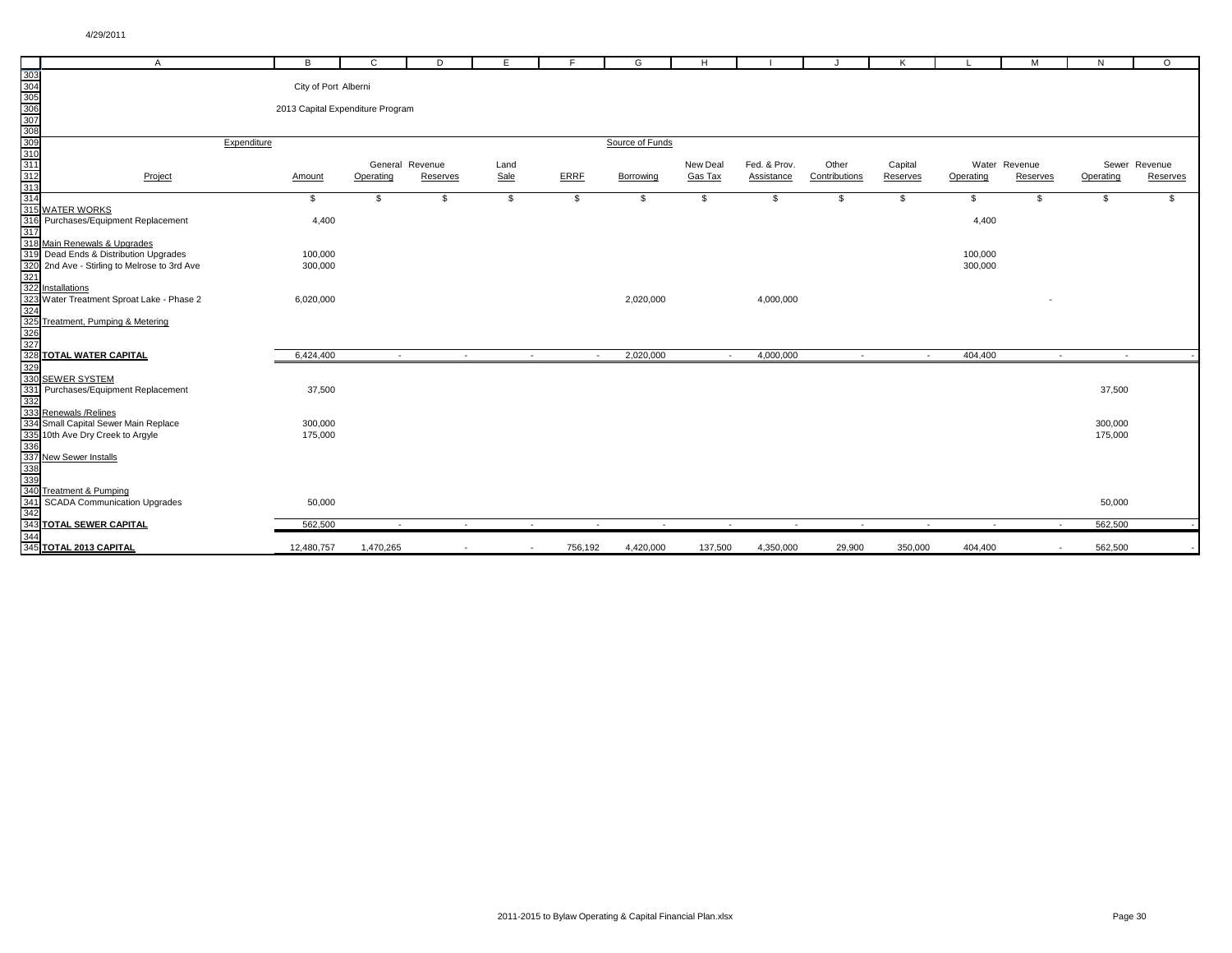| 346                                                                              | $\mathsf{A}$                                                                                 | В                    | $\mathsf{C}$                     | D                           | E          | E                           | G               | H                           |              | J.            | К                        |           | M                           | N                  | $\circ$       |
|----------------------------------------------------------------------------------|----------------------------------------------------------------------------------------------|----------------------|----------------------------------|-----------------------------|------------|-----------------------------|-----------------|-----------------------------|--------------|---------------|--------------------------|-----------|-----------------------------|--------------------|---------------|
|                                                                                  |                                                                                              | City of Port Alberni |                                  |                             |            |                             |                 |                             |              |               |                          |           |                             |                    |               |
|                                                                                  |                                                                                              |                      |                                  |                             |            |                             |                 |                             |              |               |                          |           |                             |                    |               |
|                                                                                  |                                                                                              |                      | 2014 Capital Expenditure Program |                             |            |                             |                 |                             |              |               |                          |           |                             |                    |               |
|                                                                                  |                                                                                              |                      |                                  |                             |            |                             |                 |                             |              |               |                          |           |                             |                    |               |
| 347<br>348<br>349<br>350<br>350<br>352<br>352<br>353<br>354<br>355<br>356<br>357 | Expenditure                                                                                  |                      |                                  |                             |            |                             | Source of Funds |                             |              |               |                          |           |                             |                    |               |
|                                                                                  |                                                                                              |                      |                                  |                             |            |                             |                 |                             |              |               |                          |           |                             |                    |               |
|                                                                                  |                                                                                              |                      |                                  | General Revenue             | Land       |                             |                 | New Deal                    | Fed. & Prov. | Other         | Capital                  |           | Water Revenue               |                    | Sewer Revenue |
|                                                                                  | Project                                                                                      | Amount               | Operating                        | Reserves                    | Sale       | <b>ERRF</b>                 | Borrowing       | Gas Tax                     | Assistance   | Contributions | Reserves                 | Operating | Reserves                    | Operating          | Reserves      |
|                                                                                  |                                                                                              | $\mathbf{s}$         | $\mathbf{\hat{s}}$               | $\boldsymbol{\hat{\theta}}$ | $\sqrt{2}$ | $\boldsymbol{\hat{\theta}}$ | $\mathbf{s}$    | $\boldsymbol{\hat{\theta}}$ | S            | $\sqrt{3}$    | $\mathbf{s}$             | \$        | $\boldsymbol{\hat{\theta}}$ | $\mathbf{\hat{s}}$ | \$            |
| 358                                                                              | ADMINISTRATION                                                                               |                      |                                  |                             |            |                             |                 |                             |              |               |                          |           |                             |                    |               |
| 359                                                                              | Purchases/Equipment Replacement                                                              | 85,000               |                                  |                             |            | 85,000                      |                 |                             |              |               |                          |           |                             |                    |               |
| 360                                                                              | Replace Telephone system                                                                     | 150,000              | 150,000                          |                             |            |                             |                 |                             |              |               |                          |           |                             |                    |               |
| 361                                                                              |                                                                                              |                      |                                  |                             |            |                             |                 |                             |              |               |                          |           |                             |                    |               |
| 362<br>363                                                                       | POLICE PROTECTION<br>Purchases/Equipment Replacement                                         |                      |                                  |                             |            |                             |                 |                             |              |               |                          |           |                             |                    |               |
| 364                                                                              |                                                                                              |                      |                                  |                             |            |                             |                 |                             |              |               |                          |           |                             |                    |               |
| 365                                                                              | FIRE DEPARTMENT                                                                              |                      |                                  |                             |            |                             |                 |                             |              |               |                          |           |                             |                    |               |
| 366                                                                              | Purchases/Equipment Replacement                                                              | 263,560              | 263,560                          |                             |            |                             |                 |                             |              |               |                          |           |                             |                    |               |
| 367<br>368                                                                       | <b>TRANSPORTATION SERVICES</b>                                                               |                      |                                  |                             |            |                             |                 |                             |              |               |                          |           |                             |                    |               |
| 369                                                                              | Purchases/Equipment Replacement                                                              | 510,039              | 20,901                           |                             |            | 489,138                     |                 |                             |              |               |                          |           |                             |                    |               |
| 370                                                                              |                                                                                              |                      |                                  |                             |            |                             |                 |                             |              |               |                          |           |                             |                    |               |
| 371                                                                              | PAVING & ROAD CONSTRUCTION                                                                   |                      |                                  |                             |            |                             |                 |                             |              |               |                          |           |                             |                    |               |
| 372                                                                              | 3rd Ave - Dunbar to Redford                                                                  | 350,000              | 350,000                          |                             |            |                             |                 |                             |              |               |                          |           |                             |                    |               |
|                                                                                  | 373 Gertrude - Johnston to Comptom Phase 1<br>374 Elizabeth - Arrowsmith Rd to Lathom (230m) | 200,000<br>200,000   | 200,000<br>200,000               |                             |            |                             |                 |                             |              |               |                          |           |                             |                    |               |
| 375                                                                              | Harbour Rd Indust Route                                                                      | 1,700,000            |                                  |                             |            |                             | 1,700,000       |                             |              |               |                          |           |                             |                    |               |
| 376                                                                              |                                                                                              |                      |                                  |                             |            |                             |                 |                             |              |               |                          |           |                             |                    |               |
| 377                                                                              |                                                                                              |                      |                                  |                             |            |                             |                 |                             |              |               |                          |           |                             |                    |               |
| 378<br>379                                                                       | <b>TRAFFIC UPGRADES</b>                                                                      |                      |                                  |                             |            |                             |                 |                             |              |               |                          |           |                             |                    |               |
| 380                                                                              |                                                                                              |                      |                                  |                             |            |                             |                 |                             |              |               |                          |           |                             |                    |               |
| 381                                                                              | <b>STORM DRAINS</b>                                                                          |                      |                                  |                             |            |                             |                 |                             |              |               |                          |           |                             |                    |               |
| 382                                                                              | 4227 8th Ave to South                                                                        | 48,000               | 48,000                           |                             |            |                             |                 |                             |              |               |                          |           |                             |                    |               |
| 383                                                                              | Johnston St - Elizabeth St to Gertrude St                                                    | 55,000               | 55,000                           |                             |            |                             |                 |                             |              |               |                          |           |                             |                    |               |
| 385                                                                              | 384 Small Capital Storm Replacements                                                         | 200,000              | 100,000                          |                             |            |                             |                 | 100,000                     |              |               |                          |           |                             |                    |               |
| 386                                                                              | <b>NORKS - OTHER</b>                                                                         |                      |                                  |                             |            |                             |                 |                             |              |               |                          |           |                             |                    |               |
| 387                                                                              | City Hall east parking lot upgrade                                                           | 40,000               | 40,000                           |                             |            |                             |                 |                             |              |               |                          |           |                             |                    |               |
| 388                                                                              | Upper 3rd Ave Planters Removal/Brick curb                                                    | 25,000               | 25,000                           |                             |            |                             |                 |                             |              |               |                          |           |                             |                    |               |
| 389<br>390                                                                       |                                                                                              |                      |                                  |                             |            |                             |                 |                             |              |               |                          |           |                             |                    |               |
| 391                                                                              | CULTURAL SERVICES                                                                            |                      |                                  |                             |            |                             |                 |                             |              |               |                          |           |                             |                    |               |
| 392                                                                              | Purchases/Equipment Replacement - Museum                                                     |                      |                                  |                             |            |                             |                 |                             |              |               |                          |           |                             |                    |               |
| 393                                                                              | Purchases/Equipment Replacement - McLean Mill                                                | 29,900               |                                  |                             |            |                             |                 |                             |              | 29,900        |                          |           |                             |                    |               |
| 394<br>395                                                                       |                                                                                              |                      |                                  |                             |            |                             |                 |                             |              |               |                          |           |                             |                    |               |
| 396                                                                              | <b>PARKS &amp; RECREATION</b><br>Unit 602                                                    | 30,000               |                                  |                             |            | 30,000                      |                 |                             |              |               |                          |           |                             |                    |               |
| 397                                                                              | <b>Unit 603</b>                                                                              | 30,000               |                                  |                             |            | 30,000                      |                 |                             |              |               |                          |           |                             |                    |               |
|                                                                                  | 398 Unit 608                                                                                 | 120,000              |                                  |                             |            | 120,000                     |                 |                             |              |               |                          |           |                             |                    |               |
|                                                                                  |                                                                                              |                      |                                  |                             |            |                             |                 |                             |              |               |                          |           |                             |                    |               |
|                                                                                  |                                                                                              |                      |                                  |                             |            |                             |                 |                             |              |               |                          |           |                             |                    |               |
| 399<br>400<br>401<br>402                                                         |                                                                                              |                      |                                  |                             |            |                             |                 |                             |              |               |                          |           |                             |                    |               |
| 403                                                                              |                                                                                              |                      |                                  |                             |            |                             |                 |                             |              |               |                          |           |                             |                    |               |
|                                                                                  | 404 TOTAL GENERAL CAPITAL                                                                    | 4,036,499            | 1,452,461                        | $\sim$                      | $\sim$     | 754,138                     | 1,700,000       | 100,000                     | $\sim$       | 29,900        | $\overline{\phantom{a}}$ | $\sim$    | $\sim$                      |                    |               |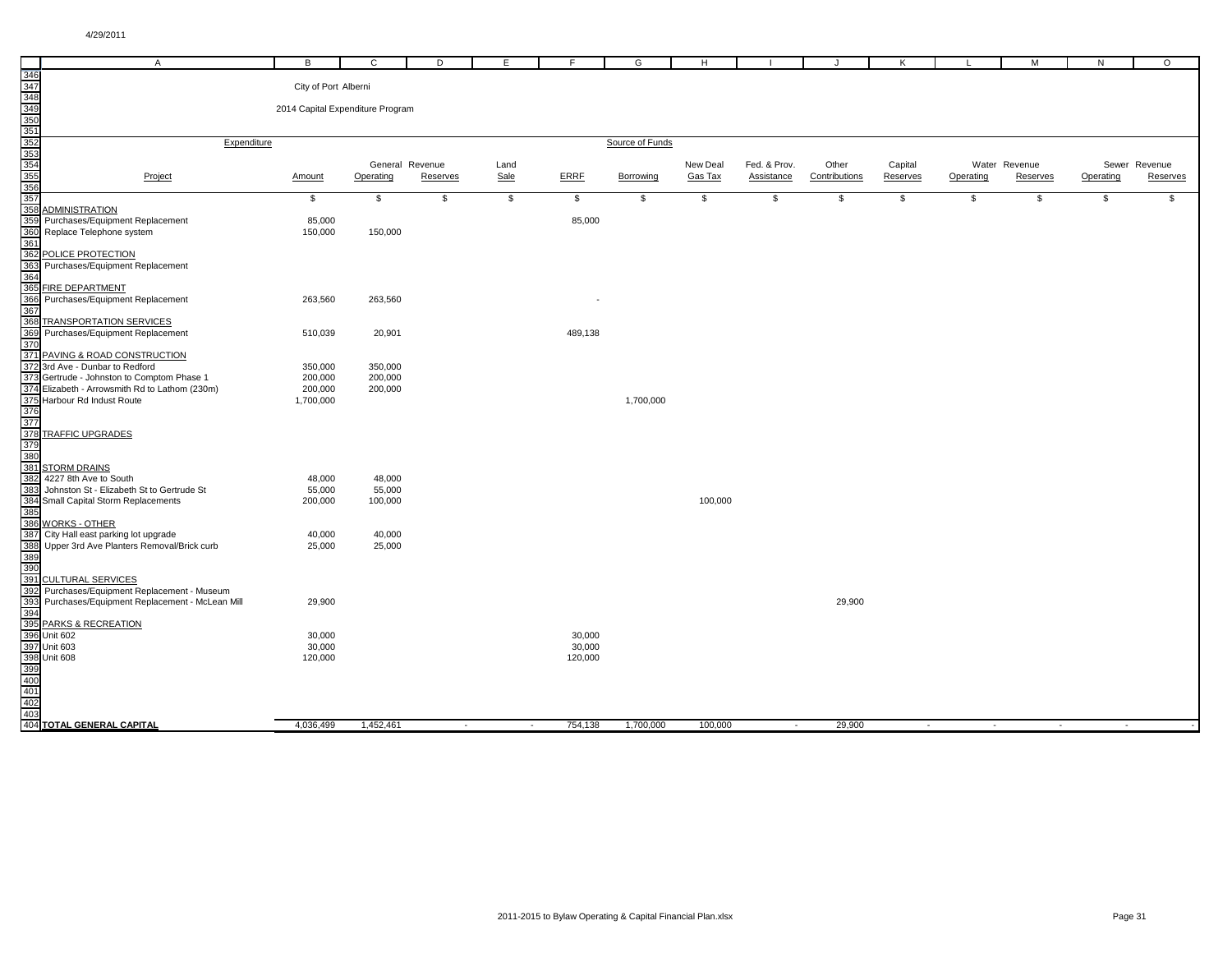|                 | $\mathsf{A}$                                                                                                                                                                                                   | B                                | $\mathbf{C}$ | D                  | E      | E                | G                        | H            |                   | J                           | K                        | <b>L</b>     | M              | N         | $\circ$       |
|-----------------|----------------------------------------------------------------------------------------------------------------------------------------------------------------------------------------------------------------|----------------------------------|--------------|--------------------|--------|------------------|--------------------------|--------------|-------------------|-----------------------------|--------------------------|--------------|----------------|-----------|---------------|
|                 | A<br>405<br>406<br>408<br>409<br>411<br>411<br>411<br>411<br>415<br>415<br>Purchases/Equipment Replacement<br>418<br>Purchases/Equipment Replacement<br>418                                                    |                                  |              |                    |        |                  |                          |              |                   |                             |                          |              |                |           |               |
|                 |                                                                                                                                                                                                                | City of Port Alberni             |              |                    |        |                  |                          |              |                   |                             |                          |              |                |           |               |
|                 |                                                                                                                                                                                                                |                                  |              |                    |        |                  |                          |              |                   |                             |                          |              |                |           |               |
|                 |                                                                                                                                                                                                                | 2014 Capital Expenditure Program |              |                    |        |                  |                          |              |                   |                             |                          |              |                |           |               |
|                 |                                                                                                                                                                                                                |                                  |              |                    |        |                  |                          |              |                   |                             |                          |              |                |           |               |
|                 |                                                                                                                                                                                                                |                                  |              |                    |        |                  |                          |              |                   |                             |                          |              |                |           |               |
|                 | Expenditure                                                                                                                                                                                                    |                                  |              |                    |        |                  | Source of Funds          |              |                   |                             |                          |              |                |           |               |
|                 |                                                                                                                                                                                                                |                                  |              | General Revenue    | Land   |                  |                          | New Deal     | Fed. & Prov.      | Other                       | Capital                  |              | Water Revenue  |           | Sewer Revenue |
|                 |                                                                                                                                                                                                                | Amount                           | Operating    | Reserves           | Sale   | <b>ERRF</b>      | Borrowing                | Gas Tax      | <b>Assistance</b> | Contributions               | Reserves                 | Operating    | Reserves       | Operating | Reserves      |
|                 |                                                                                                                                                                                                                |                                  |              |                    |        |                  |                          |              |                   |                             |                          |              |                |           |               |
|                 |                                                                                                                                                                                                                | s.                               | \$           | $\mathbf{\hat{s}}$ | \$     | $\mathfrak{s}$   | \$                       | $\mathbf{s}$ | \$                | $\boldsymbol{\hat{\theta}}$ | $\sqrt{3}$               | $\mathbf{s}$ | $\mathsf{s}$   | \$.       | \$            |
|                 |                                                                                                                                                                                                                |                                  |              |                    |        |                  |                          |              |                   |                             |                          |              |                |           |               |
|                 |                                                                                                                                                                                                                | 6,600                            |              |                    |        |                  |                          |              |                   |                             |                          | 6,600        |                |           |               |
|                 |                                                                                                                                                                                                                |                                  |              |                    |        |                  |                          |              |                   |                             |                          |              |                |           |               |
|                 | 419<br>419<br>420 Main Renewals & Upgrades                                                                                                                                                                     |                                  |              |                    |        |                  |                          |              |                   |                             |                          |              |                |           |               |
| 421             | Deadends & Distribution Upgrades                                                                                                                                                                               | 100,000                          |              |                    |        |                  |                          |              |                   |                             |                          | 100,000      |                |           |               |
|                 |                                                                                                                                                                                                                | 150,000                          |              |                    |        |                  |                          |              |                   |                             |                          | 150,000      |                |           |               |
|                 |                                                                                                                                                                                                                |                                  |              |                    |        |                  |                          |              |                   |                             |                          |              |                |           |               |
|                 |                                                                                                                                                                                                                |                                  |              |                    |        |                  |                          |              |                   |                             |                          |              |                |           |               |
|                 | $\frac{421}{422}$ Pieadenas & Distribution Opgradence<br>$\frac{422}{423}$ Installations<br>$\frac{425}{426}$<br>$\frac{426}{426}$ Treatment, Pumping & Metering<br>$\frac{428}{428}$ Backup Genset Arrowsmith |                                  |              |                    |        |                  |                          |              |                   |                             |                          |              |                |           |               |
|                 |                                                                                                                                                                                                                |                                  |              |                    |        |                  |                          |              |                   |                             |                          |              |                |           |               |
|                 |                                                                                                                                                                                                                |                                  |              |                    |        |                  |                          |              |                   |                             |                          |              |                |           |               |
|                 |                                                                                                                                                                                                                | 100,000                          |              |                    |        |                  |                          |              |                   |                             |                          | 100,000      |                |           |               |
| $\frac{1}{429}$ |                                                                                                                                                                                                                |                                  |              |                    |        |                  |                          |              |                   |                             |                          |              |                |           |               |
| 430             | TOTAL WATER CAPITAL                                                                                                                                                                                            | 356,600                          | $\sim$       | $\sim$             |        | $\sim$<br>$\sim$ | $\sim$                   | $\sim$       | $\sim$            | $\sim$                      | $\sim$                   | 356,600      | $\sim$         | $\sim$    |               |
| 431             |                                                                                                                                                                                                                |                                  |              |                    |        |                  |                          |              |                   |                             |                          |              |                |           |               |
|                 | 432 SEWER SYSTEM<br>433 Purchases/Equipm                                                                                                                                                                       |                                  |              |                    |        |                  |                          |              |                   |                             |                          |              |                |           |               |
|                 | Purchases/Equipment Replacement                                                                                                                                                                                | 18,471                           |              |                    |        |                  |                          |              |                   |                             |                          |              |                | 18,471    |               |
|                 | 434<br>435 Renewals / Relines                                                                                                                                                                                  |                                  |              |                    |        |                  |                          |              |                   |                             |                          |              |                |           |               |
|                 | 436 Small Capital Main Replacements                                                                                                                                                                            | 100,000                          |              |                    |        |                  |                          |              |                   |                             |                          |              |                | 100,000   |               |
|                 | 10th Ave - Argyle to China Creek                                                                                                                                                                               | 275,000                          |              |                    |        |                  |                          |              |                   |                             |                          |              |                | 275,000   |               |
|                 | $\frac{437}{438}$ 10th Ave - Argyle to<br>$\frac{437}{438}$<br>$\frac{439}{440}$<br>$\frac{440}{441}$ New Sewer Installs                                                                                       |                                  |              |                    |        |                  |                          |              |                   |                             |                          |              |                |           |               |
|                 |                                                                                                                                                                                                                |                                  |              |                    |        |                  |                          |              |                   |                             |                          |              |                |           |               |
|                 |                                                                                                                                                                                                                |                                  |              |                    |        |                  |                          |              |                   |                             |                          |              |                |           |               |
|                 |                                                                                                                                                                                                                |                                  |              |                    |        |                  |                          |              |                   |                             |                          |              |                |           |               |
|                 |                                                                                                                                                                                                                |                                  |              |                    |        |                  |                          |              |                   |                             |                          |              |                |           |               |
|                 |                                                                                                                                                                                                                |                                  |              |                    |        |                  |                          |              |                   |                             |                          |              |                |           |               |
|                 |                                                                                                                                                                                                                |                                  |              |                    |        |                  |                          |              |                   |                             |                          |              |                |           |               |
|                 | 112<br>442<br>443<br>444 Treatment & Pumping<br>445 4th Ave pumpstation backup generator                                                                                                                       | 65,000                           |              |                    |        |                  |                          |              |                   |                             |                          |              |                | 65,000    |               |
| 446             |                                                                                                                                                                                                                |                                  |              |                    |        |                  |                          |              |                   |                             |                          |              |                |           |               |
|                 | <b>447 TOTAL SEWER CAPITAL</b>                                                                                                                                                                                 | 458,471                          | $\sim$       | $\sim$             | $\sim$ | $\sim$           | $\overline{\phantom{a}}$ | $\sim$       | $\sim$            | $\overline{\phantom{a}}$    | $\overline{\phantom{a}}$ | $\sim$       | $\overline{a}$ | 458,471   |               |
|                 | 448<br>448<br>449 TOTAL 2014 CAPITAL                                                                                                                                                                           |                                  |              |                    |        |                  |                          |              |                   |                             |                          |              |                |           |               |
|                 |                                                                                                                                                                                                                | 4,851,570                        | 1,452,461    |                    | $\sim$ | 754,138          | 1,700,000                | 100,000      | $\sim$            | 29,900                      | $\overline{a}$           | 356,600      |                | 458,471   |               |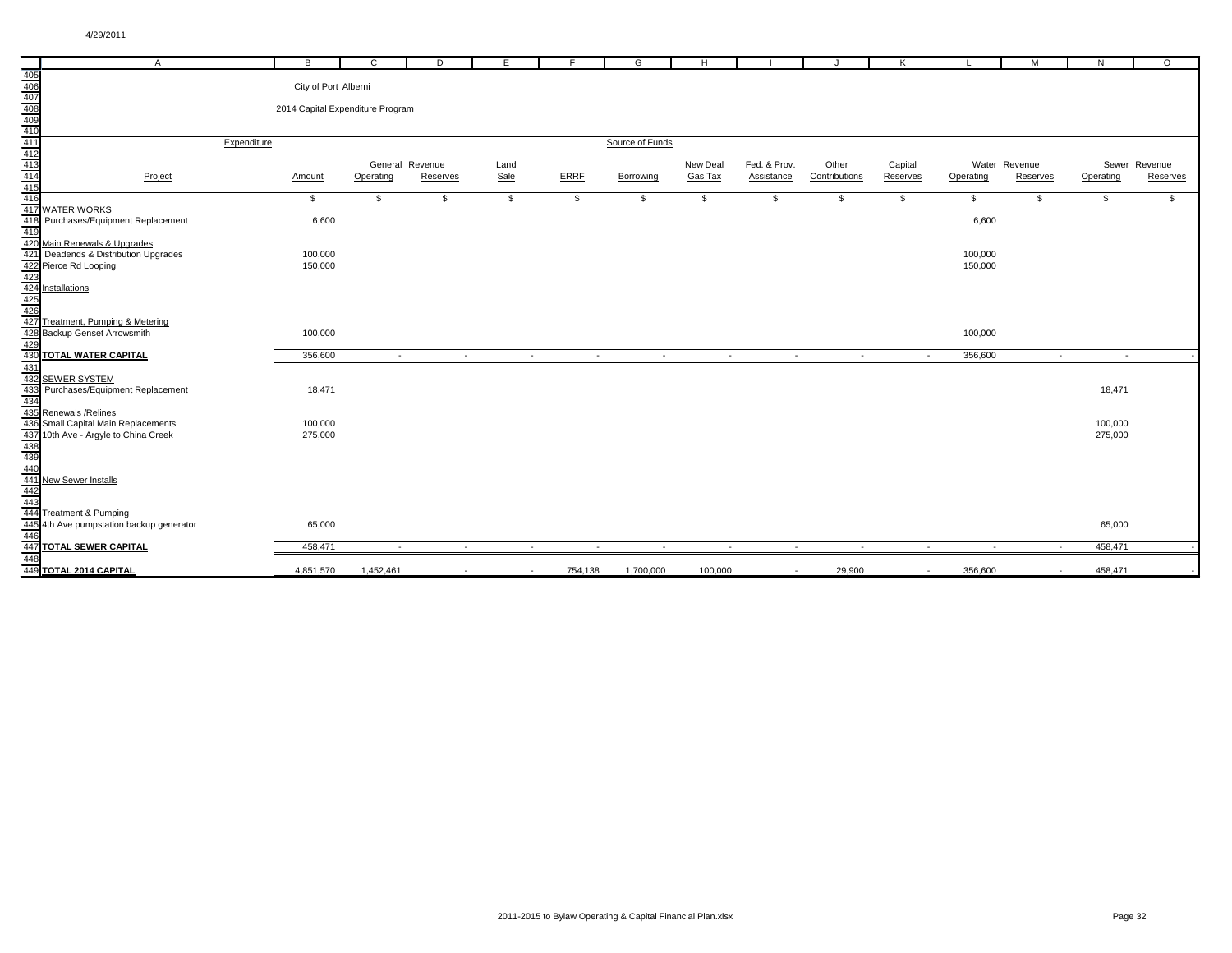|                                                                                         | $\overline{A}$                                                                              | B                                | $\mathbf C$        | D               | E.     | E       | G               | H        |                   | $\cdot$       | K        |           | M             | N         | $\circ$       |
|-----------------------------------------------------------------------------------------|---------------------------------------------------------------------------------------------|----------------------------------|--------------------|-----------------|--------|---------|-----------------|----------|-------------------|---------------|----------|-----------|---------------|-----------|---------------|
|                                                                                         |                                                                                             |                                  |                    |                 |        |         |                 |          |                   |               |          |           |               |           |               |
|                                                                                         |                                                                                             | City of Port Alberni             |                    |                 |        |         |                 |          |                   |               |          |           |               |           |               |
|                                                                                         |                                                                                             |                                  |                    |                 |        |         |                 |          |                   |               |          |           |               |           |               |
|                                                                                         |                                                                                             | 2015 Capital Expenditure Program |                    |                 |        |         |                 |          |                   |               |          |           |               |           |               |
|                                                                                         |                                                                                             |                                  |                    |                 |        |         |                 |          |                   |               |          |           |               |           |               |
|                                                                                         |                                                                                             |                                  |                    |                 |        |         |                 |          |                   |               |          |           |               |           |               |
|                                                                                         | Expenditure                                                                                 |                                  |                    |                 |        |         | Source of Funds |          |                   |               |          |           |               |           |               |
|                                                                                         |                                                                                             |                                  |                    |                 |        |         |                 |          |                   |               |          |           |               |           |               |
|                                                                                         |                                                                                             |                                  |                    | General Revenue | Land   |         |                 | New Deal | Fed. & Prov.      | Other         | Capital  |           | Water Revenue |           | Sewer Revenue |
|                                                                                         | Project                                                                                     | Amount                           | Operating          | Reserves        | Sale   | ERRF    | Borrowing       | Gas Tax  | <b>Assistance</b> | Contributions | Reserves | Operating | Reserves      | Operating | Reserves      |
|                                                                                         |                                                                                             | \$                               | \$                 | \$              | \$     | \$      | \$              | \$       | \$                | \$            | \$       | \$        | \$            | \$        | \$            |
| 450<br>451<br>452<br>453<br>454<br>453<br>461<br>462<br>462<br>463<br>463<br>463<br>463 | <b>ADMINISTRATION</b>                                                                       |                                  |                    |                 |        |         |                 |          |                   |               |          |           |               |           |               |
|                                                                                         | Purchases/Equipment Replacement                                                             | 85,000                           |                    |                 |        | 85,000  |                 |          |                   |               |          |           |               |           |               |
|                                                                                         |                                                                                             |                                  |                    |                 |        |         |                 |          |                   |               |          |           |               |           |               |
|                                                                                         |                                                                                             |                                  |                    |                 |        |         |                 |          |                   |               |          |           |               |           |               |
| 465<br>466<br>467                                                                       | POLICE PROTECTION                                                                           |                                  |                    |                 |        |         |                 |          |                   |               |          |           |               |           |               |
|                                                                                         | Purchases/Equipment Replacement                                                             | 5,000                            | 5,000              |                 |        |         |                 |          |                   |               |          |           |               |           |               |
|                                                                                         | 468<br>469 FIRE DEPARTMENT                                                                  |                                  |                    |                 |        |         |                 |          |                   |               |          |           |               |           |               |
| 470                                                                                     | Purchases/Equipment Replacement                                                             | 277,000                          | 277,000            |                 |        |         |                 |          |                   |               |          |           |               |           |               |
|                                                                                         |                                                                                             |                                  |                    |                 |        |         |                 |          |                   |               |          |           |               |           |               |
|                                                                                         | 471<br>472 TRANSPORTATION SERVICES                                                          |                                  |                    |                 |        |         |                 |          |                   |               |          |           |               |           |               |
| 473                                                                                     | Purchases/Equipment Replacement                                                             | 169,793                          | 19,000             |                 |        | 150,793 |                 |          |                   |               |          |           |               |           |               |
| 474                                                                                     |                                                                                             |                                  |                    |                 |        |         |                 |          |                   |               |          |           |               |           |               |
|                                                                                         | <mark>475 PAVING &amp; ROAD CONSTRUCTION</mark><br>476                                      |                                  |                    |                 |        |         |                 |          |                   |               |          |           |               |           |               |
|                                                                                         |                                                                                             |                                  |                    |                 |        |         |                 |          |                   |               |          |           |               |           |               |
|                                                                                         | 477 Harbour Rd Industrial Route                                                             | 2,730,000                        |                    |                 |        |         | 2,730,000       |          |                   |               |          |           |               |           |               |
|                                                                                         | 478 6th Ave - Argyle St to Dunbar (410m)                                                    | 280,000                          | 280,000            |                 |        |         |                 |          |                   |               |          |           |               |           |               |
|                                                                                         | 479 Gertrude St - Johnston to Compton Ph 2<br>480 Redford St - 11th Ave to San Mateo (700m) | 200,000<br>210,000               | 200,000<br>210,000 |                 |        |         |                 |          |                   |               |          |           |               |           |               |
|                                                                                         | 481 Mar St - 5th Ave to 6th Ave (110m)                                                      | 140,000                          | 140,000            |                 |        |         |                 |          |                   |               |          |           |               |           |               |
|                                                                                         | 482 7th Ave - Argyle St tp Angus St (140m)                                                  | 175,000                          | 175,000            |                 |        |         |                 |          |                   |               |          |           |               |           |               |
| 483                                                                                     |                                                                                             |                                  |                    |                 |        |         |                 |          |                   |               |          |           |               |           |               |
|                                                                                         | 484<br>484 TRAFFIC UPGRADES                                                                 | $\sim$                           |                    |                 |        |         |                 |          |                   |               |          |           |               |           |               |
|                                                                                         |                                                                                             |                                  |                    |                 |        |         |                 |          |                   |               |          |           |               |           |               |
|                                                                                         |                                                                                             |                                  |                    |                 |        |         |                 |          |                   |               |          |           |               |           |               |
|                                                                                         | <del>436</del><br>487 STORM DRAINS<br>488<br>489 Small Capital Storm Replacement            |                                  |                    |                 |        |         |                 |          |                   |               |          |           |               |           |               |
|                                                                                         |                                                                                             | 100,000                          | 50,000             |                 |        |         |                 | 50,000   |                   |               |          |           |               |           |               |
|                                                                                         | 490 Railway Culvert - Stamp Ave                                                             | 85,000                           | 85,000             |                 |        |         |                 |          |                   |               |          |           |               |           |               |
|                                                                                         | 491 6th Ave - Argyle St to Dunbar St                                                        | 65,000                           | 65,000             |                 |        |         |                 |          |                   |               |          |           |               |           |               |
| 492<br>493                                                                              |                                                                                             |                                  |                    |                 |        |         |                 |          |                   |               |          |           |               |           |               |
|                                                                                         |                                                                                             |                                  |                    |                 |        |         |                 |          |                   |               |          |           |               |           |               |
| 494                                                                                     | <b>WORKS - OTHER</b>                                                                        |                                  |                    |                 |        |         |                 |          |                   |               |          |           |               |           |               |
| 495                                                                                     | 496 3rd Ave - Dunbar to Burde, eastside blvd                                                | 40,000                           | 40,000             |                 |        |         |                 |          |                   |               |          |           |               |           |               |
|                                                                                         |                                                                                             |                                  |                    |                 |        |         |                 |          |                   |               |          |           |               |           |               |
|                                                                                         |                                                                                             |                                  |                    |                 |        |         |                 |          |                   |               |          |           |               |           |               |
|                                                                                         | 499<br>498<br>499 CULTURAL SERVICES<br>500 Purchases/Equipment Replacement - Museum         |                                  |                    |                 |        |         |                 |          |                   |               |          |           |               |           |               |
|                                                                                         |                                                                                             |                                  |                    |                 |        |         |                 |          |                   |               |          |           |               |           |               |
|                                                                                         | 501 Purchases/Equipment Replacement - McLean Mill                                           | 29,900                           |                    |                 |        |         |                 |          |                   | 29,900        |          |           |               |           |               |
| 502                                                                                     |                                                                                             |                                  |                    |                 |        |         |                 |          |                   |               |          |           |               |           |               |
|                                                                                         | 503 PARKS & RECREATION<br>504 Purchases/Equipment Replacement                               |                                  |                    |                 |        |         |                 |          |                   |               |          |           |               |           |               |
| 505                                                                                     |                                                                                             | 100,000                          |                    |                 |        | 100,000 |                 |          |                   |               |          |           |               |           |               |
| 506                                                                                     |                                                                                             |                                  |                    |                 |        |         |                 |          |                   |               |          |           |               |           |               |
|                                                                                         | 507 TOTAL GENERAL CAPITAL                                                                   | 4,691,693                        | 1,546,000          | $\sim$          | $\sim$ | 335,793 | 2,730,000       | 50,000   | $\sim$            | 29,900        | $\sim$   | $\sim$    | $\sim$        | $\sim$    |               |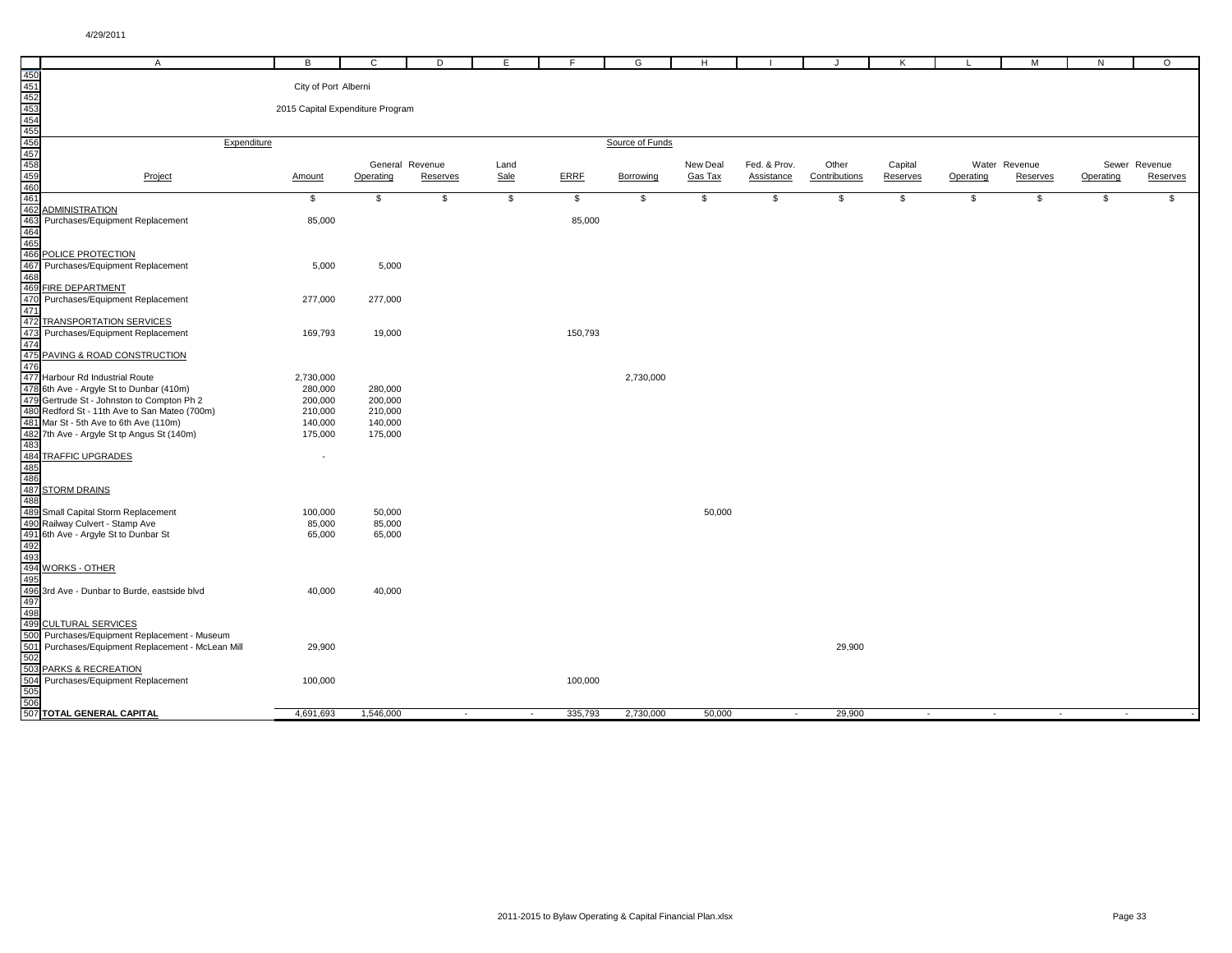|                                               | $\overline{A}$                                                             | B                                | $\mathbf{C}$ | D                        | E      | F.          | G               | H              |                   | J.            | К                        |           | M             | N                 | $\circ$       |
|-----------------------------------------------|----------------------------------------------------------------------------|----------------------------------|--------------|--------------------------|--------|-------------|-----------------|----------------|-------------------|---------------|--------------------------|-----------|---------------|-------------------|---------------|
|                                               |                                                                            |                                  |              |                          |        |             |                 |                |                   |               |                          |           |               |                   |               |
|                                               |                                                                            | City of Port Alberni             |              |                          |        |             |                 |                |                   |               |                          |           |               |                   |               |
|                                               |                                                                            | 2015 Capital Expenditure Program |              |                          |        |             |                 |                |                   |               |                          |           |               |                   |               |
|                                               |                                                                            |                                  |              |                          |        |             |                 |                |                   |               |                          |           |               |                   |               |
|                                               |                                                                            |                                  |              |                          |        |             |                 |                |                   |               |                          |           |               |                   |               |
|                                               | Expenditure                                                                |                                  |              |                          |        |             | Source of Funds |                |                   |               |                          |           |               |                   |               |
|                                               |                                                                            |                                  |              |                          |        |             |                 |                |                   |               |                          |           |               |                   |               |
|                                               |                                                                            |                                  |              | General Revenue          | Land   |             |                 | New Deal       | Fed. & Prov.      | Other         | Capital                  |           | Water Revenue |                   | Sewer Revenue |
|                                               | Project                                                                    | Amount                           | Operating    | Reserves                 | Sale   | <b>ERRF</b> | Borrowing       | <b>Gas Tax</b> | <b>Assistance</b> | Contributions | Reserves                 | Operating | Reserves      | Operating         | Reserves      |
|                                               |                                                                            |                                  |              |                          |        |             |                 |                |                   |               |                          |           |               |                   |               |
| 519                                           |                                                                            | \$                               | \$           | \$                       | \$     | \$          | \$              | \$             | \$                | \$            | \$                       | \$        | \$            | \$                | \$            |
| 520                                           | <b>WATER WORKS</b>                                                         |                                  |              |                          |        |             |                 |                |                   |               |                          |           |               |                   |               |
| 521                                           | Purchases/Equipment Replacement                                            | 4,400                            |              |                          |        |             |                 |                |                   |               |                          | 4,400     |               |                   |               |
| 522                                           |                                                                            |                                  |              |                          |        |             |                 |                |                   |               |                          |           |               |                   |               |
| 523                                           | Main Renewals & Upgrades                                                   |                                  |              |                          |        |             |                 |                |                   |               |                          | 100,000   |               |                   |               |
| 524                                           | Deadends & Distribution Upgrades<br>525 6th Ave Argyle to Dunbar           | 100,000<br>140,000               |              |                          |        |             |                 |                |                   |               |                          | 140,000   |               |                   |               |
|                                               |                                                                            |                                  |              |                          |        |             |                 |                |                   |               |                          |           |               |                   |               |
| 526<br>527<br>528<br>529<br>530               | Installations                                                              |                                  |              |                          |        |             |                 |                |                   |               |                          |           |               |                   |               |
|                                               |                                                                            |                                  |              |                          |        |             |                 |                |                   |               |                          |           |               |                   |               |
|                                               |                                                                            |                                  |              |                          |        |             |                 |                |                   |               |                          |           |               |                   |               |
|                                               | Treatment, Pumping & Metering                                              |                                  |              |                          |        |             |                 |                |                   |               |                          |           |               |                   |               |
| $\frac{535}{531}$                             |                                                                            |                                  |              |                          |        |             |                 |                |                   |               |                          |           |               |                   |               |
|                                               |                                                                            |                                  |              |                          |        |             |                 |                |                   |               |                          |           |               |                   |               |
| 533                                           | <b>TOTAL WATER CAPITAL</b>                                                 | 244,400                          | $\sim$       | $\sim$                   | $\sim$ | $\sim$      | $\sim$          | $\sim$         | $\sim$            | $\sim$        | $\sim$                   | 244,400   | $\sim$        | $\sim$            |               |
| 534                                           |                                                                            |                                  |              |                          |        |             |                 |                |                   |               |                          |           |               |                   |               |
| 535                                           | <b>SEWER SYSTEM</b>                                                        |                                  |              |                          |        |             |                 |                |                   |               |                          |           |               |                   |               |
|                                               | 333 SEWER STSTEM<br>536 Purchases<br>537 Renewals / Relines                | 8,400                            |              |                          |        |             |                 |                |                   |               |                          |           | 8,400         |                   |               |
|                                               |                                                                            |                                  |              |                          |        |             |                 |                |                   |               |                          |           |               |                   |               |
|                                               |                                                                            |                                  |              |                          |        |             |                 |                |                   |               |                          |           |               |                   |               |
|                                               | 539 Small Capital Main Replacements                                        | 100,000                          |              |                          |        |             |                 |                |                   |               |                          |           |               | 100,000           |               |
| 541                                           | 540 Argyle Forcemain Somass R Crossing<br>Lane behind 2573 12th ave reline | 250,000<br>25,000                |              |                          |        |             |                 |                |                   |               |                          |           |               | 250,000<br>25,000 |               |
|                                               |                                                                            | 50,000                           |              |                          |        |             |                 |                |                   |               |                          |           |               | 50,000            |               |
|                                               | 542 4th Ave & Neill St reline<br>543 2693 9th Ave                          | 20,000                           |              |                          |        |             |                 |                |                   |               |                          |           |               | 20,000            |               |
|                                               |                                                                            |                                  |              |                          |        |             |                 |                |                   |               |                          |           |               |                   |               |
|                                               | <b>New Sewer Installs</b>                                                  |                                  |              |                          |        |             |                 |                |                   |               |                          |           |               |                   |               |
|                                               |                                                                            |                                  |              |                          |        |             |                 |                |                   |               |                          |           |               |                   |               |
|                                               |                                                                            |                                  |              |                          |        |             |                 |                |                   |               |                          |           |               |                   |               |
|                                               | <b>Treatment &amp; Pumping</b>                                             |                                  |              |                          |        |             |                 |                |                   |               |                          |           |               |                   |               |
| 544<br>545<br>546<br>547<br>548<br>549<br>550 |                                                                            |                                  |              |                          |        |             |                 |                |                   |               |                          |           |               |                   |               |
|                                               |                                                                            |                                  |              |                          |        |             |                 |                |                   |               |                          |           |               |                   |               |
| 551                                           | <b>TOTAL SEWER CAPITAL</b>                                                 | 453,400                          | $\sim$       | $\sim$                   | $\sim$ | $\sim$      | $\sim$          | $\sim$         | $\sim$            | $\sim$        | $\sim$                   | $\sim$    | 8,400         | 445,000           |               |
| 552                                           |                                                                            |                                  |              |                          |        |             |                 |                |                   |               |                          |           |               |                   |               |
|                                               | 553 TOTAL 2015 CAPITAL                                                     | 5,389,493                        | 1,546,000    | $\overline{\phantom{a}}$ |        | 335,793     | 2,730,000       | 50,000         | $\sim$            | 29,900        | $\overline{\phantom{a}}$ | 244,400   | 8,400         | 445,000           |               |